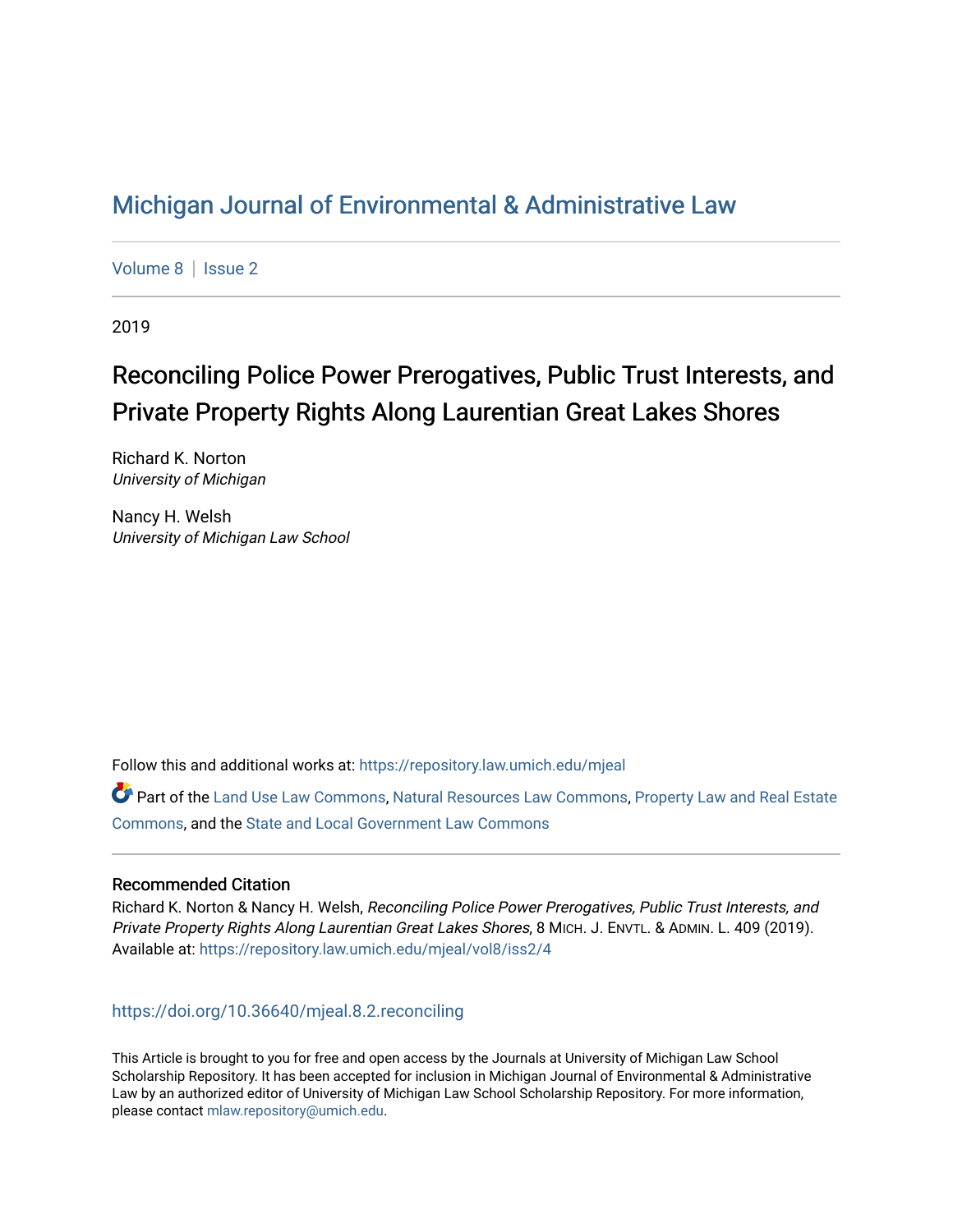# **RECONCILING POLICE POWER PREROGATIVES, PUBLIC TRUST INTERESTS, AND PRIVATE PROPERTY RIGHTS ALONG LAURENTIAN GREAT LAKES SHORES**

*Richard K. Norton*[∗](#page-1-0) *Nancy H. Welsh*[∗∗](#page-1-1)

#### ABSTRACT

*The Unites States has a north coast along its 'inland seas'—the Laurentian Great Lakes. The country enjoys more than 4,500 miles of Great Lakes coastal shoreline, almost as much as its ocean coastal shorelines combined, excluding Alaska. The Great Lakes states are experiencing continued shorefront development and redevelopment, and there are growing calls to better manage shorelands for enhanced resiliency in the face of global climate change. The problem is that the most pleasant, fragile, and dangerous places are in high demand among coastal property owners, such that coastal development often yields the most tenacious of conflicts between public interests and private property rights. Indeed, those conflicts implicate fundamental debates over the state's authorities and prerogatives to regulate privately owned shoreland (the police power), the public's interest in coastal resources (the public trust doctrine), and private property owners' rights to use and to exclude others from their shorelands (referred to collectively here as the private property doctrine).*

*While not tidal, standing water levels of the Great Lakes fluctuate over time substantially. As a result, the lakes have beaches much like ocean coasts, and the public trust doctrine is aptly applied to them, albeit awkwardly. All of the eight Great Lakes states have long acknowledged the applicability of the public trust doctrine to their Great Lakes bottomlands and shorelands. In doing so, they have accepted the now-conventional understanding that the doctrine originated in ancient Roman law.*

<span id="page-1-0"></span>Professor, Urban and Regional Planning Program, Taubman College of Architecture and Urban Planning, and Program in the Environment, College of Literature, Science, and the Arts, University of Michigan. Ph.D., University of North Carolina at Chapel Hill, 2001; J.D., University of North Carolina at Chapel Hill, 1998.

<span id="page-1-1"></span><sup>∗∗</sup> J.D. and M.U.R.P., School of Law and Urban and Regional Planning Program, University of Michigan, 2018.

*Acknowledgements*: This work was supported in part by grants from the Graham Sustainability Institute, University of Michigan, and from the Michigan Coastal Zone Management Program, Office of the Great Lakes, Department of Natural Resources, with funding from the U.S. National Oceanic and Atmospheric Administration. The authors would like to thank Professor Dan Tarlock and Professor Noah Hall for their helpful comments on an earlier draft of this Article. The findings and conclusions presented here are those of the authors and do not necessarily represent those of the funders or reviewers.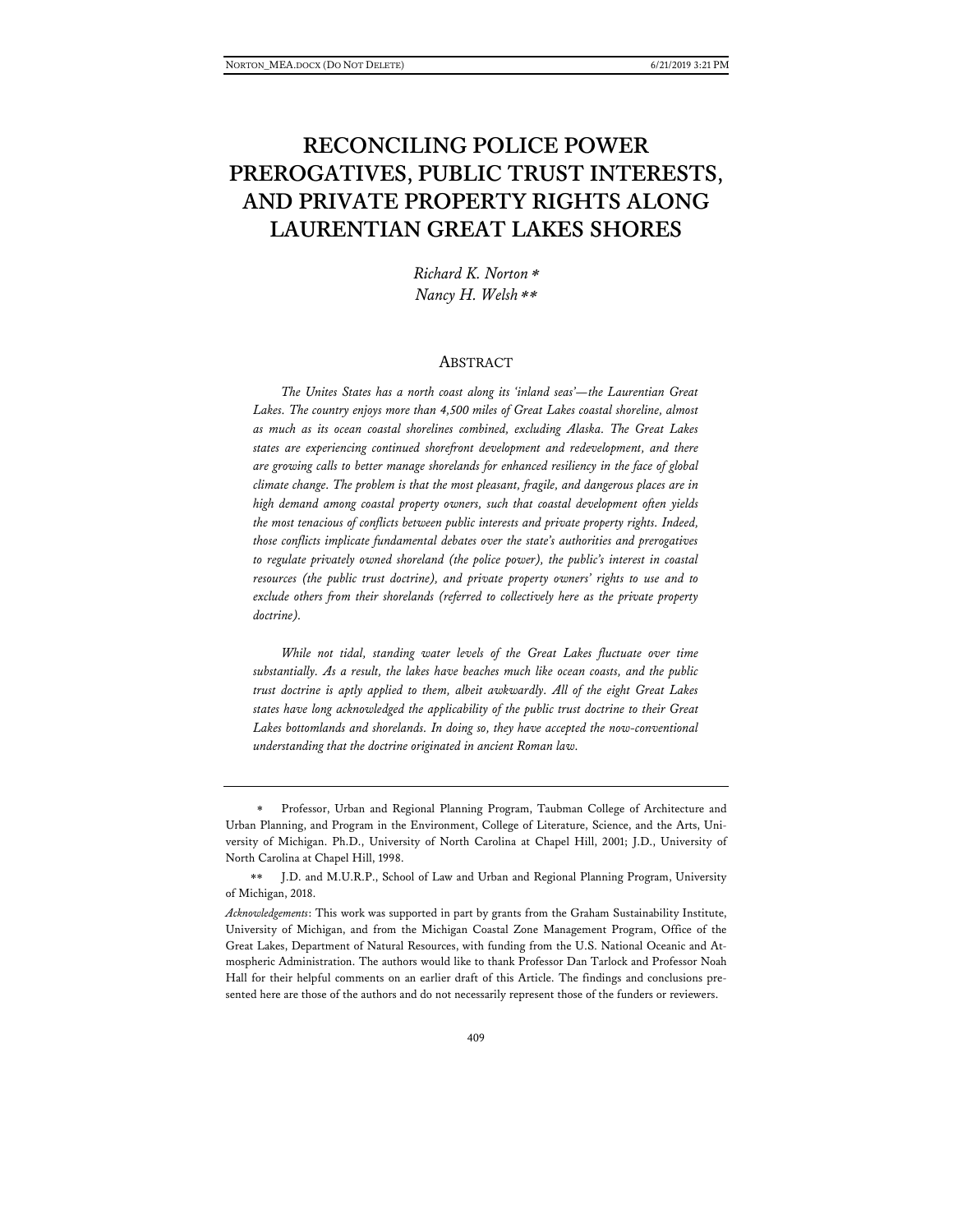*Even so, recent critiques of the public trust doctrine assert that it has been misinterpreted, and that its historical pedigree is not so strong or aptly applied to American coasts, especially along Great Lakes coasts. These critiques do not address the historical pedigree and robustness of the police power doctrine, or, more importantly, the pedigree and robustness of contemporary notions of private property rights. If the public trust doctrine is indeed lacking upon reconsideration, how does it fare in comparison to these other doctrines?*

*This Article lays the foundation for an extended study of the public trust doctrine as it applies to Great Lakes shores. We provide an overview of the public trust doctrines of all eight Great Lakes states, noting for illustration and, where appropriate, particulars for the State of Michigan, which enjoys more than 60% of the combined U.S. Great Lakes coastline. To explain our motivations in undertaking this study, the Article first briefly reviews the importance of the lakes to the State of Michigan and the other Great Lakes states more broadly and then frames shoreland management as one of the resource management imperatives those states face. The Article then reviews the historical origins, the contemporary contours, and the ongoing debates surrounding the police power, public trust, and private property doctrines separately. Building on that foundation, we then analyze how courts and legislatures have reconciled those doctrines through application in coastal settings broadly.*

First, we find that the public trust doctrines of the Great Lakes states fall well within the boundaries of the origins and application of that doctrine throughout the *nation's history, even though the Lakes are not tidal. Second, we find that the concept of a 'moveable freehold' inherent in the public trust doctrine—that the boundary separating state-owned submerged public trust land from privately owned upland along the shore reflects natural dynamic shoreline processes, not arbitrary governmental rulemaking, and is well established and accepted by all Great Lakes states.*

*Finally, and most importantly for the purposes of this Article, we find that all three doctrines—public trust, police powers, and private property rights—trace their roots to English common law and even ancient Roman law, but all are in fact distinctly American doctrines. All three doctrines were first fully articulated in the context of unique American institutions, values, and conflicts. Each has evolved over time as American institutions, values, and conflicts have similarly evolved. Thus, despite detractors' assertions to the contrary, the public trust doctrine is no less robust or aptly applied to Great Lakes coasts than is either the police power or private property rights doctrine. In fact, despite case law and commentary rhetoric that can be dogmatically extreme, efforts to understand and reconcile these doctrines in practice generally strike a pragmatic balance between the private rights inherent in shoreland property ownership and the public interest in common access to and use of submerged lands and the foreshore.*

*Following our analysis of these doctrines from a broad perspective, we conclude by providing a brief overview of the several public trust doctrines as adapted by all of the Great Lakes states and finally identifying a number of questions for further study.*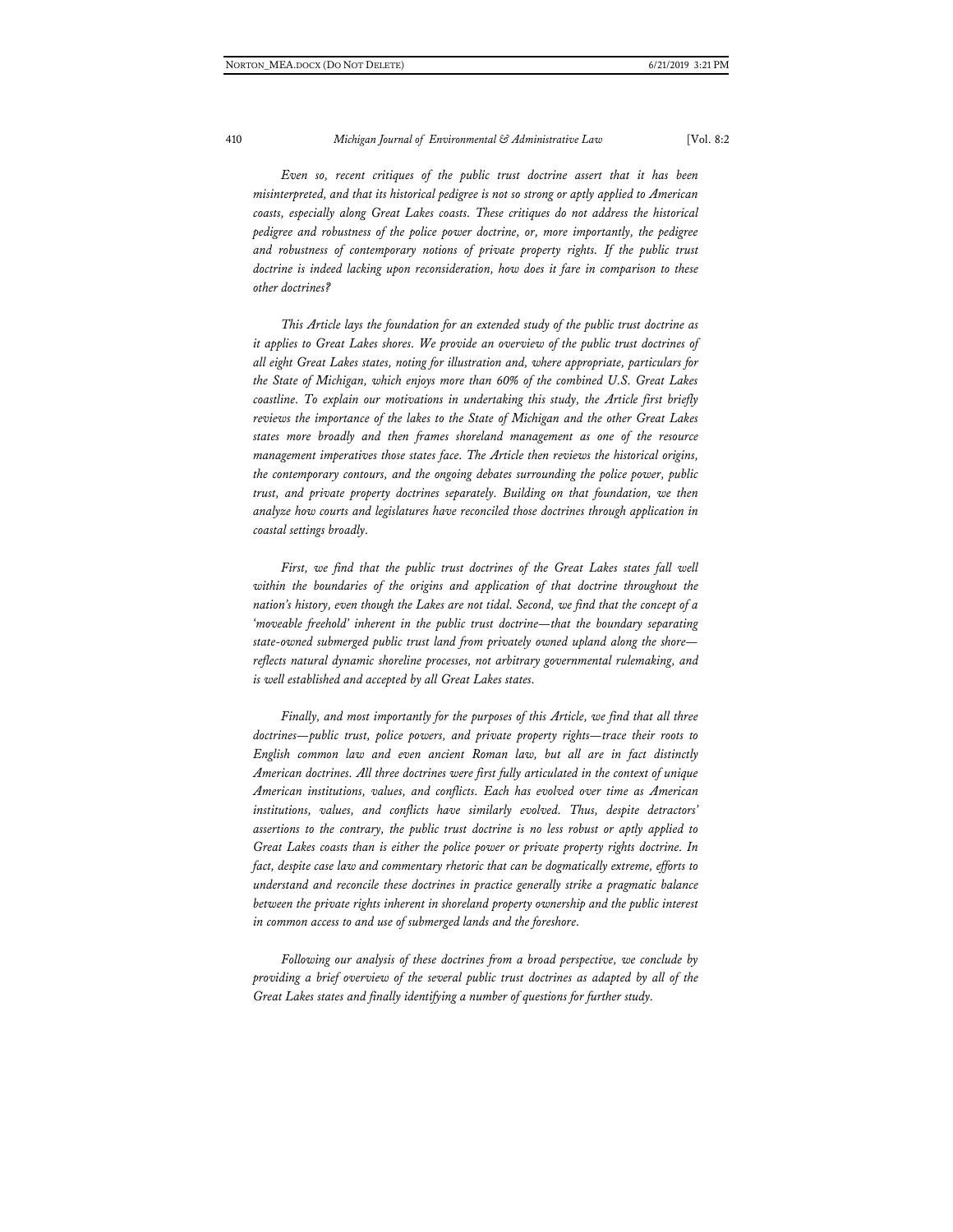## TABLE OF CONTENTS

|             | I. A CONFLUENCE OF AMERICAN LEGAL DOCTRINES IN            |  |
|-------------|-----------------------------------------------------------|--|
|             |                                                           |  |
|             | II. POLICE POWER PREROGATIVES, PUBLIC TRUST INTERESTS,    |  |
|             | AND PRIVATE PROPERTY RIGHTS IN COASTAL SETTINGS           |  |
|             |                                                           |  |
| A           | Police Power Prerogatives over Coastal Shorelands         |  |
|             |                                                           |  |
|             | 1.                                                        |  |
|             | 2.                                                        |  |
|             | 3.                                                        |  |
| В.          | The Public Trust Doctrine over Coastal Shorelands in      |  |
|             |                                                           |  |
|             | 1.                                                        |  |
|             | Incorporation into American Law  435<br>2.                |  |
|             | The Contours of Contemporary Public Trust<br>3.           |  |
|             |                                                           |  |
|             | Historical Pedigree and Contemporary Doctrine<br>4.       |  |
|             |                                                           |  |
|             | 5.                                                        |  |
| C.          | The Private Property Doctrine in Juxtaposition  448       |  |
|             | Contemporary Debates and Historical Origins  448<br>1.    |  |
|             | The Contemporary Private Property Doctrine 451<br>2.      |  |
|             | Regulatory Takings and Judicial Takings Along<br>3.       |  |
|             |                                                           |  |
|             | 4.                                                        |  |
|             | III. RECONCILING POLICE POWER PREROGATIVES,               |  |
|             | PUBLIC TRUST INTERESTS, AND PRIVATE PROPERTY              |  |
|             | RIGHTS ALONG COASTAL SHORELANDS 456                       |  |
| А.          | Police Power and Public Trust Compared and Contrasted 456 |  |
| $B_{\cdot}$ | Police Power and Public Trust Checked and Critiqued 459   |  |
| C.          | Institutional Roles and Doctrinal Prognosis 461           |  |
|             | IV. THE PUBLIC TRUST DOCTRINES OF THE GREAT LAKES         |  |
|             |                                                           |  |
| А.          |                                                           |  |
| B.          |                                                           |  |
|             |                                                           |  |

### INTRODUCTION

The Unites States has a north coast along its 'inland seas,' the Laurentian Great Lakes. Because these freshwater inland seas drain to the Atlantic Ocean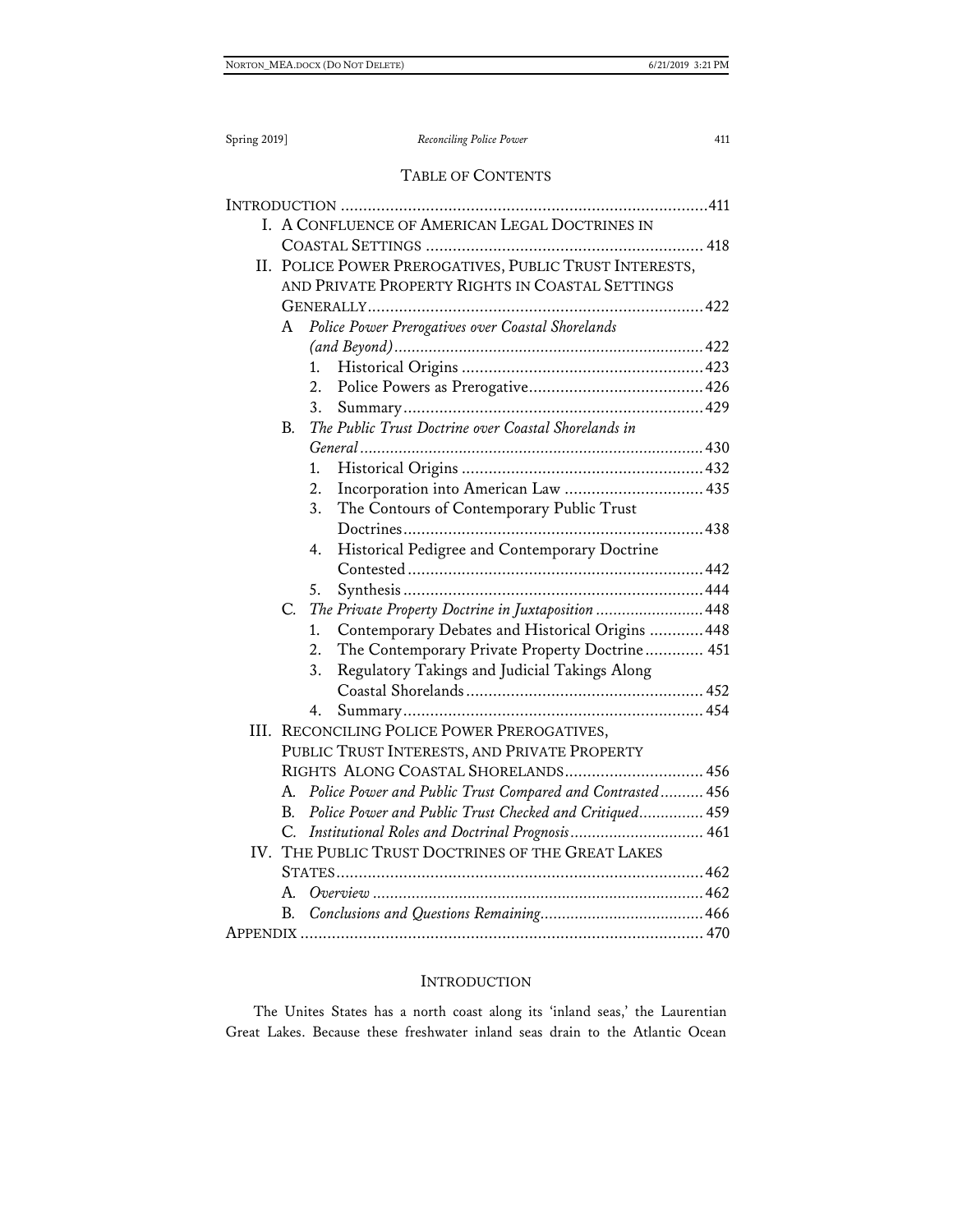through the Gulf of St. Lawrence, they are referred to as the 'Laurentian' Great Lakes by great lakes researchers to distinguish them from other great lakes global-ly.<sup>[1](#page-4-0)</sup> The five Laurentian Great Lakes, which include Lakes Superior, Michigan, Huron, Erie, and Ontario, and the St. Lawrence Seaway altogether touch eight U.S. states and two Canadian provinces, including the States of Minnesota, Wisconsin, Illinois, Indiana, Michigan, Ohio, Pennsylvania, and New York and the Provinces of Ontario and Quebec.

Taken together, the five Great Lakes extend some 750 miles from west to east and cover a combined surface area of about 95,000 square miles, roughly the same size as the United Kingdom. $<sup>2</sup>$  $<sup>2</sup>$  $<sup>2</sup>$  U.S. Great Lakes' shorelines combined, not includ-</sup> ing connecting waters, total more than 4,500 miles, making the U.S. Great Lakes coast almost as long as the U.S. Pacific, Gulf of Mexico, and Atlantic coasts com-bined, excluding Alaska.<sup>[3](#page-4-2)</sup> Of the eight states bordering the Laurentian Great Lakes, the State of Michigan is *the* self-proclaimed "Great Lakes State." [4](#page-4-3) It is unique among them in that its two peninsulas touch four of the five Great Lakes (Superior, Michigan, Huron, and Erie). In addition, Michigan's Lower Peninsula touches an additional large (but not 'Great') lake that is part of the same system— Lake St. Clair; $5$  while the entire land area of the state, save for a tiny sliver at its southwest corner, drains to the Great Lakes Basin.

<span id="page-4-7"></span>For all of the Great Lakes states, the lakes have served historically as a major waterborne avenue for commerce, $6$  the source of vibrant freshwater commercial and recreational fishing industries,<sup>[7](#page-4-6)</sup> and the locus for shorefront industries.<sup>[8](#page-4-7)</sup> They

<span id="page-4-2"></span>3. Andrew D. Gronewold, et al., *Coasts, Water Levels, and Climate Change: A Great Lakes Perspective*, 120 CLIMATE CHANGE 697, 697-99 (2013).

<span id="page-4-3"></span>4. Michigan's official state motto is "Si quaeris peninsulam amoenam circumspice," or "If you seek a pleasant peninsula, look about you." *State Motto*, MICHIGAN.GOV, [https://www.michigan.gov/som/0,4669,7-192-29938\\_30245-2606—,00.html](https://www.michigan.gov/som/0,4669,7-192-29938_30245-2606--,00.html) (last visited Nov. 27, 2018).

<span id="page-4-4"></span>5. Lake St. Clair separates Lakes Huron and Erie along the St. Clair and Detroit Rivers but is not considered by convention to be one of the 'Great' lakes, even though Lake St. Clair bottomlands are regulated by Michigan as Great Lakes bottomlands. *See infra* Appendix A.

<span id="page-4-5"></span>6. GOV'T. OF CAN. & U.S. ENVTL. PROT. AGENCY, THE GREAT LAKES: AN ENVIRONMENTAL ATLAS AND RESOURCE BOOK 17-18 (3rd ed. 1995), <https://nepis.epa.gov/Exe/ZyPDF.cgi/P1004ICU.PDF?Dockey=P1004ICU.PDF> [hereinafter GREAT LAKES ATLAS] ("The development of the Great Lakes region proceeded along several lines that took advantage of the many resources within the basin. The waterways became major highways of trade and were exploited for their fish.").

<span id="page-4-6"></span>7. *Id.*; DANIEL R. TALHELM, ECONOMICS OF GREAT LAKES FISHERIES: A 1985 ASSESSMENT 3 (Great Lakes Fishery Comm'n, Tech. Report No. 54, 1988); *see* Kristin M. Szylvian,

<span id="page-4-0"></span><sup>1.</sup> *Laurentian Great Lakes*, GLOBAL GREAT LAKES,<http://www.globalgreatlakes.org/lgl/> (last visited Nov. 27, 2018).

<span id="page-4-1"></span><sup>2.</sup> *About Our Great Lakes: Great Lakes Basin Facts,* U.S. GREAT LAKES ENVTL. RESEARCH LABORATORY,<https://www.glerl.noaa.gov/education/ourlakes/facts.html> (last visited Aug. 15, 2018); *The Great Lakes*, U.S. ENVTL. PROTECTION AGENCY, <https://www.epa.gov/greatlakes> (last visited Aug. 15, 2018).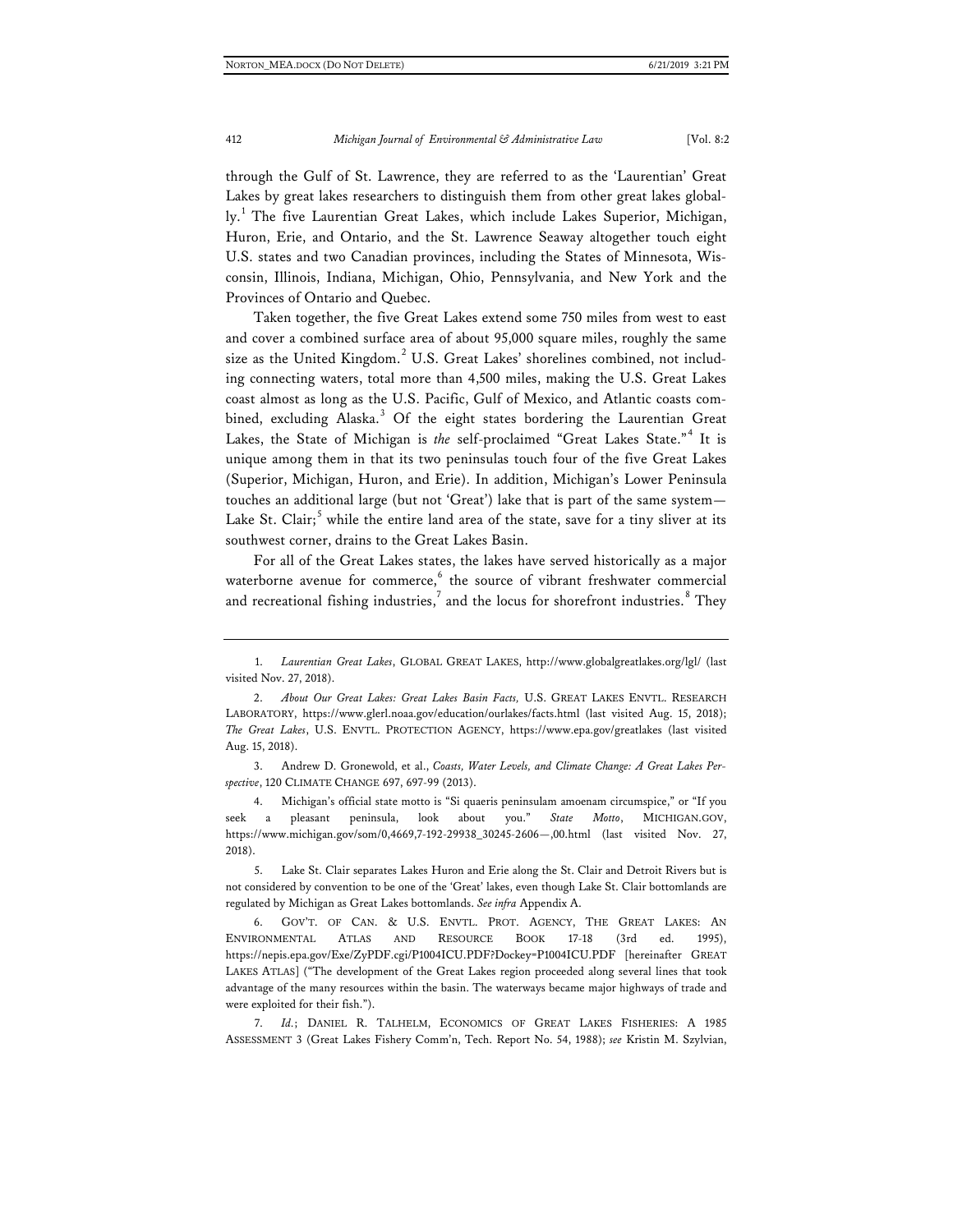also offer abundant recreational opportunities for the state's broader citizenry and vacationing visitors within federal, state, and local parks, as well as for the owners and tenants of privately held shorefront properties.<sup>[9](#page-5-0)</sup> It has been estimated that about 80% of the U.S. Great Lakes shoreline is privately owned, much of which was developed for shorefront homes, ranging from cottages to mansions.<sup>[10](#page-5-1)</sup> Within the past several decades, as industrial uses have declined, and recreational activities have increased, Great Lakes shorelines have become increasingly important to a tourism-based economy, both through the tourist-oriented reinvigoration of small coastal communities and through a robust shorefront rental home economy.<sup>[11](#page-5-2)</sup>

Management of the Great Lakes has created three broad legal issues. These include: first, water quantity concerns, especially uses of Great Lakes water that

*Transforming Lake Michigan into the 'World's Greatest Fishing Hole': The Environmental Politics of Michigan's Great Lakes Sport Fishing, 1965-1985*, 9 ENVTL. HIST. 102, 102 (2002) [hereinafter *Transforming Lake Michigan*] (accounting of the fishing industry's effects on the State of Michigan).

8. GREAT LAKES ATLAS, *supra* note 6, at 24:

Nearly all the settlements that grew into cities in the Great Lakes region were established on the waterways that transported people, raw materials and goods. The largest urban areas developed at the mouths of tributaries because of transportation advantages and the apparently inexhaustible supply of fresh water for domestic and industrial use. Historically, the major industries in the Great Lakes region have produced steel, paper, chemicals, automobiles and other manufactured goods.

<span id="page-5-0"></span>9. A quick review of Michigan's Great Lakes shoreline, for example, reveals eighteen different state and national parks along the Lower Peninsula's Lake Michigan Shoreline alone. *Recreation Search*, MICH. DEP'T OF NAT. RESOURCES, [http://www.michigandnr.com/parksandtrails/#map-tab](http://www.michigandnr.com/parksandtrails/%23map-tab) (last visited Nov. 7, 2018).

<span id="page-5-1"></span>10. Terry Gibb, *Lakes Appreciation Month: The Great Lakes Facts and Features*, MICH. ST. U. EXTENSION (July 20, 2015), [http://msue.anr.msu.edu/news/lakes\\_appreciation\\_month\\_the\\_great\\_](http://msue.anr.msu.edu/news/lakes_appreciation_month_the_great_lakes_facts_and_features) [lakes\\_facts\\_and\\_features;](http://msue.anr.msu.edu/news/lakes_appreciation_month_the_great_lakes_facts_and_features) OFFICE OF THE GREAT LAKES, MICH. DEP'T. OF ENVTL. QUALITY, MI-GREAT LAKES PLAN: OUR PATH TO PROTECT, RESTORE, AND SUSTAIN MICHIGAN'S NATURAL TREASURES 29 (2009), [https://www.michigan.gov/documents/deq/MI-GLPlan\\_262388\\_7.pdf.](https://www.michigan.gov/documents/deq/MI-GLPlan_262388_7.pdf)

<span id="page-5-2"></span>11. There appear to be no systematic studies that analyze the tourist-oriented reinvigoration of small coastal communities along the Great Lakes shorelines or the shorefront rental home economy. However, there are studies that establish that people value riparian areas, like the Great Lakes, as a source for recreation and tourism. *See* HERBERT W. SCHROEDER, USDA FOREST SERV., VOICES FROM MICHIGAN'S BLACK RIVER: OBTAINING INFORMATION ON "SPECIAL PLACES" FOR NATURAL RESOURCE PLANNING 4-10 (1996), [https://www.nrs.fs.fed.us/pubs/gtr/gtr\\_nc184.pdf;](https://www.nrs.fs.fed.us/pubs/gtr/gtr_nc184.pdf) Larry W. Tombaugh, *Factors Influencing Vacation Home Locations*, 2 J. LEISURE RES., Winter 1970 at 54, 56. Studies have also found that Michigan had more than 223,000 seasonal homes in 1997, almost six percent of all housing units in the state. DANIEL J. STYNES ET AL., SEASONAL HOMES AND NATURAL RESOURCES: PATTERNS OF USE AND IMPACT IN MICHIGAN 1 (1997), [https://www.nrs.fs.fed.us/pubs/gtr/gtr\\_](https://www.nrs.fs.fed.us/pubs/gtr/gtr_nc194.pdf) [nc194.pdf.](https://www.nrs.fs.fed.us/pubs/gtr/gtr_nc194.pdf) This phenomenon is not exclusive to Michigan. Pamela J. Jakes et al., *A Framework for Profiling a Lake's Riparian Area Development Potential*, 69 J. ENVTL. MGMT. 391, 391 (2003). In fact, government officials from the State of Michigan have sought to redevelop the state's Great Lakes shores in order to foster economic development and recreation as early as 1955. *Transforming Lake Michigan*, *supra*  note 7, at 107-08.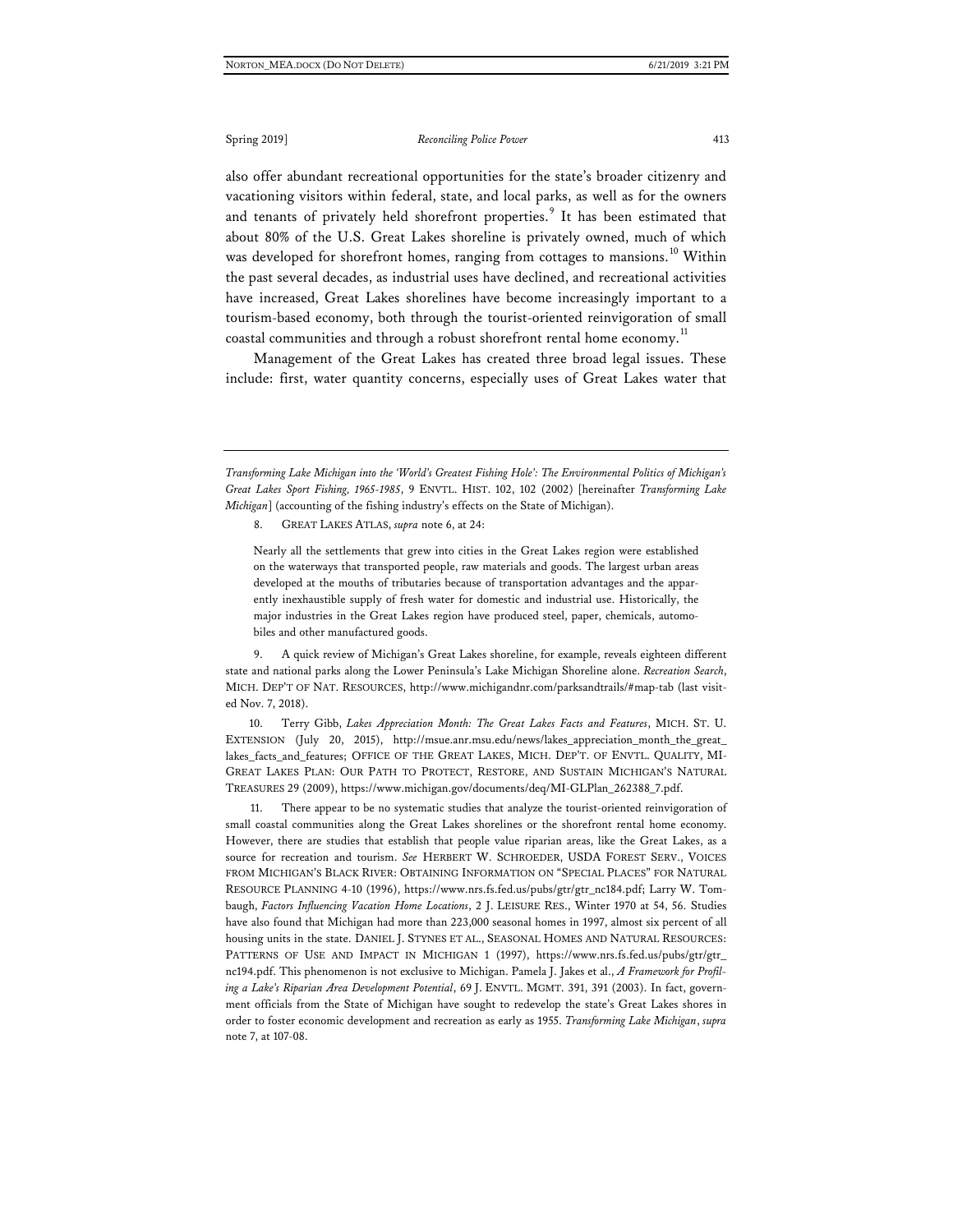involve exporting it from the basin; $^{12}$  $^{12}$  $^{12}$  second, water quality concerns, such as the pollution of the lakes from a variety of toxic substances,<sup>[13](#page-6-1)</sup> thermal pollution (*e.g.*, power plant cooling water discharge),<sup>[14](#page-6-2)</sup> and biological contamination ( $e.g.,$  invasive

<span id="page-6-1"></span>The U.S.-Canada Great Lakes Water Quality Agreement (GLWQA) is a commitment "to restore and maintain the chemical, physical, and biological integrity of the Waters of the Great Lakes," and "provides a framework for identifying binational priorities and implementing actions that improve water quality," such as designating Areas of Concern (AOCs). *Great Lakes Water Quality Agreement (GLWA)*, U.S. ENVTL. PROTECTION AGENCY[, https://www.epa.gov/glwqa](https://www.epa.gov/glwqa) (last visited Sept. 11, 2018). The Great Lakes National Program Office (GLNPO) helps coordinate the efforts of the GLWQA by bringing together federal, state, tribal, local, and industry partners under the strategic framework of the Great Lakes Restoration Initiative (GLRI), which fulfills the aims of the GLWQA. *Great Lakes National Program Office (GLNPO)*, U.S. ENVTL. PROTECTION AGENCY, [https://www.epa.gov/aboutepa/](https://www.epa.gov/aboutepa/about-great-lakes-national-program-office-glnpo) [about-great-lakes-national-program-office-glnpo](https://www.epa.gov/aboutepa/about-great-lakes-national-program-office-glnpo) (last visited Nov. 1, 2018). The GLRI seeks to address five "urgent" issues, including cleaning up toxic substances and areas of concern and promoting nearshore health by protecting watersheds from polluted run-off. *Great Lakes Restoration Initiative (GLRI)*, U.S. ENVTL. PROTECTION AGENCY.[, https://www.epa.gov/great-lakes-funding/great-lakes-restoration](https://www.epa.gov/great-lakes-funding/great-lakes-restoration-initiative-glri)[initiative-glri](https://www.epa.gov/great-lakes-funding/great-lakes-restoration-initiative-glri) (last visited Nov. 1, 2018).

<span id="page-6-2"></span>14. "Thermal pollution occurs when humans change the temperature of a body of water . . . and can result in significant changes to the aquatic environment." MICH. DEP'T OF ENVTL. QUALITY, WATER QUALITY PARAMETERS: BACTERIA, BIOCHEMICAL OXYGEN DEMAND, DISSOLVED OXYGEN, PH, PHOSPHORUS, TEMPERATURE, TOTAL SUSPENDED SOLIDS 10, [https://www.michigan.gov/documents/deq/wrd-npdes-water-quality\\_570237\\_7.pdf.](https://www.michigan.gov/%E2%80%8Cdocuments/deq/wrd-npdes-water-quality_%E2%80%8C570237_%E2%80%8C7.pdf) Some causes of thermal pollution include: cooling water to prevent machinery from overheating; stormwater runoff from warm surfaces; soil erosion, which can cause cloudy conditions in a water body; and the removal of trees and vegetation, which normally shade water. *Id.* Cooling water discharge from old lake-side power plants is a major source of thermal pollution as well. Not only does the water intake process at such power plants pull through and kill fish, the discharged water is "pumped back into Lake Michigan and other Great Lakes up to 30 degrees hotter, encouraging the growth of oxygen-depleting algae that kills fish and fouls beaches." Michael Hawthorne, *Millions of Great Lakes Fish Killed in Power Plant Intakes*, CHI. TRIB. (June 17, 2011), [http://www.chicagotribune.com/g00/news/ct-met-great-lakes-fish-kills-](http://www.chicagotribune.com/g00/news/ct-met-great-lakes-fish-kills-20110614-story.html?i10c.referrer=http%3A%2F%2Fwww.chicagotribune.com%2Fnews%2Fct-met-great-lakes-fish-kills-20110614-story.html.)[20110614-story.html?i10c.referrer=http%3A%2F%2Fwww.chicagotribune.com%2Fnews%2Fct-met](http://www.chicagotribune.com/g00/news/ct-met-great-lakes-fish-kills-20110614-story.html?i10c.referrer=http%3A%2F%2Fwww.chicagotribune.com%2Fnews%2Fct-met-great-lakes-fish-kills-20110614-story.html.)[great-lakes-fish-kills-20110614-story.html.](http://www.chicagotribune.com/g00/news/ct-met-great-lakes-fish-kills-20110614-story.html?i10c.referrer=http%3A%2F%2Fwww.chicagotribune.com%2Fnews%2Fct-met-great-lakes-fish-kills-20110614-story.html.)

<span id="page-6-0"></span><sup>12.</sup> A prominent and controversial concern regarding the Great Lakes over the past half-century has been the potential diversion of Great Lakes water to slake the thirst of other regions of the U.S. and Canada, which is not out of the question technologically. Indeed, there have been grand proposals for substantial diversions from the Great Lakes to serve the Midwest, the arid Southwest, and other regions of the U.S. since at least the 1950s, while Canada has already engineered substantial cross-basin diversions elsewhere in the country. Frédéric Lasserre, *Continental Bulk-Water Transfers: Chimera or Real Possibility?*, *in* WATER WITHOUT BORDERS? CANADA, THE UNITED STATES, AND SHARED WATERS 88, 88-112 (Emma S. Norman, Alice Cohen & Karen Bakker eds., 2013); Ralph Pentland, *Key Challenges in Canada-US Water Governance*, *in* WATER WITHOUT BORDERS? CANADA, THE UNITED STATES, AND SHARED WATERS 119, 122 (Emma S. Norman, Alice Cohen & Karen Bakker eds., 2013). Nonetheless, major diversions are not likely to occur at this time because of the creation of the Great Lakes-St. Lawrence River Basin Water Resources Council and the enactment of legislation in all 10 Great Lakes states and provinces that greatly strengthened regional and bi-national control over the use and potential diversion of Great Lakes water, subsequently ratified in the U.S. by Congress and in Canada by parallel provincial legislation. Jamie Linton & Noah Hall, *The Great Lakes: A Model of Transboundary Cooperation, in* WATER WITHOUT BORDERS? CANADA, THE UNITED STATES, AND SHARED WATERS 221, 231-35 (Emma S. Norman, Alice Cohen & Karen Bakker eds., 2013).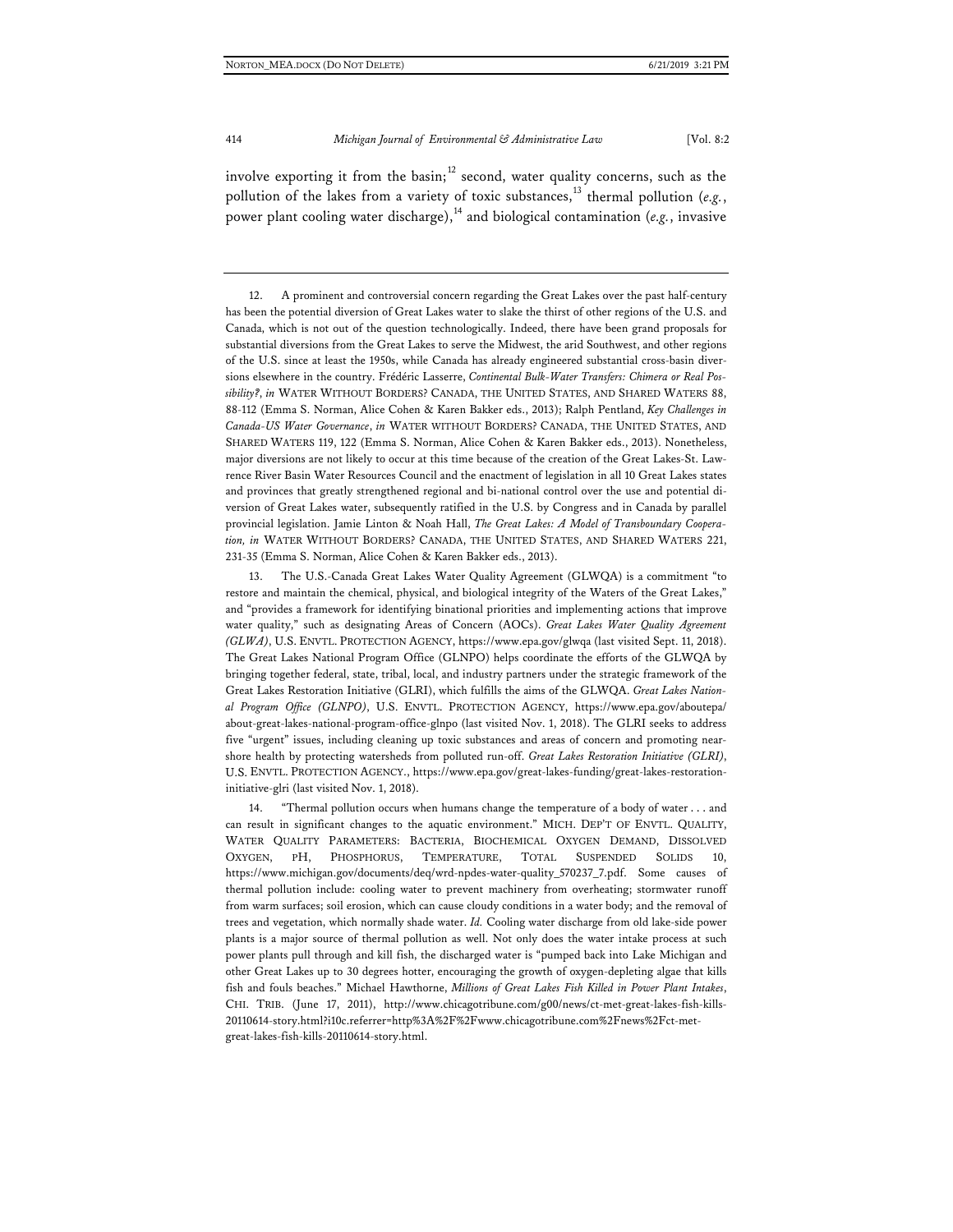fish and wetlands plant species);<sup>[15](#page-7-0)</sup> and finally, shoreland area management concerns. The focus of this Article is on the latter, including Great Lakes submerged lands and foreshore subject to the public trust doctrine, along with additional shorelands—foreshore and beyond—subject to state and local police power prerogatives.

Merriam-Webster provides as a second definition of the word foreshore: "the part of the seashore between high-water and low-water marks."<sup>[16](#page-7-1)</sup> The foreshore properly defines the reach of coastal lands subject to state and local authorities emanating from the public trust doctrine, while both the foreshore and other shorelands further landward are subject to state and coastal regulations emanating from the state's police power authorities, as discussed in more detail below.<sup>[17](#page-7-2)</sup> For this reason, this Article addresses land management authorities over "shorelands" more broadly—*i.e.*, the foreshore plus additional nearshore coastal lands beyond the foreshore, noting where public trust authorities are constrained specifically to the foreshore as appropriate.

There are good reasons to focus on Great Lakes shorelands, especially Michigan's Great Lakes shorelands. These reasons include continued development and redevelopment of shorefront properties throughout the state's Great Lakes shores<sup>[18](#page-7-3)</sup> and growing calls for more state and local efforts to manage shorelands for en-hanced resiliency in the face of global climate change.<sup>[19](#page-7-4)</sup> Moreover, all eight of the

- 16. *Foreshore*, MERRIAM-WEBSTER'S COLLEGIATE DICTIONARY (10th ed. 2002).
- 17. *See infra* Part II.

<span id="page-7-3"></span><span id="page-7-2"></span><span id="page-7-1"></span>18. Focusing on, and planning wisely for, the continued development and redevelopment along Michigan's Great Lakes shoreline is important because land use decisions (especially at the local level) can adversely affect the aquatic ecosystems that Michigan relies on, and also expose community infrastructure and other investments to unnecessary risks like extreme weather events (*i.e.*, coastal flooding and erosion). *See* MICH. OFFICE OF THE GREAT LAKES ET AL., SUSTAINING MICHIGAN'S WATER HERITAGE: A STRATEGY FOR THE NEXT GENERATION 20-21 (2016). Land use management along riparian systems, in particular the maintenance of natural buffers between development and the water features, can help reduce the amount of pollutants entering waterways, protect against erosion and flood damage to infrastructure, provide habitats for native species, and serve as recreation corridors. *Id.* at 21.

<span id="page-7-4"></span>19. As discussed in more detail below, managing Great Lakes shorelands in the face of global climate change is complicated because of the unique dynamics of the Great Lakes system, especially with regard to fluctuating standing water levels. *See infra* notes 38-39 and accompanying text. *See, e.g.*, LIVING ON THE COAST: PROTECTING INVESTMENTS IN SHORE PROPERTY ON THE GREAT LAKES (Philip Keillor, ed., 2003), [http://greatlakesresilience.org/sites/default/files/library\\_reference\\_](http://greatlakesresilience.org/sites/default/files/library_%E2%80%8Creference_%E2%80%8C2003_UWSeaGrant-USACE_%E2%80%8CLivingontheCoastProtectingInvestmentsinShorePropertyonthe%E2%80%8CGreatLakes.pdf) [2003\\_UWSeaGrant-USACE\\_LivingontheCoastProtectingInvestmentsinShorePropertyonthe](http://greatlakesresilience.org/sites/default/files/library_%E2%80%8Creference_%E2%80%8C2003_UWSeaGrant-USACE_%E2%80%8CLivingontheCoastProtectingInvestmentsinShorePropertyonthe%E2%80%8CGreatLakes.pdf)

[GreatLakes.pdf.](http://greatlakesresilience.org/sites/default/files/library_%E2%80%8Creference_%E2%80%8C2003_UWSeaGrant-USACE_%E2%80%8CLivingontheCoastProtectingInvestmentsinShorePropertyonthe%E2%80%8CGreatLakes.pdf); Richard K. Norton, Guy A. Meadows & Lorelle A. Meadows, *The Deceptively Complicated "Elevation Ordinary High Water Mark" and the Problem With Using on a Laurentian Great Lakes Shore*, 39 J. GREAT LAKES RES. 527 (2013). Given global climate change and the challenges it poses, the

<span id="page-7-0"></span><sup>15.</sup> There are more than 180 exotic species in the Great Lakes, such as green algae, sea lamprey, alewife, Eurasian watermilfoil, and zebra mussel. WILLIAM RAPAI, LAKE INVADERS: INVASIVE SPECIES AND THE BATTLE FOR THE FUTURE OF THE GREAT LAKES 1 (2016), [https://muse.jhu.edu/chapter/1803963/pdf.](https://muse.jhu.edu/chapter/1803963/pdf) These invasive species have changed the populations of native fish, water clarity, and water chemistry, and the food web and nutrient cycle of the Great Lakes region. *Id.*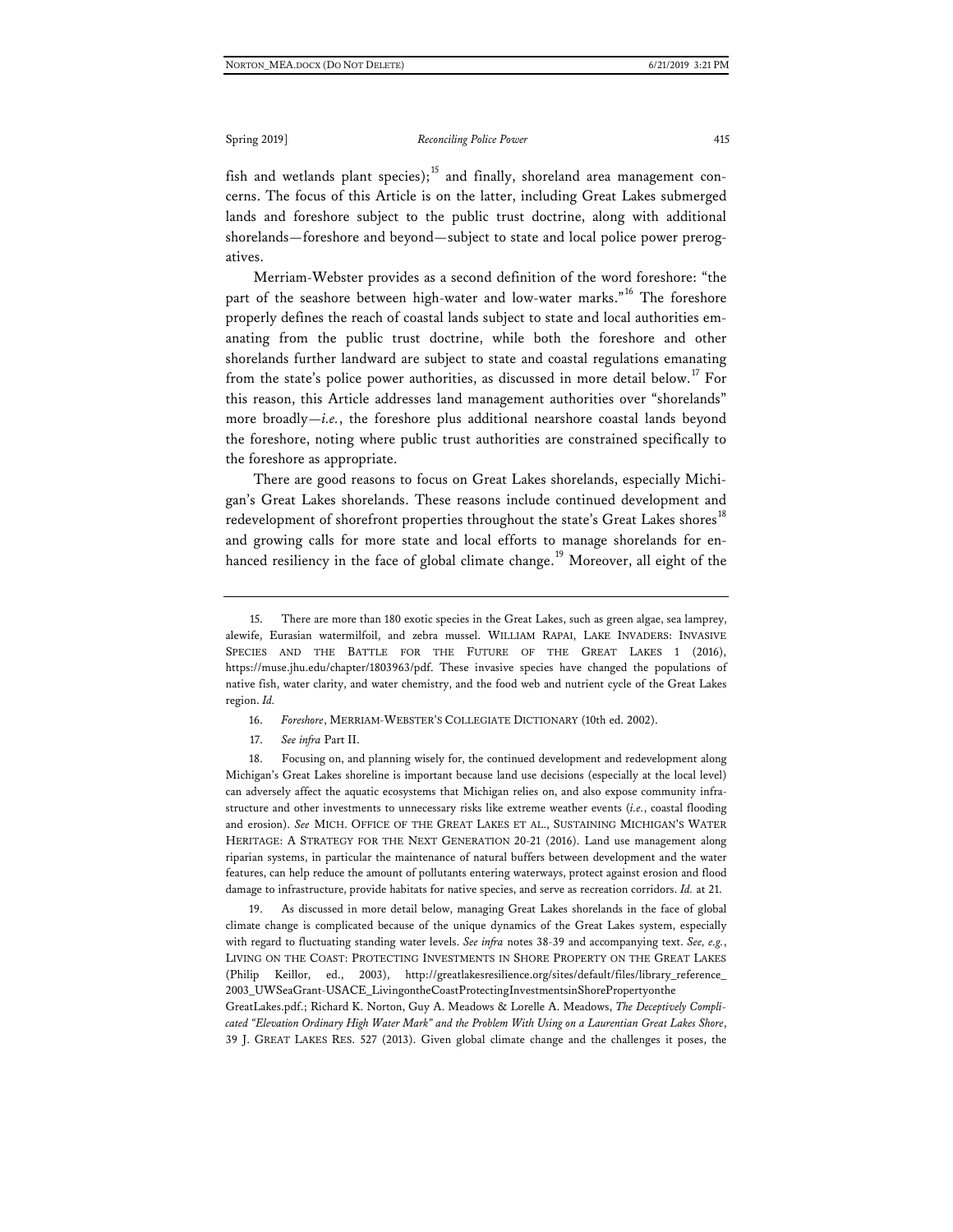Great Lakes states have applied the public trust doctrines to their Great Lakes shores, and the U.S. Supreme Court has also acknowledged the applicability of that doctrine in the Great Lakes.<sup>[20](#page-8-0)</sup> Even so, there are physical attributes of the Great Lakes and their shores that have only recently become well-understood and that make application of legal doctrines drawn from other settings (*i.e.*, particularly the public trust doctrine) appropriate but less than straightforward. Most relevant for purposes here, the Great Lakes are not tidal. The standing water levels of all of the Great Lakes do fluctuate substantially over the course of years and decades, however, such that there are elevations to which lake waters 'ordinarily' reach periodically over time, and correspondingly 'ordinary high water marks' that lake waters leave along the shore accordingly (*i.e.*, marks lakeward of which the shoreline is alternatively submerged and exposed for extended periods of time).<sup>[21](#page-8-1)</sup> Finally, despite case law stretching back to the incorporation of the Great Lakes states, $2^2$  as well as state legislation speaking to the Great Lakes specifically, $^{23}$  $^{23}$  $^{23}$  there has been limited on-point litigation or legislation that might provide clarification for resolving shoreland disputes that could arise in the foreseeable future.

Perhaps more profoundly, the most pleasant, fragile, and dangerous places are highly prized by coastal shoreline property owners, such that coastal shoreland development often yields the most tenacious of conflicts between public interests and private property rights. $24$  Indeed, conflicts over the development and use of shorelands on a Great Lake implicate timeless debates over the public interest in coastal resources, private property owners' rights to use and to exclude others from their shorelands, and the authorities and prerogatives of the state to own public

- 22. *See infra* Part IV.
- 23. *See infra* Part IV.

Michigan Coastal Zone Management Program (MCZMP) has focused on supporting efforts by coastal localities to adopt plans and policies designed to make them more resilient communities environmentally, socially, and economically. In support of those efforts, a multi-disciplinary team of planners and researchers from the University of Michigan, Michigan Technological University, and the non-profit Land Information Access Association (LIAA) have been working with selected coastal communities to better integrate scientific knowledge and best management practices to better identify and analyze coastal hazard areas, and to fold those analyses and corresponding resiliency policies into their local master plans, zoning codes, capital improvement programs, and so on. *See* RESILIENT GREAT LAKES COAST, [http://resilientgreatlakescoast.org](http://resilientgreatlakescoast.org/) (last visited Nov. 1, 2018) (providing more information on the work to increase Great Lake shoreland's resiliency and products from it).

<sup>20.</sup> *See infra* Section II.B & Appendix A.

<span id="page-8-1"></span><span id="page-8-0"></span><sup>21.</sup> *See, e.g.*, Norton et al., *supra* note 19 (describing the seasonal and decadal fluctuations of Great Lakes standing water levels and the difficulties that phenomenon creates in terms of determining appropriately the ordinary high-water mark on Great Lakes shores).

<span id="page-8-4"></span><span id="page-8-3"></span><span id="page-8-2"></span><sup>24.</sup> *See, e.g.*, Dan Carden & Doug Ross, *Battle Over Lakeshore Access Escalates in Long Beach Despite Indiana Supreme Court Ruling*, NORTHWEST IND. TIMES (Aug. 9, 2018), [https://www.nwitimes.com/news/local/laporte/battle-over-lakeshore-access-escalates-in-long-beach](https://www.nwitimes.com/news/local/laporte/battle-over-lakeshore-access-escalates-in-long-beach-despite-indiana/article_cfc96587-8b64-5282-b863-f956c57e49eb.html)[despite-indiana/article\\_cfc96587-8b64-5282-b863-f956c57e49eb.html](https://www.nwitimes.com/news/local/laporte/battle-over-lakeshore-access-escalates-in-long-beach-despite-indiana/article_cfc96587-8b64-5282-b863-f956c57e49eb.html) (describing controversy along Indiana's Great Lakes shores between private ownership and public use, prompting an Indiana Supreme Court decision appealed to the U.S. Supreme Court).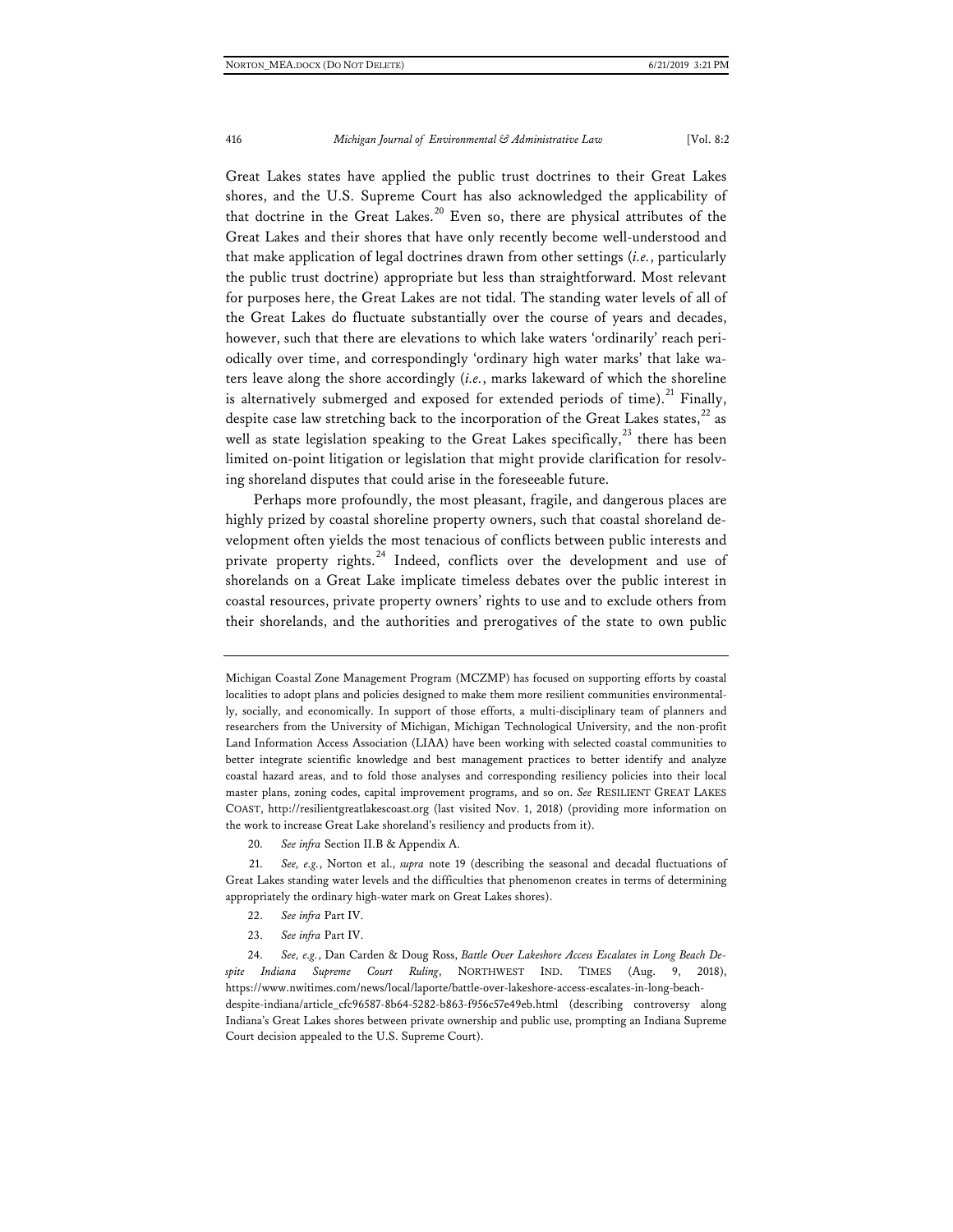shoreland and to regulate privately owned shoreland, along with various constraints on those powers. These conflicts reflect ongoing efforts to reconcile the state's interests in its coastal shorelands, embodied through the police power and public trust doctrines, $^{25}$  $^{25}$  $^{25}$  against private shoreland owners' property rights, safeguarded primarily through the substantive due process and regulatory takings doc-trines.<sup>[26](#page-9-1)</sup> Great Lakes shoreland disputes, especially, exemplify the tensions and difficulties of these broader debates because the histories of the doctrines are so nunuanced and rich, and because shoreline settings are valuable in so many ways.

Reflecting those debates, several prominent critiques of the public trust doctrine assert that doctrine in particular has been misinterpreted—that its historical pedigree is not so strong or aptly applied to American coasts as either the doc-trine's proponents or the courts take it to be, especially along Great Lakes coasts.<sup>[27](#page-9-2)</sup> These critiques, made first in the early 1970s and relied on more recently, were based primarily on historical analyses of ancient Roman, medieval English, and early American texts. Other scholars have since contested critics' assertions with their own historical analyses using the same and related sources.<sup>[28](#page-9-3)</sup>

Any ancient doctrine can be critiqued for its applicability today in isolation of other considerations. Rather than asking whether ancient Roman doctrine perfectly justifies contemporary doctrine taken by itself, the more germane question is whether the historical origins of the public trust doctrine and its evolution over time are sufficiently sound and apt for providing meaningful guidance today in the context of the other doctrines we look to for resolving disputes at the coast. Neither early nor more recent critics of the public trust doctrine address the historical pedigree and robustness of those other relevant doctrines at play on a coastal shore—the police power doctrine, or, more importantly, contemporary notions of private property rights. If the public trust doctrine is lacking upon reconsideration, how does it fare in comparison to these other doctrines? Or conversely, are those other doctrines, in terms of their historical pedigree and applicability today, any more compelling or controlling than is the public trust doctrine in comparison?

To provide a foundation for more extended analysis of specific legal disputes likely to arise along Great Lakes shores, and to assess in particular the applicability of the public trust doctrine to those shores, we first analyze through juxtaposition these three key American legal doctrines as they intersect along Great Lakes coastal shorelands—police power prerogatives, public trust doctrines, and private property rights. To do so, we review the history of each doctrine and synthesize, compare, and contrast them; summarize critiques of them, including especially cri-

- 27. *See infra* Section II.B.4; *see also infra* note 121.
- 28. *See infra* Section II.B.5.

<span id="page-9-3"></span><span id="page-9-2"></span><span id="page-9-1"></span><span id="page-9-0"></span><sup>25.</sup> As discussed below, the "police power doctrine" is not conventionally referred to as such, but it arguably qualifies as a doctrine by definition and we use that label for ease of reference here. *See infra* Section II.A.

<sup>26.</sup> *See infra* Section II.C.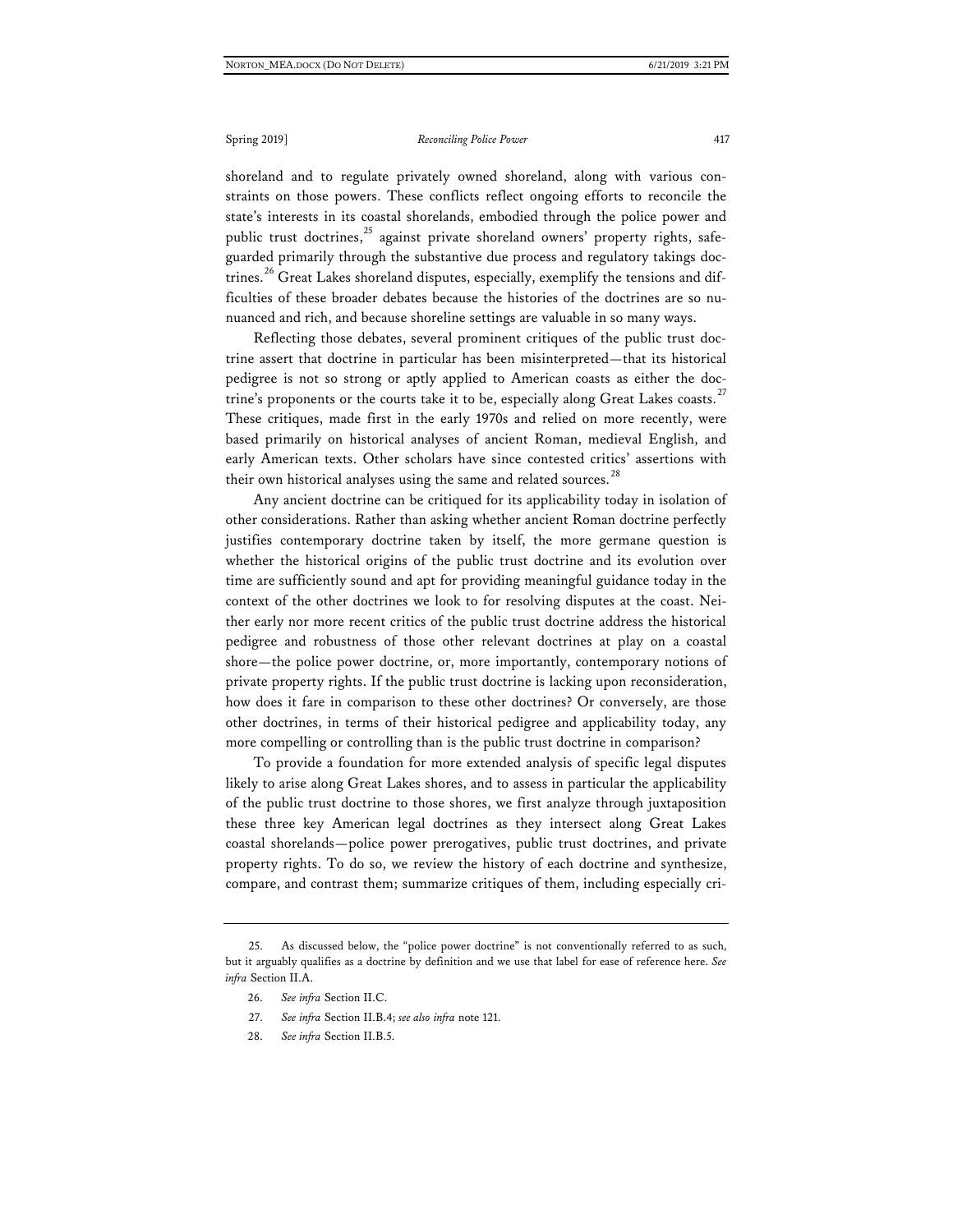tique of the public trust doctrine; and then present our own assessment regarding those critiques. The Article concludes with an overview summary of the public trust doctrines of the several Great Lakes States.

This Article will hopefully provide guidance to state and local governmental officials as they contemplate Great Lakes shoreland management efforts; private property owners as they contemplate development or use their shorefront properties otherwise; and the courts as they adjudicate disputes as may arise. The Article should be of interest broadly in all of the Great Lakes coastal states, and even ocean coastal states, given similarities in the legal doctrines they have engaged and the physical dynamics of the coastal shorelines they enjoy.<sup>[29](#page-10-0)</sup>

The Article is organized into four parts. The key powers and doctrines at issue on coastal shorelines arose in English and American common law, and they have since been clarified and modified by constitutional and positive law. Given that progression, Part I offers some initial observations on the challenges of deciphering and justifying the origins and evolution of such powers and doctrines over time, challenges clearly evident along Great Lakes shorelines. Part II provides an historical exposition of these powers and doctrines separately as they have taken shape in general, focusing especially on the public trust doctrine and its origins in ocean coastal settings. Part III offers some initial thoughts on reconciling powers, interests, rights, and doctrines along coastal shores in general. Part IV concludes by summarizing and contemplating briefly the public trust doctrines of the several Great Lakes states based on review of the current statutory and case law of those states, and then finally identifies a number of questions for further study questions that are best addressed in a state-specific context.

## I. A CONFLUENCE OF AMERICAN LEGAL DOCTRINES IN COASTAL SETTINGS

The coastlines of oceans and large inland lakes, given their special ecological, economic, and aesthetic attributes, implicate conflicts between communal or collective interests and concerns and individual interests and rights. In coastal settings especially, collective concerns take shape primarily through the state's preroga-tives<sup>[30](#page-10-1)</sup> under the police powers doctrine,<sup>[31](#page-10-2)</sup> and its duties and interests under the

<span id="page-10-2"></span><span id="page-10-0"></span><sup>29.</sup> Great Lakes differ from oceans in that, while not tidal, their standing water levels fluctuate over time. Even so, during periods of rising standing water levels, Great Lakes coasts are similar to ocean coasts currently facing rising sea levels. *See, e.g.*, Norton et al., *supra* note 19, at 527.

<span id="page-10-1"></span><sup>30.</sup> Black's defines "prerogative" as an "exclusive or peculiar right or privilege. The special power . . . vested in an official person . . . or in an official body, as a court or legislature." *Prerogative*, BLACK'S LAW DICTIONARY (Deluxe 6th ed., 1990). Merriam-Webster similarly defines prerogative, first, as "an exclusive or special . . . power . . . belonging to an office or an official body . . . [or] . . . one possessed by a nation as an attribute of sovereignty," and second, as "the discretionary power inhering in the British Crown." *Prerogative*, MERRIAM-WEBSTER'S COLLEGIATE DICTIONARY (10th ed. 2002). Black's alternatively describes "right" as a "power, privilege, or immunity guaranteed under a constitution, statutes or decisional laws, or claimed as a result of long usage. . . . In a narrower signification, an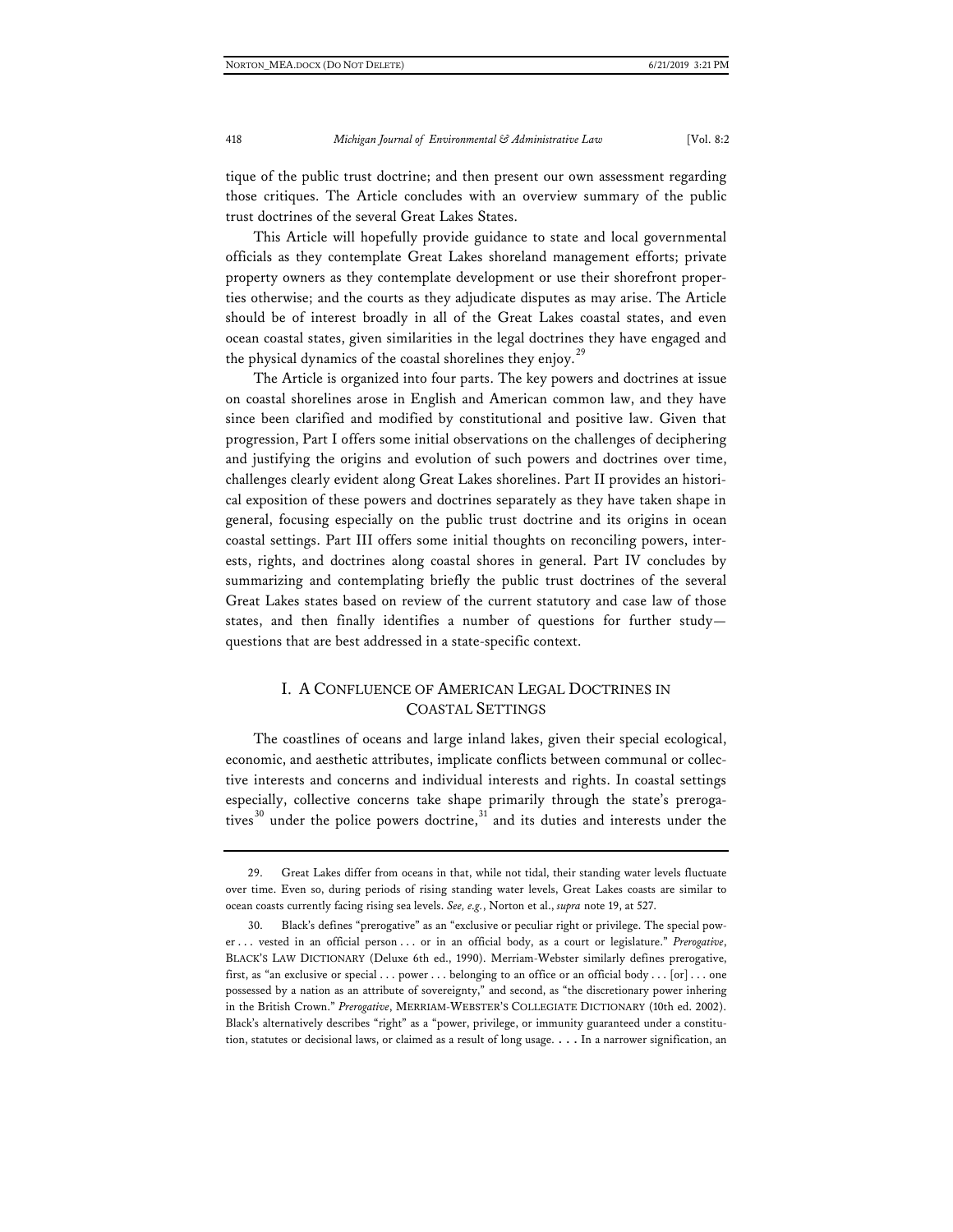public trust doctrine. The police powers doctrine speaks to the special or unique prerogatives of a state as sovereign (or its local units of government enabled through delegation) to enact laws for the benefit of society. The public trust doctrine speaks to communal interests in submerged lands and foreshores of oceans and large lakes, held in trust by the state as sovereign. $32$ 

Set in tension with these collectively-oriented doctrines are interests of the individual, which take form along a coastal shore primarily as private property rights. The protections of rights inherent in private property are not conventionally conceived of as a single discrete or coherent doctrine, but rather are vindicated largely through the due process and regulatory takings doctrines.<sup>[33](#page-11-1)</sup> Taken altogether, they speak to a private shoreland property owner's reasonable expectations that his or her interests will not be abused by the arbitrary or tyrannical exercise of governmental powers.<sup>[34](#page-11-2)</sup> Because all of these doctrines originate in the common law and have evolved through constitutional and positive law, it is helpful to consider first two distinct challenges that arise in deciphering and justifying the evolution of these common law doctrines, especially in coastal settings.

interest in an object of property. . . . A legally enforceable claim of one person against another. . . . That which one person ought to have or receive from another. . . ." *Right*, BLACK'S LAW DICTIONARY (Deluxe 6th ed., 1990). As discussed in more detail below, the police power has been conflated with the concept of "states' rights" as derived from the 10<sup>th</sup> Amendment of the U.S. Constitution, and "rights" in that context is used to distinguish state authorities as against federal authorities. *See infra* Section II.A.2. In addition, the concept of rights, especially in contemporary use, has evolved to encompass broadly a claim to do something unhindered or to receive some benefit, both as against some other individual or governmental entity. MARY ANN GLENDON, RIGHTS TALK: THE IMPOVERISHMENT OF POLITICAL DISCOURSE 1-17 (1991). The concept that states' rights originated from the U.S. Constitution is not quite correct historically, however, and our consideration of the authorities a state deploys along coastal shorelands is based on its special role or privilege as a sovereign, acting through its legislature, to promote the public welfare, rather than merely or necessarily claims of authority a state makes vis-à-vis the federal government. Moreover, a state does not have a *right* to regulate private property so much as a valid authority to do so, while a property owner may claim his or her right to be treated fairly by the state but not so much the authority to do so. We adopt the term *prerogative*, therefore, to describe the authorities that states deploy in managing their coastal shorelines under their police powers, particularly as juxtaposed with a shoreland property owner's *right* to be treated fairly when thus regulated.

31. Black's defines "doctrine" as "a rule, principle, theory, or tenet of the law." It further defines "doctrinal interpretation" as interpretation based upon the "intrinsic reasonableness" of the statement of law, as distinguished from "legal interpretation" or that based upon the statement of law itself (*e.g.*, statutory interpretation where the meaning is expressly stated). *Doctrine*, BLACK'S LAW DICTIONARY (Deluxe 6th ed., 1990). As discussed in more detail below, coherent—if contestable—rules, theories, or tenets of law can be articulated around concepts of a state's unique police power prerogatives, and the exercise of those prerogatives can be evaluated in terms of their intrinsic reasonableness. While not conventionally referred to as such, we adopt the terms police power doctrine and police power prerogatives for the sake of exposition here. *See infra* Section II.A.

<span id="page-11-2"></span><span id="page-11-1"></span><span id="page-11-0"></span>32. Police power prerogatives are regularly and extensively delegated by states to their local units. *Infra* Section II.A. Public trust authorities, however, appear not to be. *Infra* Section II.B.

<sup>33.</sup> *Infra* Section II.C.

<sup>34.</sup> *See infra* Part II.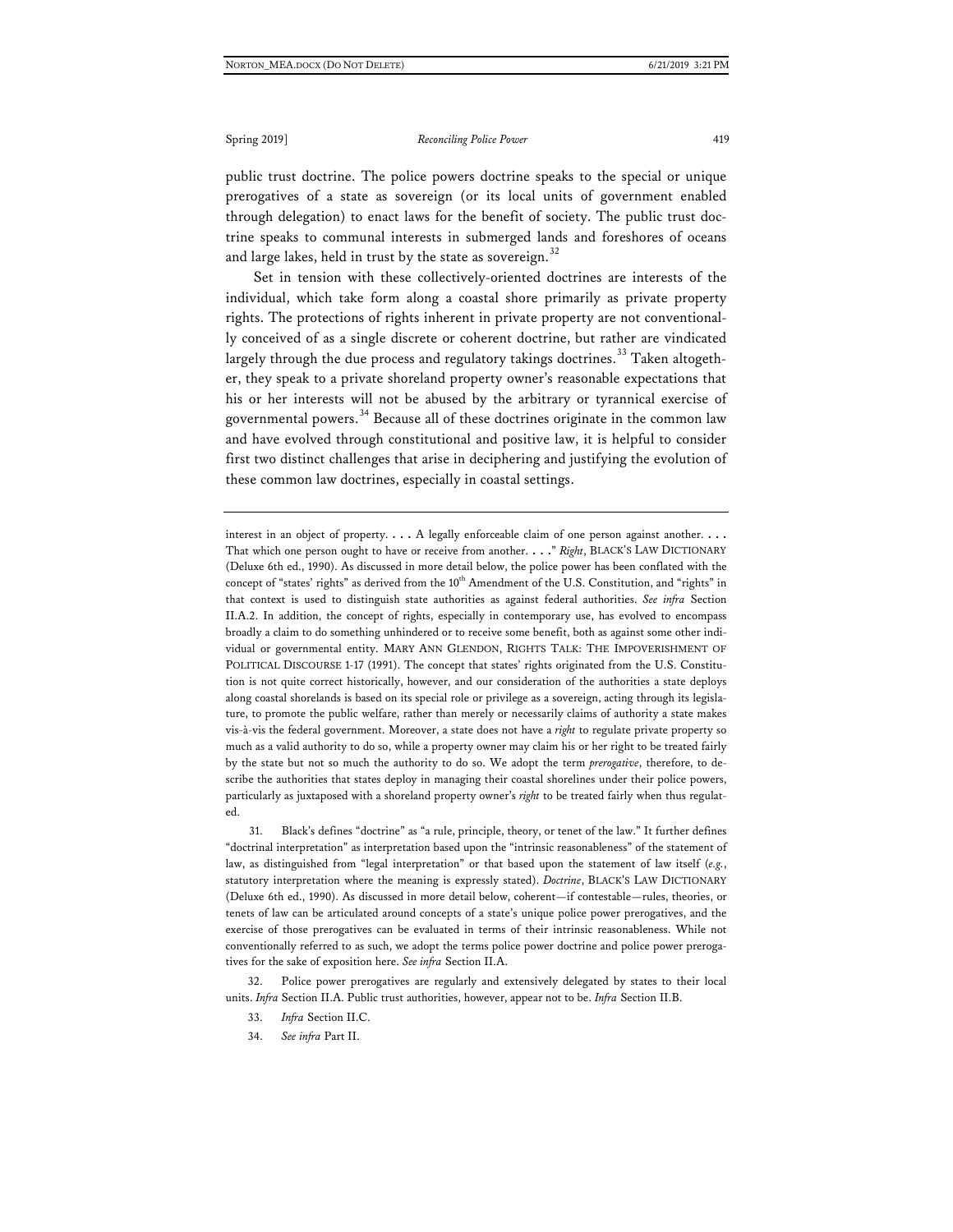The first challenge speaks to the difficulty of making claims to authority when stating factual propositions about the world or legal propositions about our relationships to the world and to one another, along with the need to account for the relationships between facts and law. Scientists justify factual propositions by reference to the rigor of the scientific methods used to develop those propositions and by the logic or internal coherence embodied within them, where both methods and logic are filtered by scientists' evolving expectations over time.<sup>[35](#page-12-0)</sup> Contemporary debates about global climate change—whether it is happening, what is causing it, and how it will manifest itself over time—provide a remarkable illustration of this process. Indeed, climate change highlights the added challenge of moving scientifically-accepted knowledge into popular awareness when accepting that knowledge implies, in turn, accepting the need to change our way of life.<sup>[36](#page-12-1)</sup>

In contrast, legal scholars and jurists justify legal propositions by reference to the historical pedigree of those propositions and by the logic or internal coherence embodied within those propositions, where both pedigree and logic are filtered by expectations about what the law should be and how it should operate. Those expectations similarly evolve over time. This process is well illustrated by the evolution of concepts of police power prerogatives, public trust interests, and private property rights along a coastal shoreline.

Both scientific and legal claims are ultimately bound by physical reality. One may make scientific claims about the realities or myths of climate change or adopt legal fictions about private property rights within dynamic natural systems, but Nature cares nothing for human expectations, aspirations, or legal doctrines and will proceed remorselessly. A shorefront home perched high upon an eroding bluff will surely be lost to erosion, regardless of how strenuously the homeowner claims a constitutional right to possess and reside in her home. The point is that physical realities, scientific knowledge, and legal theorizing are inseparable in a way that cannot be avoided in dynamic settings like coastal shorelines, a phenomenon especially evident as Great Lakes state courts and legislatures have attempted to demarcate boundaries between public and private interests along constantly shifting Great Lakes shores.<sup>[37](#page-12-2)</sup>

A second challenge relates to the role of expectations in evaluating the historical pedigree of common law doctrines. As noted, much of the doctrinal law at issue in disputes along Great Lakes shores emanates from English and American com-

<span id="page-12-0"></span><sup>35.</sup> See, e.g., Karl Popper's seminal description of the hypothetico-deductive scientific method employed for contemporary scientific research. KARL R. POPPER, THE LOGIC OF SCIENTIFIC DISCOVERY (Hutchinson & Co. ed., 1959). See also Thomas Kuhn's seminal discussion of how paradigms shape scientists' thinking within and about their research. THOMAS S. KUHN, THE STRUCTURE OF SCIENTIFIC REVOLUTIONS (1996).

<span id="page-12-2"></span><span id="page-12-1"></span><sup>36.</sup> *See, e.g.*, Richard K. Norton, *Agenda 21 and Its Discontents: Is Sustainable Development a Global Imperative or Globalizing Conspiracy?*, 46 URB. LAW. 325 (2014).

<sup>37.</sup> *See infra* Part IV.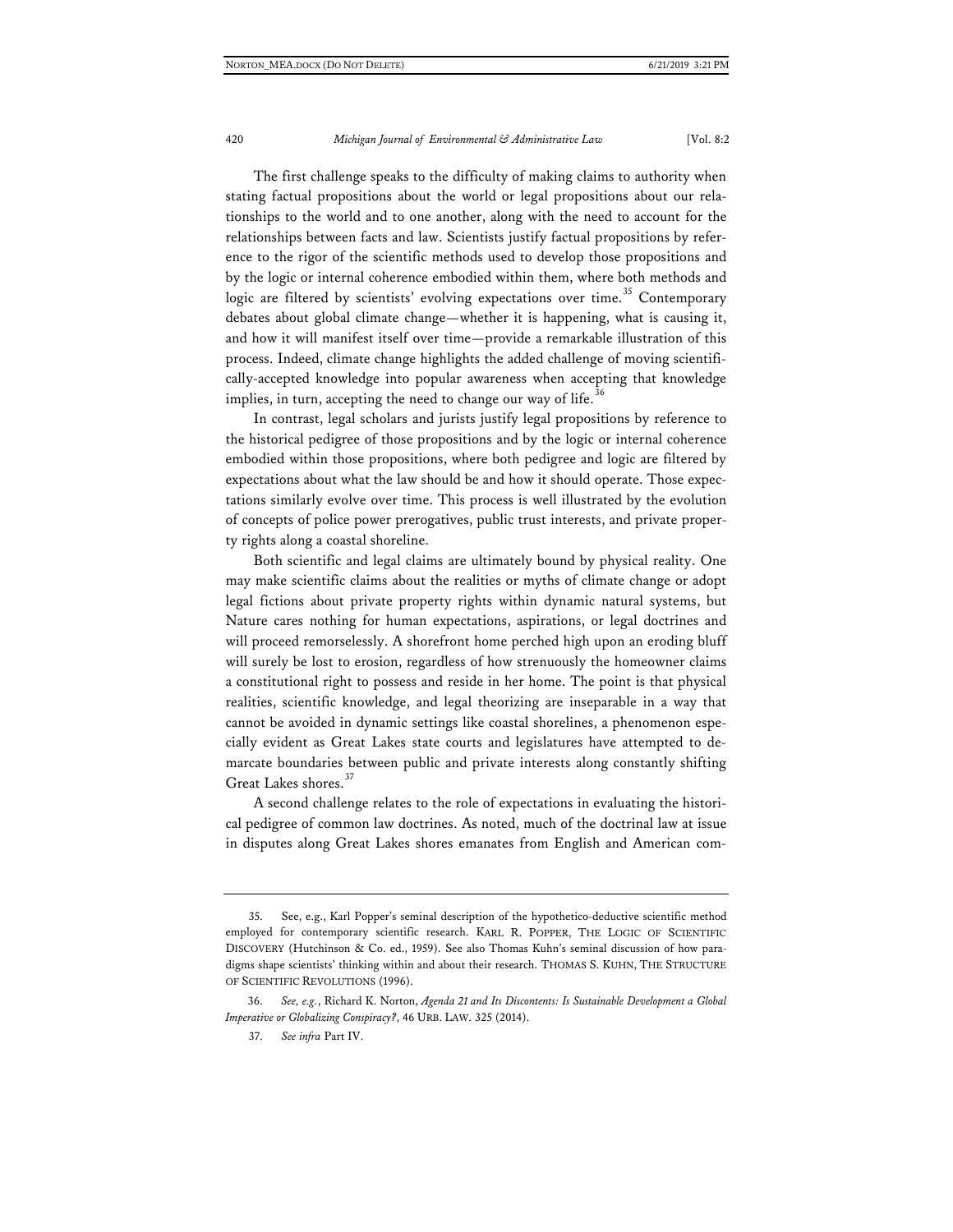mon law.<sup>[38](#page-13-0)</sup> American common law is conventionally understood as the "state statutory and case law background of England and the American colonies before the American revolution."<sup>[39](#page-13-1)</sup> While American common law is often discussed and invoked as if it were a body of static and timeless rules or principles, it has never been conceived strictly as either of those things.

Rather, like state and federal constitutional doctrines, common law evolves over time casuistically, reflecting the context of place and time and balancing the precedential benefits of certainty and consistency in the law with the need for the law to adapt to extant conditions and expectations. The notion of a 'regulatory taking,' for example, was not originally understood as emanating from the U.S. Constitution's takings clause, but it has become accepted constitutional doctrine to- $day.<sup>40</sup>$  $day.<sup>40</sup>$  $day.<sup>40</sup>$  Similarly, the state-specific refinement of the public trust doctrine as applied to Great Lakes shorelines, described in more detail below, provides a nota-ble example of evolving doctrine in both theory and application.<sup>[41](#page-13-3)</sup> The role of expectations in this evolutionary process, especially harking back to the historical pedigree of common law doctrine, is problematic in a compound way; that is, expectations in a pluralistic society are and never have been uniform at any given time, and they inevitably change over time.

As well-illustrated by evolving public trust and regulatory takings doctrines, for example, jurists, legal commentators, and private citizens today hold dramatically different views on what public trust interests and private property rights are, as well as what the origins of those rights and interests were. There is no reason to think that jurists, commentators, or citizens in earlier times were any more agreeable or unified in their understanding of what the law was then compared to how it is characterized today—especially when the law in question is the common law. This is true as well with regard to contemporary attempts to decipher the original meaning of constitutional provisions, such as the Takings Clause of the U.S. Constitution, in order to understand and justify its application today. $42$ 

Thus, strong statements on what police power prerogatives, public trust interests, or private property rights are today based on dogmatic characterizations of what they were at some point in the past should be read carefully and in full context. More importantly, such statements should be read with full recognition that the thinking of jurists and treatise writers, as recorded when ancient common law was first laid down, was surely more nuanced and contested than how it is typically

<sup>38.</sup> *See infra* Section II.B.

<sup>39.</sup> *Common Law*, BLACK'S LAW DICTIONARY (Deluxe 6th ed., 1990).

<span id="page-13-2"></span><span id="page-13-1"></span><span id="page-13-0"></span><sup>40.</sup> *See, e.g.*, Michael Allan Wolf, *Supreme Court Roadblocks to Responsive Coastal Management in the Wake of* Lucas, 53 REAL PROP., TR. & EST. L.J. 59, 64-73 (2018).

<sup>41.</sup> *See infra* Section II.B.

<span id="page-13-4"></span><span id="page-13-3"></span><sup>42.</sup> The Fifth Amendment of the U.S. Constitution reads, in part, "nor shall private property be taken for public use, without just compensation." U.S. CONST. amend. V. *See infra* Section II.C for discussion of attempts to decipher the original meaning of this clause.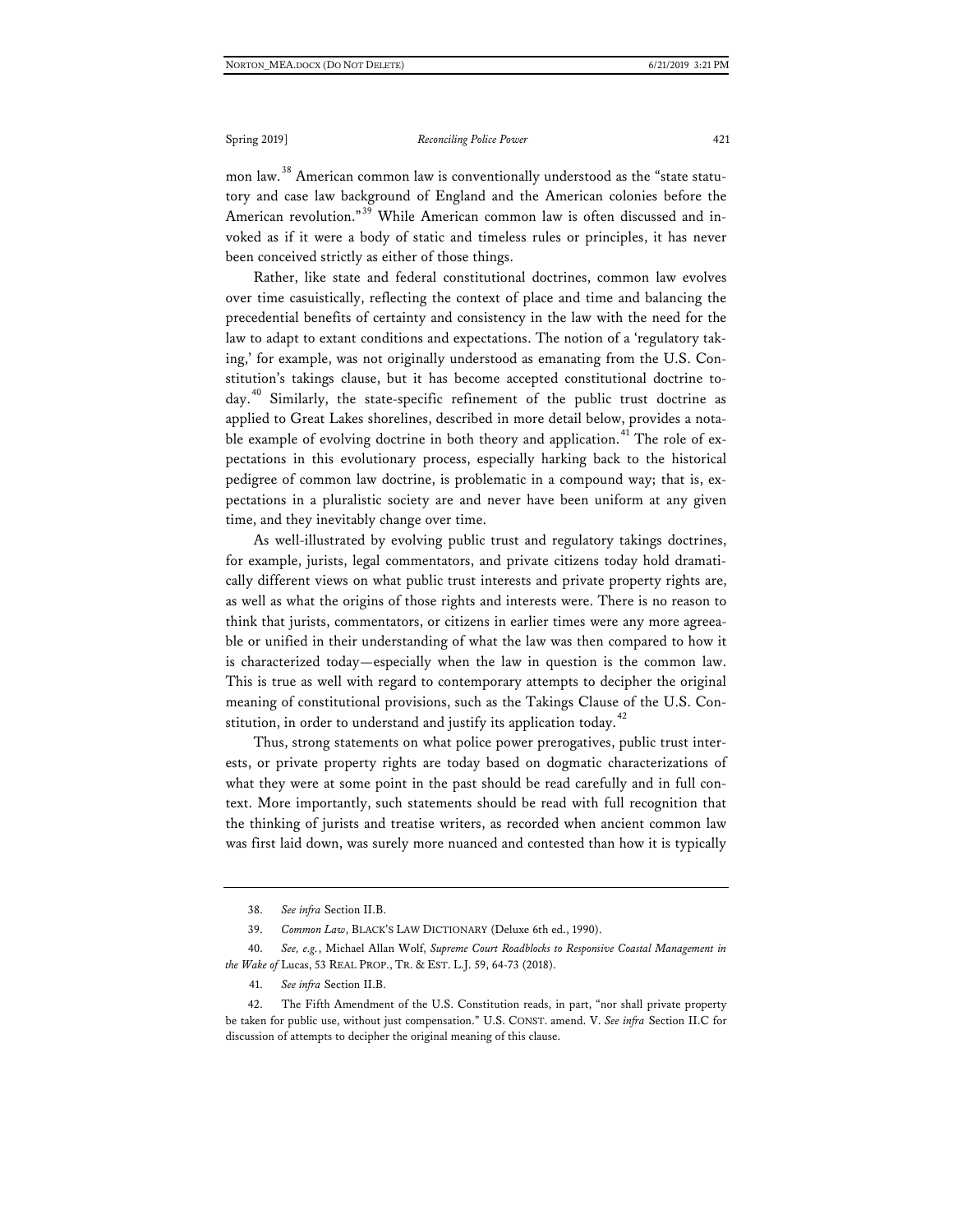represented today, particularly when characterized through argumentative writings. The importance of this exhortation becomes evident when attempting to reconcile the tensions between public and private interests along coastal shores.

## II. POLICE POWER PREROGATIVES, PUBLIC TRUST INTERESTS, AND PRIVATE PROPERTY RIGHTS IN COASTAL SETTINGS GENERALLY

Reconciling public and private interests along a coastal shore is a multidimensional endeavor. It requires first reconciling the ancient-to-contemporary understandings of the different doctrines at play along a coastal shore within those doctrines themselves, and then reconciling those doctrines as against one another. We first discuss briefly the origins and meanings of the police powers and public trust doctrines, and then the origins and meanings of concepts of private property rights in the American context, especially along coastal shores. We then offer some thoughts on reconciling those doctrines in coastal settings generally.

#### A*. Police Power Prerogatives over Coastal Shorelands (and Beyond)*

While the 'police power' essentially originated in common law, it was first recognized and modified by federal constitutional law and then given more con-crete form through state constitutions and legislation.<sup>[43](#page-14-0)</sup> Its common law origins come from the notion that the colonies, after separating from the English constitutional monarchy, inherited the governmental powers that the English crown and parliament taken together had enjoyed.<sup>[44](#page-14-1)</sup> The police power represents a unique American concept that manifested because of the relationship forged between the states and the new national government through the adoption of the U.S. Constitution. It is today widely recognized and cited as a concept (if not a doctrine), but it has not been discussed much by legal theorists, at least compared to related doc-trines like due process and regulatory takings.<sup>[45](#page-14-2)</sup> Nonetheless, the term and concept

<span id="page-14-0"></span><sup>43.</sup> *See generally* D. Benjamin Barros, *The Police Power and the Takings Clause*, 58 U. MIAMI L. REV. 471 (2004). Barros' analysis of the police power doctrine is thorough and well-reasoned, and we draw from it heavily for our summary here.

<span id="page-14-1"></span><sup>44.</sup> Washington State Supreme Court Justice Philip A. Talmadge traces the exercise of the police power from the ancient Greeks, through English common law, and then to American common law, but he notes that ancient history is not cited extensively. Philip A. Talmadge, *The Myth of Property Absolutism and Modern Government: The Interaction of Police Power and Property Rights*, 75 WASH. L. REV. 857, 861-64 (2000). In any case, as observed by Chief Justice Redfield of the Vermont Supreme Court in an early influential decision addressing the police power, "It has never been questioned, so far as I know, that the American legislatures have the same unlimited power in regard to legislation which resided in the British parliament, except where they are retrained by written constitutions." Thorpe v. Rutland & Burlington R.R., 27 Vt. 140, 142 (1855).

<span id="page-14-2"></span><sup>45.</sup> See Barros, *supra* note 43, which analyzes comprehensively the history, meaning, and implications of the police power doctrine for the purpose of interpreting the history, meaning, and implications of the regulatory takings doctrine. He notes that relatively little scholarly attention has been given to the origins and development of the police power doctrine, *id.* at 472, but analyzes at length several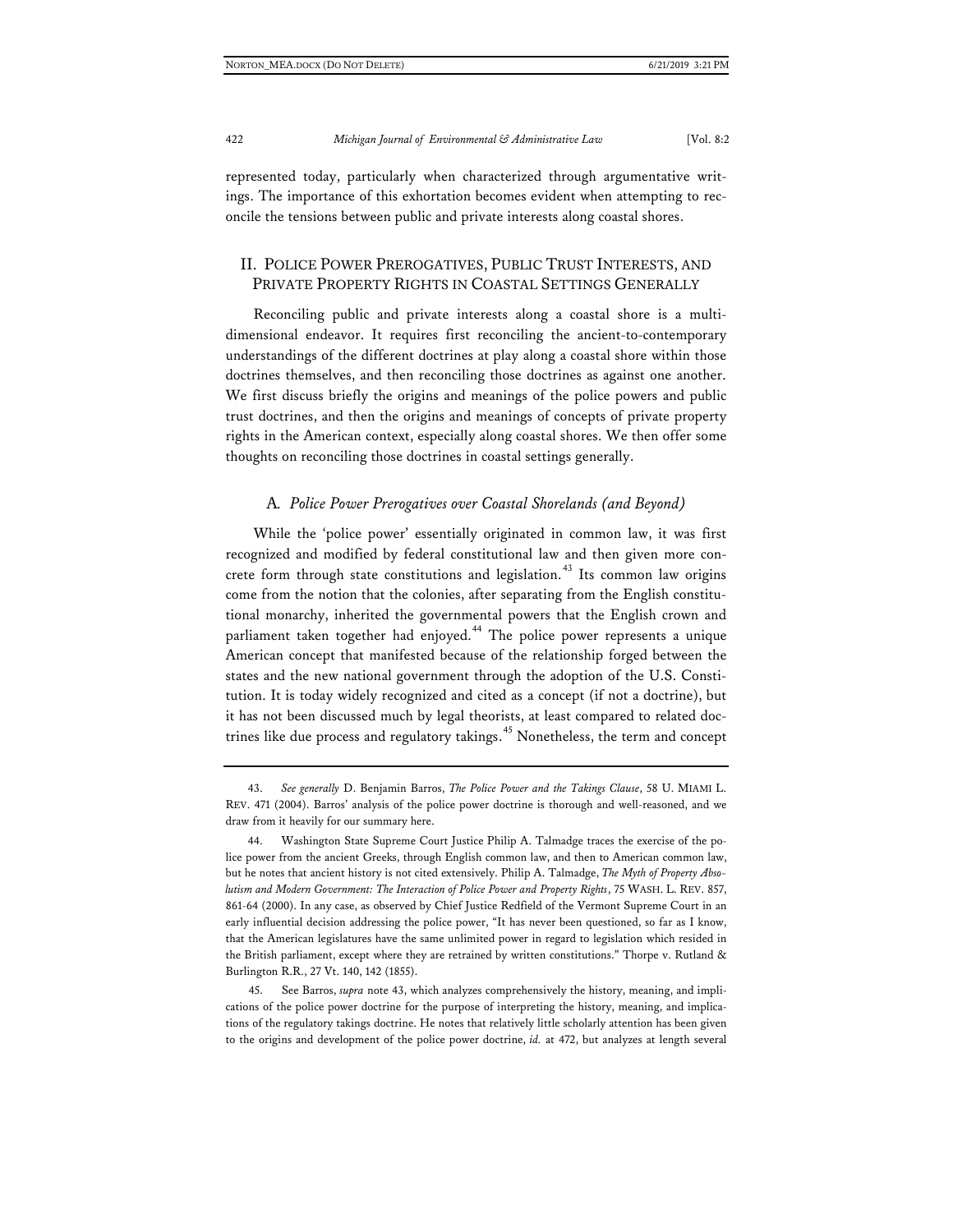serve to articulate the authorities that a state has to enact laws that advance the general welfare. In this section, we briefly review its history and implications for managing coastal shorelands.

## 1. Historical Origins

The concept of police power appears to have been first introduced by the U.S. Supreme Court in early federalism cases as the Court struggled to clarify the relationships between the powers of the national government and the powers of the states. Chief Justice Marshall in *Gibbons v. Ogden* discussed the powers of the state "using the term 'police' several times, at one point referring to '[t]he acknowledged power of a State to regulate its police, its domestic trade, and to govern its own citizens.'" [46](#page-15-0) At that time, the word 'police' itself had multiple meanings, "used to refer broadly to civilization or civil organization, [such that] 'public police' meant the equivalent of public policy."<sup>[47](#page-15-1)</sup> Justice Marshall subsequently used the term "police power" in *Brown v. Maryland*, [48](#page-15-2) an early decision interpreting the meaning of the import-export and commerce clauses of the U.S. Constitution.

influential works, all written around the turn of the twentieth century, including: THOMAS M. COOLEY, A TREATISE ON THE CONSTITUTIONAL LIMITATIONS WHICH REST UPON THE LEGISLATIVE POWER OF THE STATES OF THE AMERICAN UNION (7th ed. 1903) (arguing in response to aggressive state regulation of trade in liquor in the mid-1800s that the police power should be limited to regulations addressing nuisance-like harms); CHRISTOPHER G. TIEDEMAN, A TREATISE ON THE LIMITATIONS OF THE POLICE POWER IN THE UNITED STATES (1886) (arguing that the police power should be limited to regulations preventing nuisance-like harms based on a *laissez faire* legal philosophy and drawing from the Social Darwinist philosophy of Herbert Spencer); JOHN W. BURGESS, POLITICAL SCIENCE AND COMPARATIVE CONSTITUTIONAL LAW (1890) (drawing from political theory to argue that the police power should be conceived as a narrow and local administrative authority only); ERNST FREUND, THE POLICE POWER: PUBLIC POLICY AND CONSTITUTIONAL RIGHTS § 405 (1904) (an analysis published in a legal treatise but based primarily on political theory, concluding that the police power should be limited to regulations addressing nuisance-like harms); W.G. Hastings, *The Development of Law as Illustrated by the Decisions Relating to the Policy Power of the State*, 39 PROC. AM. PHIL. SOC'Y 359 (1900) (an analysis published in a non-legal journal but based primarily on legal analysis, concluding that the police power is coterminous with the expansive and supreme powers of a state as sovereign); Walter Wheeler Cook, *What is the Police Power?*, 7 COLUM. L. REV. 322 (1907) (concluding that Hastings' analysis was correct and that, because the police power is so broad, it cannot be defined or enumerated by what it encompasses but rather by determining when and how it is limited); *id.*, in passim.

<span id="page-15-0"></span>46. Gibbons v. Ogden, 22 U.S. (9 Wheat.) 1, 208 (1824) (establishing that the national government has exclusive power over interstate commerce as provided by the commerce and supremacy clauses) quoted in Barros, *supra* note 43, at 474. Even so, in the process of making that declaration, the Supreme Court also began to delineate the powers of the states in juxtaposition to the national government. *Id.*

<span id="page-15-2"></span><span id="page-15-1"></span>47. Barros, *supra* note 43, at 475 (citations omitted). Barros further cites as an influential example of this understanding "Blackstone's widely quoted description of the public police as 'the due regulation and domestic order of the kingdom.'" *Id.* (quoting 4 WILLIAM BLACKSTONE, COMMENTARIES 162 (1769)).

48. Brown v. Maryland, 25 U.S. (12 Wheat.) 419, 443 (1827).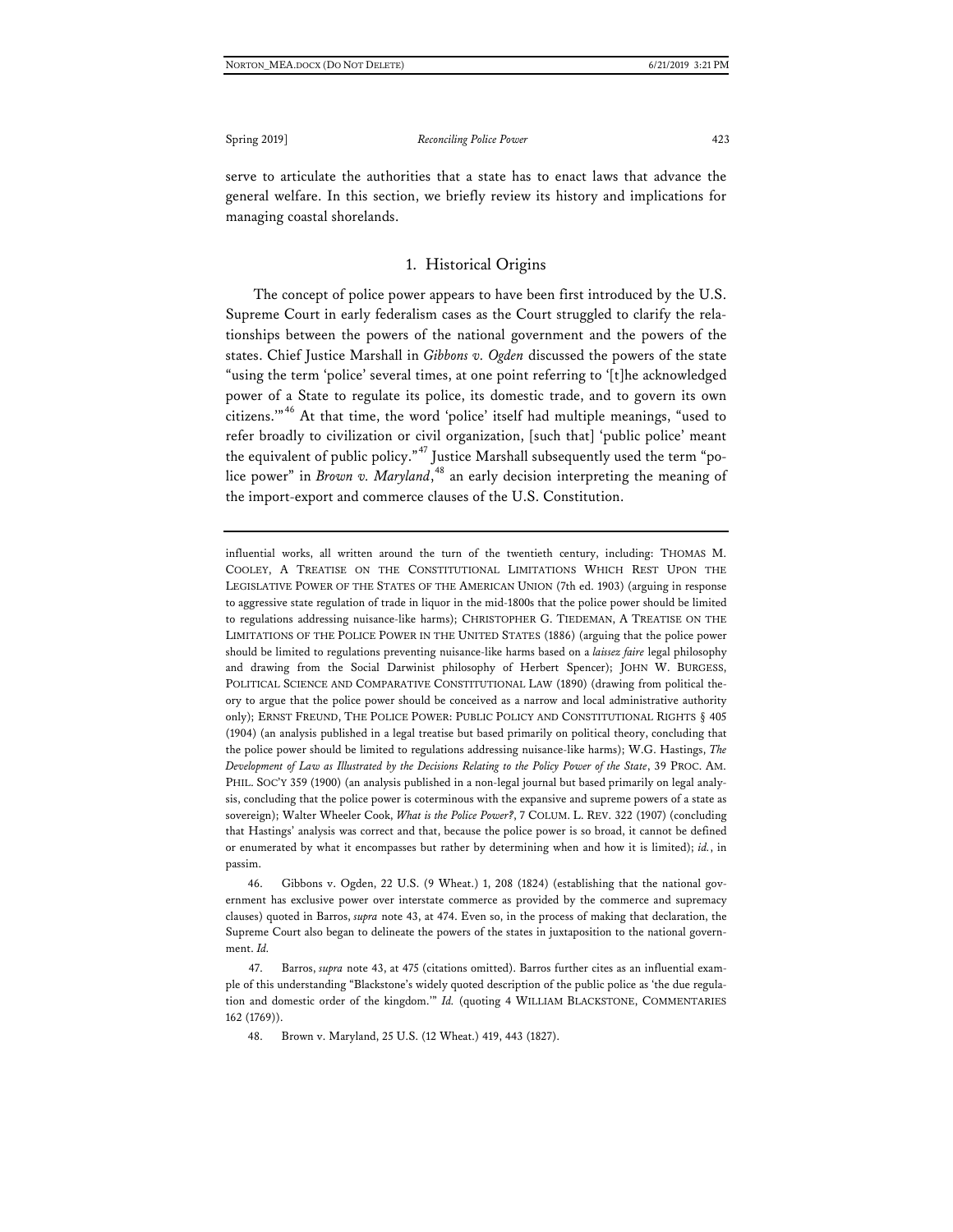Given these early cases, a state's police power is sometimes characterized as having originated in the U.S. Constitution, but that characterization is not quite accurate. The Constitution did not create the power so much as acknowledge its existence. Early U.S. Supreme Court decisions did not explicate its reach and limits for the sake of doing so *per se* but rather for the purpose of delimiting it relative to the enumerated powers of the federal government. In his review of the doctrine, Barros<sup>[49](#page-16-0)</sup> concluded that the process of defining the meaning of the police power from that federalism perspective was resolved by the mid-1800s by two commerce clause cases—the *License Cases* [50](#page-16-1) and *Passenger Cases*. [51](#page-16-2) These decisions differed on whether the Commerce Clause and police power were overlapping or mutually exclusive, but the cases agreed that the police power was an expansive power coterminous with state sovereignty. In the words of Chief Justice Taney, writing in the *License Cases*:

But what are the police powers of a State? They are nothing more or less than the powers of government inherent in every sovereignty to the extent of its dominions. And whether a State passes a quarantine law, or a law to punish offences, or to establish courts of justice, or requiring certain instruments to be recorded, or to regulate commerce within its own limits, in every case it exercises the same powers; that is to say, the power of sovereignty, the power to govern men and things within the limits of its dominion.

The cases that have more fully explored the reach and limits of the police power beyond the question of its relationship to enumerated federal powers have been state supreme court decisions. Chief among these was the early Massachusetts case of *Commonwealth v. Alger*, [53](#page-16-4) decided in 1851. *Alger* was a coastal case involving a dispute over whether the State of Massachusetts had the power to regulate a shoreland property owner's construction of a wharf out into Boston Harbor. In addition to discussing the applicability and reach of the public trust doctrine, the case addressed the question of how expansive a state's police power prerogatives are (*i.e.*, as opposed to the question of the extent to which they are constrained by the Federal Constitution).<sup>[54](#page-16-5)</sup> The debate in this case, one subsequently continued by commentators, has split between the argument that the police power should be interpreted broadly, essentially constrained only by state and federal constitutional protections (or legislatively adopted limitations), and the alternative argument that the police power should be interpreted very narrowly, essentially encompassing

<span id="page-16-5"></span>54. *Id.* at 65.

<span id="page-16-0"></span><sup>49.</sup> Barros, *supra* note 43, at 476-77.

<span id="page-16-2"></span><span id="page-16-1"></span><sup>50.</sup> Thurlow v. Massachusetts (*The License Cases*), 46 U.S. (5 How.) 504 (1847).

<sup>51.</sup> Smith v. Turner (*The Passenger Cases*), 48 U.S. (7 How.) 283 (1849).

<span id="page-16-3"></span><sup>52.</sup> *The License Cases*, 46 U.S. (5 How.) at 583.

<span id="page-16-4"></span><sup>53.</sup> Commonwealth v. Alger, 61 Mass. (7 Cush.) 53 (1851).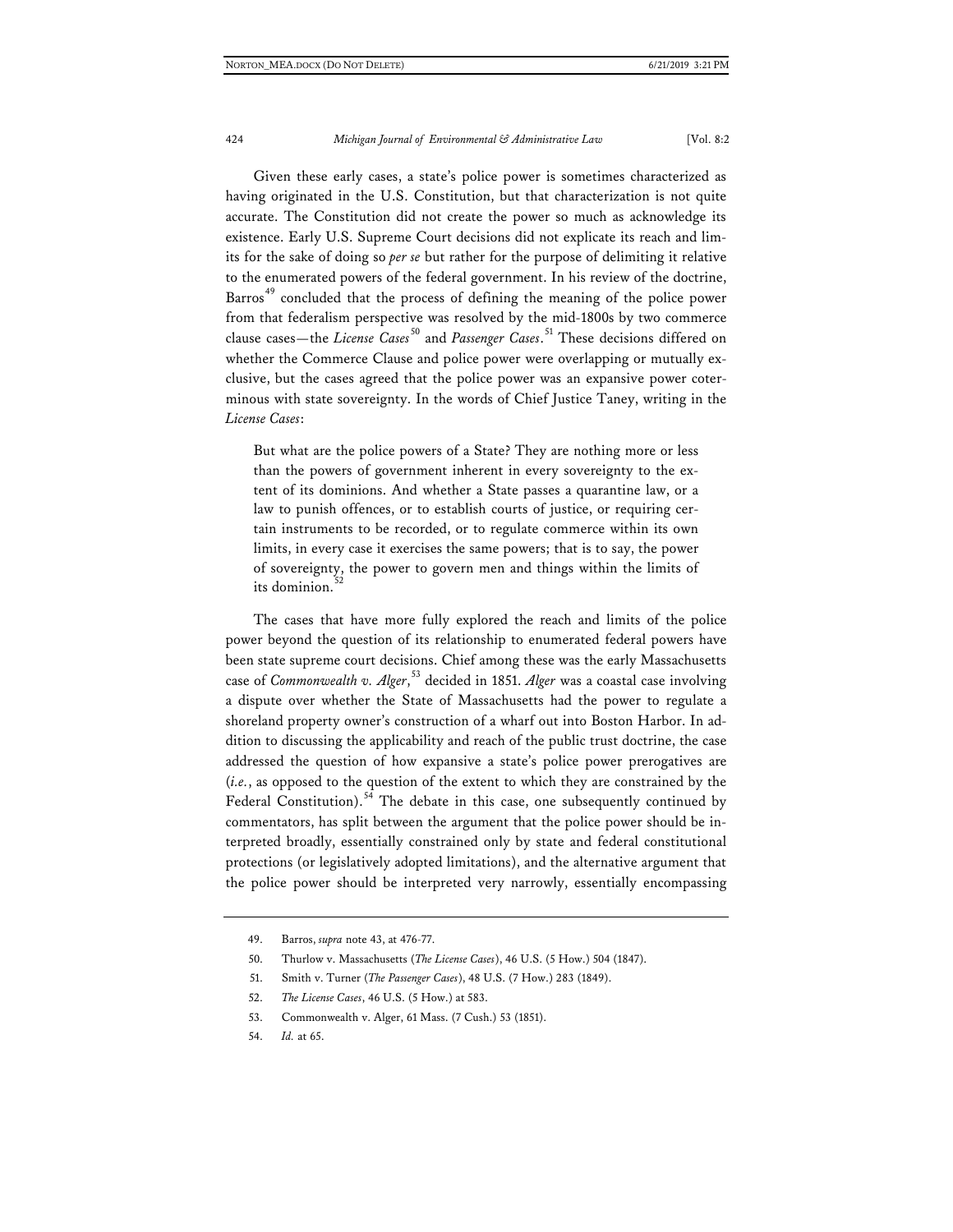only the power to impose police-force-like regulations on activities that cause nui-sance-like harms.<sup>[55](#page-17-0)</sup>

As first and most clearly articulated by this Massachusetts decision, the scope of the police power *per se* (*i.e.*, as opposed to its relationship to federal powers), was "simply the government's power to enact such regulations for the good and welfare of the community as it sees fit, subject to the limitations that the regulations be both reasonable and constitutional." [56](#page-17-1) Chief Justice Shaw, writing for the Massachusetts Supreme Court, decided *Alger* in a way that adopted the former, expansive interpretation.[57](#page-17-2) Moreover, *Alger* arguably marked a turning point in the transition of the police power from its more common law origins to one of constitutionally enabled legislative authority, in that the decision acknowledged that a state exercises its police powers through the legislature and duly enabled administrative agencies, not the state courts.[58](#page-17-3)

The difficulty with this conceptualization comes with attempts to describe all of the things a state might do under such broad authority, as opposed to determining when the exercise of that authority has somehow become unreasonable or unconstitutional. Early formulations that attempted to describe the police power have now become a routine recitation, such that the police power is generally described as the power of the state to regulate individuals or private property for the purpose of promoting public health, safety, morals, and the general welfare.<sup>[59](#page-17-4)</sup> The point to take here is that this recitation should be read as illustrative of the authorities states enjoy, and not a limitation confining those authorities to these specific ends.<sup>[60](#page-17-5)</sup> Indeed, both federal courts<sup>[61](#page-17-6)</sup> and state courts<sup>[62](#page-17-7)</sup> have consistently acknowledged such a broad interpretation since these early cases were decided.

<span id="page-17-4"></span><span id="page-17-3"></span><span id="page-17-2"></span><span id="page-17-1"></span><span id="page-17-0"></span>59. *See, e.g.*, JULIAN C. JUERGENSMEYER & THOMAS E. ROBERTS, LAND USE PLANNING AND DEVELOPMENT REGULATION LAW 43 (3rd ed. 2013).

60. *See* Barros, *supra* note 43, at 487-88.

<span id="page-17-6"></span><span id="page-17-5"></span>61. This expansive interpretation of the meaning and reach of the police power has been recognized consistently by the U.S. Supreme Court over time—*see, e.g.*, Berman v. Parker, 348 U.S. 26, 32 (1954) ("Public safety, public health, morality, peace and quite, law and order—these are some of the more conspicuous examples of the traditional application of the police power to municipal affairs. Yet they merely illustrate the scope of the power and do not delimit it.")—except for a brief period during the early 1900s bookended by *Lochner v. New York*, 198 U.S. 45 (1905) (striking down a New York State law regulating bakeries for being beyond the state's police powers) and *Nebbia v. New York*, 291 U.S. 502 (1934) (upholding a New York state law regulating the price of milk for being within the ambit of the state's police powers and marking the end of the *Lochner* era).

<span id="page-17-7"></span>62. In a seminal Michigan Supreme Court decision addressing the authority of home-rule cities in Michigan to enact zoning regulations, Clements v. McCabe*,* 210 Mich. 207, 215 177 N.W. 722, 725 (1920), for example, the Court explained that:

<sup>55.</sup> *Id.* at 57-64; *see also* Barros, *supra* note 43, at 481-82, and following citations.

<sup>56.</sup> Barros, *supra* note 43, at 479-80 (citations omitted); *see Alger*, 61 Mass. at 85.

<sup>57.</sup> *Alger*, 61 Mass. at 84-85.

<sup>58.</sup> *Id.* at 85.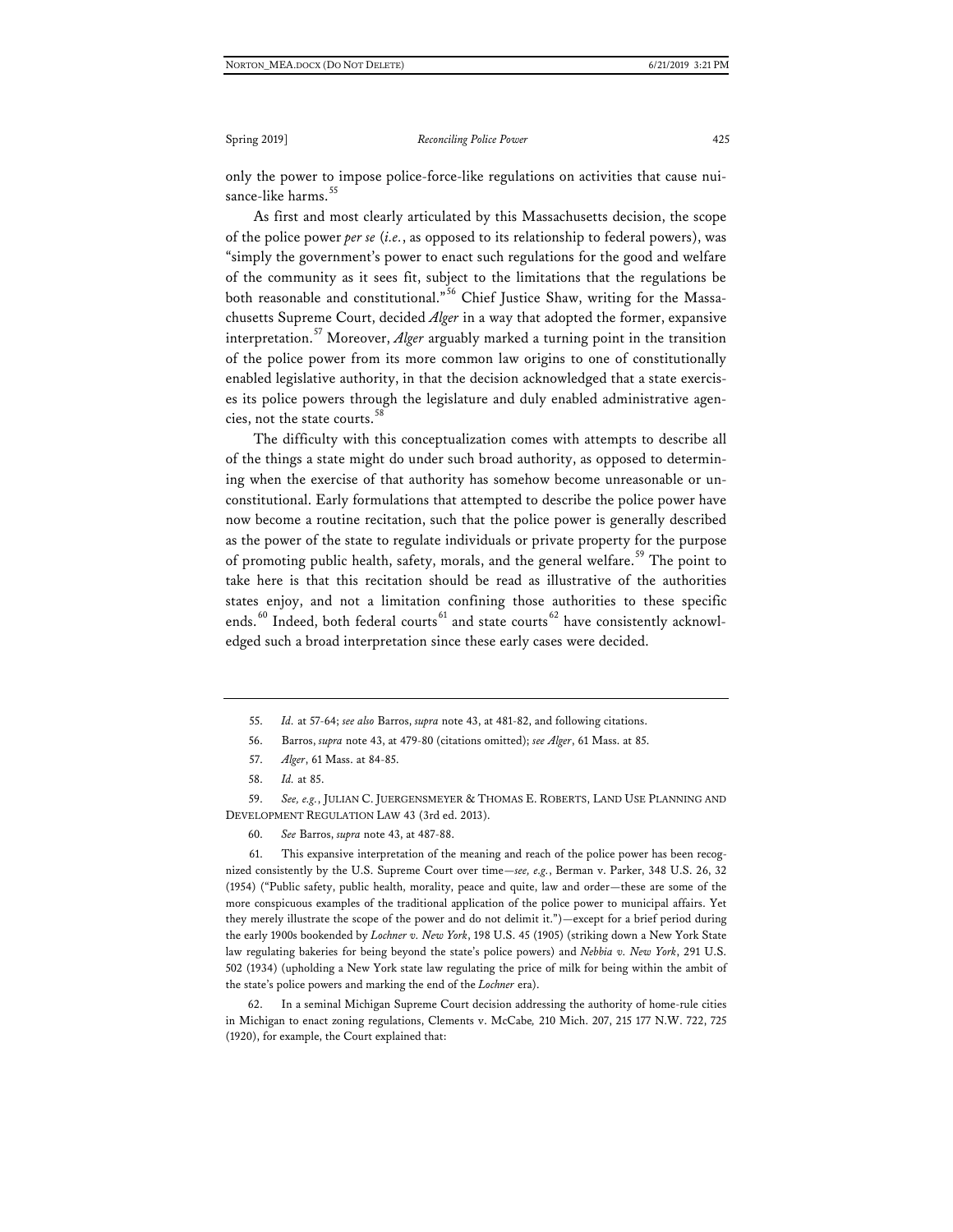### 2. Police Powers as Prerogative

Thus, the authorities that states enjoy as sovereigns under the police power doctrine are unique. The police power creates plenary authorities, circumscribed by particularized constitutional and legislative constraints imposed by states themselves rather than expounded by exhaustive recitations of what they encompass. These authorities are also unique to state governments in that the federal govern-ment does not enjoy similar powers under the U.S. Constitution.<sup>[63](#page-18-0)</sup> Local units of government also cannot hold police powers except through delegation.<sup>[64](#page-18-1)</sup> As such, these authorities are appropriately thought of as prerogatives of the state, in the full sense of what that term implies.<sup>[65](#page-18-2)</sup>

Even so, there have been instances over time when the states have aggressively asserted authority in ways that have prompted pushback. Sometimes the result of doing so has led to more constraint of state powers. Mid-nineteenth century claims of "states' rights," pushed to the point of safeguarding private property

The governmental authority known as the "police power" is concededly an inherent attribute of State sovereignty. . . . As generally understood it operates in a conceded sphere relating to public safety, order and morals for the protection of health, person and property, which is never questioned; but with changing conditions and requirements of our modern civilization, increasing regulatory and restrictive legislation has expanded its application to new subjects and demands presenting a debatable sphere where compulsory control borders the line of claimed constitutional rights and private freedom of action.

The Court concluded that while the police power authorities the state enjoys and implements through its legislature are broad, the full reach of those authorities as exercised by its local units of government, particularly with regard to the regulation of private property, must be clearly and specifically delegated. *Id.*

<span id="page-18-0"></span>63. While there are ongoing debates about whether the broad reach of U.S. law enacted especially under the commerce clause has gone too far, the U.S. Supreme Court has made clear nonetheless that the federal government is a government of enumerated powers and that it does not enjoy broad authorities to promote the general welfare; it has no inherent police power authority. *See* United States v. Morrison, 529 U.S. 598, 618-19 (2000) (reaffirming that there is no federal police power).

<span id="page-18-1"></span>64. *See, e.g.,* JUERGENSMEYER & ROBERTS, *supra* note 59, at 43-48. Although advocates for local control may object, it is well-settled law that local units of government, including both municipal corporations like cities chartered under state constitutions and local units legally considered extensions of the state like counties, are "creatures, mere political subdivisions, of the state, for the purpose of exercising a part of its powers. . . . They may be created, or, having been created, their powers may be restricted or enlarged, or altogether withdrawn at the will of the legislature. . . ." Atkins v. Kansas, 191 U.S. 207, 220-21 (1903).

<span id="page-18-2"></span>65. *See supra* note 30. These authorities are consistent with a state's powers of eminent domain, representing parallel powers that states enjoy as the original sovereigns. *See, e.g.*, JUERGENSMEYER & ROBERTS, *supra* note 59, at 598-606. Indeed, reflecting the very broad reach of authority that states enjoy under the police power prerogative to promote the general welfare, the power of eminent domain might be thought of as emanating from the police power, or perhaps as a special application of that power specifically constrained by federal and state constitutional protections, although that characterization is not commonly made. *See* Barros, *supra* note 43, at 477. In any event, state or local condemnations of privately owned shoreland on Michigan's Great Lakes do not appear to be a pressing concern, and we do not address this doctrine directly for purposes here.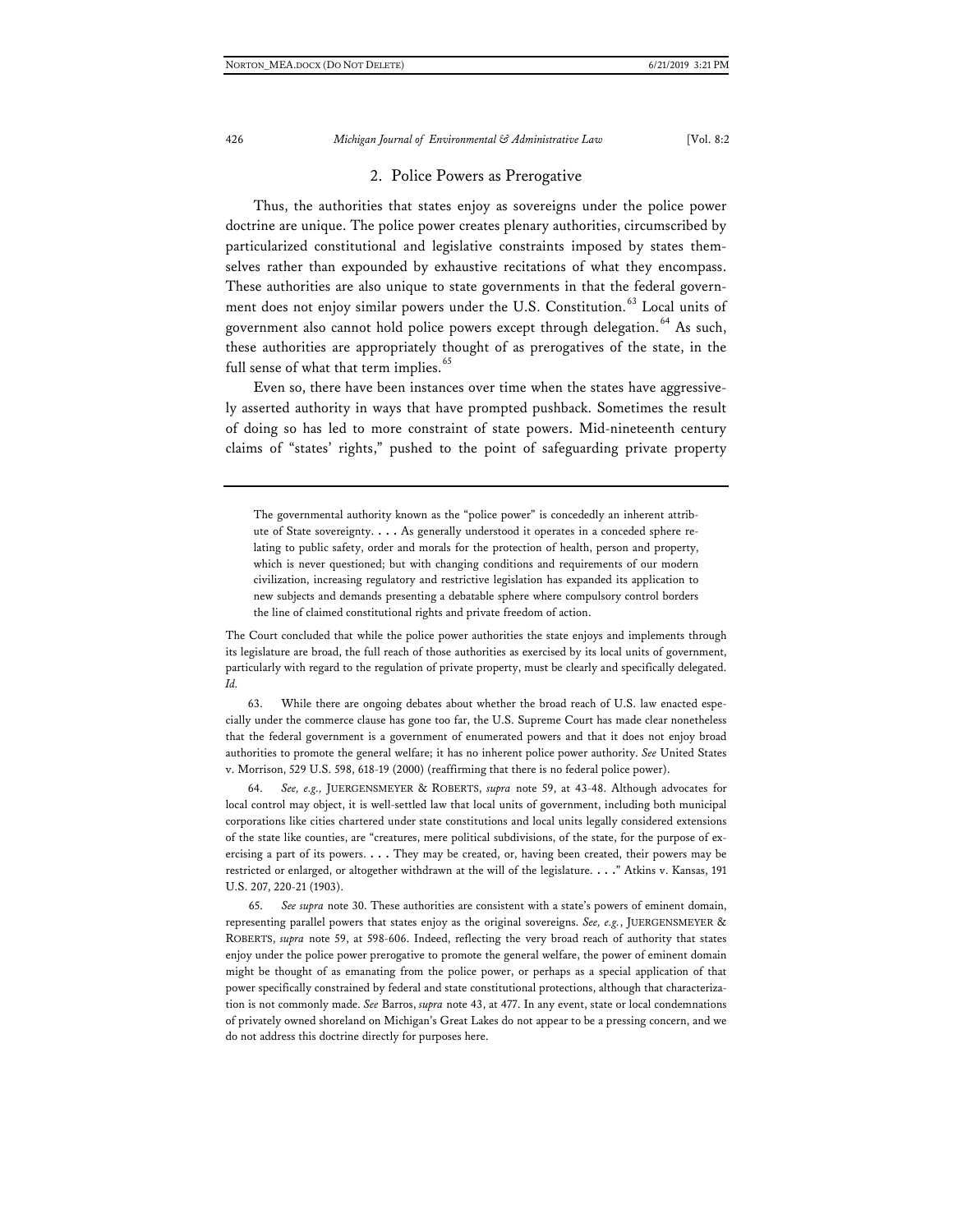rights to own slaves through state law, were nullified by the Civil War and the  $13^{\text{th}}$ and  $14<sup>th</sup>$  Amendments to the U.S. Constitution. Similarly, aggressive increases in state efforts to regulate the trade in liquor under police power prerogatives were incorporated into the U.S. Constitution but then ultimately turned back by popu-lar demand.<sup>[66](#page-19-0)</sup>

In contrast, when contemplating the police power regulation of coastal shorelands, states have steadily (if not aggressively) exercised police power prerogatives in new ways to adopt a host of so-called economic regulations, including especially those affecting the use of private property, in order to address a broad array of worker safety, public health, and environmental concerns from the late nineteenth century on.<sup>[67](#page-19-1)</sup> States have similarly exercised the police power to pro-mote the productive use of resources and enhance commercial activity.<sup>[68](#page-19-2)</sup> States have also used regulations, along with the adoption of nuisance-like prohibitions, to protect and increase the asset values of private property.<sup>[69](#page-19-3)</sup>

Indeed, aside from limited early writings that argued for a narrow interpretation of the police power doctrine, $70$  and some contemporary legal academic and advocacy writings arguing for the same, $^{71}$  $^{71}$  $^{71}$  there has been no discernable diminishment in acceptance by the courts or by other legal commentators that the police power doctrine speaks to broad prerogatives to enact laws to promote the general wel-fare.<sup>[72](#page-19-6)</sup> This ability to promote the general welfare includes, but is not limited to, police-force-like regulations that address merely the abatement of nuisance-like harms, again subject only to the limitation that those regulations be reasonable and constitutional. For example, state-enabled local zoning regulations are widely used to effect multiple harm-preventing and benefit-enhancing goals, often simultaneously, such as: protecting neighboring properties from generating nuisance-like harms; $^{73}$  $^{73}$  $^{73}$  preventing development within high-hazard zones both to prevent property damage and to minimize public disaster recovery expenditures following a

70. *See* Barros *supra* note 43 at 491-95.

<span id="page-19-5"></span><span id="page-19-4"></span><span id="page-19-3"></span>71. *See, e.g.*, RICHARD A. EPSTEIN, TAKINGS: PRIVATE PROPERTY AND THE POWER OF EMINENT DOMAIN 107-45 (1985) (arguing that the police power test should focus exclusively on the need to maintain peace and good order); ELLEN FRANKEL PAUL, PROPERTY RIGHTS AND EMINENT DOMAIN 37 (1987).

72. *See* Barros, *supra* note 43 at 490.

<span id="page-19-7"></span><span id="page-19-6"></span>73. The leading U.S. Supreme Court decision upholding the constitutionality of zoning, *Village of Euclid v. Ambler Realty, Co.*, 272 U.S. 365, 387-88 (1926), looked especially to this concern.

<sup>66.</sup> *See* U.S. CONST. amend. XVIII*, repealed by* U.S. CONST. amend. XXI.

<span id="page-19-2"></span><span id="page-19-1"></span><span id="page-19-0"></span><sup>67.</sup> The state delegation of police power authorities to local units of government to regulate private land use for the general welfare, through enabling acts specifically authorizing local planning and zoning, represents a prominent example of this phenomenon. *See* JUERGENSMEYER & ROBERTS, *supra* note 59, at 39-48.

<sup>68.</sup> *Id.* at 48-55.

<sup>69.</sup> *Id.* at 50-51.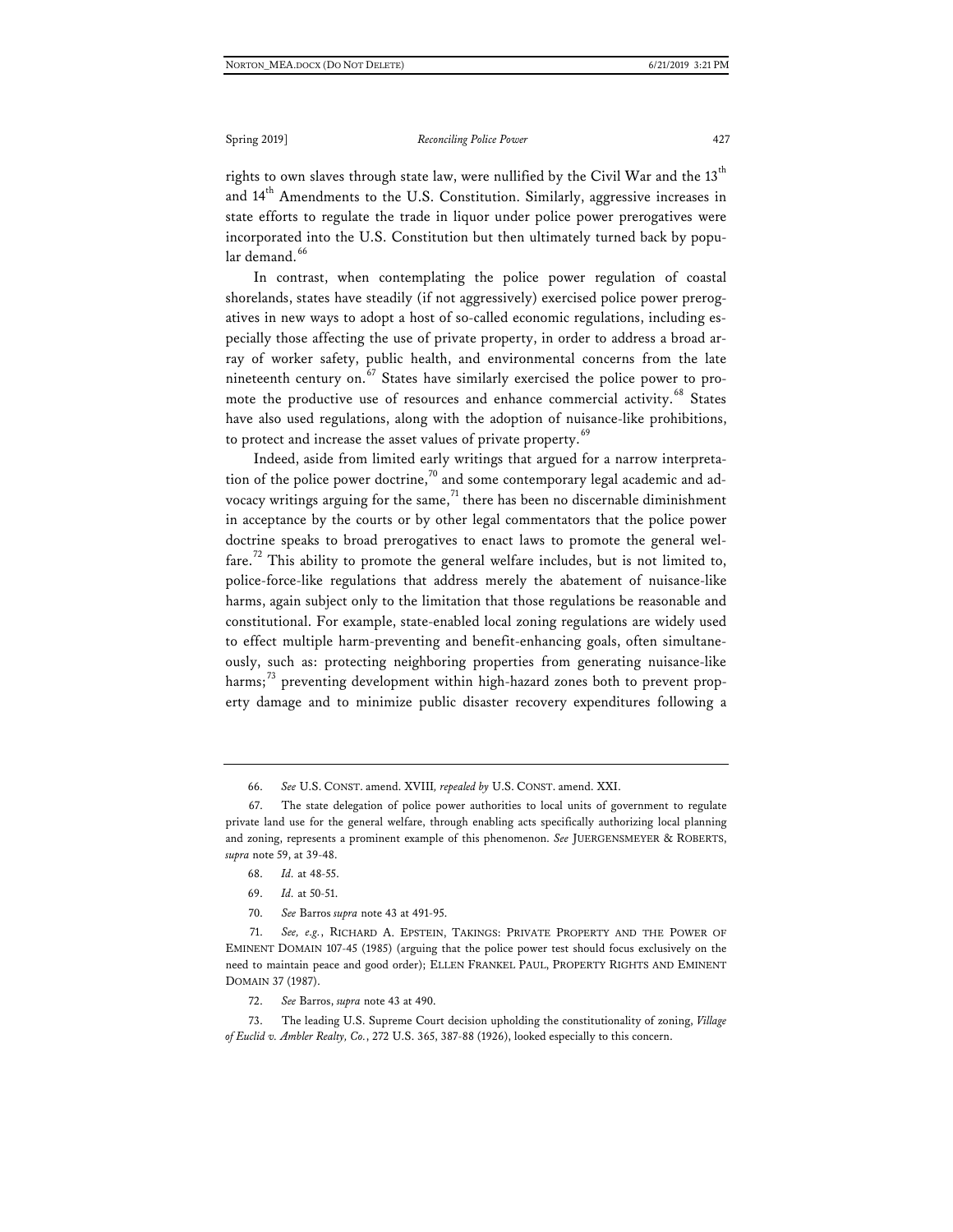storm;<sup>[74](#page-20-0)</sup> regulating development densities in ways that preserve property values;<sup>[75](#page-20-1)</sup> and regulating the form, location, and design of structures in ways that enhance the aesthetic and environmental quality of an area.<sup>[76](#page-20-2)</sup>

In fact, the real concern is not the limitation of the police power prerogatives of the state *per se* but rather ensuring that state actions are not abusive or tyranni-cal.<sup>[77](#page-20-3)</sup> Thus the primary focus of both the courts and commentators in response to public safety, health, environmental, and other general welfare regulations since the late nineteenth century, and especially since the latter half of the twentieth century, has been on discerning in what ways state and federal constitutional pro-tections constrain police power prerogatives.<sup>[78](#page-20-4)</sup> When contemplating state police power prerogatives vis-à-vis private property in particular, those constraints have taken form, in turn, primarily through the evolution of the due process, takings, and regulatory takings doctrines.<sup>[79](#page-20-5)</sup>

The origins and meaning of private property rights and the evolution of these doctrines to safeguard them are discussed in more detail below. Before engaging in that discussion, it is important to emphasize that the regulation of persons and property was not uncommon before the late nineteenth century.<sup>[80](#page-20-6)</sup> In fact, police

<span id="page-20-2"></span>76. Regulating for aesthetic purposes like environmental enhancement or historic preservation, which often both constrains property owners' liberty to do what they want with their properties while increasing their property values, has long been acknowledged as a valid purpose of zoning. *See, e.g.*, Penn Cent. Transp. Co. v. City of New York, 438 U.S. 104 (1978); JUERGENSMEYER & ROBERTS, *supra* note 59, at 513-29.

<span id="page-20-3"></span>77. *See* Barros *supra* note 43, at 485-86. See also, *e.g.*, Joseph L. Sax, *Takings and the Police Power*, 74 YALE L.J. 38, 57 (1964), writing on the original understanding of the purpose of the takings clause of the 5<sup>th</sup> Amendment to the U.S. Constitution and asserting that:

What seemed to concern the early writers was not the fact of loss (i.e., that the state had the authority to regulate private property in a way that diminished its economic value) but the imposition of loss by unjust means. It was the exercise of arbitrary or tyrannical powers that were sought to be controlled.

- 78*. See infra* Section II.C.
- 79. *See infra* Section II.C.

<span id="page-20-6"></span><span id="page-20-5"></span><span id="page-20-4"></span>80. *See* ERIC T. FREYFOGLE, THE LAND WE SHARE: PRIVATE PROPERTY AND THE COMMON GOOD (2003) (providing an explication of extensive regulation of land use throughout the course of American history). See JUERGENSMEYER & ROBERTS, *supra* note 59, at 40-43, for a discussion of the rise of forward-looking and prophylactic zoning regulations in lieu of back-ward looking and reactive of nuisance law.

<span id="page-20-0"></span><sup>74.</sup> This may be accomplished, for example, through the adoption of setback requirements away from high-risk flood zones or the imposition of extra-ordinary structural requirements like elevation for buildings sited within them. *See, e.g.*, TIMOTHY BEATLEY, DAVID J. BROWER & ANN K. SCHWAB, AN INTRODUCTION TO COASTAL ZONE MANAGEMENT 137-46 (2d ed. 2002).

<span id="page-20-1"></span><sup>75.</sup> Low-density zoning, for example, is often used as a way to preserve property values, interpreted benignly, while also often serving more problematically to effect racial and/or socio-economic segregation. *See* JUERGENSMEYER & ROBERTS, *supra* note 59, at 205-32; RICHARD ROTHSTEIN, THE COLOR OF LAW: A FORGOTTEN HISTORY OF HOW OUR GOVERNMENT SEGREGATED AMERICA (2017).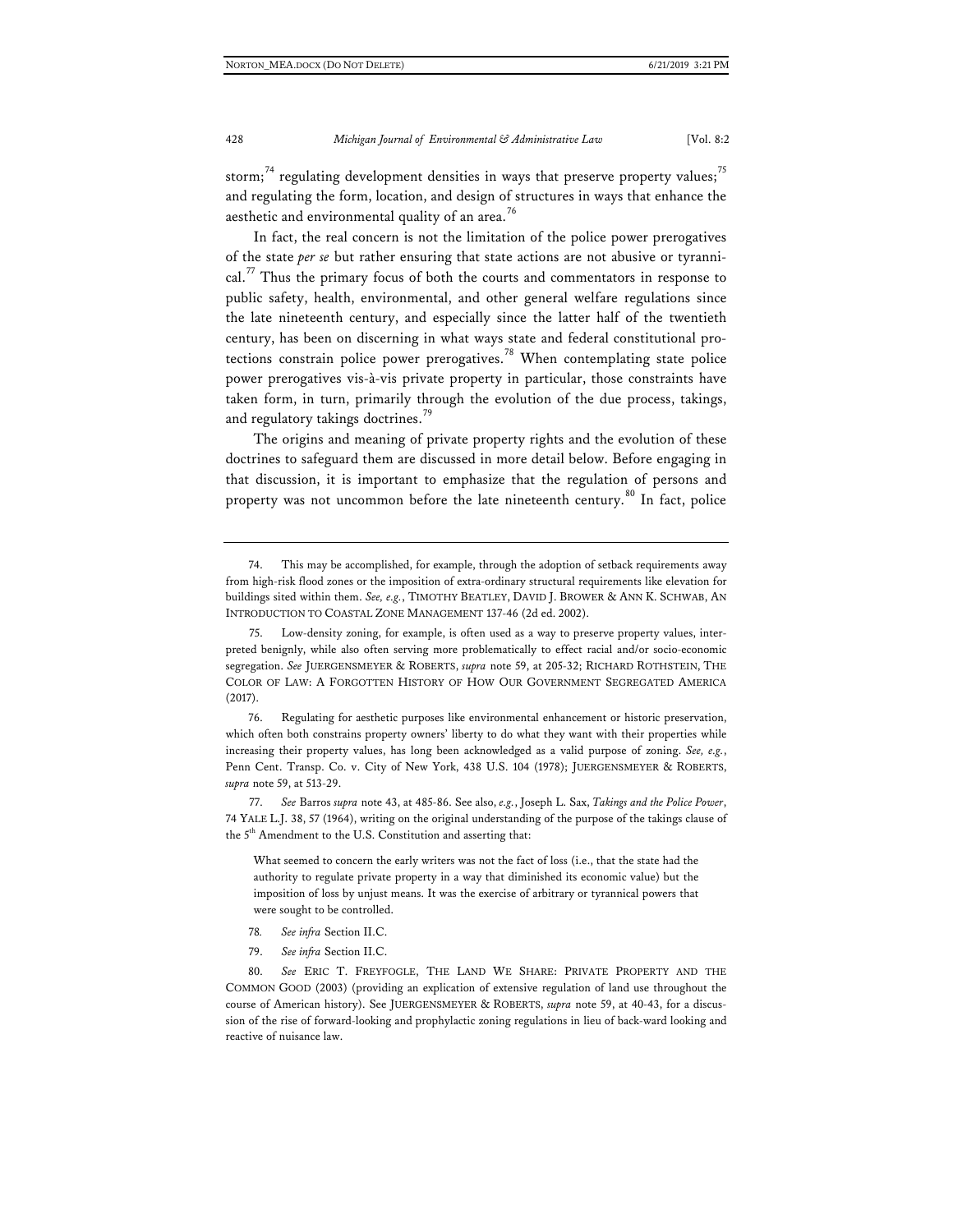power regulations were common throughout the colonies, and subsequently the states, from the very origins of the country. $81$  These regulations existed to address a variety of ends that included both the prevention of nuisance-like harms and the promotion of the public welfare.<sup>[82](#page-21-1)</sup> Moreover, the continued development of the regulatory state since then does not represent a unique or unwarranted divergence from either history or common expectations. Rather, regulations and other public programs to promote public welfare have evolved in both kind and degree as we have learned to better anticipate potential harms that come from various economic activities, enhanced our abilities to generate new harms, and grown so populous as to require more formal governmental policy and administration.<sup>[83](#page-21-2)</sup> Moreover, those programs have shifted from more local to state and to federal levels as we have worked to better address multi-jurisdictional harms (*e.g.*, water pollution) and promote multi-jurisdictional benefits (e.g., interstate commerce). <sup>[84](#page-21-3)</sup>

#### 3. Summary

In sum, the police power prerogatives of a state, as original sovereign, to enact regulations and adopt other programs for the prevention of harms *and* the promotion of the general welfare are expansive, appropriately conceptualized more in terms of constraints put upon the state rather than in terms of enumerating the various actions the state can take. Contemporary commentators arguing explicitly or implicitly for a narrow read of what a state's police power prerogatives encompass, perhaps most avidly conveyed by contemporary free-market and limited gov-ernment advocates,<sup>[85](#page-21-4)</sup> make arguments that comport neither with a fair reading of American history nor with well-settled doctrinal interpretation of the courts. Rather, both state and federal courts generally adopt, tacitly if not expressly, a broad interpretation of the police power, specifically not limiting that power to policeforce-like regulation of nuisance-like harm alone. These prerogatives are every bit as much in force along a coastal shoreline, including a Great Lakes coastal shoreline, as in any other setting. As a reminder, the purpose of this Article is to assess the pedigree and aptness of key doctrines as they play themselves out along Great Lakes shores through juxtaposition. Before engaging discussion of constitutional constraints on the police power, we look to the second key power at play along a coastal shore and the primary focus of this assessment—the public trust doctrine.

<span id="page-21-4"></span><span id="page-21-3"></span><span id="page-21-2"></span><span id="page-21-1"></span><span id="page-21-0"></span>85. *See, e.g.*, EPSTEIN, *supra* note 71, at 108-09; BERNARD H. SIEGAN, PROPERTY AND FREEDOM: THE CONSTITUTION, THE COURTS, AND LAND-USE REGULATION 1-3 (1997).

<sup>81.</sup> JUERGENSMEYER & ROBERTS, *supra* note 59 at 40-43.

<sup>82.</sup> *Id.* at 573-75.

<sup>83.</sup> *See, e.g.*, FREYFOGLE, *supra* note 80.

<sup>84.</sup> *See, e.g., id.* at 265.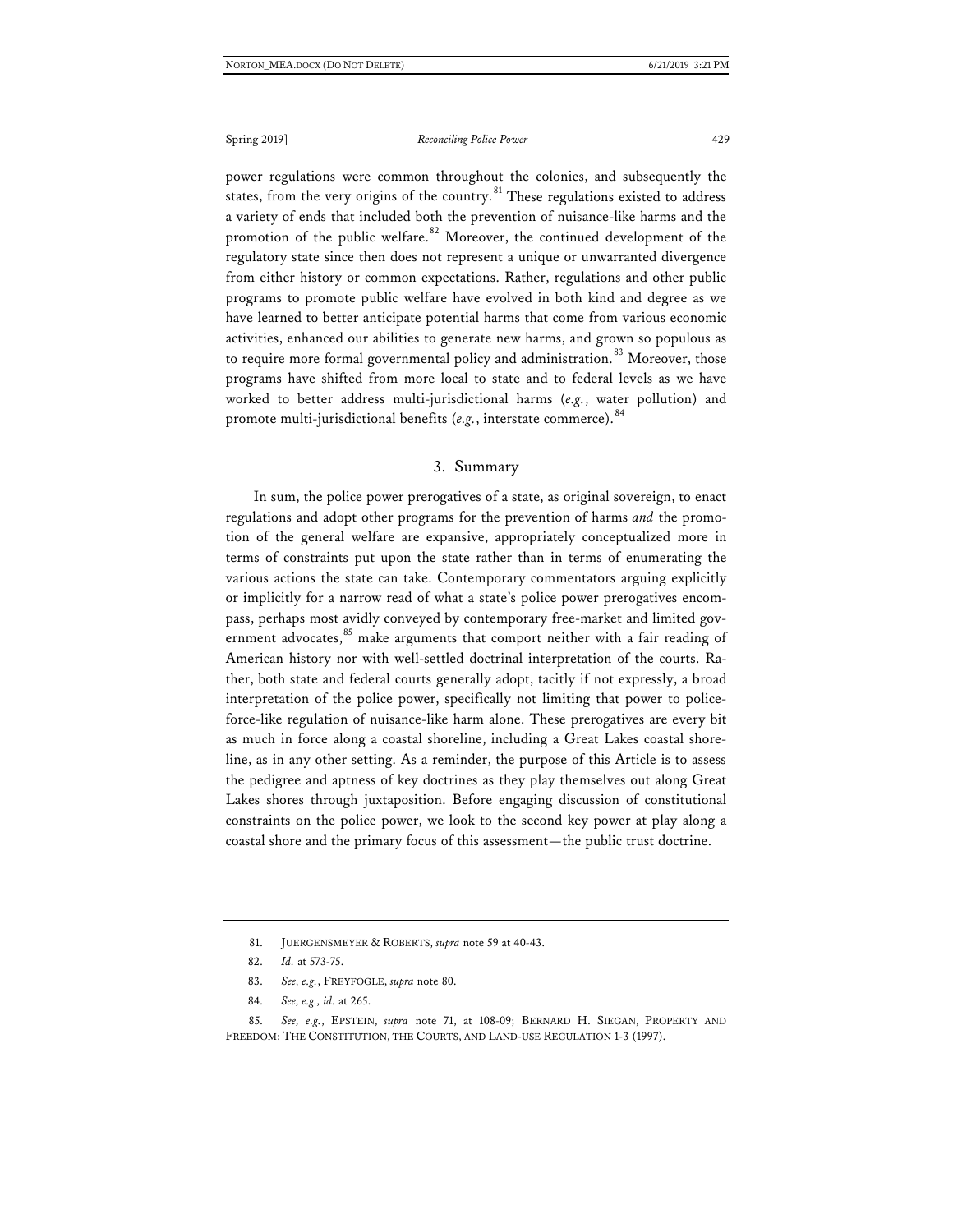#### B*. The Public Trust Doctrine over Coastal Shorelands in General*

The public trust doctrine is commonly presented as a doctrine first articulated under ancient Roman law, subsequently incorporated into English common law, and then adapted to American common law.<sup>[86](#page-22-0)</sup> Intertwined with the navigability and the equal footing doctrines,  $87$  the public trust doctrine is recognized today primarily as a state-specific doctrine comprised of a hybrid of common, constitutional, and statutory law. The doctrine places classes of natural resources or areas into a special protected status, where some title or use interests are held, in trust, by the state for the benefit of the people.<sup>[88](#page-22-2)</sup> It appeared early in American history and is generally considered now to be well settled, at least in coastal settings, alt-hough it has been contested more recently nonetheless.<sup>[89](#page-22-3)</sup> While the doctrine is still

<span id="page-22-1"></span>87. *See* MODERN WATER LAW, *supra* note 86, ch. 6. Navigability relates to the public trust doctrine along several dimensions. Article III, Section 2 of the U.S. Constitution establishes federal jurisdiction over "all Cases of admiralty and maritime Jurisdiction." U.S. CONST. art. III, § 2. In the case of *Propeller Genesee Chief v. Fitzhugh*, the U.S. Supreme Court ruled that this authority extends to all navigable waters in fact, not just those waters subject to tidal ebb and flow. Propeller Genesee Chief v. Fitzhugh, 53 U.S. (12 How.) 443, 457 (1851). Similarly, Article I, Section 8 of the U.S. Constitution establishes federal authority to "regulate Commerce . . . among the several States . . . ." U.S. CONST. art. I, § 8. In *The Daniel Ball*, the Court reaffirmed the navigable-in-fact rule for establishing jurisdiction over all waters, including the non-tidal waters of the Grand River in Michigan and Lake Michigan. The Daniel Ball, 8 U.S. (10 Wall.) 557, 557 (1870). Finally, the Court has recognized a federal 'navigational servitude' over navigable waters, Gibson v. United States, 166 U.S. 269, 271-72 (1897), given the federal government's "dominant public interest in navigation," United States v. Willow River Power Co., 324 U.S. 499, 507 (1945). The navigational servitude effectively insulates the federal government from otherwise valid regulatory takings claims and places an encumbrance on riparian property owners. *See* MODERN WATER LAW, *supra* note 86, at 299-305 (providing a thorough discussion of the navigational servitude). All three of these powers reflect a federal interest in both tidal and non-tidal navigable waters and their shores, based on federal law, overlapping with corresponding state interests. The equal footing doctrine links navigability to the public trust doctrine, particularly for the Great Lakes states admitted to the Union after its founding (*i.e.*, those states other than New York and Pennsylvania). *See id.* at 314-22. Under that doctrine, the states generally hold title to the beds and banks of waters that met the state title navigability test at the time they entered the union. *Id.* at 322-23. Thus, determining title to submerged lands underlying navigable waters as between the federal and state governments is determined by federal law under the equal footing doctrine. PPL Mont., LLC v. Montana, 565 U.S. 576 (2012). Once the state has title to the bed and banks of a navigable water body, however, the boundary lines of the state's ownership interest as between the state and private shoreland owners is a matter of state law, determined under the public trust doctrine. *See* Barney v. Keokuk, 94 U.S. (4 Otto) 324 (1876); MODERN WATER LAW, *supra* note 86, at 117-21. That interest varies across the states, and it is yet the subject of some confusion and disagreement. *See infra* Section II.B.3.

88. *See* SLADE ET AL., *supra* note 86, at 3.

<span id="page-22-3"></span><span id="page-22-2"></span>89. *See, e.g*., James L. Huffman, *Speaking of Inconvenient Truths—A History of the Public Trust Doctrine*, 18 DUKE ENVTL. L. & POL'Y F. 1 (2007) (providing a recent critique of the doctrine in general). For a critique of the Michigan Supreme Court's most recent adjudication of its public trust doctrine specifically, see, e.g., Carl Shadi Paganelli, Note, *Creative Judicial Misunderstanding: Misapplication of the Public Trust Doctrine in Michigan*, 58 HASTINGS L.J. 1095 (2007).

<span id="page-22-0"></span><sup>86.</sup> *See, e.g.*, DAVID C. SLADE ET. AL, PUTTING THE PUBLIC TRUST DOCTRINE TO WORK 3-9 (1990); ROBERT W. ADLER, ROBIN K. CRAIG & NOAH D. HALL, MODERN WATER LAW ch. 7 (2nd ed., 2018) [hereinafter MODERN WATER LAW].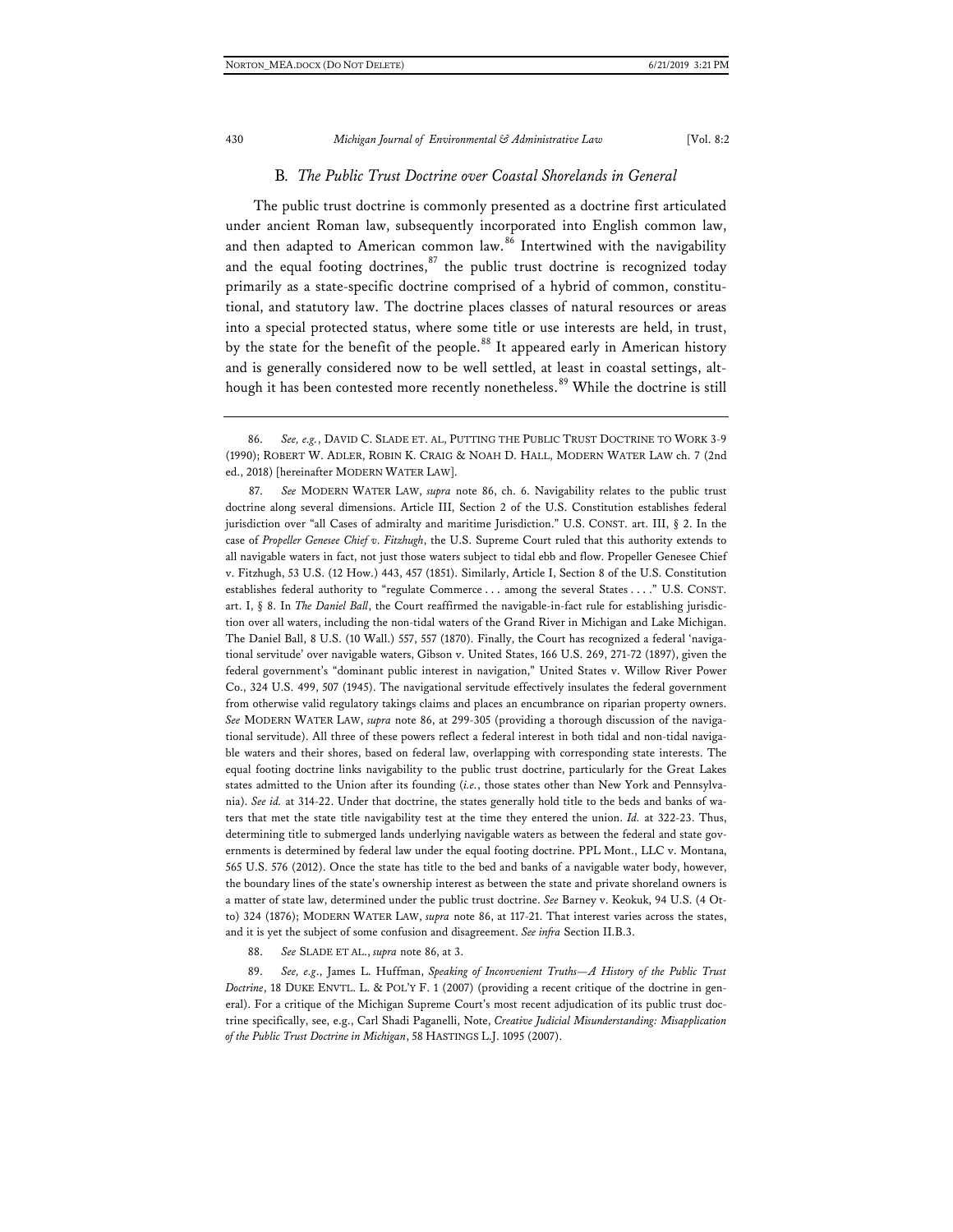applied primarily in coastal settings, an influential article published by Joseph Sax in 1970 $90$  argued for its expansion to encompass natural resources more broadly, which has in turn prompted considerable attention by commentators and some recognition in state courts.<sup>[91](#page-23-1)</sup> We acknowledge that call for expansion of the doc-trine beyond its original coastal setting along with the responses it has drawn<sup>[92](#page-23-2)</sup>, but we set aside that debate here, focusing our analysis on coastal settings.

There are several primary issues that the public trust doctrine implicates today, particularly for purposes here. First is the historical pedigree and continued validity of the doctrine itself. Second is its application to Great Lakes waters. Third is the ownership interest(s) it establishes for both submerged lands and shorelands as between the state and private owners. Fourth is the boundary(ies) that demarcate the transition from public to private interests. Fifth is the title interest(s), trust duty(ies), and use right(s) it establishes, especially where interests overlap. In addition to these specific issues, the doctrine also raises interesting questions regarding the appropriate relationship between the judiciary and the legislature in the context of the interplay between common law, constitutional law, and statutory law. Probably the greatest concern of critical commentators today, whether stated explicitly or not, is the relationship of the public trust doctrine visà-vis the regulatory takings doctrine, and more recently its implications vis-à-vis the concept of a judicial taking in a post-*Lucas* world.<sup>[93](#page-23-3)</sup> We summarize these various debates broadly here as a prelude to our consideration of them regarding Great Lakes shorelands specifically below.

<span id="page-23-0"></span>90. Joseph L. Sax, *The Public Trust Doctrine in Natural Resource Law: Effective Judicial Intervention*, 68 MICH. L. REV. 417 (1970).

91. *See* MODERN WATER LAW, *supra* note 86.

<span id="page-23-2"></span><span id="page-23-1"></span>92. The literature both building on and critiquing Sax's article is voluminous. *See, e.g.*, James L. Huffman, *A Fish Out of Water: The Public Trust in a Constitutional Democracy*, 19 ENVTL. L. 527 (1989) (critiquing Sax's interpretation of the public trust doctrine as a violation the U.S. Constitution's takings clause); *cf.* Scott W. Reed, *Fish Gotta Swim: Establishing Legal Rights to Instream Flows through the Endangered Species Act and the Public Trust Doctrine*, 28 IDAHO L. REV. 645 (interpreting the public trust doctrine to prioritize use of water for environmental protection over drinking water); *see also* Michael Blumm & Thea Schwartz, *Mono Lake and the Evolving Public Trust in Western Water*, 37 ARIZ. L. REV. 701 (1995) (discussing how public trust jurisprudence has revolutionized California water law).

<span id="page-23-3"></span>93. *See, e.g.*, James L. Huffman, *Avoiding the Takings Clause through the Myth of Public Rights: The Public Trust and Reserve Rights Doctrines at Work*, 3 J. LAND USE & ENVTL. L. 171 (1987); David J. Bederman, *The Curious Resurrection of Custom: Beach Access and Judicial Takings*, 96 COLUM. L. REV. 1375 (1996); Wolf, *supra* note 40. *See also* Stop the Beach Renourishment, Inc. v. Fla. Dep't. of Envtl. Prot., 560 U.S. 702 (2010); Lucas v. S.C. Coastal Council, 505 U.S. 1003 (1992) (addressing the question of whether a state coastal area management regulation had resulted in a regulatory taking). *See infra* Section II.C.3 for more discussion of this case.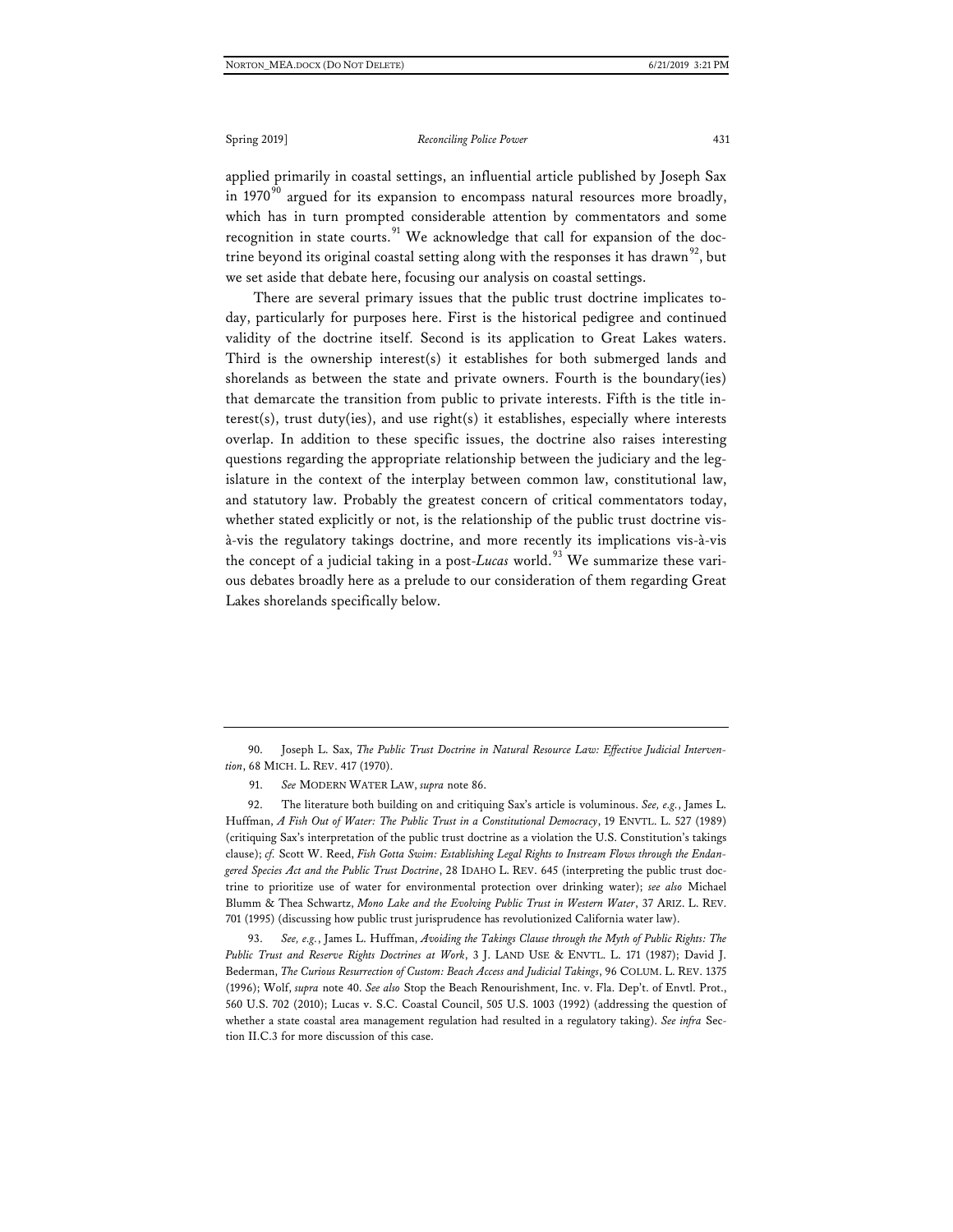### 1. Historical Origins

The ancient text most commonly cited as the original source of the public trust doctrine comes from the remaining fragments of Emperor Justinian's *Institutes* and *Digests*, which codified Roman law in the late sixth century A.D. toward the end of the Roman Empire.<sup>[94](#page-24-0)</sup> As detailed below, prominent critiques of the pedigree of the public trust doctrine were made by authors Glenn MacGrady and Pat-rick Deveney in the 1970s, writing in separate publications.<sup>[95](#page-24-1)</sup> Both were based primarily on historical analysis and both speak to the commonly recited—but allegedly flawed—interpretation of the *Institutes* in the context of Roman law more broadly. Both authors critique the public trust's incorporation into English common law through influential, but allegedly flawed, treatises written in the thirteenth and seventeenth centuries. The authors also critique the public trust doctrine's subsequent incorporation into American common law through influential treatises and court cases in the early nineteenth century, again allegedly flawed in turn for being premised on those earlier flawed recitations of Roman law and English common law. Despite the breadth and depth of these two analyses, definitive statements on the precise meaning and validity of ancient Roman and English historical interpretations are questionable, given the long timeframes involved and countervailing historical analyses that have been conducted in response to Mac-Grady's and Deveney's separate assessments.<sup>[96](#page-24-2)</sup> Nonetheless, because of the prominence of recitations of Roman law and English common law as authority for the modern public trust doctrine, we discuss those recitations and the debates surrounding them briefly first.

In relation to private and public rights at the foreshore, Justinian's *Institutes* provided the following, in full:

<span id="page-24-2"></span>96. In his analysis of Michigan's public trust doctrine, for example, Robert H. Abrams, *Walking the Beach to the Core of Sovereignty: The Historic Basis for the Public Trust Doctrine Applied in* Glass v. Goekel, 40 MICH. J.L. REFORM 861 (2007), disputes much of the historical interpretation of Roman law offered by Deveney and MacGrady, and thus subsequently by Huffman, Paganelli, and others, relying heavily on historical treatments of Roman law and English common law at odds with those interpretations. *See, e.g.*, JAMES HADLEY, INTRODUCTION TO ROMAN LAW (D. Appleton & Co. 1873) *cited in* Abrams *supra*, at 871; PETER N. RIESENBERG, INALIENABILITY OF SOVEREIGNTY IN MEDIEVAL POLITICAL THOUGHT (Colum. Univ. Press 1956) *cited in* Abrams *supra*, at 878; HELLEN F. ALTHAUS, PUBLIC TRUST RIGHTS (U.S. Fish & Wildlife Service 1978) *cited in* Abrams *supra*, at 874; ALAN WATSON, ROMAN LAW AND COMPARATIVE LAW (1991) *cited in* Abrams *supra*, at 870.

<sup>94.</sup> *See infra* notes 97-98 and accompanying text.

<span id="page-24-1"></span><span id="page-24-0"></span><sup>95.</sup> Glenn J. MacGrady, *The Navigability Concept in the Civil and Common Law: Historical Development, Current Importance, and Some Doctrines that Don't Hold Water*, 3 FLA. ST. U. L. REV. 511 (1975); Patrick Deveney, *Title, Jus Publicum, and the Public Trust: An Historical Analysis*, 1 SEA GRANT L.J. 13 (1976). While not widely cited by advocates of the public trust doctrine, these two critiques have been relied upon heavily by scholars both critical of the public trust doctrine generally, *see, e.g.*, Huffman, *supra* notes 89 & 92-93, and of its application to Great Lakes shores in particular, *see, e.g.,* Paganelli, *supra* note 89. These critiques were published shortly after Sax's influential article calling for a more expansive application of that doctrine. *See* Sax, *supra* note 90.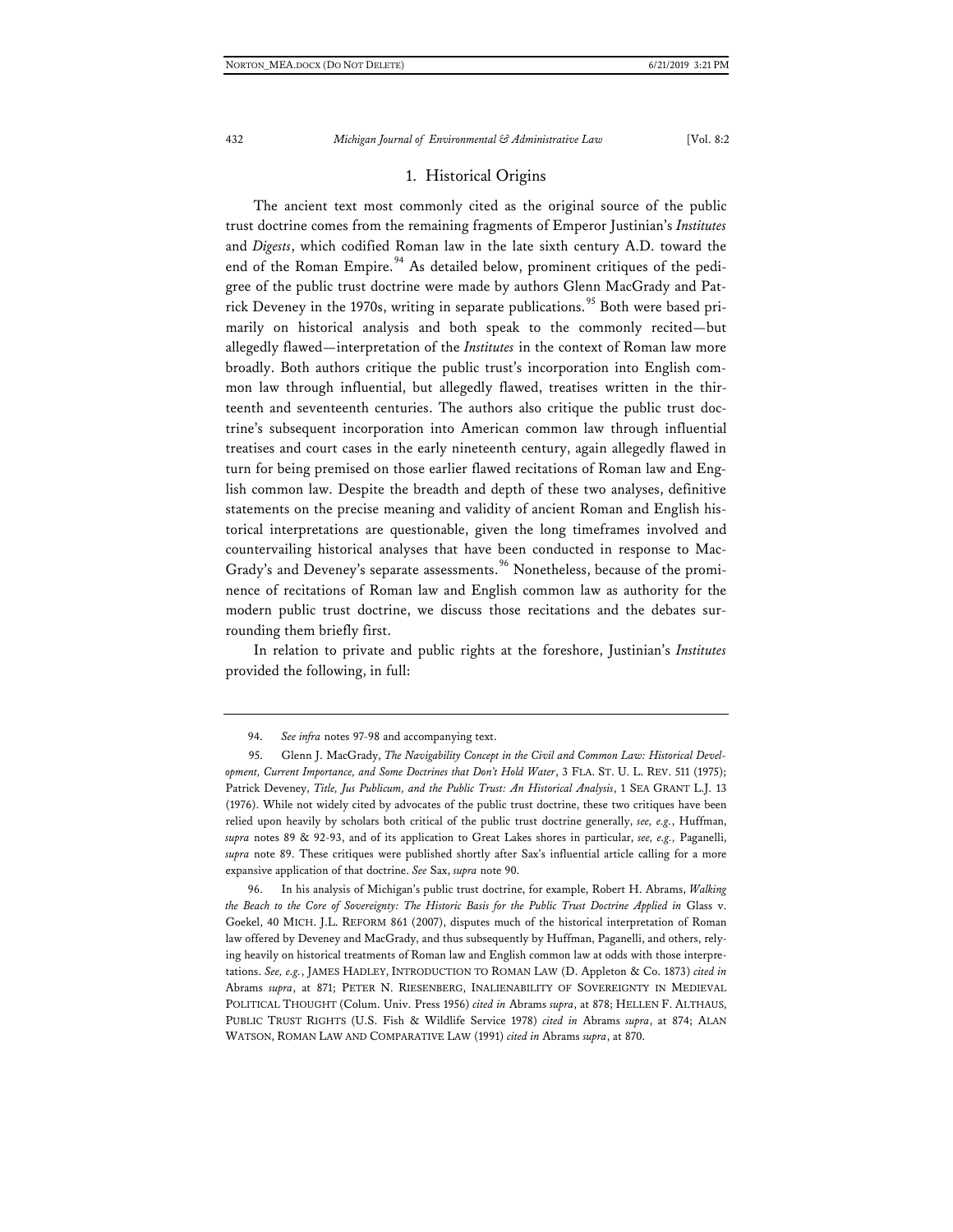(1) By natural law the following things belong to all men, namely: air, running water, the sea, and for this reason the shores of the sea. No one, therefore, is prohibited from approaching the seashore if he avoids damaging houses, monuments, and other structures, because they are not, like the sea, subject to the Law of Nations.

(2) All rivers and ports are also public, and therefore the right of fishing in a harbor or in streams is common to all.

(3) The shore of the sea extends to the point attained by the highest tide in winter.

(4) The public use of the banks of rivers is also subject to the Law of Nations, just as the use of the river itself is; and hence anyone has a right to secure a vessel to them, to fasten ropes to trees growing there, or to deposit any cargo thereon, just as he has to navigate the river itself; but the ownership of the same is in those whose lands are adjacent, and therefore the trees growing there belong to them.

(5) The public use of the sea-shore is also subject to the Law of Nations in like manner as that of the sea itself, and therefore any person has as good a right to build a house there in which he can take refuge, as he has to dry his nets or to draw them out of the sea. The ownership of the shores, must, however, be considered as belonging to no one, but to be subject to the same law as the sea itself and the earth or sand underneath it. $97$ 

In addition, it is important to note, as stated by MacGrady:

Depending upon the translation used, the *Institutes* defines the landward reach of the shore as "the limit reached by the highest winter flood," as "the winter high-water mark," or as "the highest point reached by the waves in winter storms." Whatever the precise definition, it is clear that the Romans conceived of the shore as reaching as far landward as the maximum reach of the sea during the season of highest water (i.e. winter).  $98$ 

Portions of these fragments of Roman law were first incorporated into formal statements of English law with the writings of cleric and jurist Henry de Bracton in the mid-thirteenth century, in his *De Legibus et Consuetudinibus Angliae* (The Statute and Common Law of England, or On the Laws and Customs of Eng-

<span id="page-25-0"></span><sup>97.</sup> J. INST. 2.1.1-.5 (Samuel P. Scott trans., 1932); *as reprinted in* Abrams, *supra* note 96, at 871- 72.

<span id="page-25-1"></span><sup>98.</sup> MacGrady, *supra* note 95, at 531 (citations omitted). MacGrady further states that "it is also clear that such a definition would extend the Roman shore further landward than does the current American definition, which holds that the landward reach of the shore is measured by the *mean* hightide line." *Id.* at 531-32 (emphasis in original).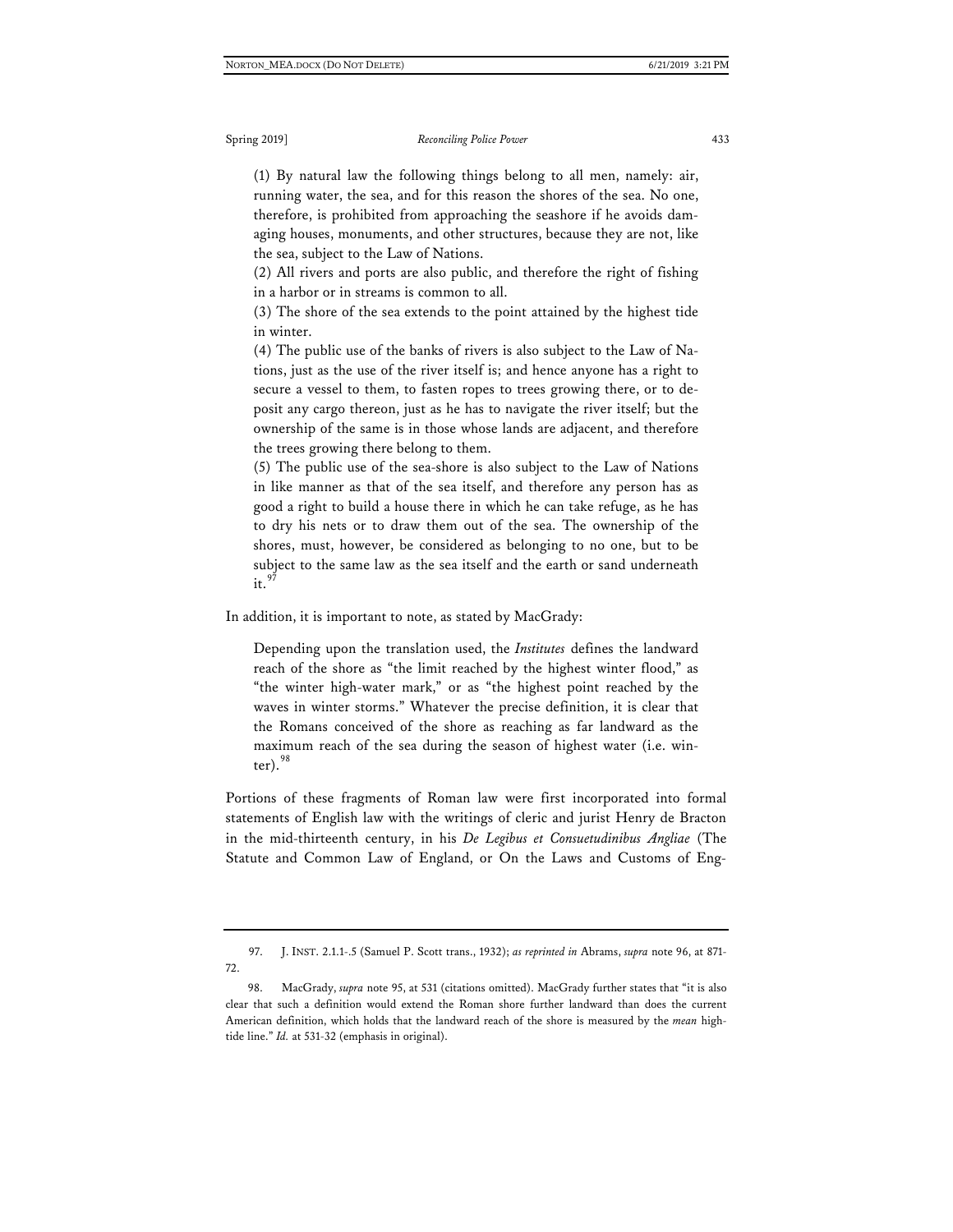land).<sup>[99](#page-26-0)</sup> Bracton declared that English common law at that time, premised at least in part on Roman law, held that the sea and seashore were common to all.<sup>[100](#page-26-1)</sup> His interpretation, drawn from the *Institutes* and *Digests*, read in part:

By natural law these are common to all: running water, air, the sea, and the shores of the sea, as though accessories of the sea. No one therefore is forbidden access to the seashore, provided he keeps away from houses and buildings [built there], for by the *jus gentium* shores are not common to all in the sense that the sea is, but buildings built there, whether in the sea or on the shore, belong by the *jus gentium* to those who build them. Thus in this case the soil cedes to the building, though elsewhere the contrary is true, the building cedes to the soil. $^{101}$  $^{101}$  $^{101}$ 

This concept was subsequently recited again by Sir Matthew Hale in his *De Jure Maris* (Law of the Sea), written by Lord Hale sometime around 1667 but not published until it was incorporated by Francis Hargrave into his *Law Tracts* in 1786.<sup>[102](#page-26-3)</sup> Hale stated:

The shore is that ground that is between the ordinary high-water mark and low-water mark. This doth *prima facie* and of common right belong to the king, both in the shore of the sea and the shore of the arms of the sea. $^\mathrm{103}$  $^\mathrm{103}$  $^\mathrm{103}$ 

Hale also devised a schema of three legal interests in coastal areas, drawing from Roman law, including: the *jus publicum* (the rights of the general public, including at least an interest in navigation and the public right to access navigable waters, arguably inalienable by the crown); the *jus privatum* (private right to title, which may be held by the crown or a private individual); and the *jus regium* (the royal right, or the power of the king as supreme magistrate to manage coastal resources for the public safety and welfare—essentially a parallel authority within the context

<span id="page-26-0"></span><sup>99.</sup> Bracton is credited with writing this early and highly influential statement of English common law, grounded in part on Roman law, sometime around 1256. The first printed edition of this work appeared in 1569, and the now standard text of the work was translated by Travers Twiss in 1878; see generally the histories offered by authors cited *supra* note 89 for multiple renditions of Bracton's work and his influence.

<sup>100.</sup> MacGrady, *supra* note 95, at 555-56 (citations omitted).

<span id="page-26-2"></span><span id="page-26-1"></span><sup>101.</sup> *As reprinted in* MacGrady, *supra* note 95, at 555-56 (citations omitted). *Jus gentium*, a concept of natural law under ancient Roman law, refers to law common to all peoples, or the "law of nations," or the "law which all nations use"—a concept wider and more inclusive than modern concepts of "international law." *Jus gentium*, BLACK'S LAW DICTIONARY, (Deluxe 6th ed. 1990). MacGrady notes that this recitation recognizes both that the sea and seashore are held common to all—a concept that can be interpreted variously—and that "the soil of the shore can be privately owned, at least by building on it." MacGrady, *supra* note 95, at 556.

<span id="page-26-4"></span><span id="page-26-3"></span><sup>102.</sup> *See* MacGrady, *supra* note 95, at 549. *See* Section III.A for a discussion of critical analysis of Hale's work.

<sup>103.</sup> *As reprinted in* MacGrady, *supra* note 95, at 549-50.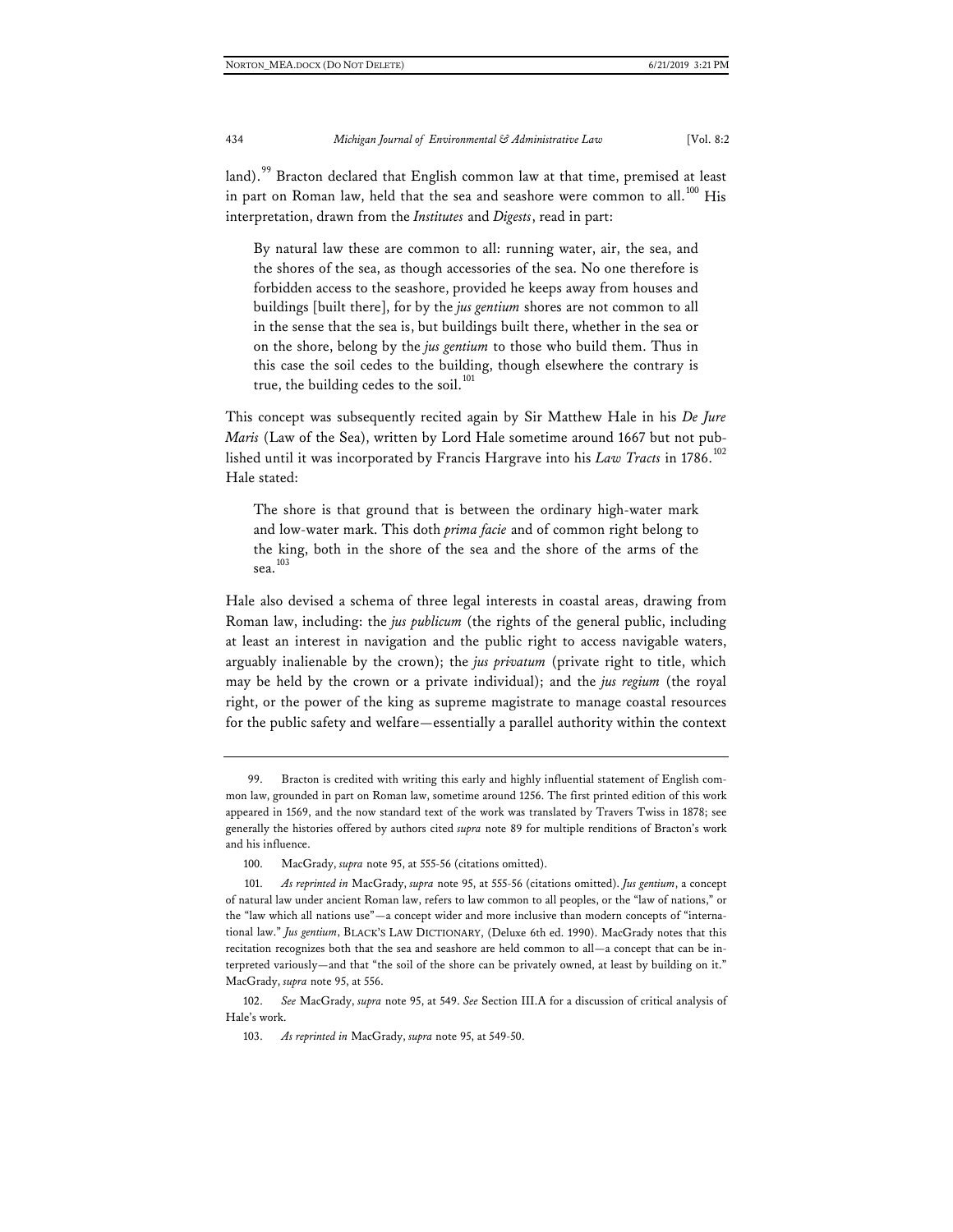of the coastal public trust doctrine to the modern police power prerogatives held by the states).<sup>[104](#page-27-0)</sup>

Hale and other writers also recognized classifications of *res* relevant to the coast (or "things," including property, as distinct under Roman law from persons or legal actions), drawing again from the *Institutes*. These included, at the highest level, things susceptible to private ownership (*res quae in nostro patrimonio*) and things not susceptible to private ownership (res extra nostrum patrimonium).<sup>[105](#page-27-1)</sup> Things not susceptible to private ownership were further subdivided into things that are common to all (*res communes*), things that are public (*res publicae*), things that belong to corporate bodies of men (*res universitatis*), and things that belong to no one (*res nullius*).[106](#page-27-2)

It is worth noting here that MacGrady concludes that the logical interpretation of this schema of ownership of "things" and threads of law, taken facially, would be that the sea, its submerged lands, and the foreshore were considered by the Romans to be things either *res communes* or *res nullius*—that is, things not susceptible to private ownership (or, subject to law as *jus publicum* rather than *jus privatum* interests).<sup>[107](#page-27-3)</sup> Even so, MacGrady then explains at length why, at least, "one must hedge such a conclusion," an assertion discussed more below.<sup>[108](#page-27-4)</sup>

#### 2. Incorporation into American Law

Given this ancient Roman and English historical backdrop,<sup>[109](#page-27-5)</sup> these and related provisions, rules, and concepts were drawn upon and cited by two of the most

107. MacGrady, *supra* note 95, at 532-33.

<span id="page-27-4"></span><span id="page-27-3"></span>108. *Id. See infra* notes 145-57 and accompanying text for more analysis of MacGrady's conclusions.

<span id="page-27-5"></span>109. In addition to discussing an extensive array of classifications of other "things" related to oceans and seas, such as flowing rivers and their foreshores, MacGrady, Deveney, and other historians discuss at length other common issues or themes relevant for understanding ancient Roman land and English common law *per se*. While important to acknowledge, those issues are not so relevant for understanding American common law for purposes here. Chief among these are, first, the so-called "*prima facie* rule," purportedly holding that conveyances of shoreland property from the crown did not convey the foreshore unless expressly granted, and if not granted were thus retrained by the king. This rule, crafted by an obscure apologist for the crown in the mid-sixteenth century, was intended more as a

<sup>104.</sup> *See* Deveney, *supra* note 95, at 45-46.

<sup>105.</sup> MacGrady, *supra* note 95, at 518.

<span id="page-27-2"></span><span id="page-27-1"></span><span id="page-27-0"></span><sup>106.</sup> *Id.* In addition to these concepts of law, there are numerous classifications of things and bodies of law that stem from the Roman Empire, detailed at length in the historical treatments of this topic. *Supra* notes 95-96. These various classifications are of interest in understanding the history of Roman law, but not so much for understanding the modern American doctrine. They do follow somewhat, however, the helpful conceptualization of different types of ownership interests as classified by Carol Rose, *The Comedy of the Commons: Custom, Commerce, and Inherently Public Property*, 53 U. CHI. L. REV. 711 (1986), including privately owned land, publicly-owned land, unclaimed commons (*i.e.*, lands subject to capture not yet claimed), inherently public lands (*i.e.*, lands not susceptible to private ownership), and lands with overlapping interests.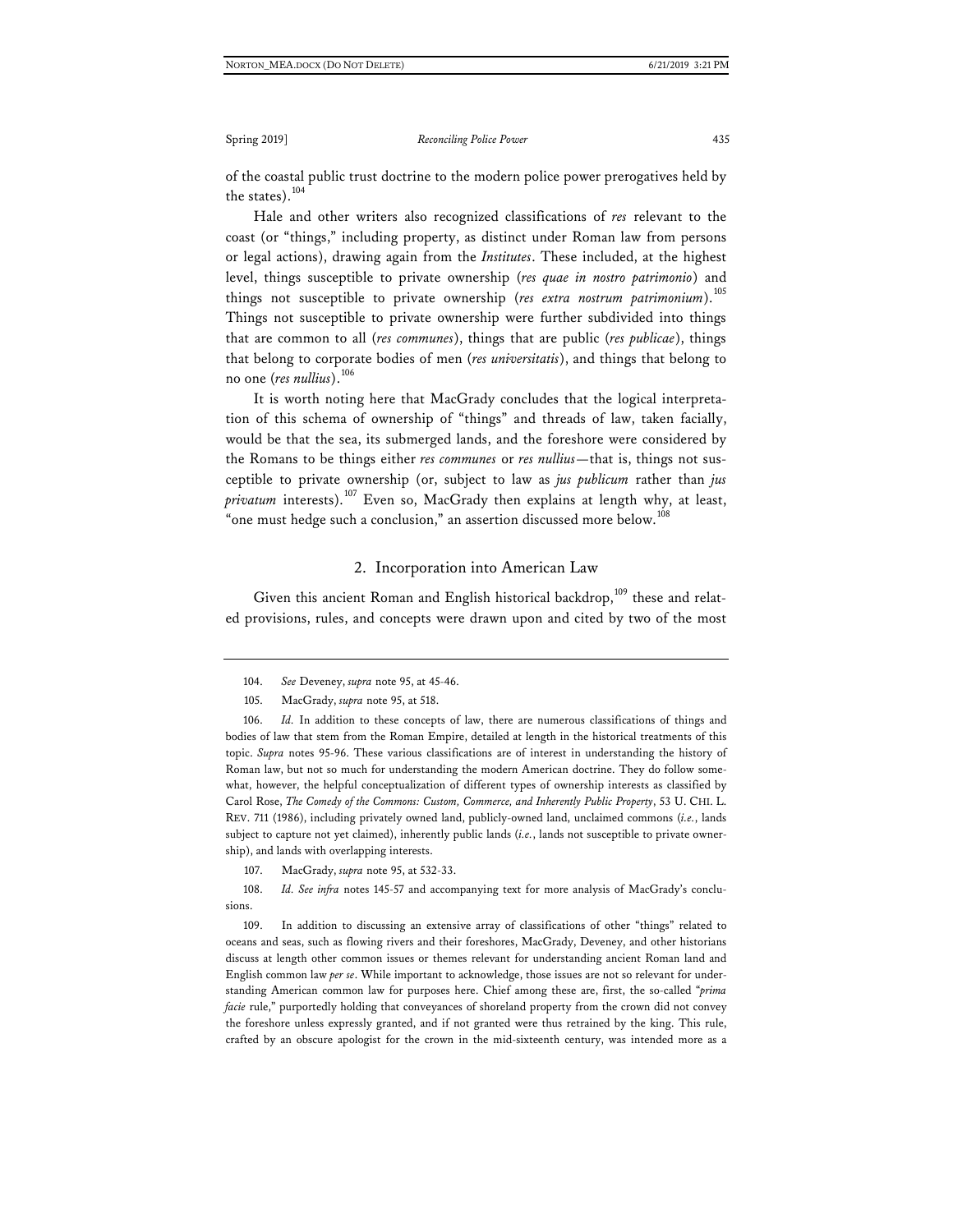prominent American treatise writers of the early nineteenth century—Joseph Angell and James Kent. Angell, for example, stated:

And although the property *of the soil* is in the Crown, to high-water mark; yet the shore, or the land which is between the high and low-water marks, is also of common public right. The maxim being, *Rex in ea habet proprietatem, sed populous habet usum ibidem necessarium*, the king has the proper-ty, but the people have the necessary use.<sup>[110](#page-28-0)</sup>

Similarly, Kent stated, without citation:

It is a settled principle in the English law, that the right of soil of owners of land bounded by the sea, or on navigable rivers, where the tide ebbs and flows, extends to high-water mark; and the shore below common, but not extraordinary high-water mark, belongs to the public; and in England the crown, and in this country the people, have the absolute proprietary interest in the same, though it may, by grant or prescription, become pri-vate property.<sup>[111](#page-28-1)</sup>

At about the same time, courts in the United States began to recognize the doctrine. First among those was the New Jersey Supreme Court's 1821 decision of *Arnold v. Mundy*. [112](#page-28-2) That decision, which applied the doctrine to New Jersey's Atlantic Ocean coast, interpreted it in a way that essentially synthesized the interpre-tations of Angell and Kent, just described.<sup>[113](#page-28-3)</sup> In doing so, however, the decision

means to recapture shoreland properties that the king might then re-convey for great profit rather than a principled concern for protection of public trust shorelands. *See* MacGrady, *supra* note 95, at 552, 560- 67; Abrams, *supra* note 96, at 882. A second issue commonly discussed was the effect of the *Magna Carta* of 1215, which established rights of the noble barons as against the king and included prohibitions against the erection of certain kinds of fish weirs in the Thames and other important public waters provisions interpreted alternatively as either providing evidence of the fact that submerged lands were indeed susceptible to private ownership, MacGrady, *supra* note 95, at 554-55, or evidence of a growing public "counterweight to privatization of the shore," Abrams, *supra* note 96, at 882.

<span id="page-28-0"></span><sup>110.</sup> JOSEPH K. ANGELL, A TREATISE ON THE RIGHT OF PROPERTY IN TIDE WATER 20 (1826), *as reprinted in* MacGrady, *supra* note 95, at 547-48.

<span id="page-28-1"></span><sup>111.</sup> J. KENT, COMMENTARIES ON AMERICAN LAW 344 (1826), *as reprinted in* MacGrady, *supra* note 95, at 548-49.

<span id="page-28-2"></span><sup>112.</sup> *See* Arnold v. Mundy, 6 N.J.L. 1, 11 (1821). Because colonial courts brought English common law to the New World, the public trust doctrine may have been widely understood to exist prior to this case. One commenter, for example, asserts that the doctrine first appeared in North America as early as 1641 through the *Body of Liberties,* citing to an historical review provided by the 1979 Massachusetts Supreme Court decision of *Boston Waterfront Development Corp. v. Commonwealth*, 393 N.E.2d 356, 359 (Mass. 1979). That decision noted both that lands below the "ordinary low water mark . . .belonged of common right to the king" and that littoral and riparian householders have free fishing and fowling rights to those lands and waters unless otherwise appropriated by the government (citations omitted). R. Prescott Jaunich, *The Environment, the Free Market, and Property Rights: Post-*Lucas *Privatization of the Public Trust*, 15 PUB. LAND L. REV. 168, 176-77 (1994).

<span id="page-28-3"></span><sup>113.</sup> *See infra* note 115 and accompanying text.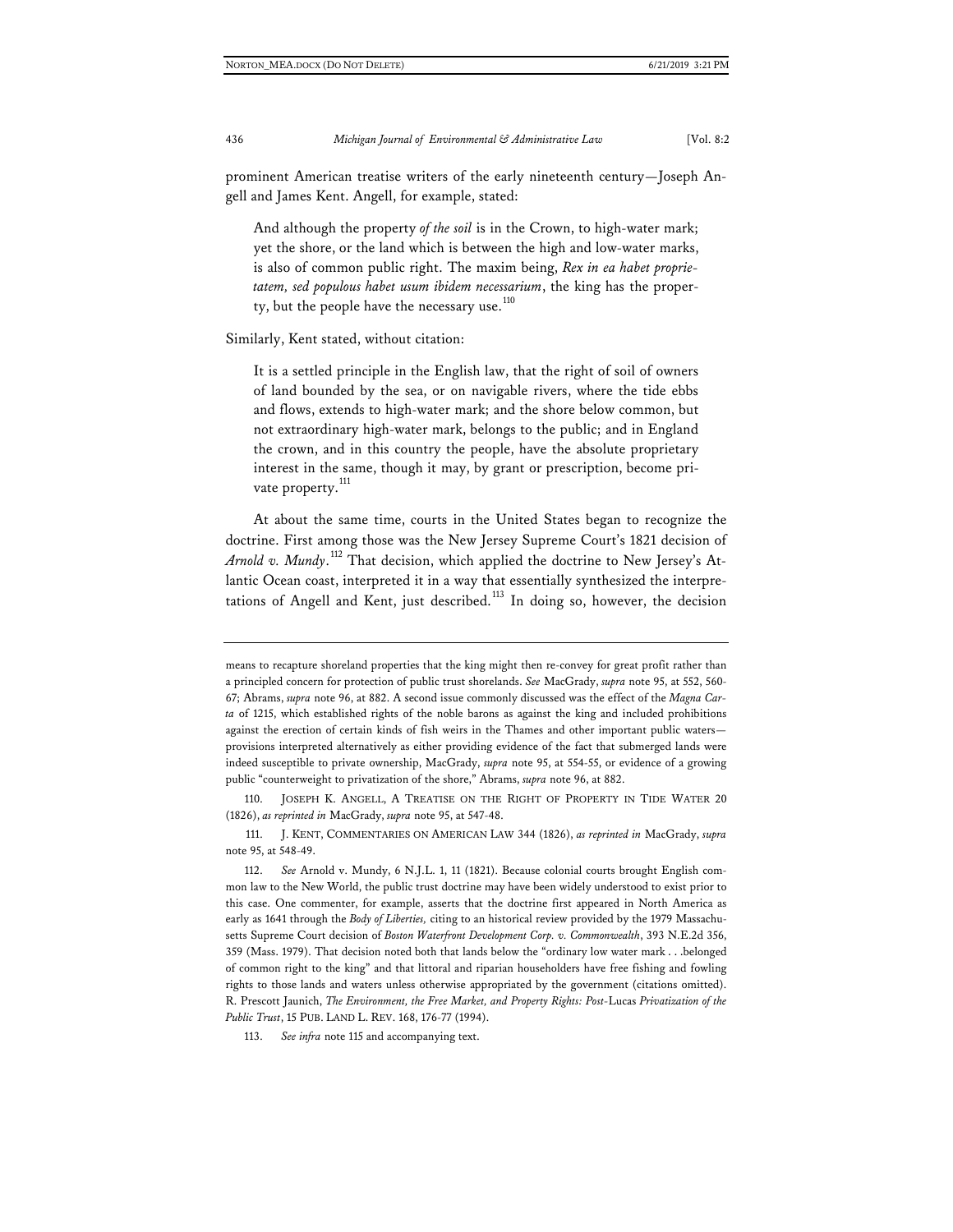followed more the notion of absolute public ownership of public trust lands suggested by Kent, if not a more limited public access and use interest suggested by Angell. The language employed by Chief Kirkpatrick's opinion in describing the English common law, which the court noted had been incorporated into New Jersey's common law, was expansive. It has clearly informed subsequent statements of the law as conveyed by both sister state supreme courts and the U.S. Supreme Court since.<sup>[114](#page-29-0)</sup> That description read, in part:

[T] the navigable rivers in which the tide ebbs and flows, the ports, the bays, the coasts of the sea, including both the water and the land under the water, for the purpose of passing and repassing, navigation, fishing, fowling, sustenance, and all other uses of the water and its products (a few things excepted) are common to all the citizens, and that each has a right to use them according to his necessities, subject only to the laws which regulate that use; that the property, indeed, strictly speaking, is vested in the sovereign, but it is vested in him not for his own use, but for the use of the citizen, that is, for his direct and immediate enjoyment.<sup>[115](#page-29-1)</sup>

Following *Arnold*, the doctrine was then deployed more prominently by the U.S. Supreme Court in several mid- to late-nineteenth century cases. Those cases included most notably four U.S. Supreme Court's decisions. First was *Martin v. Waddell's Lessee* in 1842,<sup>[116](#page-29-2)</sup> which first acknowledged the public trust doctrine as a doctrine of American common law. Second was *Barney v. Keokuk* in 1876,<sup>[117](#page-29-3)</sup> which held that the delineation between state and private ownership along a navigable waterway is a matter of state law. Third was *Illinois Central Railroad Co. v. Illinois* in

<span id="page-29-2"></span>116. *See* Martin v. Waddell's Lessee, 41 U.S. 234, 412-13 (1842); THE WILDLIFE SOC'Y, THE PUBLIC TRUST DOCTRINE: IMPLICATIONS FOR WILDLIFE MANAGEMENT AND CONSERVATION IN THE UNITED STATES AND CANADA 12 (2010).

<span id="page-29-3"></span>117. *See* Barney v. Keokuk, 94 U.S. (4 Otto) 324, 339 (1876). Most states have subsequently set the boundary for demarcating ownership interests at the high water mark or high water line, although some states, mostly in the east, use the low water mark or low tide line. *See* MODERN WATER LAW, supra note 86, at 368 (quoting from Florida's state constitution).

<sup>114.</sup> *E.g.*, SLADE ET AL., *supra* note 86, at 6.

<span id="page-29-1"></span><span id="page-29-0"></span><sup>115.</sup> *Arnold*, 6 N.J.L. at 76-77. Huffman, *supra* note 89, at 38, has critiqued Kirkpatrick's rendering of English common law, asserting as part of that critique that Kirkpatrick admitted just prior to making this statement of law that he had not taken the time to "look into it . . . in so full and satisfactory a manner as could have been wished." *Id.* at 38, n.217 (quoting Kirkpatrick in *Arnold*, 6 N.J.L at 70). Even so, Kirkpatrick himself concluded that he had "nevertheless, so far looked into it as to satisfy myself of the principle that must prevail." *Arnold*, 6 N.J.L at 70. *Arnold* was ultimately overruled by the New Jersey Supreme Court on other grounds, although subsequent New Jersey cases arguably reinstated the *Arnold* rule to some extent. *See* Deveney, *supra* note 95, at 56 n.261, and accompanying text. In any case, Deveney asserts that the *Arnold* decision was important historically primarily for is influence on the U.S. Supreme Court in rendering its decision of *Martin v. Waddell's Lessee*. *See infra* note 116 and accompanying text; Deveney, *supra* note 95, at 56-58.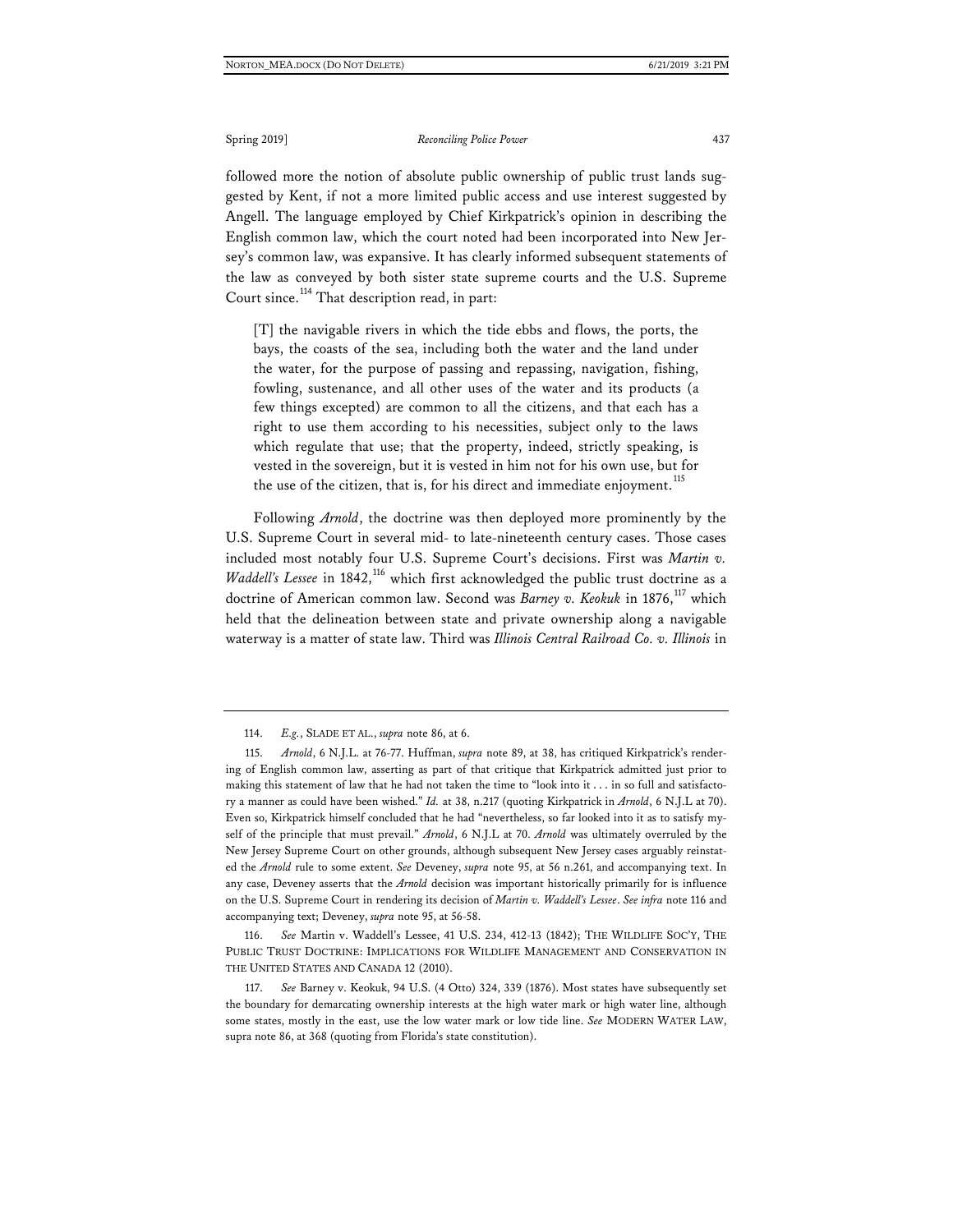1892 (hereinafter *Illinois Central*),<sup>[118](#page-30-0)</sup> which described the Great Lakes as 'inland seas' and recognized the public trust doctrine as being applicable to them.<sup>[119](#page-30-1)</sup> Fourth was *Shively v. Bowlby* in 1894,<sup>[120](#page-30-2)</sup> which both reaffirmed that states admitted to the Union following the establishment of the U.S. (*i.e*., including six of the eight Great Lakes states) joined on an 'equal footing' with the original thirteen states. As a result, *Shively* established that Great Lakes coastal states like Michigan enjoyed the common law public trust doctrine as had the original thirteen states, and it declared that submerged lands are of great value for the purposes of commerce, navigation, and fishing, and that the title and control of them are therefore vested in the sovereign for the benefit of the whole people.<sup>[121](#page-30-3)</sup> Reflecting its quick incorporation into the laws of the Great Lakes states, the public trust doctrine was first acknowledged by a Michigan chancery court in 1843, only six years after Michigan became a state, $122$  and it was reaffirmed and clarified by the Michigan Supreme Court most recently in 2005.<sup>[123](#page-30-5)</sup>

#### 3. The Contours of Contemporary Public Trust Doctrines

The public trust doctrine as it has evolved under U.S. law actually consists today of separate doctrines unique to each coastal state, including both the ocean coastal and Great Lakes states. While those doctrines vary somewhat, especially in terms of elements such as their landward reach, each generally incorporates a core

<span id="page-30-2"></span>120. Shively v. Bowlby, 152 U.S. 1, 57 (1894). As noted, *Shively* re-affirmed the applicability of the equal footing doctrine to Oregon, which recognizes in states formed subsequently to the original 13 "the same rights, sovereignty, and jurisdiction over this subject [i.e., submerged lands] as the original states." Pollard v. Hagan, 44 U.S. (3 How.) 212, 230 (1845). Although not addressed further here, the equal footing doctrine itself also serves to further substantiate federal recognition of the applicability of the public trust doctrine to submerged lands and foreshores under state law, particularly for the Great Lakes states by virtue of the Northwest Ordinance. *See* Noah D. Hall & Benjamin C. Houston, *Law and Governance of the Great Lakes*, 63 DEPAUL L. REV. 723, 742-44 (2014). Nonetheless, this doctrine has not been much analyzed or criticized as a controversial doctrine as has the public trust doctrine itself. *See* James R. Rasband, *The Disregarded Common Parentage of the Equal Footing and Public Trust Doctrines*, 32 LAND & WATER L. REV. 1 (1997).

121. *Shively*, 152 U.S. at 57.

<span id="page-30-5"></span><span id="page-30-4"></span><span id="page-30-3"></span>122. La Plaisance Bay Harbor Co. v. City of Monroe, Walker Chancery Rep. 155, 167-68 (Mich. 1843).

123. Glass v. Goeckel, 703 N.W.2d 58, 62 (2005).

<span id="page-30-0"></span><sup>118.</sup> Ill. Cent. R.R. Co. v. Illinois, 146 U.S. 387, 435 (1892); *see also* Propeller Genesee Chief v. Fitzhugh, 53 U.S. (12 How.) 443, 453-55 (1852); Hardin v. Jordan, 140 U.S. 371, 382 (1891). Both *Genesee Chief* and *Hardin* similarly described the Great Lakes as "inland seas" and recognized the public trust doctrine as applicable to them.

<span id="page-30-1"></span><sup>119.</sup> *Ill. Cent.*, 146 U.S. at 435. The *Illinois Central* decision, written by Justice Field, has been especially influential, both in general and with regard to Great Lakes waters in particular. Given its influence, this decision has also been heavily critiqued. *See, e.g.*, Joseph D. Kearney & Thomas W. Merrill, *The Origins of the American Public Trust Doctrine: What Really Happened in* Illinois Central, 71 U. CHI. L. REV. 799 (2004) (providing a thorough review of the history and issues underlying the *Illinois Central* decision and critiquing both its soundness and subsequent influence).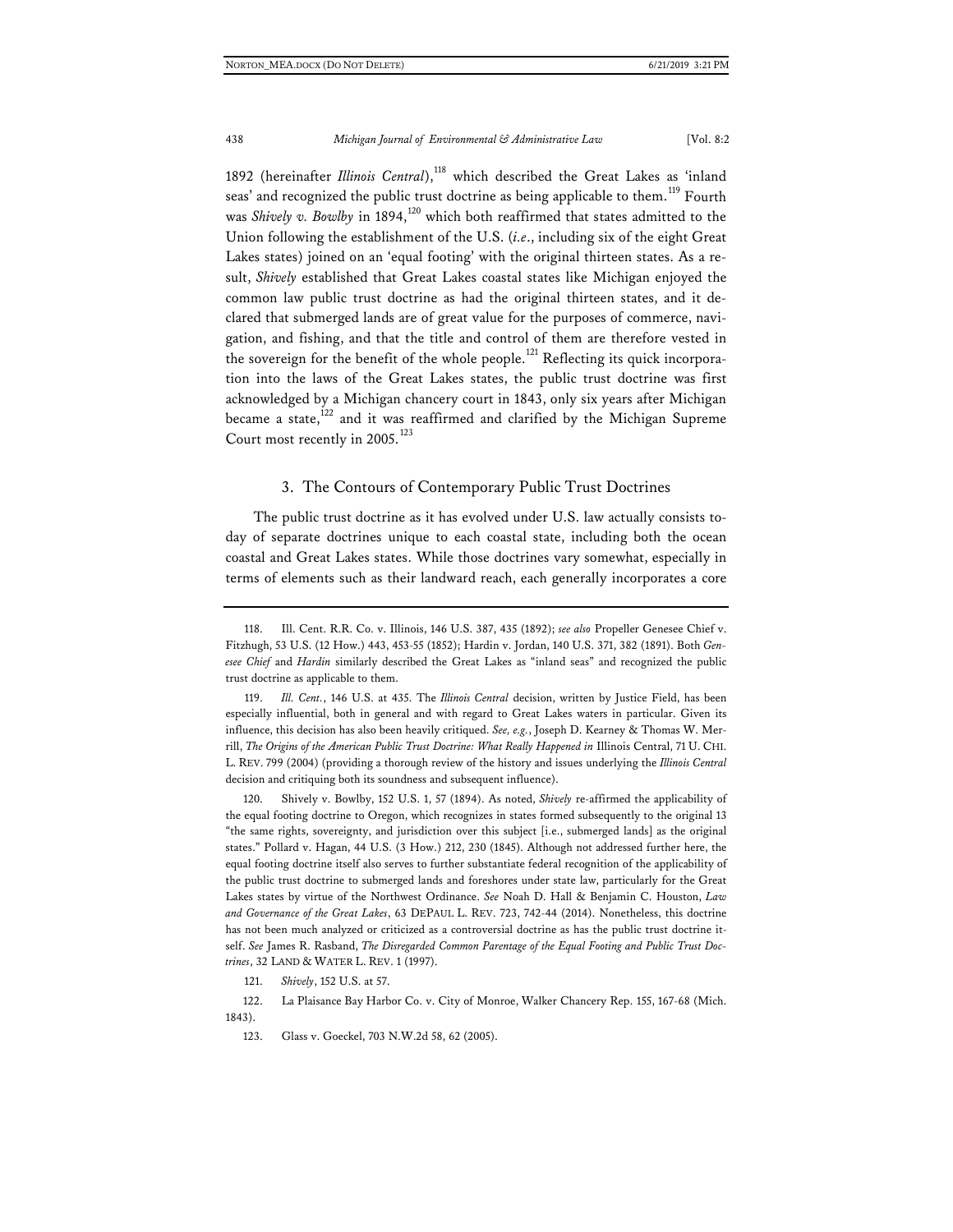set of elements.<sup>[124](#page-31-0)</sup> We recite those elements here, as commonly understood and presented by courts and commentators, then discuss how and why those elements have been contested by critical commentators in the following section.

First and foremost, the various coastal state doctrines distinguish between the two property interests at the shore as articulated by Lord Hale, including a private ownership interest (*jus privatum*) and the public trust interest (*jus publicum*).<sup>[125](#page-31-1)</sup> In general, either a private party or the state in its proprietary capacity can hold *jus privatum* title interests in submerged lands and shorelands. All of the eight Great Lake states appear to own title interest in their submerged lands, with some qualifications.[126](#page-31-2) In contrast, only the state holds the common property *jus publicum* interest, and it applies to all submerged lands, whether *jus privatum* title to any given land is held by the state or a private party.<sup>[127](#page-31-3)</sup> The *jus publicum* interest may also encompass some portion of the shorelands landward of the water's edge (*i.e*., up to a 'high-water mark,' 'ordinary high-water mark,' or some similar boundary), whether defined legally as 'submerged' land or something else, depending on the way a par-ticular state defines its public trust boundary.<sup>[128](#page-31-4)</sup>

Second, the public trust interest uniformly consists of the right of the citizens of the state to enter and use public trust shorelands for navigation, commerce, fishing, and—increasingly—recreation, although again the precise formulation of those rights differs somewhat from state to state.<sup>[129](#page-31-5)</sup> The public trust interest thus represents in effect both a public easement and a private servitude, particularly on lands where *jus publicum* and *jus privatum* littoral property interests overlap. The easement consists of the right of the public to use submerged lands and shorelands lakeward of the public trust boundary, even those that are privately owned. The servitude consists of the burden on the underlying littoral property holder not to take actions that would destroy public trust lands or otherwise impede public use of the easement.<sup>[130](#page-31-6)</sup>

128. SLADE ET AL., *supra* note 86.

<span id="page-31-5"></span><span id="page-31-4"></span><span id="page-31-3"></span><span id="page-31-2"></span>129. *Id. Illinois Central* recognized the core use rights protected by the public trust doctrine as navigation, commerce, and fishing, while an increasing number of states have modified their doctrines to protect additional uses as well, especially recreation. *See* MODERN WATER LAW, *supra* note 86, at 125, 132-33.

<span id="page-31-6"></span>130. *See* James G. Titus, *Rising Seas, Coastal Erosion, and the Takings Clause: How to Save Wetlands and Beaches without Hurting Property Owners*, 57 MD. L. REV. 1279 (1998). Titus refers to these interests collectively as a "rolling easement" because the easement shifts as the shoreline itself naturally moves. Deveney and MacGrady both similarly discuss this notion of a public trust servitude on private

<span id="page-31-1"></span><span id="page-31-0"></span><sup>124.</sup> *See generally* SLADE ET AL., *supra* note 86; Bertram C. Frey & Andrew Mutz, *The Public Trust in Surface Waters and Submerged Lands of the Great Lakes States*, 40 MICH. J.L. REFORM 907 (2007); Elaine Sterrett Isely & Victoria Pebbles, *U.S. Great Lakes Policy and Management: A Comparative Analysis of Eight States' Coastal and Submerged Lands Programs and Policies*, 37 COASTAL MGMT. 197 (2009). See also the descriptions of the doctrine as discussed by various author within this Article.

<sup>125.</sup> *See* notes 104-06 *supra* and accompanying text; SLADE ET AL., *supra* note 86.

<sup>126.</sup> *See* Frey & Mutz, *supra* note 124, at 928.

<sup>127.</sup> *See supra* notes 104-06 and accompanying text; SLADE ET AL., *supra* note 86.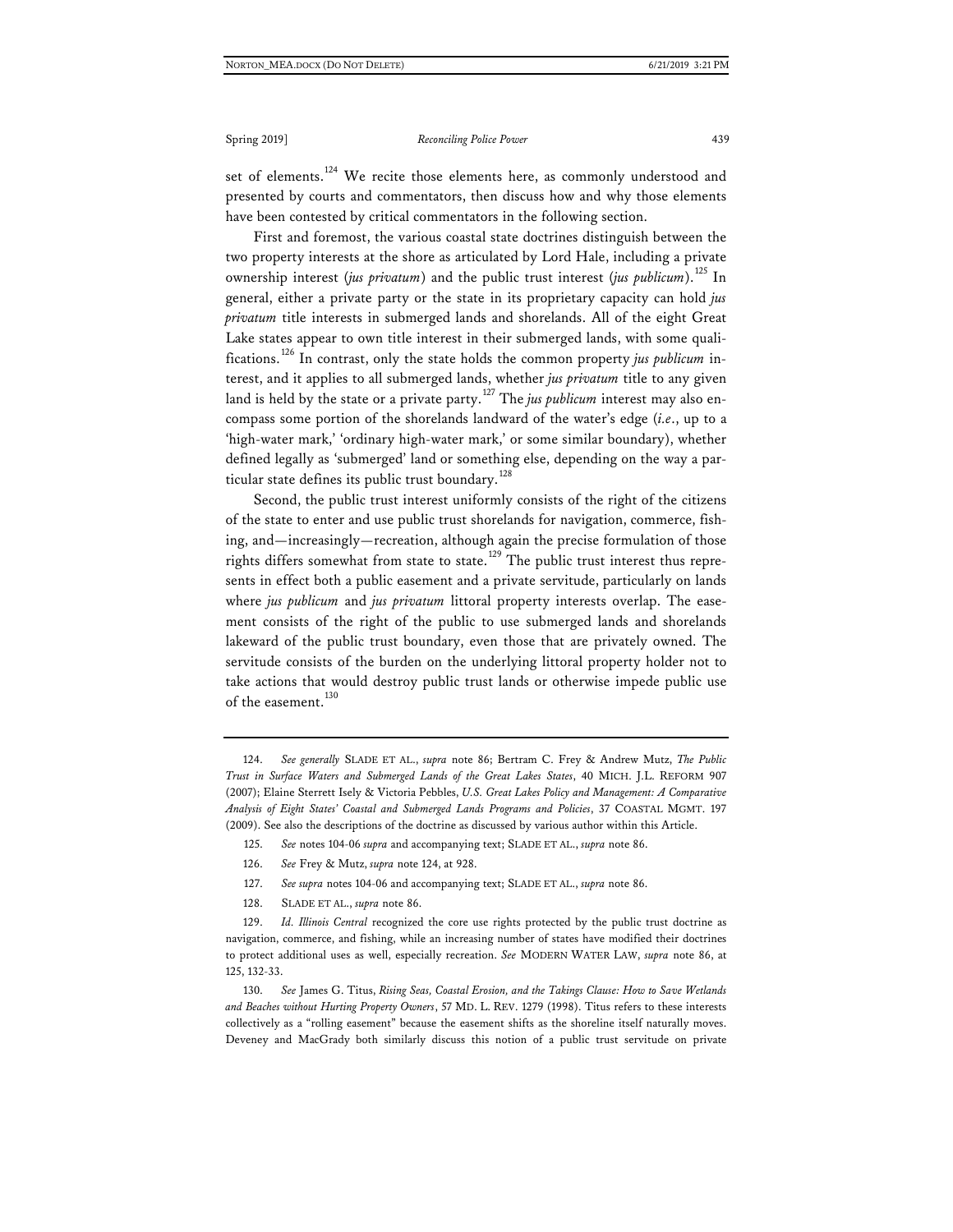Third, the state always serves as trustee of the public trust interest and, as such, the state has a duty to safeguard the public trust interest in perpetuity.<sup>[131](#page-32-0)</sup> Courts regularly assert that, as a matter of law, this is a duty that the state cannot abdicate, while allowing in practice some latitude for interpreting what that means.[132](#page-32-1) Moreover, states may not as a general rule confer private title interests that are superior to public interests in public trust lands, although states may pa-tent submerged lands to private ownership under certain circumstances.<sup>[133](#page-32-2)</sup>

Fourth, recognizing that shorelands are dynamic natural systems, the notion of *jus privatum* is generally recognized as a 'moveable freehold' ownership interest when it extends to the water's edge, one capable of both expanding and diminish-ing given the natural movement of the shoreline over time.<sup>[134](#page-32-3)</sup> Short-term changes as a result of storms, however, are generally held not to effect changes in property boundaries (where the meaning of 'short-term' is not well defined).<sup>[135](#page-32-4)</sup> This concept again appears to be uniform across all of the coastal state doctrines, but it raises peculiar problems for Great Lakes states because of the unique attributes of those systems, a topic not addressed in more detail here but warranting further study.<sup>[136](#page-32-5)</sup>

Finally, these uniform elements notwithstanding, the U.S. Supreme Court and all of the coastal states recognize that the public trust doctrine is a state doctrine that can be modified either by judicial decision or legislative action, according

<span id="page-32-1"></span><span id="page-32-0"></span>132. The Michigan Supreme Court, for example, held long ago that that the "State may not . . . surrender such public rights [in the use of the public trust] any more than it can abdicate the police power or other essential power of government," *see* Nedtweg v. Wallace, 237 Mich. 14, 17 (1926), although it recognizes the ability of the legislature to modify its public trust duties through statutory provision.

<span id="page-32-2"></span>133. Under Michigan law, for example, the state may patent submerged lands and "made" lands on the Great Lakes, but only when doing so advances the public trust interest in navigation, *Nedtweg*, 237 Mich. at 18, or at the very least will not result in "detriment to the public interest in the lands and water remaining," Obrecht v. Nat'l Gypsum Co., 361 Mich. 399, 412-13 (1960). The State of Minnesota, in contrast, allows Great Lakes shoreline littoral property owners to fill and effectively convert stateowned submerged lands into privately owned upland out "to the point of navigability." *See* State v. Slotness, 289 Minn. 485, 487 (1971). In addition, the Michigan Supreme Court has held that submerged lands patented by the U.S. government to shoreland property owners before Michigan became a state are not subject to the public trust doctrine, if the patent makes clear the intent that the shoreline boundary of the property in question does not move as the shoreline moves, because those conveyances are superior to state law. *See* Klais v. Danowski, 373 Mich. 262 (1964). That decision appears to apply narrowly to only such properties, however, and it has created some ambiguities that the Michigan courts have not subsequently addressed—a topic for further study. *See infra* Part IV.

<span id="page-32-3"></span>134. *See* SLADE ET AL., *supra* note 86, at 92 (quoting Hilt v. Weber, 252 Mich. 198, 219 (1930)).

<span id="page-32-4"></span>135. *See id.* at 91.

<span id="page-32-5"></span>136. *See* discussion framing this issue *infra* Part IV.

shoreland owner rights under Roman law in terms of "popular injunctions" that might be used to prevent shoreland owners from obstructing access to the public, Deveney, *supra* note 95, at 23-25, and the usufructuary rights enjoyed by riparian or littoral property owners to the public trust resources adjacent, MacGrady, *supra* note 95, at 526-27, although they question the enforceability of those interests in practice.

<sup>131.</sup> *See* SLADE ET AL., *supra* note 86.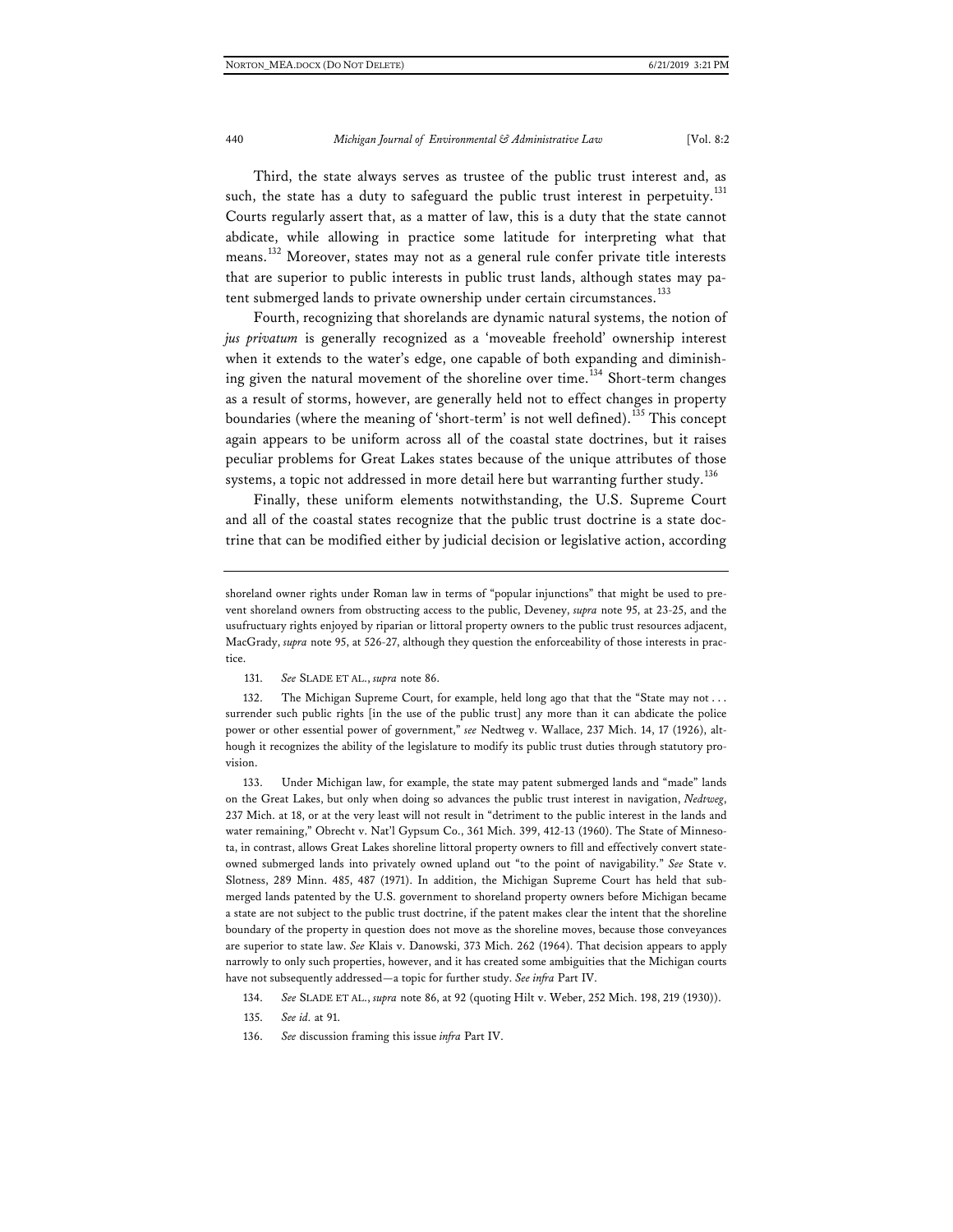to the best interests of the public.<sup>[137](#page-33-0)</sup> Thus, the doctrine may evolve over time to adapt to changing circumstances, and states may alter or replace the common law public trust doctrine with a statutory scheme. Accordingly, the doctrine itself can differ from one state to the next, and sometimes within a single state from one time period to the next.

Given that room for state-specific adaptation, a key dimension along which the public trust doctrine varies from state to state is the geographic scope or spatial extent of the public trust interest. That is, on any given shore, what are the appropriate boundaries to mark *jus privatum* and *jus publicum* interests, and are those boundaries coincident or can public and private interests overlap?<sup>[138](#page-33-1)</sup> As noted above, the doctrine is generally taken to have its historical roots in Roman civil and English common law, where it originally applied to tidal waters that rose and low-ered over the course of a day.<sup>[139](#page-33-2)</sup> The public trust interest was thus taken to encompass the bottomlands of tidal waters up to some point related to the tide, typically the 'ordinary high water mark,' or the point on the land to which the high tide ordinarily reached—although again the states vary in how they determine where that mark falls along the shore.<sup>[140](#page-33-3)</sup> One challenge in adapting the public trust doctrine to the Great Lakes is that the Great Lakes are not tidal.<sup>[141](#page-33-4)</sup> Even so, the standing water levels of the Lakes fluctuate periodically with some degree of regularity over

<span id="page-33-0"></span>137. *See* Shively v. Bowlby, 152 U.S. 1, 26 (1894):

The foregoing summary of the laws of the original States shows that there is no universal and uniform law upon the subject; but that each State has dealt with the lands under the tide waters within its borders according to its own views of justice and policy, reserving its own control over such lands, or granting rights therein to individuals or corporations, whether owners of the adjoining upland or not, as it considered for the best interests of the public. Great caution, therefore, is necessary in applying precedents in one State to cases arising in another.

There is a federal role here too, but one limited primarily to navigation on waters of the U.S. The U.S. Submerged Lands Act of 1953 recognizes coastal states' powers to manage, administer, lease, develop and use the lands beneath navigable waters within each state's boundaries. 43 U.S.C. § 1311(a)(2) (2006). It also defines the landward boundary of submerged lands as the ordinary high water mark, 43 U.S.C. § 1301(a)(1) (2006), and it vests the states with title and rights to the natural resources on or within those lands, 43 U.S.C. § 1311(a)(1) (2006), although it maintains the federal government's authority to regulate certain offshore activities for flood control, power production, national defense, international affairs, commerce, and in particular navigation, 43 U.S.C. §§ 1311(d), 1314(a) (2006). *See* MODERN WATER LAW, *supra* note 86; *see also supra* note 87.

<span id="page-33-1"></span>138. The Appendix to this Article illustrates variation on these boundaries across the eight Great Lakes states.

139. *See supra* notes 86-87 and accompanying text.

<span id="page-33-4"></span><span id="page-33-3"></span><span id="page-33-2"></span>140. *See* SLADE ET AL., *supra* note 86; Titus, *supra* note 130. As noted, *supra* note 98, Roman law may even have recognized a boundary more landward than that typically recognized by most American states to the extent it appeared to reach to the extreme of the highest winter tide.

141*. See* Norton et al. *supra* note 19, at 527.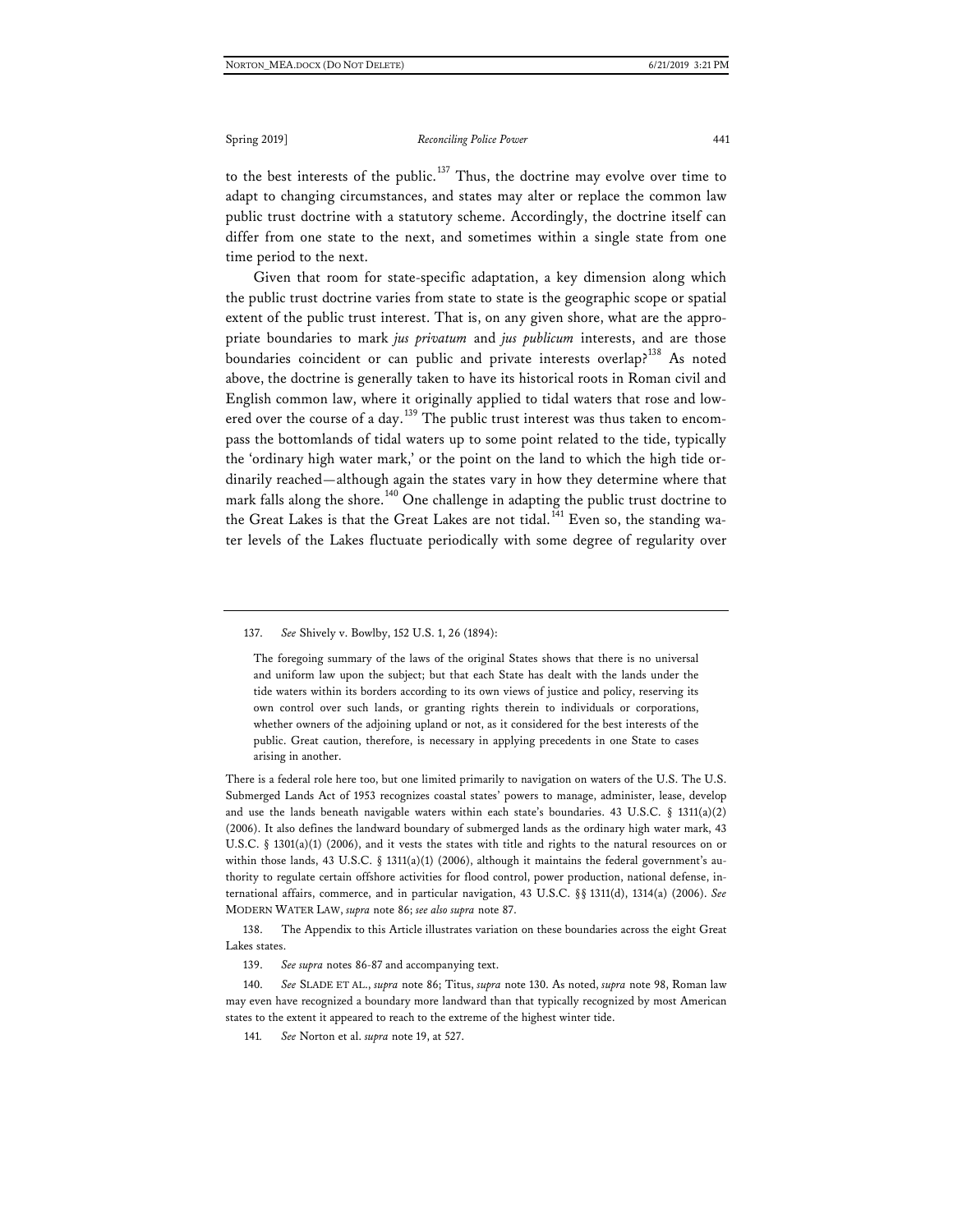longer periods of time.<sup>[142](#page-34-0)</sup> Each of the Great Lakes states has had to confront the questions of what constitutes the appropriate *jus publicum* boundary along its Great Lakes shorelines, given longer-than-tidal periods of lake-level fluctuation, and whether that boundary is coterminous or overlapping with the *jus privatum* boundary—a source of great confusion in litigation for all of the Great Lakes states. Before discussing that issue in detail, we first address contemporary critiques of the public trust doctrine in general.

#### 4. Historical Pedigree and Contemporary Doctrine Contested

As noted, the historical origins and progression of the public trust doctrine presented here have been thoroughly critiqued. The most thorough of those critiques, specifically in terms of historical scholarship, were offered by commentators MacGrady and Deveney in the mid-1970s.<sup>[143](#page-34-1)</sup> Both authors were motivated by their conclusions, apparently reached independently, that the commonly portrayed pedigree of the doctrine in terms of its Roman law and English common law origins was not entirely accurate.<sup>[144](#page-34-2)</sup> More recent commentators, coming expressly from a free market/limited government/strong private property rights school of thought, have revived and relied upon those critiques, citing MacGrady and Deveney to undermine the doctrine's validity, but focusing their concerns more on its implica-tions for contemporary jurisprudence.<sup>[145](#page-34-3)</sup>

MacGrady conducted his analysis as a scholarly exercise of problematizing the common practice by courts and treatise writers of reciting Roman law, civil law, and English common law in their efforts to demonstrate the solid historical foun-dations of the doctrine.<sup>[146](#page-34-4)</sup> He was concerned about how that collective interpretation had underlain concepts of navigability in American law since its origins, and about how that concept of navigability and the earliest portrayals of the public trust doctrine had in turn informed the evolution of the doctrine itself in American law over time. $147$ 

As MacGrady notes, a plain reading of the fragments of the *Institutes* and *Digests* commonly used to justify the origins of the doctrine suggests that the Romans considered the sea and its foreshore to be things common to all (*res communes*) and

<span id="page-34-1"></span><span id="page-34-0"></span><sup>142.</sup> *Id.* at 528 ("Rather, Great Lakes water levels and shorelines fluctuate to a much greater extent and over much longer periods of time because of changing climatic and geophysical conditions.").

<sup>143.</sup> *See supra* note 95 and accompanying text.

<sup>144.</sup> *See id.*

<sup>145.</sup> *See id.*

<span id="page-34-4"></span><span id="page-34-3"></span><span id="page-34-2"></span><sup>146.</sup> MacGrady, *supra* note 95, at 605-15. The author's biography states that the article was submitted as his thesis for the L.L.M. degree at Harvard University. *Id.* at 513.

<span id="page-34-5"></span><sup>147.</sup> *See* MacGrady, *supra* note 95, at 606 (asserting that laws and doctrines of navigability and public trust originated from problematic understandings of Roman law and English common law, and were "shaped by a process of invention, misconception, manipulation, personal reputation, and by treatise writing").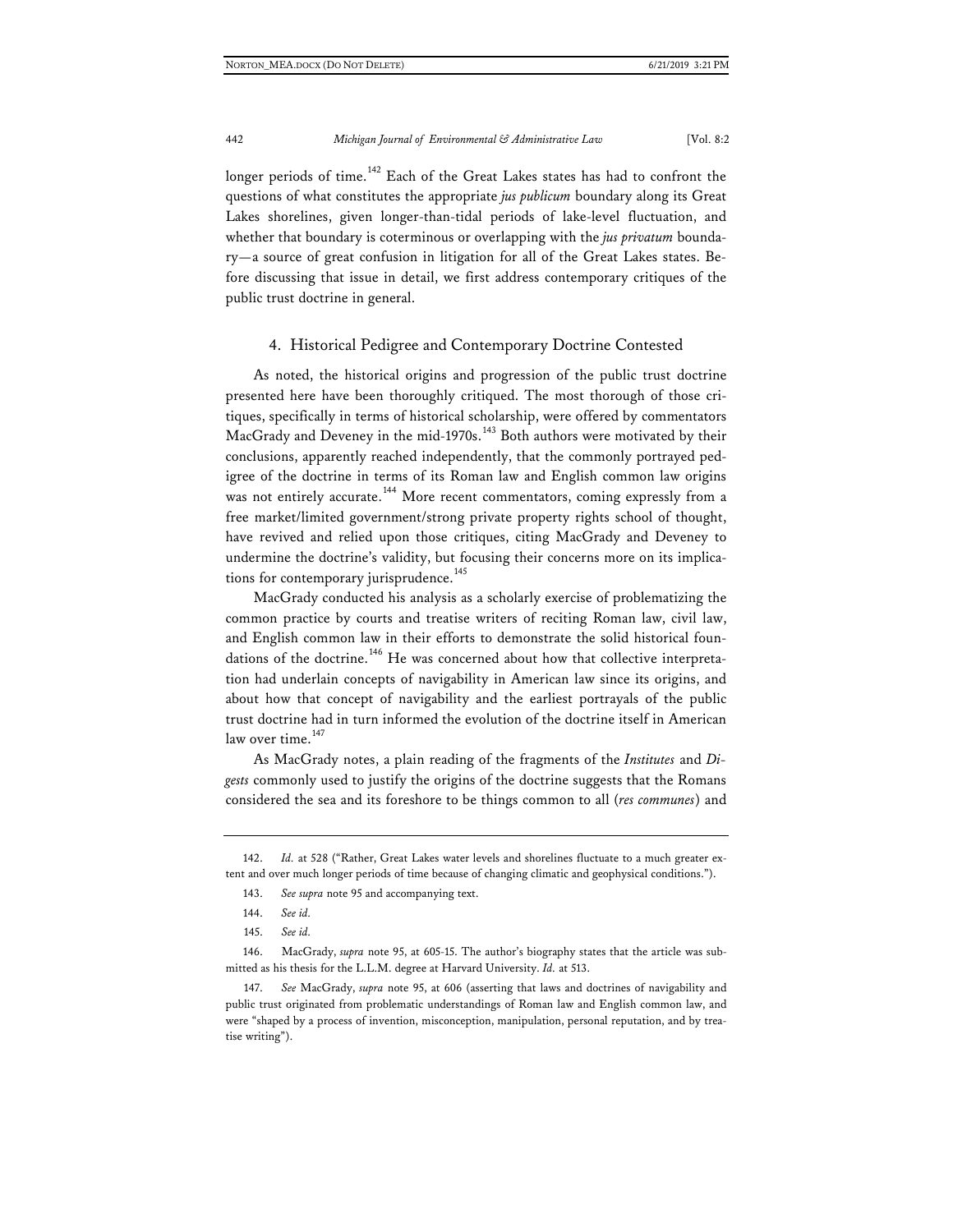not susceptible to private ownership.<sup>[148](#page-35-0)</sup> He asserts, however, that such a conclusion should be "hedged," for two reasons: first, that at least some of the fragments remaining were not uniformly consistent but rather waivered in terms of treating the shore as *res publicae* (owned by the state) or *res communes* (common to all); and second that other provisions in the *Institutes* made it quite clear that Roman law at least "tolerated appropriations of the seashore in the nature of private ownership." [149](#page-35-1) MacGrady suggests further that the *Institute's* statement that the sea and its foreshores are things "common to all" might be interpreted alternatively as an application of the rule of capture; that is, to mean that shores at that time were an as-yet unclaimed commons—land open to anyone to settle and claim, thus privatized at that point—rather than land not susceptible to private ownership altogether.[150](#page-35-2)

Deveney similarly approached his analysis in order to problematize the popular use of Roman law and English law origins as the foundation for the modern public trust doctrine, asserting that "this judicial history has been very much an ad hoc affair and its use often substituted for or obscured analysis of the real interests competing for the coastal areas."<sup>[151](#page-35-3)</sup> Devaney provides much the same historical review as that provided by MacGrady, including detailed assessments of Bracton's and Lord Hale's contributions to the English common law. He also asserts, as does MacGrady, that both treatise writers construed strong statements of a public trust under Roman law that were not adequately supported by the *Institutes* and *Digests*, and that perhaps those interpretations betrayed the treatise authors' ideological beliefs more so than good statements of English common law as it existed at the times they wrote, respectively.<sup>[152](#page-35-4)</sup>

Deveney states a concern that American courts have used statements of Roman law and English common law to assert public trust doctrine principles that are too formalistic and absolute, using the language of the *Institutes* to draw hard, bright-line interpretations of the meaning of the public trust doctrine today.<sup>[153](#page-35-5)</sup> He also asserts that the courts in particular have relied on those strong interpretations of ancient texts as a *deus ex machina* to avoid the difficult task of reconciling com-

<span id="page-35-3"></span><span id="page-35-2"></span><span id="page-35-1"></span><span id="page-35-0"></span>151. Deveney, *supra* note 95, at 15. This article provides no background information regarding the author. However, a short biography on the web indicates that Deveney earned a master's degree in the history of religions at the University of Chicago, then studied law at the State University of New York at Buffalo School of Law, where he served as editor-in-chief of the Sea Grant Law Review. He subsequently spent his career in the public and private practice of law, specializing in real estate, *see John Patrick Deveney Biography*, CHEHEBAR & DEVENEY LLP,<http://www.cdlawllp.com/Site/Deveney.html> (last visited Nov. 1, 2018), but apparently never published scholarly work on this or related topics again. This article was the first in what comprised the inaugural edition of that journal.

<sup>148.</sup> *Supra* notes 100-01 and accompanying text.

<sup>149.</sup> MacGrady, *supra* note 95, at 532-33.

<sup>150.</sup> *Id.* at 533-34.

<span id="page-35-4"></span><sup>152.</sup> Deveney, *supra* note 95, at 36-48.

<span id="page-35-5"></span><sup>153.</sup> Deveney, *supra* note 95, at 13-15.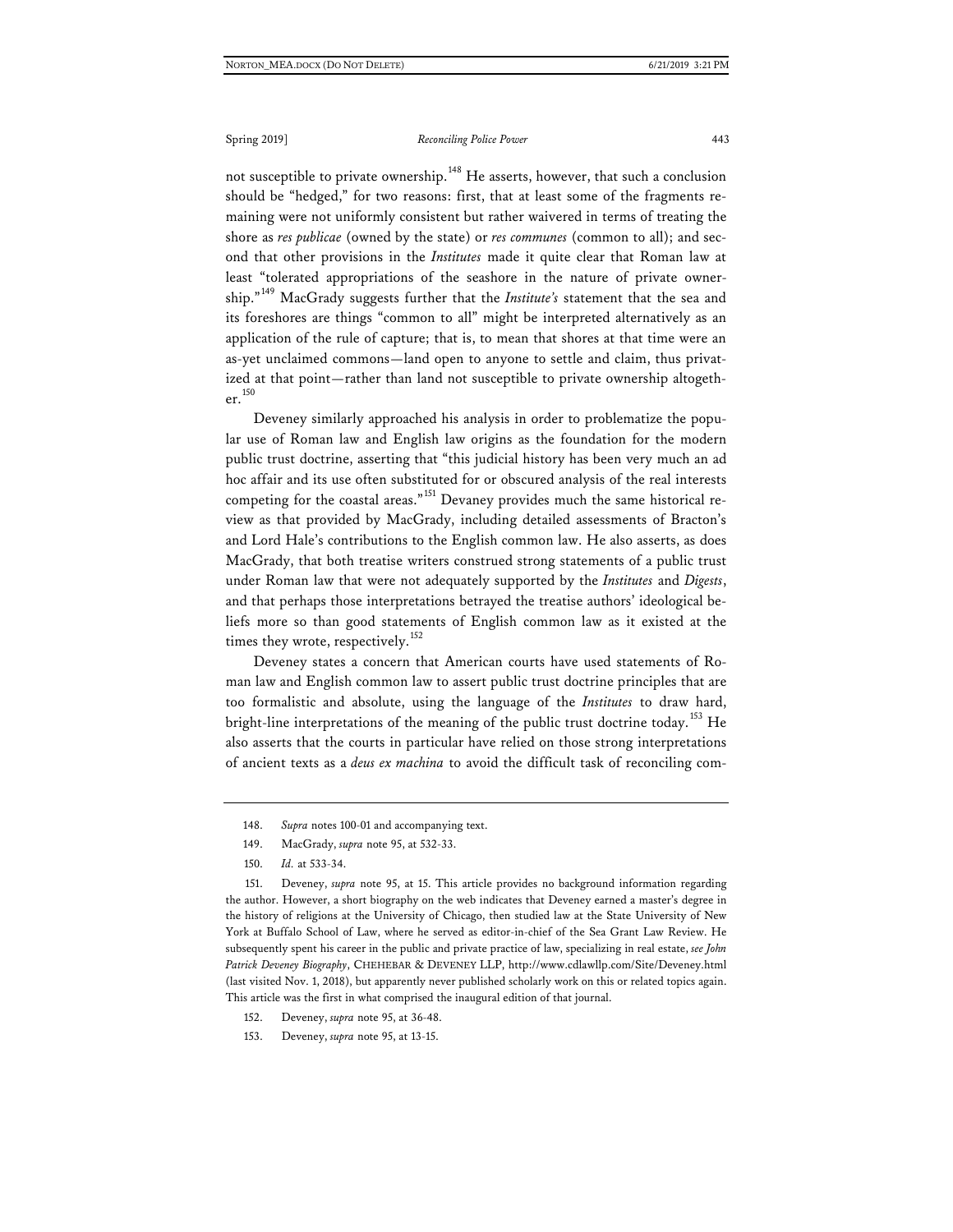peting principles that arise in the especially complex setting of coastal resources—a task he asserts is one better suited to the legislative branch.<sup>[154](#page-36-0)</sup> Finally, building on the latter concern, Deveney concludes that the judiciary steps too far into the legislative realm through its imposition and exercise of the doctrine, particularly when making public policy through judicial decree.<sup>[155](#page-36-1)</sup>

Taken together, both MacGrady and Deveney seem to have been most concerned about one substantive legal question: whether under either the Roman law or English common law version of the public trust doctrine, title ownership to submerged lands held by the government was indeed inalienable. If true, that question would suggest that under American law, a given state's ownership of its submerged lands should be inalienable as well. Both MacGrady and Deveney demonstrate that under Roman law and English common law, it was legal and accepted that some level of ownership interest to some portion of coastal shoreland could be conveyed into private hands. Not so clear, however, is the precise relationship that remained as between public and private interests in cases of overlap, and what implications those relationships should have in the American context today.

#### 5. Synthesis

Like the police power, the public trust doctrine stems from the inherent sov-ereignty of a state.<sup>[156](#page-36-2)</sup> Unlike the police power, the public trust doctrine traces its historical pedigree back to ancient Roman law and English common law, at least in terms of the recording of clear statements of law in early texts.<sup>[157](#page-36-3)</sup> Premised on those ancient statements, it appeared early in this country's history, and it has been acknowledged and incorporated by all of the country's oceanic and Great Lakes states as applicable to their coastal shores.<sup>[158](#page-36-4)</sup>

Nonetheless, as with debates over the nature and scope of the police power,<sup>[159](#page-36-5)</sup> commentators like Deveney and MacGrady,<sup>[160](#page-36-6)</sup> and more recently others relying uncritically on Deveney and MacGrady, $161$  have leveled strong critiques against the public trust doctrine, whether as confined historically to coastal settings more narrowly or as recently promoted to encompass natural resources more expansively. But juxtaposing the work of these commentators against the historical analyses of

- 158. *See infra* Appendix A.
- 159. *See supra* Section II.A.
- <span id="page-36-7"></span><span id="page-36-6"></span>160. *Supra* note 95.
- 161. *Supra* note 89.

<sup>154.</sup> *Id.* at 80-81.

<span id="page-36-5"></span><span id="page-36-4"></span><span id="page-36-3"></span><span id="page-36-2"></span><span id="page-36-1"></span><span id="page-36-0"></span><sup>155.</sup> *Id.* The issue of separation of powers in particular is addressed in more detail below. *See infra* Section II.C.

<sup>156.</sup> *See supra* Section II.A.

<sup>157.</sup> *See supra* Section II.A.; *see also supra* notes 97-106 and accompanying text.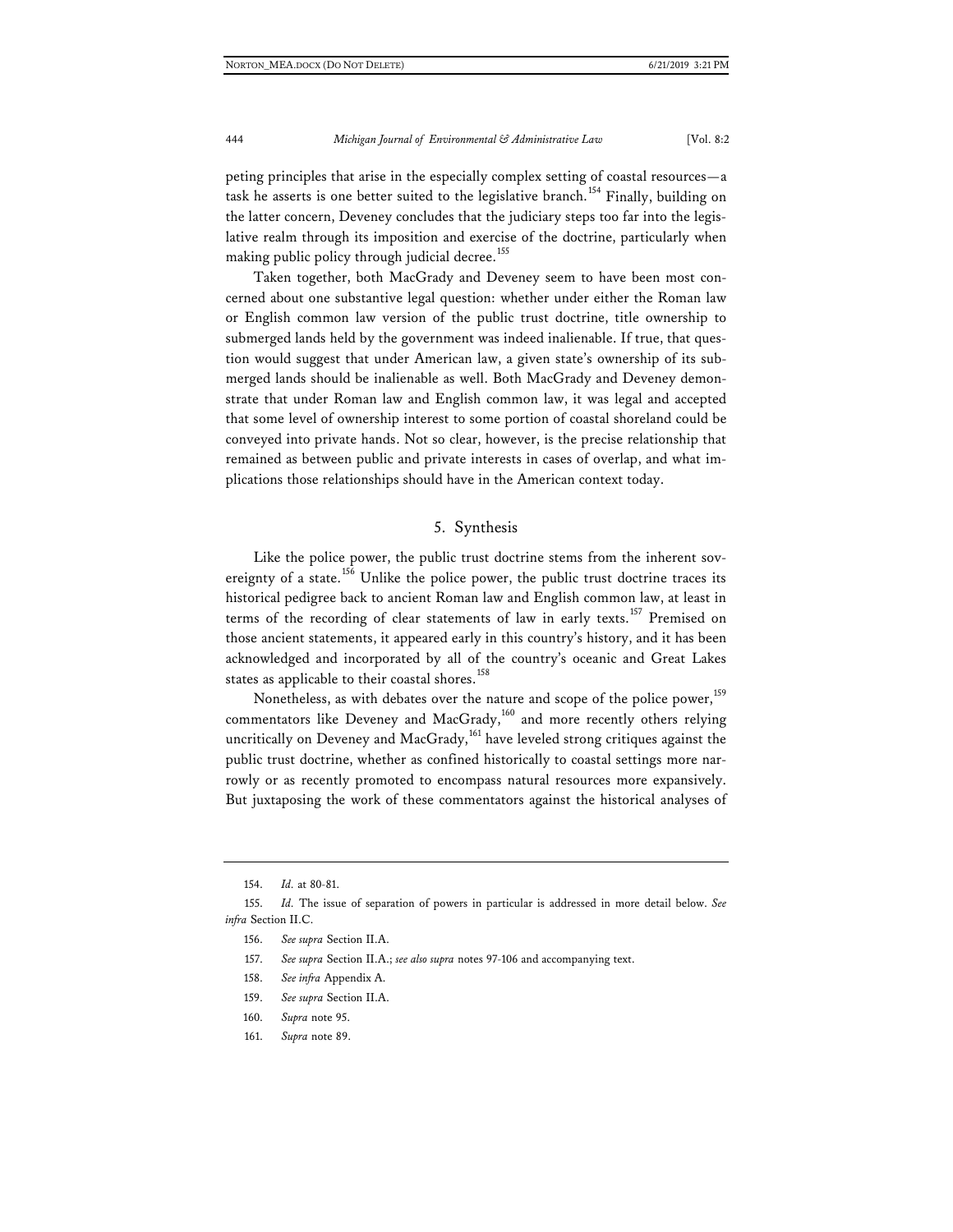other scholars who have reached different conclusions, $^{162}$  $^{162}$  $^{162}$  makes clear that definitive statements on how the ancient Romans and second-millennial English understood public and private interests at the shore are, at best, contestable. Even so, this research does clearly show that the Romans and English recognized and accepted (or at least 'tolerated') that some interests in submerged coastal lands and their foreshores were susceptible to private ownership.<sup>[163](#page-37-1)</sup>

Finally, even critical historical scholarship clearly shows that while the public trust doctrine has tentacles reaching back to ancient Roman and English common law, our adoption of its principles has in fact always been truly American. It was adapted from the very genesis of the United States to the peculiar settings, concerns, understandings, and imperatives of the unique American context. Since first articulated by American courts, it has always been understood to arise from American common law, citations to Roman law and English common law notwithstanding. Aside from our reverence for private property, discussed more below, it is hard to imagine an American legal doctrine more well-settled.

Given all that, several conundrums remain. The first is how to reconcile competing demands over a resource that has historically been recognized as "common to all" but simultaneously susceptible to privatization. Second, if the status of "common to all" implicates some duty on the part of the state to protect the public interest, how do we reconcile the principle that that public trust duty is one that even a state's legislature cannot abrogate  $(i.e.,$  one safe-guarded by the courts),<sup>[164](#page-37-2)</sup> on one hand, with the competing principle that the public trust doctrine is a statespecific doctrine amenable to adaptation over time (*i.e.*, presumably enabling legislatures to do so),  $^{165}$  $^{165}$  $^{165}$  on the other. The third is whether there is any meaningful difference in ownership interests to be drawn between submerged lands that are continuously submerged and those only periodically submerged (*i.e.*, the foreshore).

The third of these queries is especially relevant in the context of non-tidal inland seas like the Great Lakes, where portions of foreshore are absolutely submerged for sufficient periods of time such that they are not amenable to permanent development or cultivation, yet dry for sufficient periods of time that they can support ephemeral vegetation and appear to be above high water if not accreting. We note the importance and challenges posed by that question but leave it for future study. The answers to these queries rest in how the public trust doctrine itself has been understood in pragmatic application, rather than how it has been characterized as a theoretical proposition by treatise writers and by the courts in justifying their decisions.

<span id="page-37-1"></span><span id="page-37-0"></span>There are two versions of the public trust doctrine, a strong version and a weak version. The strong version is captured by treatise writer Angell's explanation

<span id="page-37-3"></span>165. *Supra* note 137 and accompanying text.

<sup>162.</sup> *Supra* note 96 and accompanying text.

<sup>163.</sup> *Supra* note 150 and accompanying text.

<span id="page-37-2"></span><sup>164.</sup> *Supra* notes 131-33 and accompanying text.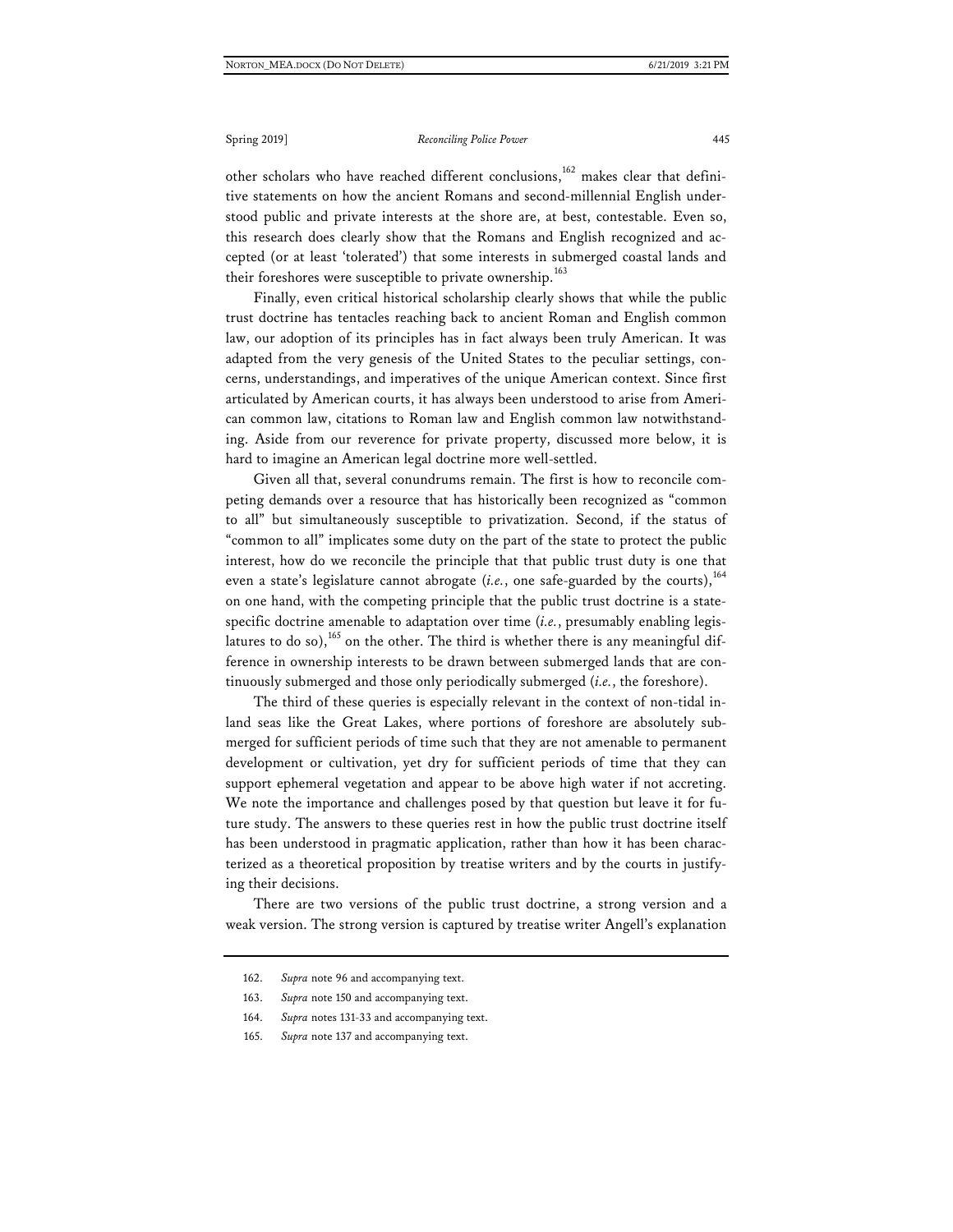of the doctrine,<sup>[166](#page-38-0)</sup> Massachusetts Justice Kirkpatrick's recitation of it in *nold*, [167](#page-38-1)and U.S. Supreme Court Justice Field's corresponding recitation in *Illinois Central*. [168](#page-38-2) It suggests that the state holds all interests in submerged lands up to the high-water mark, in fee as a proprietor and as trustee of the public trust, and that both of those ownership interests are inalienable. The weak version is more akin to treatise writer Kent's [169](#page-38-3) recitation of the doctrine, and indeed more consistent with the doctrine as actually structured by the states through constitutional and statuto-ry provision, as well as actual resolution of disputes through case law.<sup>[170](#page-38-4)</sup> This version thus appears to admit to the possibility that title ownership of submerged lands (and shorelands) can be conveyed into private ownership, but it requires that such conveyances always remain impressed by a public trust easement that recognizes and allows for continued common access and use, as well as a corresponding servitude on the shoreland property preventing exercise of that easement, both within reason.

Clearly the ancient Romans, the medieval English parliament, and the American coastal states have always allowed for privatization of shorelands, but these entities have also recognized a compelling overlying public interest in safeguarding common access to that shore.<sup>[171](#page-38-5)</sup> It is evident in the decisions rendered by the coastal states as applied and developed through statute.[172](#page-38-6) Similarly, considering the practical application of the several state public trust doctrines taken collectively, it has been a doctrine that—rather than establishing absolute, exclusive, and immutable dominions to coastal shores—has recognized and endeavored to harmonize the complex and overlapping private and public interests that have always existed at the interface between land and sea. Strong statements of the doctrine may animate its presentation by courts and advocates, but the weak version of the doctrine better describes its contours in pragmatic application.

Thus, to answer the first conundrum stated above, it appears well-settled under American law that the public trust doctrine, however adapted by a given state, recognizes that title interest to submerged and coastal shorelands can indeed be held in private hands, but at least some portions of those lands remain common to all, depending on the particulars of that state's doctrinal law. The fact that these doctrines may vary across states or over time in terms of how they balance public and private interests at the shore does not mean that the doctrines are flawed or unworkable. This fact simply reflects the complexity and competing interests inherent in dynamic coastal settings, as well as the unique historical, cultural, natural,

- <span id="page-38-3"></span>169. *See supra* note 111 and accompanying text.
- <span id="page-38-5"></span><span id="page-38-4"></span>170. *See* SLADE ET AL., *supra* note 86, at 3-9.
- 171. *See supra* notes 129-30 and accompanying text.
- <span id="page-38-6"></span>172. *See infra* Part IV.

<span id="page-38-0"></span><sup>166.</sup> *See supra* note 110 and accompanying text.

<span id="page-38-1"></span><sup>167.</sup> *See supra* note 112 and accompanying text.

<span id="page-38-2"></span><sup>168.</sup> *See supra* note 118 and accompanying text.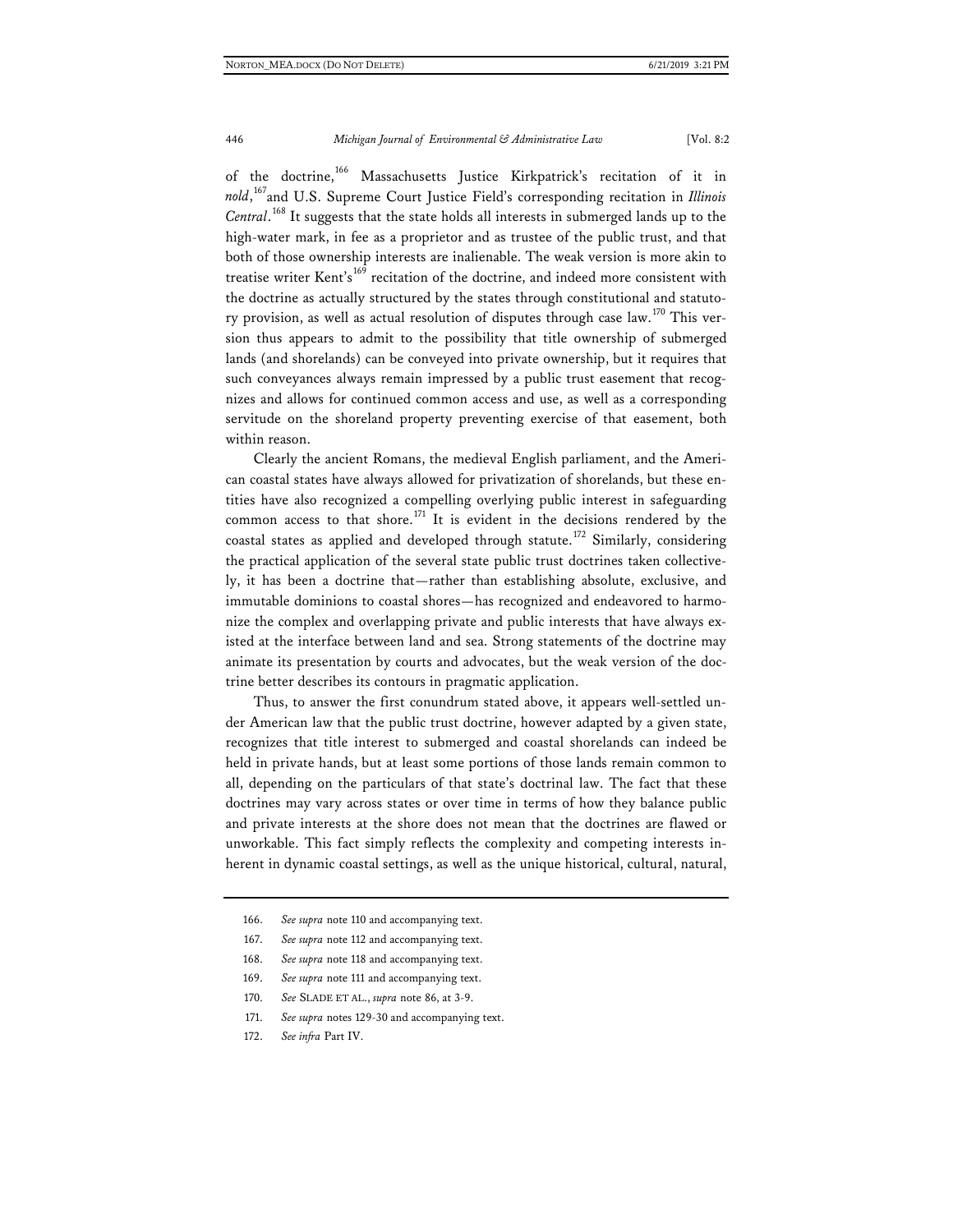and other place-specific contexts in which states have had to reconcile those competing interests over time.

Setting aside strong formalistic statements of doctrinal rules in legal decisions and looking at the application of those rules in practice similarly offers some insight into the second conundrum noted above—the nature of the duties that coastal states bear under their public trust doctrines. We first consider the preeminent federal court decision that articulated the doctrine in the strongest terms and then applied it to the Great Lakes specifically—the *Illinois Central* decision, and then reconsider that case in light of our assessment of the public trust doctrine above.<sup>[173](#page-39-0)</sup> The dispute that landed *Illinois Central* in federal court was not whether the public trust doctrine actually existed but rather the question of whether the Illinois Legislature had violated the Contracts Clause of the U.S. Constitution when it revoked its prior grant of submerged lands to that railroad company.<sup>[174](#page-39-1)</sup> What seemed to trouble the Court above all else was not that the legislature had conveyed title interest to Great Lakes shoreland to a private entity *per se*, but rather that it had given away so much land in one conveyance, in a rash, irresponsible, and possibly cor-rupt way.<sup>[175](#page-39-2)</sup> From that perspective, the interest at issue is better conceived as the inalienability of the *res regium*—the authority and corresponding duty the state has to protect reasonable common use of coastal shorelands for the public interest, not the fee title interest to the submerged lands themselves.<sup>[176](#page-39-3)</sup> Moreover, the tensions that may exist between the legislative and the judiciary in discerning the meaning, content, and particulars of the public trust doctrine is perhaps best viewed in a way similar to contemporary constitutional adjudication where the courts do not set policy through the doctrine but serve as a check, ensuring that the legislature acts reasonably and fairly in doing so.<sup>[177](#page-39-4)</sup>

The public trust doctrine is on par with the police power prerogative. It does not represent a duty that the state maintains title possession of submerged lands and foreshores in fee in order to make those lands available for public use. Rather, it imposes a duty on the state to strike a balance, one that ensures that the public interest in common access and use of coastal resources is reconciled in a meaningful and fair way with the private interests and rights of littoral shoreland owners.

<span id="page-39-3"></span><span id="page-39-2"></span><span id="page-39-1"></span><span id="page-39-0"></span>176. Deveney, *supra* note 95, at 59-63. This interpretation is perhaps a stretch, given the strong language used by the *Illinois Central* court, which describes the state's fee interest in submerged lands as being inalienable, and it has not been repeated widely by commentators citing to Deveney's work since. Even so, after asserting as an initial proposition that a state's fee interests are inalienable, the *Illinois Central* Court made clear that those interests could nonetheless be conveyed when the legislature determines that doing so will enhance, or at least not impinge, the public trust access and use rights to those lands. It also relied expressly on the New Jersey Supreme Court's reference to the *jus regium* in *Arnold* to justify its characterization of the public trust doctrine. *Id.* at 61.

<sup>173.</sup> *See supra* note 118; *see also supra* Section II.B.

<sup>174.</sup> Deveney, *supra* note 95, at 59-63.

<sup>175.</sup> Kearney & Merrill, *supra* note 119; *see also* Deveney, *supra* note 95, at 59-63.

<span id="page-39-4"></span><sup>177.</sup> *See supra* note 61 and accompanying text.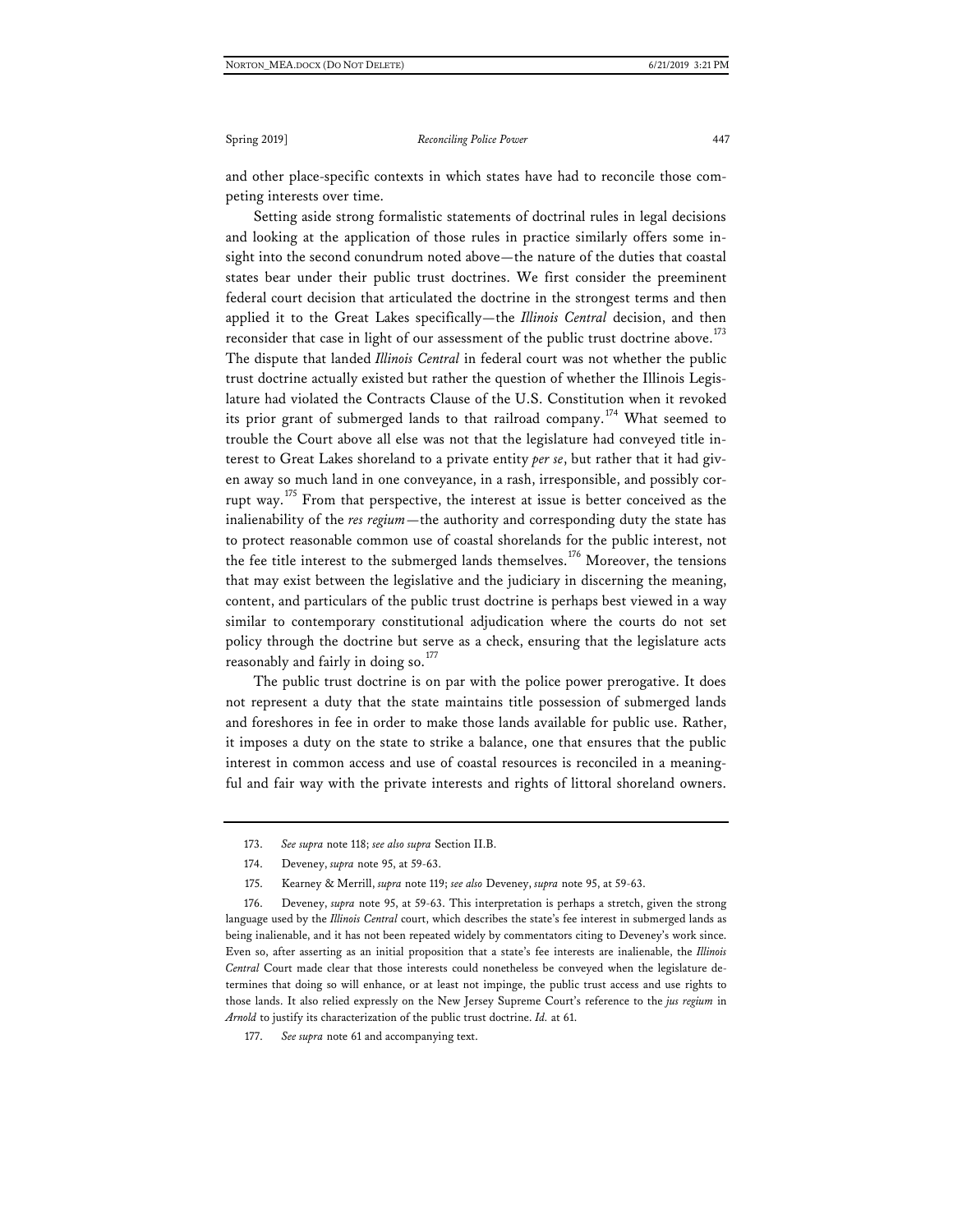The public trust doctrine, like the police power prerogative, empowers the state legislature to adopt policies that effect such a balance between public and private. It similarly imposes a duty on the courts to ensure that the legislature does not shirk that responsibility. The full implication of this characterization is discussed more below, following discussion of the relationship between legislatures and courts in the context of private property rights.

#### C*. The Private Property Doctrine in Juxtaposition*

Compared to scholarly and judicial attention to police power prerogatives and the public trust doctrine, concerns regarding the safeguarding of private property rights in the American system have received considerably more treatment else-where, necessitating less explication here.<sup>[178](#page-40-0)</sup> As noted, the protections of private property against unduly harsh regulation are considered separate doctrines, including most notably the due process and regulatory takings doctrines emanating from the Due Process and Takings clauses of the U.S. Constitution.<sup>[179](#page-40-1)</sup> These doctrines are not generally referred to as a single, coherent 'private property doctrine.' Nonetheless, we refer to them collectively as one here. To situate the balance that courts and legislatures strike today along coastal shores between their police power and public trust authorities *vis-à-vis* private property rights, we briefly frame contemporary debates on how they resolve those tensions in general.

#### 1. Contemporary Debates and Historical Origins

Since before the founding of the United States, debates over the proper management and use of land revolved around two broad initial propositions. The first is that private property rights are entirely social constructs that exist only because society creates and enlivens such rights.<sup>[180](#page-40-2)</sup> More pointedly, private property rights exist because the state confers those rights upon the property owner, leading to the implication that what the state gives the state can take away. The second is that private property land ownership is mostly established through capture and possession, rather than merely being recognized as a social convenience, and that the state

<span id="page-40-0"></span><sup>178.</sup> *See, e.g.*, Joseph L. Sax, *Takings, Private Property and Public Rights*, 81 YALE L.J. 149 (1971); Douglas W. Kmiec, *The Original Understanding of the Taking Clause is Neither Weak nor Obtuse*, 88 COLUM. L. REV. 1630, 1638-40 (1988); Wolf, *supra* note 40.

<span id="page-40-1"></span><sup>179.</sup> *See generally* JUERGENSMEYER & ROBERTS, *supra* note 59, at 390-445 (discussing federal and state takings and due process protections); DANIEL R. MANDELKER, LAND USE LAW §§ 2.01-2.38 (5th ed. 2003) (discussing federal and state takings protections); *id.* §§ 2.39-2.43 (discussing federal and state due process protections); GERALD A. FISHER ET AL., MICHIGAN ZONING, PLANNING, AND LAND USE 265-85 (2016) (discussing constitutional limitations on land use regulation in Michigan).

<span id="page-40-2"></span><sup>180.</sup> *See, e.g.*, JUERGENSMEYER & ROBERTS, *supra* note 59, at 1-9 (framing the broad contours of these debates in a land use regulatory and development management context); *see also* FREYFOGLE, *supra* note 80 (employing a socially constructed view of private property).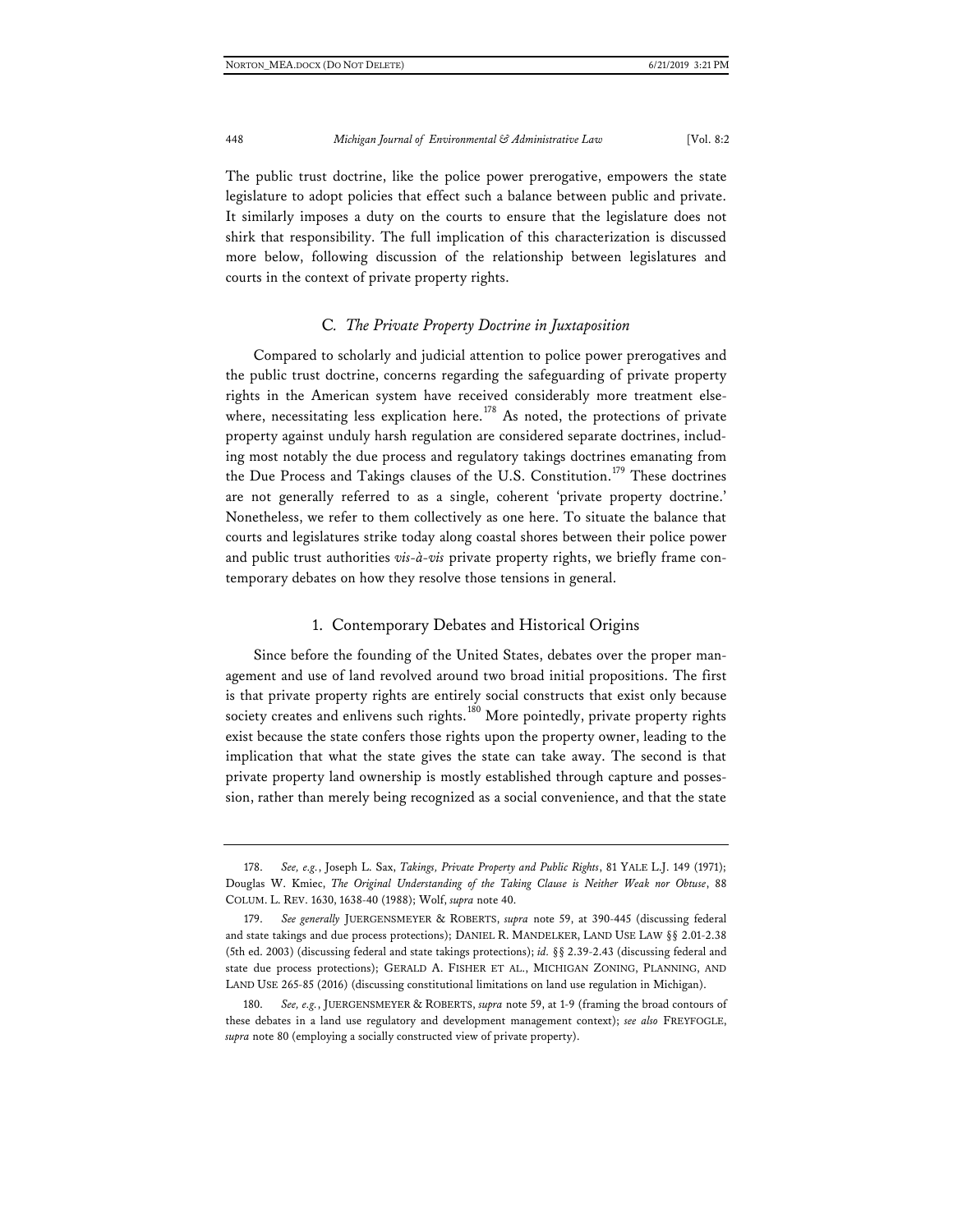exists first and foremost to protect those pre-existing private property rights rather than to create them.<sup>[181](#page-41-0)</sup> From this perspective, private property is not conferred by the state, and thus cannot be taken by the state, at least not without compensation. This core debate has been evident throughout the history, animated periodically by writings and calls for more socialistic approaches to property,  $182$  as well as the prominence of neoliberal economic theorizing.<sup>[183](#page-41-2)</sup> It also tracks fairly closely, although not conterminously, with arguments advanced by advocates for expansive police powers and public trust rights, on the one hand, in opposition to those advanced by advocates for strong private property rights, on the other.

Despite periodic waves of anti-communistic turmoil, as well as frequent rhetorical flourishes in both academic writings and the popular press about the potential for abuse by the state, extreme calls for the communal ownership of property have never held much sway in the American context.<sup>[184](#page-41-3)</sup> In contrast, arguably extreme positions about the sanctity of private property rights and the corresponding need for a limited role for the state in order to safeguard them have been fairly common.<sup>[185](#page-41-4)</sup> These latter positions have been grounded in strong but contestable assertions about the justifications underlying the formation of the country in the first place, as well as strong assertions about the theoretical justifications for ensuring a private property owner's dominion over his or her property, particularly from a neoclassical economic framing.<sup>[186](#page-41-5)</sup>

182. *See, e.g.*, WILLIAM GEORGE, PROGRESS AND POVERTY (1879).

183. *See, e.g.*, FRIEDRICH A. HAYEK, THE ROAD TO SERFDOM (1944).

<span id="page-41-3"></span><span id="page-41-2"></span><span id="page-41-1"></span>184. *See, e.g.*, GEORGE, *supra* note 182, a text that has been widely read but that has not prompted widespread economic policy reform.

<span id="page-41-4"></span>185. *See, e.g.*, EPSTEIN, *supra* note 71; SIEGAN, *supra* note 85; *contra, e.g.*, FREYFOGLE, *supra* note 80; Glendon, *supra* note 30.

<span id="page-41-5"></span>186. Such assertions draw from a school of thought built initially on the economic theorizing by Hayek, Samuelson, Coase, Stigler, and others; incorporated subsequently into legal theorizing by Posner, Calabresi, and others; and now offered as an established component of legal education (e.g., Harrison). *See, e.g.*, HAYEK, *supra* note 183; PAUL A. SAMUELSON, FOUNDATIONS OF ECONOMIC ANALYSIS (1947); GEORGE J. STIGLER, THE THEORY OF PRICE (1966); RICHARD A. POSNER, ECONOMIC ANALYSIS OF THE LAW (5th ed. 1998); GUIDO CALABRESI, THE FUTURE OF LAW AND ECONOMICS: ESSAYS IN REFORM AND RECOLLECTION (2016); JEFFREY L. HARRISON, LAW AND ECONOMICS: CASES, MATERIALS, AND BEHAVIORAL PERSPECTIVES (2002). They are frequently repeated by contemporary theorists speaking to the public trust doctrine and the use of natural resources. *See, e.g.*, Huffman, *supra* notes 89, 92, 93. But Hayek's and others' read on economic theory and the state is neither universally accepted nor unassailable, either historically or theoretically. *See, e.g.*, GEORGE, *supra* note 182; KARL POLANYI, THE GREAT TRANSFORMATION: THE POLITICAL AND

<span id="page-41-0"></span><sup>181.</sup> *See generally* FREYFOGLE, *supra* note 80; EPSTEIN, *supra* note 71 (employing the view that private property exists prior to the state). A recent Texas Supreme Court decision adjudicating a coastal dispute adopted an absolute pre-societal characterization of private property rights, stating "Private property rights have been described 'as fundamental, natural, inherent, inalienable, not derived from the legislature and as pre-existing even constitutions.'" Severance v. Patterson, 370 S.W.3d 705, 709 (Tex. 2012) (citation omitted). We have not found a single state court decision among those relating to Great Lakes coastal shoreland disputes, all assiduously respectful of private property rights, that adopted such a similarly absolute characterization even so.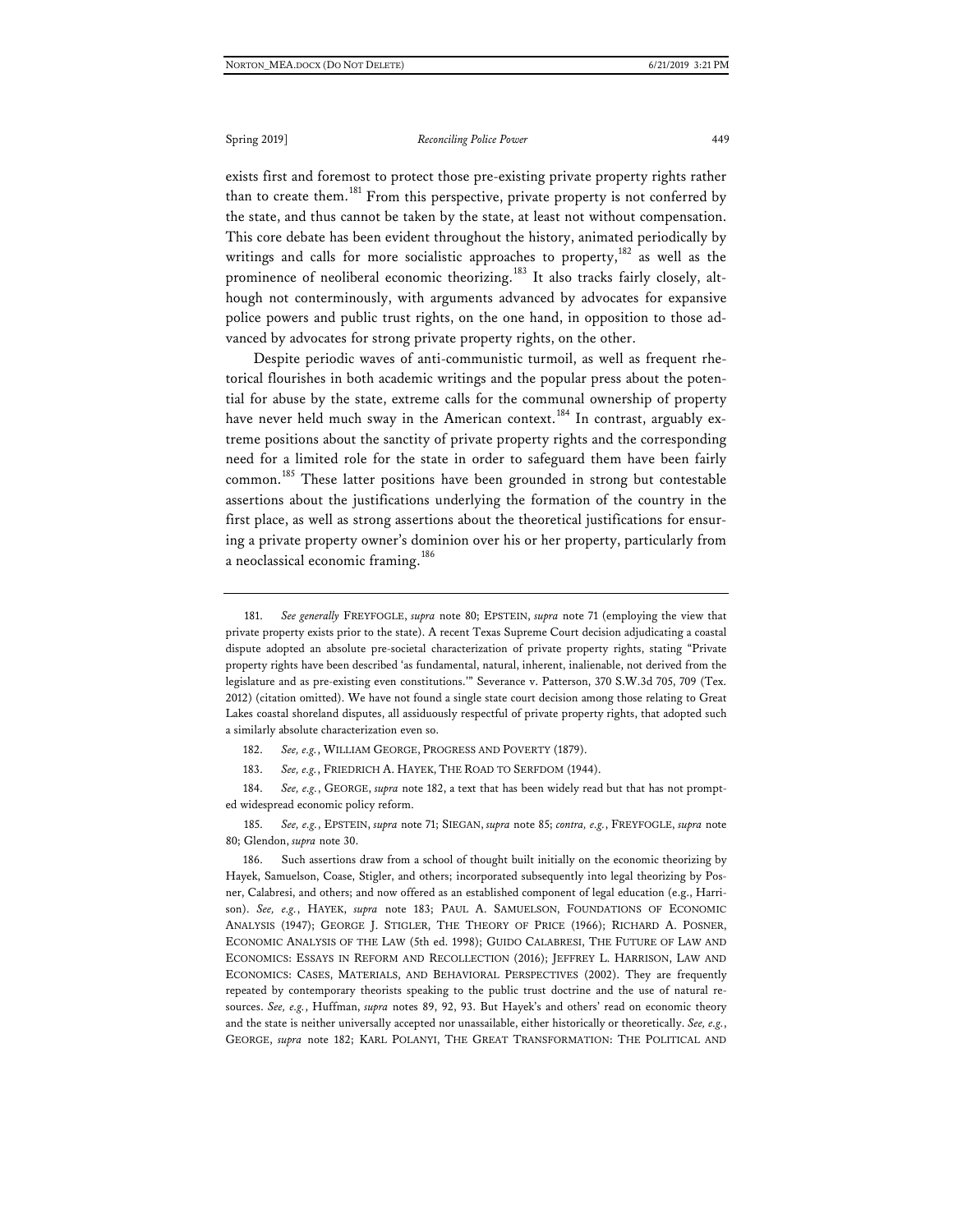The historical origins of strong private property rights in the American context seem to fall chronologically somewhere between the origins of the public trust doctrine and the police power prerogative. By far the most prominent authority today for the strong protection of sacred, pre-societal private property rights is John Locke's *Two Treatises of Government*, first published in the late 1600s.<sup>[187](#page-42-0)</sup> Locke's thesis was a philosophical argument, framed more as an apology justifying the rights of England's landed baronies as against the king, rather than as a justifi-cation for absolute private dominion over land in America.<sup>[188](#page-42-1)</sup> Even so, that philosophizing clearly informed the thinking of the founders of the country as they justified independence from the English crown, devised a new American system of representative democracy, and incorporated protections of private property into that system.<sup>[189](#page-42-2)</sup> While not cited much today, political thinkers and jurists early in American history looked to William Blackstone's *Commentaries on the Laws of England*, written in the latter 1700s, to understand what English common law had been imported into the American system.<sup>[190](#page-42-3)</sup> Unlike Locke's treatises, Blackstone's commentary was presented as a restatement of English common law rather than as philosophy.

<span id="page-42-0"></span>187. John Locke, *Chapter V: Of Property*, *in* TWO TREATISES OF GOVERNMENT (Peter Laslett, ed., New Am. Library rev. ed. 1965) (1690).

<span id="page-42-1"></span>188. *See, e.g.*, ALAN RYAN, PROPERTY AND POLITICAL THEORY 14-16 (1984) (arguing that Locke was concerned with refuting absolutism and the derivation of ownership rights from sovereigns); Kristin S. Shrader-Frechette, *Locke and Limits on Land Ownership*, *in* POLICY FOR LAND: LAW AND ETHICS 65 (Lynton Keith Caldwell & Kristin S. Shrader-Frechette, eds., 1993) (criticizing both absolutist capitalist and Marxist interpretations of Locke). Locke was aware that the New World had been discovered and was awaiting settlement, and that knowledge may have influenced his thinking, but his theorizing appears to have been mostly motivated by and directed to political debates occurring in England at the time.

<span id="page-42-2"></span>189. *See* RYAN, *supra* note 188, at 14-48; JOHN QUINCY ADAMS, THE SOCIAL COMPACT, EXEMPLIFIED IN THE CONSTITUTION OF THE COMMONWEALTH OF MASSACHUSETTS 29 (1842).

<span id="page-42-3"></span>190. *See* MARY ANN GLENDON, *supra* note 30, at 18-25. While Blackstone's influence was understood in a more nuanced way given the context at the time of the country's founding, his assertions are frequently over-stated in a dogmatic way and out of context today, if cited at all.

ECONOMIC ORIGINS OF OUR TIME (2001). Even mainstream economists contest the ways in which foundational law and economics theories such as the "Coase Theorem" have been misconstrued for ideological purposes rather than based on sound historical or analytical scholarship. Deirdre McCloskey, *The So-Called Coase Theorem*, 24 EASTERN ECON. J. 367 (1998); Glenn Fox, *The Real Coase Theorems*, 27 CATO J. 373 (2007). Similarly, dogmatic assertions about the benefits of a strong private property rights regime, such as the idea that privatization will ensure the long-term conservation of natural resources and that private property necessarily serves the public interest (*i.e.*, one consisting strictly of the aggregation of private interests), are incorrect factually and debatable philosophically. RICHARD N.L. ANDREWS, MANAGING THE ENVIRONMENT, MANAGING OURSELVES (1999); Mark Sagoff, *Some Problems with Environmental Economics*, *in* ENVIRONMENTAL ETHICS: DIVERGENCE AND CONVERGENCE (Susan J. Armstrong & Richard G. Botzler eds., 1993); Garrett Hardin, *The Tragedy of the Commons*, 162 SCIENCE 1243 (1968); Mark Sagoff, *At the Shrine of Our Lady of Fatima or Why Political Questions Are Not All Economic*, 23 ARIZ. L. REV. 1283 (1981).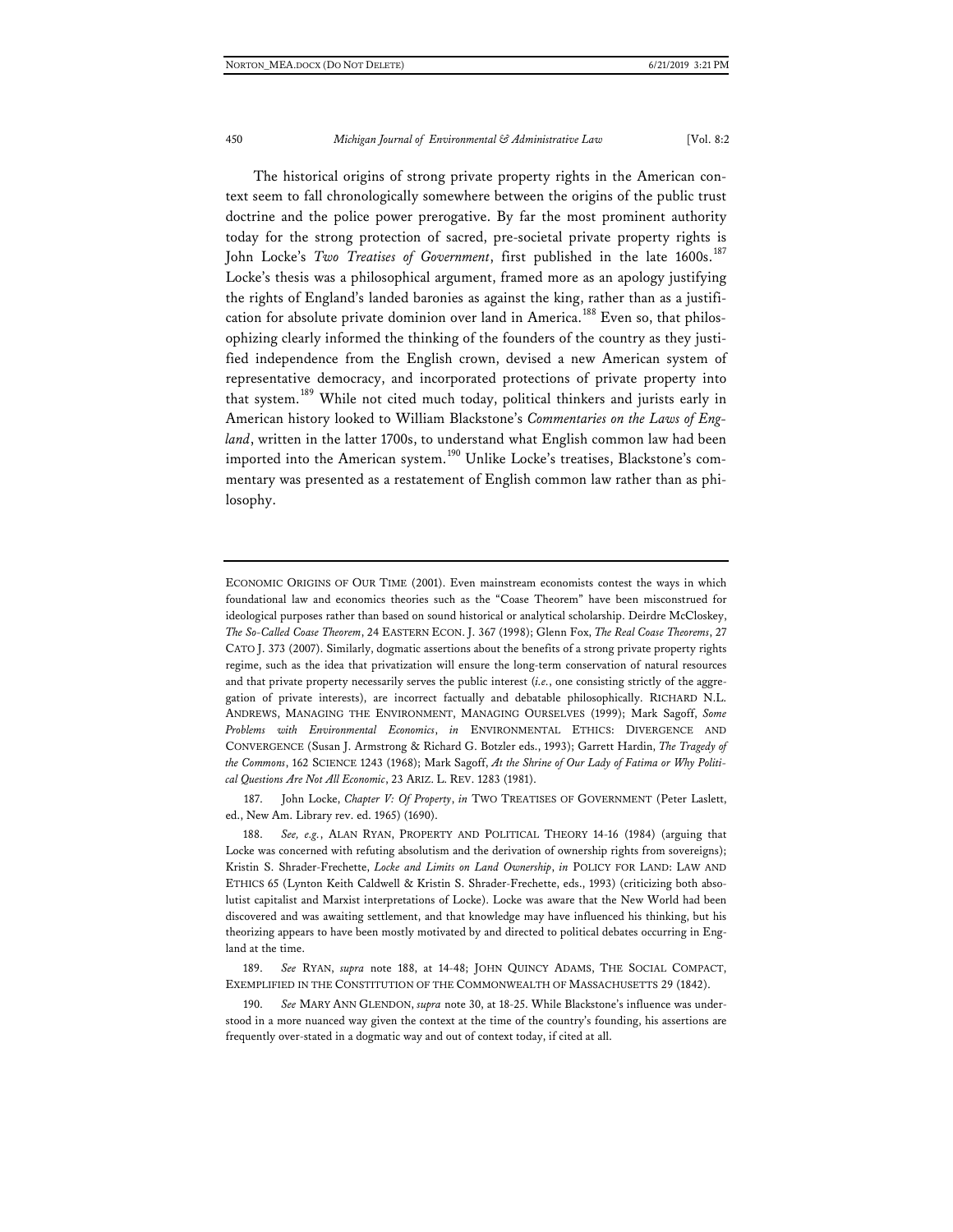In any case, just like the historical pedigrees underlying the police power prerogative and the public trust doctrine, the private property doctrine as understood in American law today traces its origin to principles of English common law, but it is a uniquely American doctrine. It was first fully articulated through American constitutional and statutory provisions, and it has since evolved via amendments and adjudication as legislatures and courts have continually attempted to balance public and private interests in the American context. Given that backdrop, the American legal doctrine of private property rights can be understood by considering its pragmatic implementation through now well-settled adjudicatory doctrines.

#### 2. The Contemporary Private Property Doctrine

In brief overview, the drafters of the U.S. Constitution first established a via-ble national government by enumerating its powers to act.<sup>[191](#page-43-0)</sup> In doing so, the drafters sought to check its potential for abuse by creating a series of checks-andbalances, including the separation of powers between co-equal branches of government. Then they incorporated additional protections through the Bill of Rights, including the Due Process Clause and the Takings Clause.<sup>[192](#page-43-1)</sup> Each of the several states similarly adopted constitutions that memorialized the authority to govern as sovereigns, constrained the potential for abuses by governmental authorities through structural checks-and-balances, and further constrained the potential for abuse through statements of individual rights paralleling those in the U.S. Consti-tution.<sup>[193](#page-43-2)</sup>

Without reviewing the extensive case histories or academic theorizing on these separate doctrines, courts initially assume deference toward the legislature and ex-ecutive when considering alleged violations of private property rights.<sup>[194](#page-43-3)</sup> Moreover, the adjudicatory tests employed in assessing alleged violations are effectively, if not explicitly, *ad hoc* balancing tests that take account of the context of a given dispute.<sup>[195](#page-43-4)</sup> Together, that posture and those tests require petitioners to prove to a court that a governmental regulation or other action has been abusive, rather than requiring that government prove to the court, as an initial matter, the necessity for its actions. That adjudicatory approach is reversed only under extreme circum-stances.<sup>[196](#page-43-5)</sup> The modern adjudicatory approach thus reflects a combined judicial re-

<span id="page-43-4"></span>195. *See* Penn Cent. Transp. Co. v. New York City, 438 U.S. 104, 124 (1978) (establishing a three-part *ad hoc* balancing test for adjudicating regulatory takings claims).

<span id="page-43-5"></span><sup>191.</sup> U.S. CONST. art. I.

<sup>192.</sup> U.S. CONST. amend. V.

<sup>193.</sup> *See, e.g.*, MICH. CONST. of 1963, art. I § 17; *id.* art. X § 2.

<span id="page-43-3"></span><span id="page-43-2"></span><span id="page-43-1"></span><span id="page-43-0"></span><sup>194.</sup> *See* Vill. of Euclid v. Ambler Realty Co., 272 U.S. 365, 395-97 (1926) (holding that when a local zoning regulation can be reasonably justified, the courts will defer to the local legislature in adjudicating a due process claim).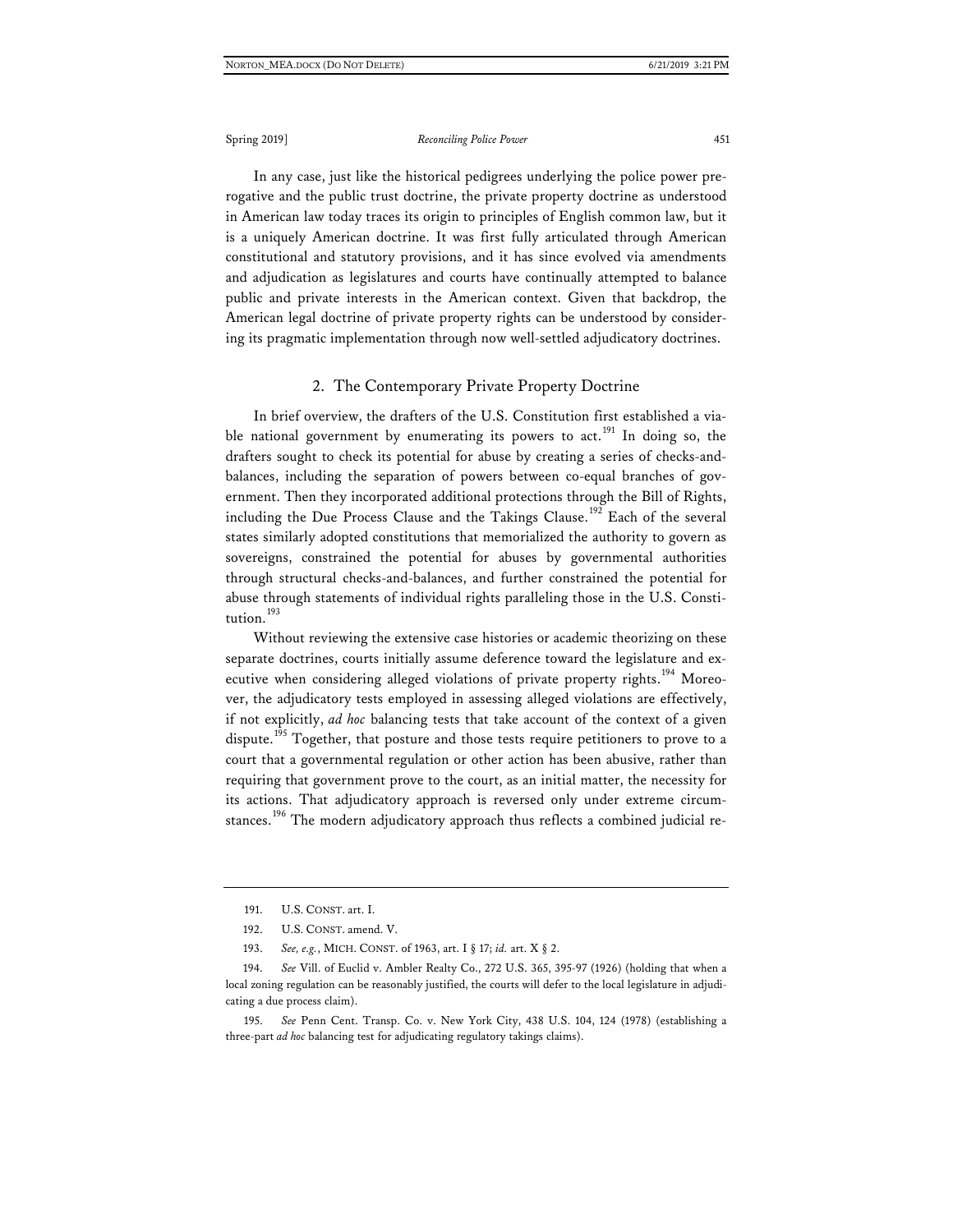spect for the preeminent role played by the legislature in making public policy, along with the need to adjudicate difficult property-related disputes in context.

This deferential approach is entirely conversant with the separation of powers as between the branches of government. It advances especially the notion that courts ought not implement public policies better left to representative legislatures and the political process through the guise of constitutional review, while at the same time retaining an essential role for the courts in assessing whether legislative acts have unlawfully abdicated duties owed to the public. It is also consistent with well-reasoned historical review of the original justifications of the due process and takings clauses themselves; that is, that those protections exist to ensure that governments exercise their duly enabled authorities fully and appropriately, while also doing so fairly and justly.<sup>[197](#page-44-0)</sup>

#### 3. Regulatory Takings and Judicial Takings Along Coastal Shorelands

Due process protections work to ensure that government does not become tyrannical by requiring that governmental actors provide appropriate justifications for actions taken. Takings and regulatory takings protections restrict the government by "bar[ring] [it] from forcing some people alone to bear public burdens which, in all fairness and justice, should be borne by the public as a whole." $^{198}$  $^{198}$  $^{198}$  Given those protections, there is an aspect of the regulatory takings doctrine that is especially relevant regarding the public trust doctrine as it applies to coastal shorelands—the notion of a judicial taking.

Justice Antonin Scalia made clear that his understanding of private property and the state was one that comports with a philosophy of strong private property rights rather than the notion that private property rights are socially construct-ed.<sup>[199](#page-44-2)</sup> Justice Scalia was also a proponent of the argument that the federal courts should be enabled to find that a state supreme court's adjudication of its own state laws affecting the use of private property could be found to effect a regulatory tak-

<sup>196.</sup> Dolan v. City of Tigard, 512 U.S. 374, 391 (1994) (finding that a regulation adopted by the City of Tigard, OR, resulted in a regulatory taking because the property interest demanded of the petitioner through a dedication requirement far exceeded the harm the city purported to address through that dedication).

<span id="page-44-0"></span><sup>197.</sup> *See* Sax, *supra* note 77; *see also* FREYFOGLE, *supra* note 80. Similarly, on his way to presenting his take on the original understanding of the takings clause, Kmiec asserts that the "original understanding" of private property was that it serves the "constitutional aim of insulating individual citizens from arbitrary or disproportionately burdensome exercises of governmental power, but . . . does not deny the existence of that power." Kmiec, *supra* note 178, at 1640.

<sup>198.</sup> Armstrong v. United States, 364 U.S. 40, 49 (1960).

<span id="page-44-2"></span><span id="page-44-1"></span><sup>199.</sup> *See, e.g.*, Palazzolo v. Rhode Island, 533 U.S. 606, 636-37 (2001) (Scalia, J., concurring) (Justice Scalia concurring and arguing that a change in title should not operate to invalidate an otherwise viable regulatory taking claim); First English Evangelical Lutheran Church of Glendale v. Cty. of Los Angeles, 482 U.S. 304, 319 (1987) (Scalia, J., concurring) (Justice Scalia joining the majority in holding that a regulation can effect a temporary taking).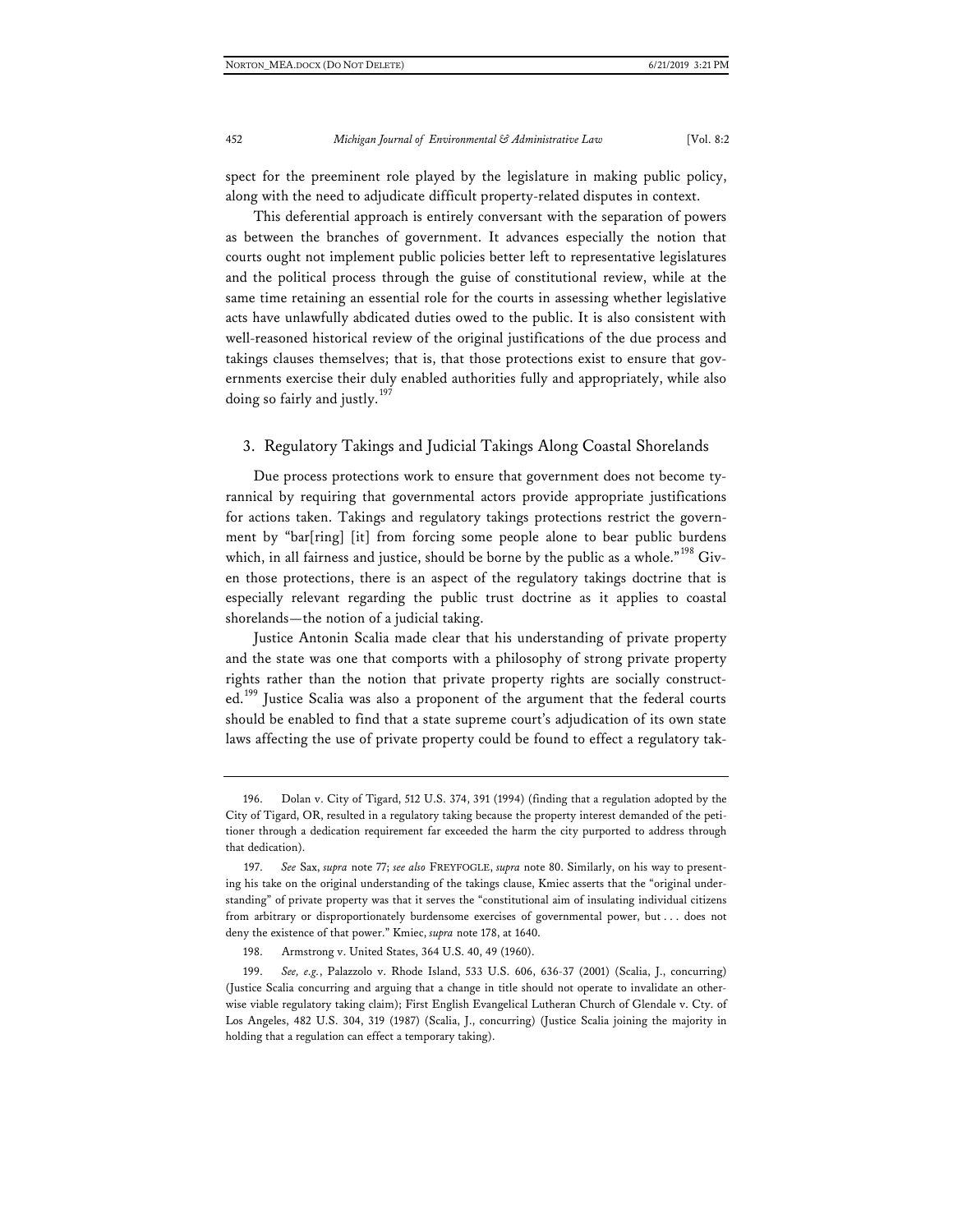ing if too disruptive of the property owner's expectations.<sup>[200](#page-45-0)</sup> Such a finding would be called, if recognized, a "judicial taking."<sup>[201](#page-45-1)</sup>

Even Justice Scalia recognized that owning private property does not give one absolute dominion to use it, at least to the point of creating nuisance-like harms to neighbors or the larger community through common law private and public nuisance. Justice Scalia's approach to reconciling that tension, however, was to conceptualize the extent of the right to use one's property in terms of the extent of title interests recognized under the common law.<sup>[202](#page-45-2)</sup> That is, rather than acknowledging that property rights are socially constructed by the people, particularly when acting through a legislature, Scalia preferred to conceptualize property rights as being judicially constructed by appellate judges as they act to safeguard claims to ownership made by private individuals. Under this reasoning, because at common law one does not have a right to use one's property so as to create a nuisance, the organic title interest one has in that property does not encompass such uses. Thus, if one never had the right to such use in the first place, a regulation merely codifying that prohibitory rule cannot effect a regulatory taking; there was no interest present in the first place to have been taken. This reasoning informed Justice Scalia's proviso in the Court's decision of the regulatory takings case of *Lucas v. South Carolina Coastal Council*[203](#page-45-3) that a regulatory taking, at least in terms of a categorical taking premised on total economic deprivation, cannot be found if the land use activity prohibited would not have been allowed under a state's traditional rules of nuisance or property law in the first place (*i.e.*, the uses prohibited were never in-cluded in the title interest by operation of the state's common law).<sup>[204](#page-45-4)</sup>

This issue, and the proviso included in *Lucas*, is especially relevant with regard to the public trust doctrine. An obvious allegation for a coastal shoreland property owner to make, when told that she cannot fully exclude the public from portions of her shoreland property or build wherever she wants on that property, is that her private property rights have been taken through that regulation, warranting compensation. Yet she may have been prevented from excluding others from the foreshore at the edge of her property, or building within that foreshore, by operation of the state's public trust doctrine. If so, and if that doctrine qualifies as a 'background principle of state property law,' then she never had the right to build or

<span id="page-45-0"></span><sup>200.</sup> *See* Stop the Beach Renourishment, Inc. v. Fla. Dep't. of Envtl. Prot., 560 U.S. 702 (2010). In this case, Justice Scalia, writing for a unanimous court, held that because the Florida state supreme court's ruling regarding the constitutionality of a beach renourishment program was consistent with the background principles of property law it did not effect a regulatory taking. However, in a separate part of the opinion joined by only a plurality, Justice Scalia argued the proposition that state court decisions construing their own state laws could nonetheless be found (presumably by federal court judges) to have effected a regulatory taking within the meaning of the U.S. Constitution's Fifth Amendment.

<sup>201.</sup> *Id.*

<span id="page-45-2"></span><span id="page-45-1"></span><sup>202.</sup> Lucas v. S.C. Coastal Council, 505 U.S. 1003, 1028-29 (1992).

<span id="page-45-3"></span><sup>203.</sup> *Id.*

<span id="page-45-4"></span><sup>204.</sup> *Id*. at 1029.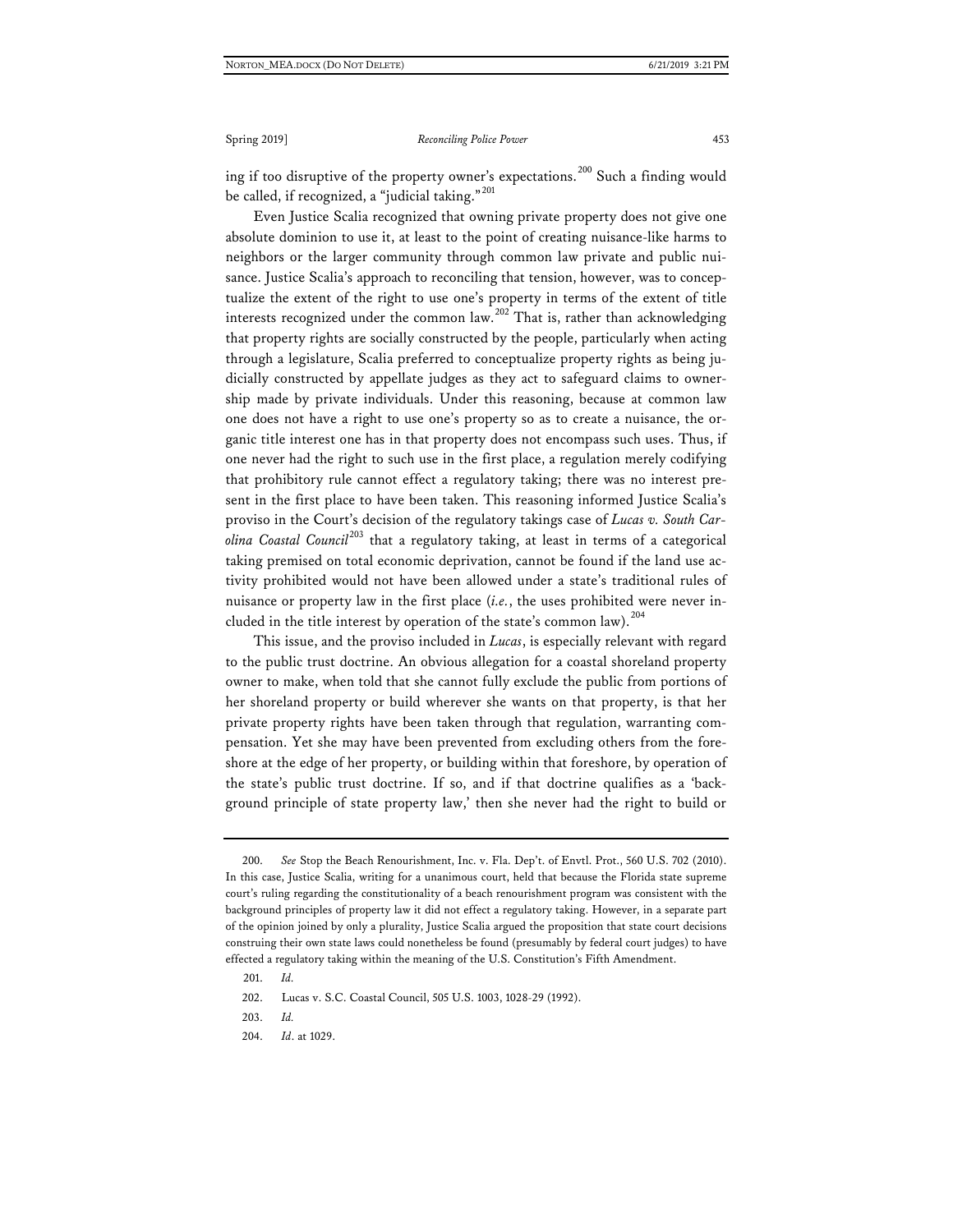exclude in her title interest in the first place. By extension, a regulatory takings claim would fail (at least as a categorical taking) because nothing was taken.

This line of reasoning is distressing to strong private property rights advocates. It also animates calls for federal courts to give heightened judicial review when a state supreme court makes a ruling on the reach and limits of a given background principle of state property law, such as the public trust doctrine, presumably with the hope that the federal courts will declare that the state supreme court ruling effected a judicial taking.<sup>[205](#page-46-0)</sup> Yet, as discussed at length above, it is hard to imagine a state background common law principle of nuisance or property law more well-settled than a state's public trust doctrine as applied to its coastal shorelands.<sup>[206](#page-46-1)</sup> It is difficult to predict how the U.S. Supreme Court will adjudicate future disputes raising claims that call on the Court to recognize a "judicial taking." However, we would note that a federal court ruling that a given state court's adjudication of its own state-specific public trust doctrine nonetheless effected a judicial taking would amount to a breathtaking example of modern judicial activism on the part of federal courts, especially given the U.S. Supreme Court's proviso in *Lucas*. [207](#page-46-2)

#### 4. Summary

In sum, despite assertions from strong private property advocates otherwise, the private property doctrine in American law was never meant to safeguard a property owner's ability to make the most profit from his or her land, or to use it to the point of harming others, or to compel government to compensate property owners for every regulation that might diminish its economic value.<sup>[208](#page-46-3)</sup> As noted by Justice Holmes in first articulating the regulatory takings doctrine, "[g]overnment

<span id="page-46-0"></span><sup>205.</sup> *See supra* note 200 and accompanying text. It is hard to imagine, but not out of the question, that the U.S. Supreme Court could expand the concept of a judicial taking if a state supreme court were to rule, based on its own reading of the state's traditional background principles, that a regulation did not effect a taking, yet the Court were to conclude that the state court was indeed mistaken, that the ruling did not comport with traditional background principles despite the state court's interpretation, and that the ruling thus effected a judicial taking. Moreover, it is not clear how the U.S. Supreme Court would treat the concept of a judicial taking if in fact a lower federal court were to rule, based on its reading of a state's traditional background principles, that a regulation did not effect a taking, yet the Court were to conclude that the lower court was indeed mistaken, that the ruling did not comport with traditional background principles, and that the ruling thus effected a judicial taking. In this latter case, would the Court then hold the federal government liable for compensation, or would it vacate the ruling and compel the state supreme court to reach such a conclusion, thus making the state liable for compensation?

<sup>206.</sup> *See supra* Section II.C.

<span id="page-46-3"></span><span id="page-46-2"></span><span id="page-46-1"></span><sup>207.</sup> *See supra* note 200 and accompanying text. Such a ruling would amount to judicial activism because it would stray far into the realm of the prerogative a state enjoys to interpret and adjudicate its own public trust doctrine, a prerogative recognized by Justice Scalia himself and one safeguarded through the Lucas 'background principles' proviso.

<sup>208.</sup> *See supra* Sections II.C.1 & 2.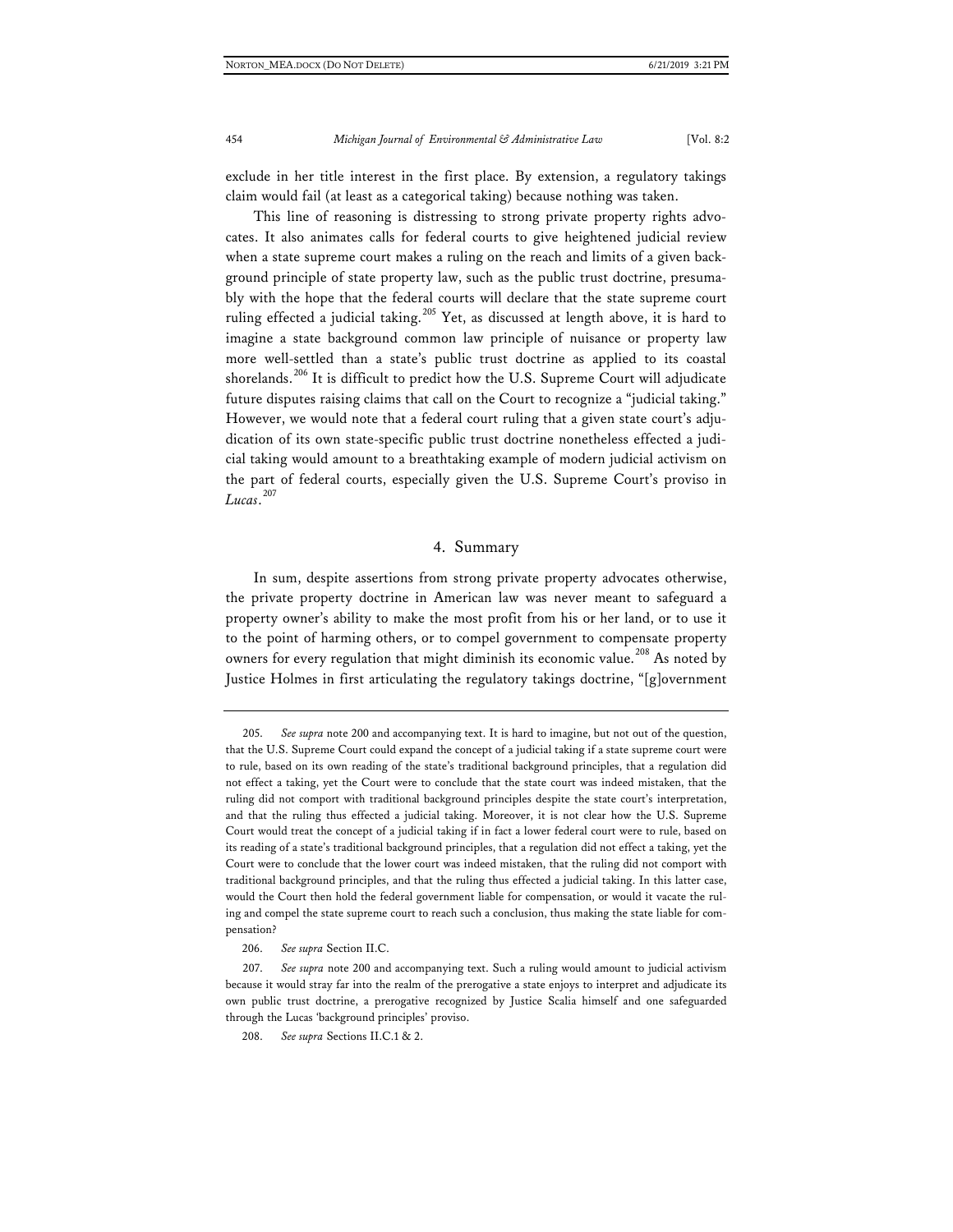hardly could go on if to some extent values incident to property could not be di-minished without paying for every such change in the general law."<sup>[209](#page-47-0)</sup> Rather, it was designed to ensure that duly enabled governmental action is exercised fairly.<sup>[210](#page-47-1)</sup> The American system clearly incorporates *a priori* reasonable expectations that owning private property means something. There exists in the American ethos a reasonable expectation that one should be able to possess, reasonably use, and reasonably exclude others from one's property, and that at least one important function of American government is to safeguard such expectations. Even so, the American government and the law that enlivens it was established to form a "more perfect union" first, doing so with appropriate respect for the impacts on individual private property rights as an important but still secondary concern, not vice ver-sa.<sup>[211](#page-47-2)</sup>

Constitutional protections do not absolutely prevent government from taking life, liberty, or property, or imposing an economic burden on a property owner for the larger good, but those protections do demand that a government be able to jus-tify that its actions are not wholly unreasonable or patently unfair.<sup>[212](#page-47-3)</sup> These protections allow courts to compel a legislature or executive to stop only when it cannot make out such a showing.<sup>[213](#page-47-4)</sup> From that perspective, fairness through due process protections comes from demanding that government show that it is acting reasonably when it regulates private property, while deferring to the legislature or executive in its assessment of what that requires except for extraordinary evidence otherwise. Fairness through regulatory takings protections similarly comes from demanding that the government not place too heavy a burden on an individual property owner, while again deferring to the government in its assessment of what that requires except for extraordinary evidence otherwise.<sup>[214](#page-47-5)</sup>

Given this review of the police power prerogative, public trust doctrine, and private property doctrine separately, the question is how those doctrines interact along a coastal shore.

210. *See supra* Sections II.C.1 & 2.

<span id="page-47-5"></span>214. *Supra* note 213.

<sup>209.</sup> Pa. Coal Co. v. Mahon, 260 U.S. 393, 413 (1922).

<span id="page-47-3"></span><span id="page-47-2"></span><span id="page-47-1"></span><span id="page-47-0"></span><sup>211.</sup> It bears repeating that rather than setting out to secure the blessings of private property ownership, the drafters of the U.S. Constitution set out to establish a national government that would tie together the several states "in order to form a more perfect Union, establish Justice, insure domestic Tranquility, provide for the common defense, promote the general Welfare, and secure the Blessings of Liberty to ourselves and our Posterity. . . ." U.S. CONST. pmbl.

<sup>212.</sup> *See supra* Sections II.C.1 & 2.

<span id="page-47-4"></span><sup>213.</sup> *See* GLENDON, *supra* note 30, at 25-32; *see also supra* notes 190-92 and accompanying text.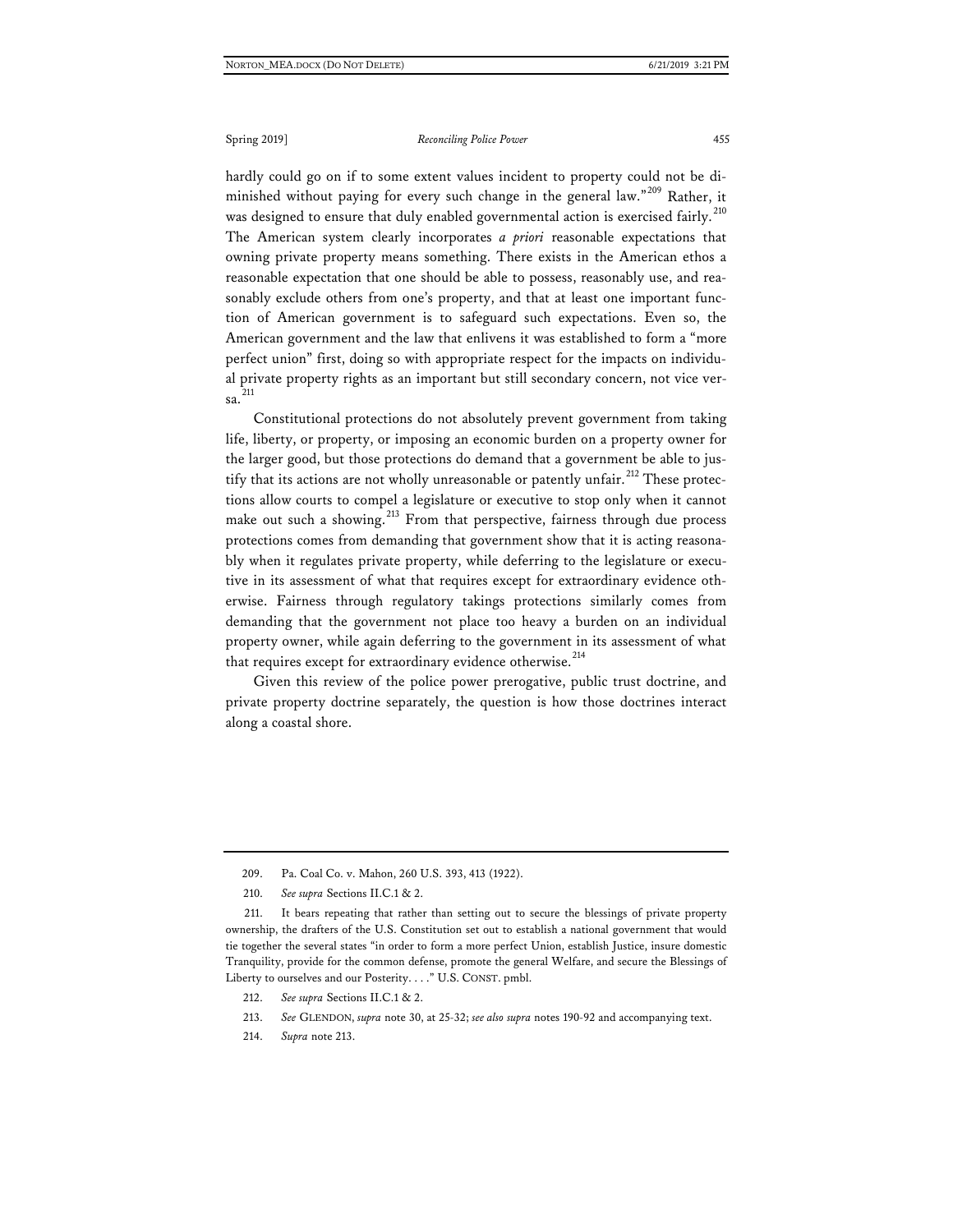## III. RECONCILING POLICE POWER PREROGATIVES, PUBLIC TRUST INTERESTS, AND PRIVATE PROPERTY RIGHTS ALONG COASTAL SHORELANDS

#### A*. Police Power and Public Trust Compared and Contrasted*

Both the police power prerogative and the public trust doctrine stem from the inherent sovereignty of a state and each traces its historical pedigree back to ancient Roman law and English common law.[215](#page-48-0) Both doctrines, however, are uniquely American. These doctrines were first articulated as the 'police power' and 'public trust,' respectively, through American federal and state cases decided very early in the country's history.<sup>[216](#page-48-1)</sup> Both exist today as an amalgam of the common, statutory, regulatory, and case law of a particular state. Both essentially consolidate the ancient powers of the English king and the parliament into the state legislature, enable the legislature to act on behalf of the indivisible or larger communal interests of its people, and protect the interests of private individuals.<sup>[217](#page-48-2)</sup> Finally, federal and state courts alike have consistently found that both doctrines reflect authorities that are so vital and inherent to the well-being of the state and the necessary prerogatives of the legislature that some essential core elements cannot be abrogat $ed.$ <sup>[218](#page-48-3)</sup>

Beyond those similarities, the full implication of what it means for courts to ensure that legislatures not shirk institutional duties has evolved in unique ways between the two doctrines. While the courts have long recognized the existence of the police power prerogative and asserted repeatedly that it cannot be abrogated, courts have not imposed judicially an affirmative duty on the state to exercise that power to achieve particular policy goals; largely leaving the decision on where and how to exercise the power to the legislative and executive branches instead.<sup>[219](#page-48-4)</sup> Courts' assessment of whether the state is in danger of having abrogated its police power duties have focused on instances when a legislature or executive has purported to exercise that power, whether it has done so in a way that unduly ceded or undermined the public welfare to private interests.<sup>[220](#page-48-5)</sup>

In a land use context, particularly with regard to local planning and land use regulation, evidence of these judicial concerns is well illustrated by the early judicial doctrines of "contract zoning" and "spot zoning" and the diminished importance of those doctrines over time. Both contract and spot zoning, announced

<sup>215.</sup> *See supra* Sections II.A.1, II.B.1 & 2.

<span id="page-48-0"></span><sup>216.</sup> *See supra* Sections II.A.1 & II.B.2.

<sup>217.</sup> *See supra* Sections II.A & B.

<sup>218.</sup> *Id.*

<sup>219.</sup> *See* Section II.A.

<span id="page-48-5"></span><span id="page-48-4"></span><span id="page-48-3"></span><span id="page-48-2"></span><span id="page-48-1"></span><sup>220.</sup> *See, e.g.*, debate over the meaning of *Illinois Central*, *supra* notes 118, 143-55 and accompanying text.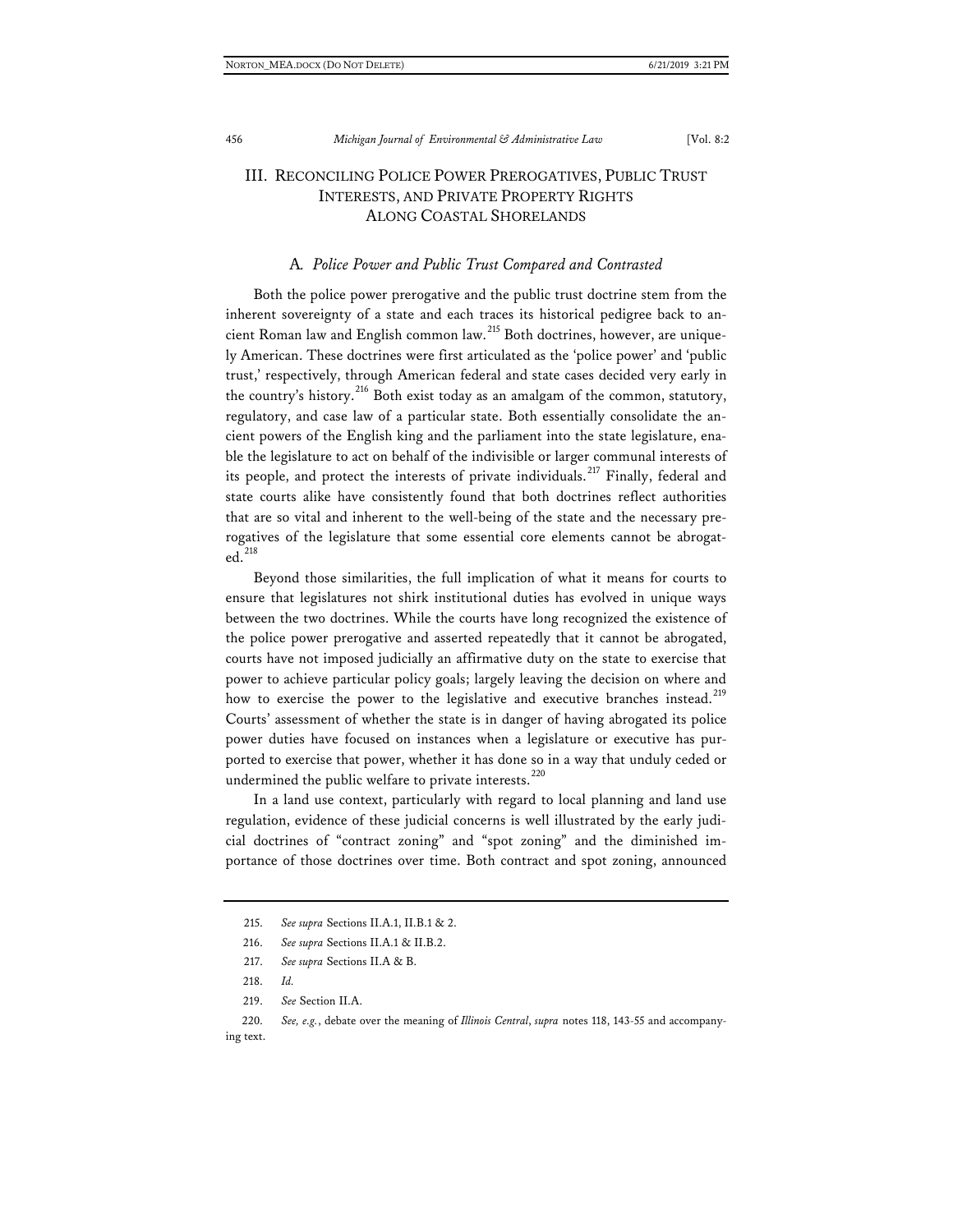early in the historical adjudication of zoning disputes, represented instances where courts concluded that a local government had unlawfully negotiated away its police power responsibilities, or unlawfully exercised its zoning authority, to the clear advantage of the private property owner and clear detriment of the larger public in-terest.<sup>[221](#page-49-0)</sup> Over time, courts have become much less likely to invoke those doctrines, especially contract zoning.<sup>[222](#page-49-1)</sup> Rather, courts have become more tolerant of negotiated actions such as "conditional rezonings," recognizing the complex and reciprocal needs to be addressed and benefits to be had as the pace and timing of new land development imposes extraordinary new costs on local government for infrastructure and service delivery.[223](#page-49-2) That is, judicial constitutional doctrine has evolved over time as conditions and expectations have changed.

At the same time, the courts also announced early in the history of zoning that local regulation of private property through zoning was such a portentous power with regard to private property rights that it necessitated clear and specific delegations of authority by the state—not just reliance on broad delegations of police power authorities alone.<sup>[224](#page-49-3)</sup> That added level of protection by judicial decree has not since changed. As a result, all of the states have granted broad authorities to local units of government to engage in planning and zoning actions extensively, substantially if not entirely consistent with the powers those local governments would have enjoyed through their police power delegations alone but for that earli-er judicial action.<sup>[225](#page-49-4)</sup>

Thus, while local regulation of coastal shorelands particularly through zoning must be specifically delegated, including in Great Lakes states like Michigan, such delegations have generally been made. Moreover, localities are generally not required by either legislative action or judicial decree to use police powers (or zoning

<span id="page-49-0"></span><sup>221.</sup> *See* JUERGENSMEYER & ROBERTS, *supra* note 59, at 139-41. Consistent with the theme that doctrines like these evolve over time in light of changing conditions and expectations, courts are much less likely to find instances of spot zoning or contract zoning today as localities work to implement programs like growth management and struggle to cover the fiscal costs of rapid development. *Id.*

<sup>222.</sup> *See id.* at 141-46 (discussing contract and conditional zoning in general).

<span id="page-49-2"></span><span id="page-49-1"></span><sup>223.</sup> *See id.* at 143; *see also* FISHER ET AL., *supra* note 179, at 128-33 (discussing conditional rezoning and contract zoning under Michigan law).

<span id="page-49-3"></span><sup>224.</sup> *See, e.g.*, Clements v. McCabe, 210 Mich. 207, 177 N.W. 722 (1920), *supra* note 64 (striking down a Detroit zoning ordinance for not having been duly enabled by the state).

<span id="page-49-4"></span><sup>225.</sup> *See* JUERGENSMEYER & ROBERTS, *supra* note 59, at 40-48 (discussing history of zoning and sources of authority for it in the U.S.). The universal adoption of zoning and then planning enabling laws was facilitated greatly by the U.S. Supreme Court's decision that local zoning regulations were not, on their face, violative of constitutional protections of private property rights in *Euclid*, and by the U.S. Bureau of Commerce's publication of model enabling laws, the State Standard Zoning Enabling Act in 1926 and the Standard City Planning Enabling Act in 1928. *See id.* at 42-45. It is worth noting that this decision and these publications were not responding to state judicial decrees regarding zoning authorities alone. Rather, they were also arguably a result of entrenched racial discrimination playing itself out through state and local land use regulation. *See generally* ROTHSTEIN, *supra* note 75, at 39-57.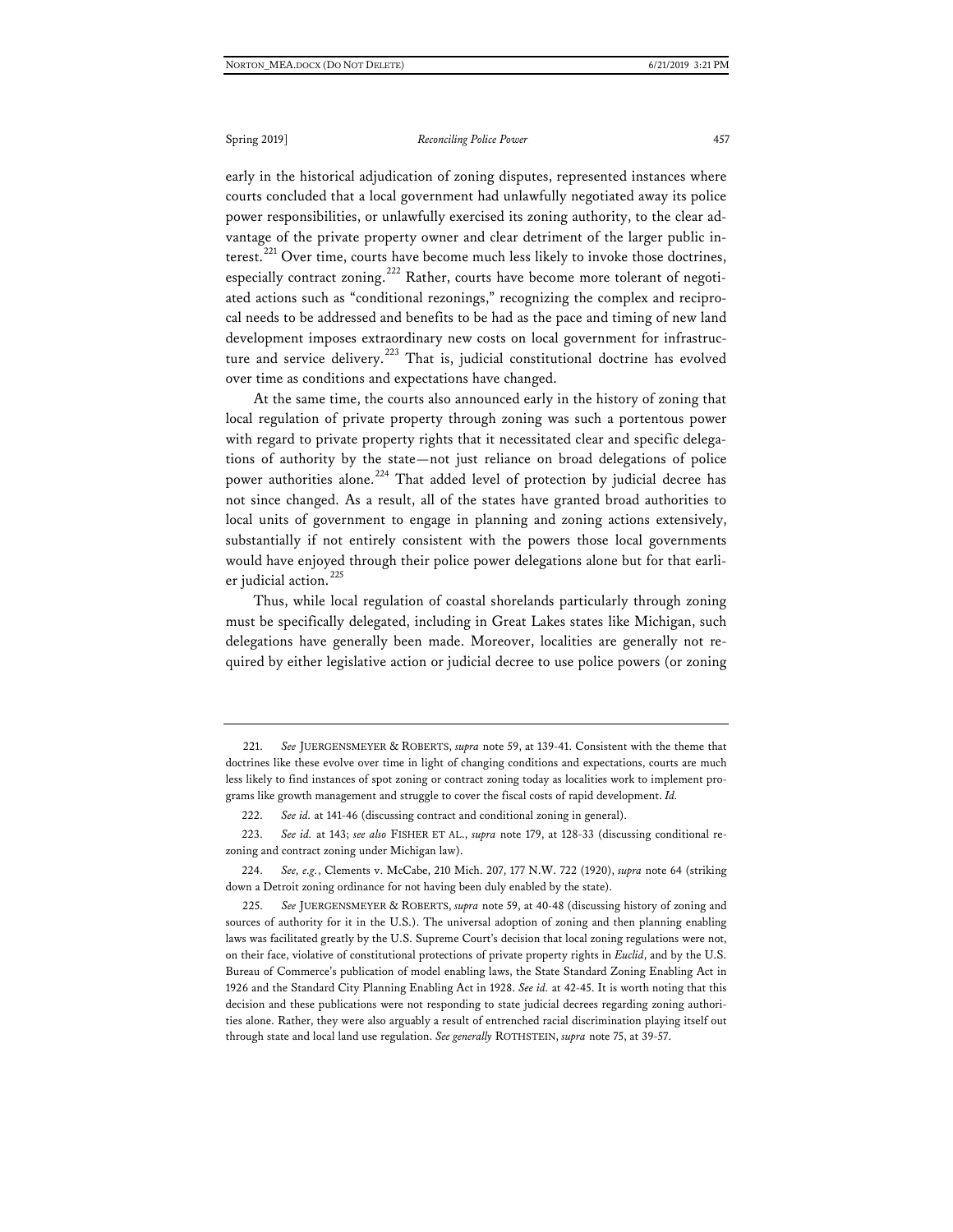authorities) to address areas like coastal shorelands for whatever purpose.<sup>[226](#page-50-0)</sup> When localities do, however, the courts generally approach those actions deferentially, asking not whether the state or locality's authorities overextended but whether those authorities were exercised unfairly.<sup>[227](#page-50-1)</sup>

In contrast, referring to common law and constitutional and statutory provisions, courts have imposed a duty on state governments through the public trust doctrine to ensure that the public interest is secured in its seas and shorelands, in-cluding the inland seas and shorelands of the Great Lakes.<sup>[228](#page-50-2)</sup> This is not a duty to hold fee title interests in all submerged lands and shorelands into perpetuity, but rather a duty to ensure that public trust interests in common access and use are safeguarded, regardless of the title ownership of the underlying property.

The notion of a public interest in coastal shorelands, and a corresponding ir-revocable duty on the part of the state<sup>[229](#page-50-3)</sup> to safeguard that public trust interest, comes from an array of sources and justifications. As detailed above, while it is often traced to principles of ancient Roman law and English common law, that historical pedigree serves more to highlight the fact that coastal resources have always been viewed as unique and distinctly special compared to upland property, rather than to establish unassailable legal precedent.<sup>[230](#page-50-4)</sup> In the American context, there has been the recognition of the indivisibility of the shorelands commons and the resources provided to—and in a sense the communal interests owned by—the unor-ganized public.<sup>[231](#page-50-5)</sup>

In a more theoretical way, the public trust duty is based on longstanding custom and expectations, along with a general sense of the need for fairness in the allocation of public and private interests at the shore. In a more practical way, it serves to prevent the legislature from undermining its duty to represent and regulate on behalf of the general public by doing things like improvidently selling off submerged lands and coastal shorelands for short-term economic gain.<sup>[232](#page-50-6)</sup> To that extent, and given the special status of coastal shorelands historically, the existence of some affirmative duty imposed upon the state to safeguard its public trust interests, in contrast to the lack of such an affirmative duty to exercise the police power, makes sense.

Finally, all of the states have uniformly delegated the authority to regulate privately owned lands—including privately owned coastal shorelands—to their lo-

- 230. *See supra* Section II.B.
- 231. *See* Rose, *supra* note 106.
- <span id="page-50-6"></span>232. *Supra* note 118 and accompanying text.

<sup>226.</sup> *See* Appendix A.

<sup>227.</sup> *See supra* Section II.C.2.

<sup>228.</sup> *See, e.g.*, Glass v. Goeckel, 703 N.W.2d 58, 65 (Mich. 2005).

<span id="page-50-5"></span><span id="page-50-4"></span><span id="page-50-3"></span><span id="page-50-2"></span><span id="page-50-1"></span><span id="page-50-0"></span><sup>229.</sup> Specifically, state legislatures enjoying the consolidated powers of parliament and the king and acting as the sovereign on behalf of the people. *See, e.g.*, Trs. of Dartmouth Coll. v. Woodward, 17 U.S. 518, 559–60, 4 L. Ed. 629 (1819).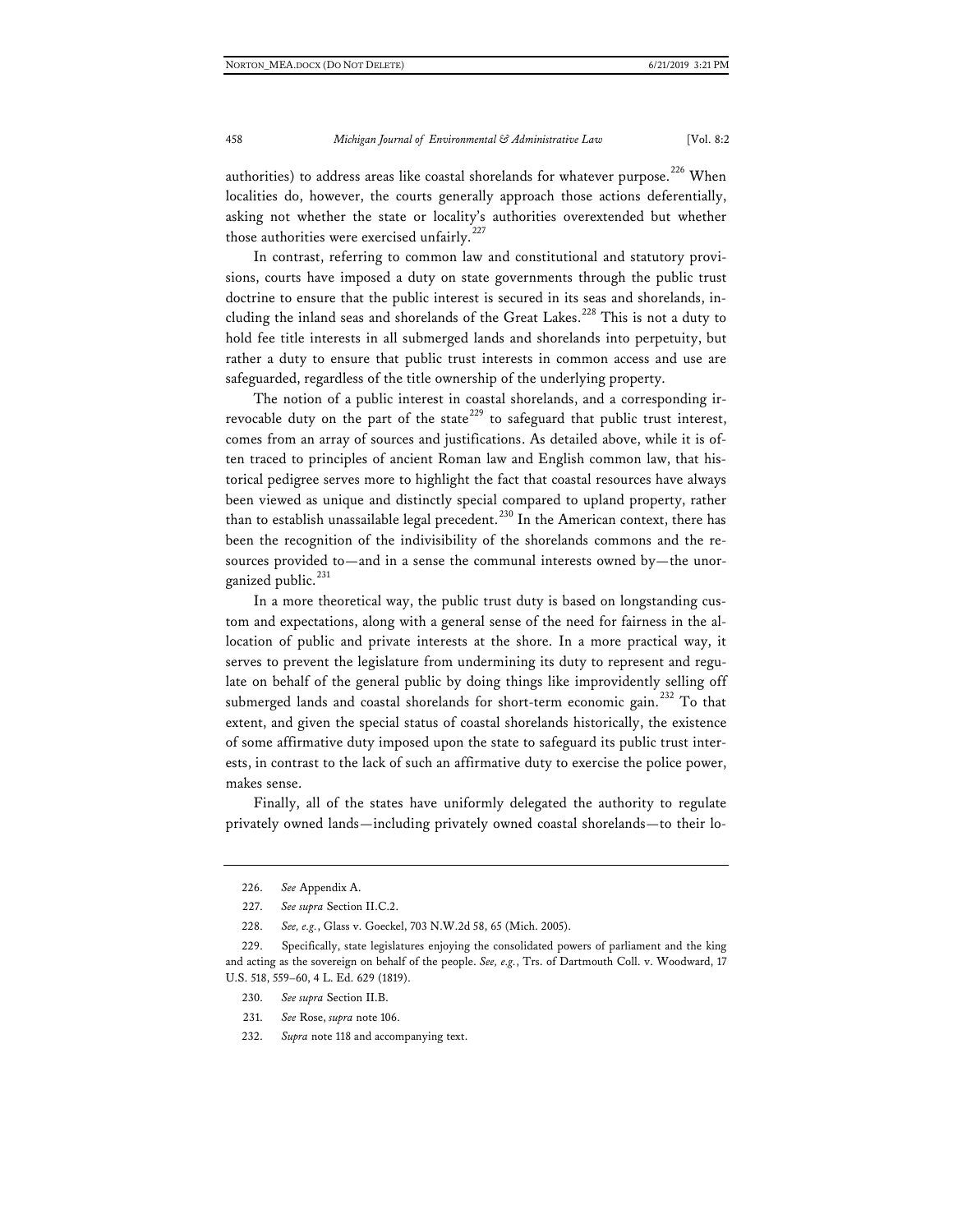cal units of government, $^{233}$  $^{233}$  $^{233}$  and those authorities are remarkably similar across the states for historical reasons.<sup>[234](#page-51-1)</sup> Coastal states, however, have not similarly delegated either the duty to protect *jus publicum* interests in coastal shorelands through land use regulation or other means, or the authority to do so, to their local units of gov-ernment under the public trust doctrine.<sup>[235](#page-51-2)</sup> At least, such delegations appear to be much narrower and perhaps based as much or more on police power prerogatives as on public trust doctrines.<sup>[236](#page-51-3)</sup>

#### B*. Police Power and Public Trust Checked and Critiqued*

Checking the potential abuse of governmental actions when managing its public trust waters and lands, the private property doctrine serves to ensure that when a state invokes its public trust doctrine to protect common access to coastal shorelands, or its police power authority to prevent the loss of vital habitat, it does so in a way that is, at least arguably, reasonable and fair.<sup>[237](#page-51-4)</sup> Under American law given the separation of powers doctrine, courts do not impose judicial preferences in deciding what policy or regulation would be the most reasonable or effective, or what would be the best way to balance fairness as between a property owner and the community; courts only act to check a governmental action when it is clear that those regulations are wholly unreasonable or unfair.<sup>[238](#page-51-5)</sup> Thus, when governments have good evidence that regulations or policies are legitimate and reasonably related to the problems governments are trying to solve or forestall, and that those policies comport with long-established and reasonable expectations on how to balance private and public interests at the coastal shore, those actions will generally be up-held by the courts.<sup>[239](#page-51-6)</sup>

Contemporary critics of the public trust doctrine go to great lengths first to attack the historical pedigree and internal logic and coherence of that doctrine, especially when setting out to defend an absolutist version of private property rights

233. *See supra* Section II.A.

235. *See* SLADE ET AL., *supra* note 86, at 235-36.

<span id="page-51-3"></span><span id="page-51-2"></span><span id="page-51-1"></span><span id="page-51-0"></span>236. The State of Michigan's High Risk Erosion program, for example, does allow local units of government to adopt local regulations that effectively implement the state program. Unlike zoning authorities and police power delegations more generally in most states, however, these provisions are more prescriptive, and the zoning ordinances adopted must be approved by the state. MICH. ADMIN. CODE r. 281.21-281.26 (2018). In contrast, the State of North Carolina, as another example, authorizes local zoning and it mandates coastal area planning by its Atlantic coastal counties under its Coastal Area Management Act (CAMA), but those authorizations and mandates are grounded in police power prerogatives and federal Coastal Zone Management Program provisions rather than the State of North Carolina's public trust doctrine. For a history of CAMA, see David W. Owens, *Coastal Management in North Carolina: Building a Regional Consensus*, 51 J. AM. PLAN. ASS'N. 322 (1985).

- 237. *See supra* Section II.C.
- <span id="page-51-5"></span><span id="page-51-4"></span>238. *See supra* Section II.C.

<sup>234.</sup> *Id.*

<span id="page-51-6"></span><sup>239.</sup> *See* JUERGENSMEYER & ROBERTS, *supra* note 59, at 43.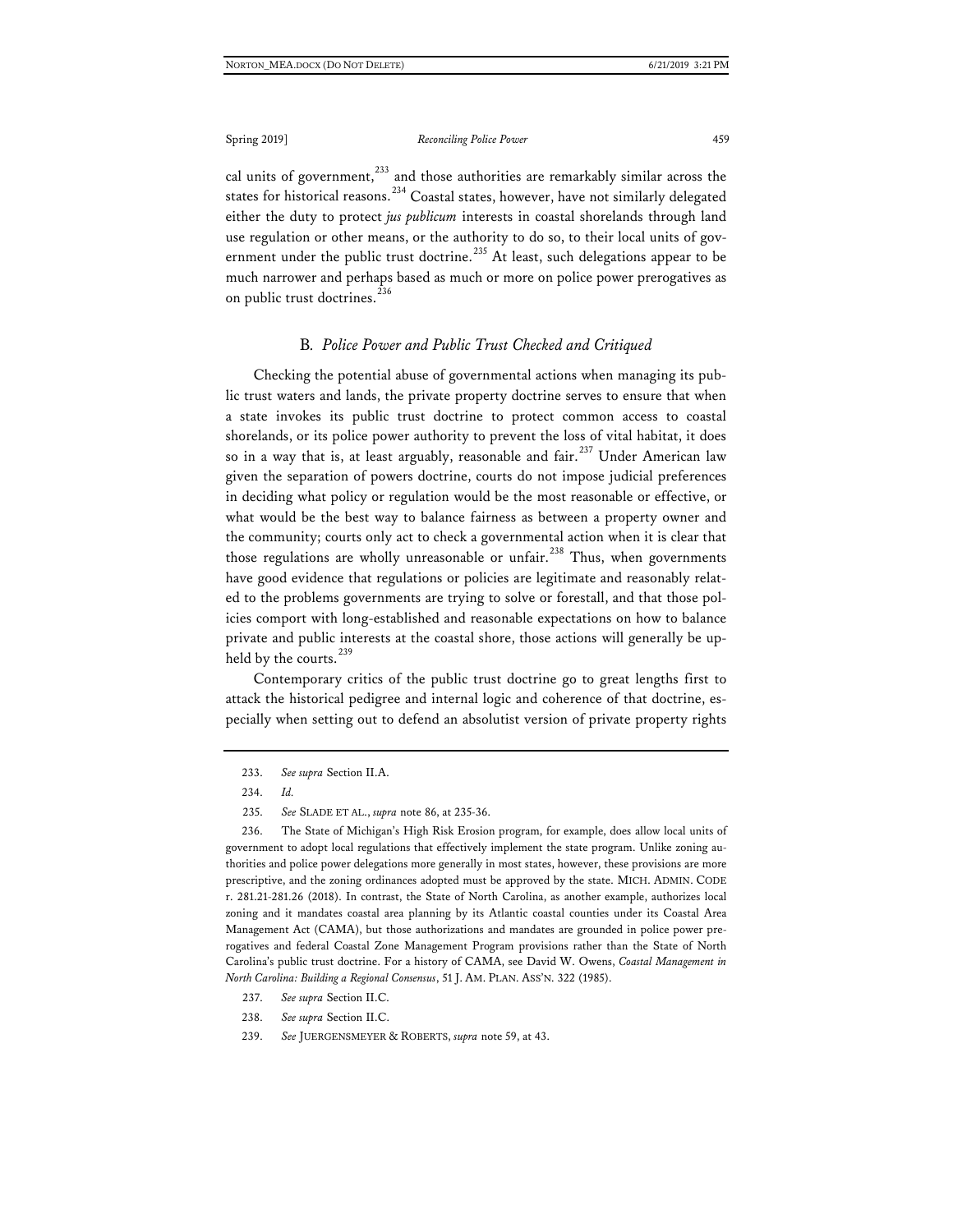that would deny any public interest in the shore (*i.e.*, except for any foreshore that is already in public ownership in fee).<sup>[240](#page-52-0)</sup> Critics do so, however, without extending the same critical analysis of historical pedigree and internal logic and coherence to American notions of private property rights.<sup>[241](#page-52-1)</sup> Moreover, these critics tend to adopt a particular historical version of private property rights' origins and its meaning that is far from universally accepted or uncontestable.<sup>[242](#page-52-2)</sup> To that extent, the analyses are incomplete, and the conclusions warrant tempering.

Similarly, commentators critical of the police power and especially the public trust doctrine also often assert the need to ensure that a regulation of privately-owned land is 'constitutional,<sup>[243](#page-52-3)</sup> not whether it comports with police power or public trust imperatives. That assertion, however, suggests that the constitution in its entirety was adopted to make sure only that the courts act to secure individual interests in private property first, and then to enable legislative and administrative government for the benefit of the larger society second, and presumably only through the aggregation of individual benefits.<sup>[244](#page-52-4)</sup> These critics especially take this stand to argue that judicial action to effect the public trust doctrine represents ju-dicial activism, outside the boundaries of the American scheme.<sup>[245](#page-52-5)</sup> In doing so, however, these critics subtly argue that only aggressive judicial review (if not 'activism') that safeguards private property rights in the form of constitutional adjudication is acceptable, while parallel aggressive review to ensure safeguards of public welfare and interests is not. That proposition, again, is certainly neither universal nor uncontestable.

Finally, MacGrady, Deveney, and others provide extensive reviews of ancient Roman law and English common law to argue that later English and American common law courts, as well as contemporary commenters, have misconstrued what ancient Romans and Anglo-Saxon Normans actually thought of their coastal shorelines, and that indeed neither the ancient Romans nor the medieval English recognized anything but the rule of capture (or attempts of expropriation by the king) at the shore.<sup>[246](#page-52-6)</sup> In addition to being contestable in terms of historical scholarship, what those analyses ultimately and better show is that the law has continually struggled to reconcile the interests of the community with the interests of private property owners at the coastal shore, a struggle that has extended from the earliest recordings from ancient Greece all the way through today.

<span id="page-52-0"></span>In sum, to assert that the public trust doctrine is not a valid American common law because the ancient Greeks and Romans would not have universally rec-

- <span id="page-52-2"></span><span id="page-52-1"></span>242*. See supra* Sections II.B & C.
- <span id="page-52-3"></span>243. *See, e.g.*, MacGrady, *supra* note 95, at 587; Deveney, *supra* note 95; Huffman, *supra* note 89.
- <span id="page-52-5"></span><span id="page-52-4"></span>244. *See, e.g.*, EPSTEIN, *supra* note 71; SIEGAN, *supra* note 85, at 13.
- 245. *See, e.g.*, Huffman, *supra* note 89; Paganelli, *supra* note 89.
- <span id="page-52-6"></span>246. *See supra* Section II.A.

<sup>240.</sup> *See supra* Sections II.B & C.

<sup>241.</sup> *See supra* Sections II.B & C.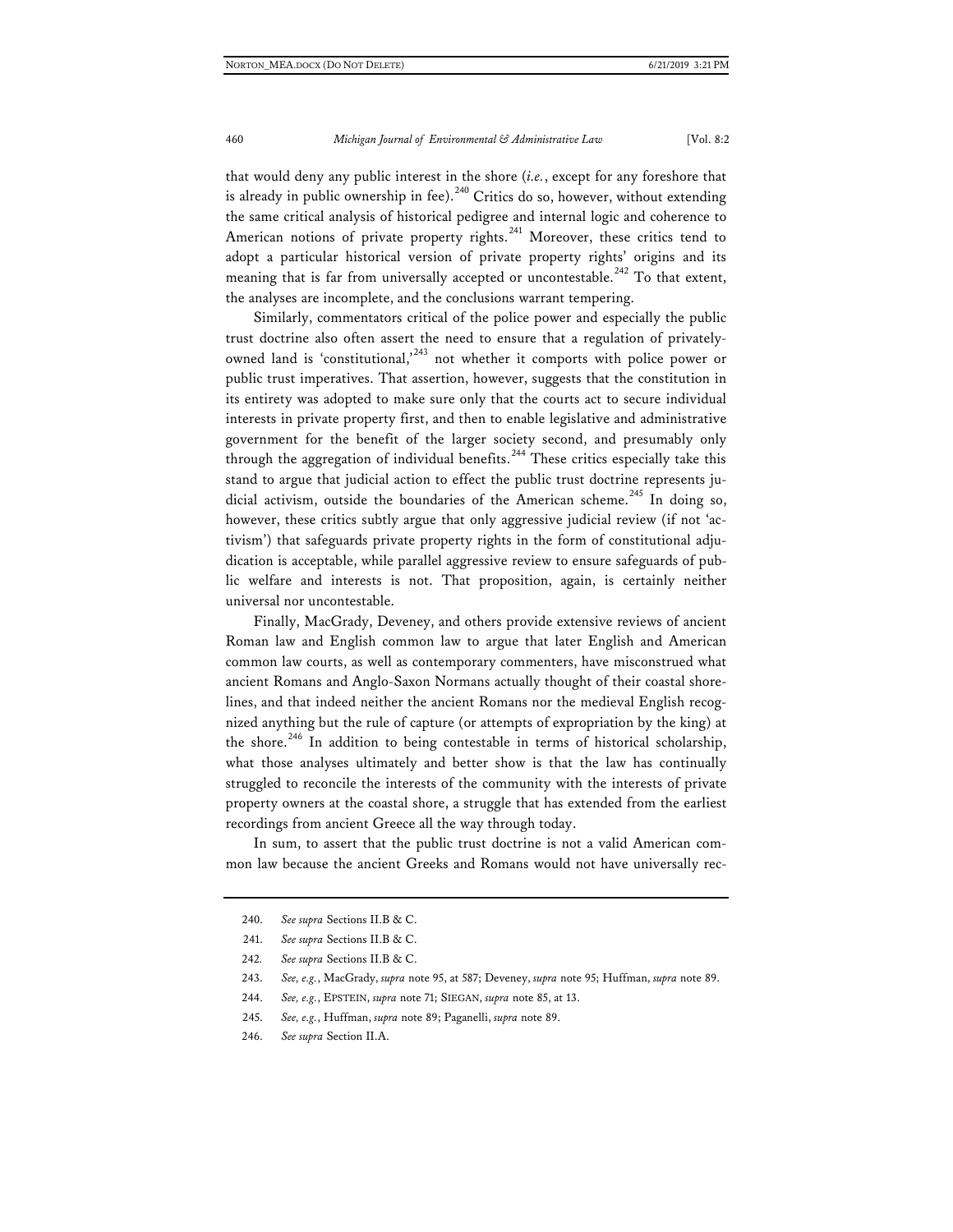ognized it as such raises the questions of how far back one must go, and how much clear consensus one must demonstrate, to assert that there is a coherent doctrine that ought to be respected. The common law helps establish reasonable expectations on what the law is and what it will likely be tomorrow. At the same time, the ability of the courts to overrule precedent when there are compelling reasons to do so has simultaneously allowed the common law to evolve over time in light of the evolving needs and expectations of society, much like legislators can amend statutes in response to changing conditions or constituent demands. There is something disingenuous in the arguments of strong private property advocates demanding that "ancient" common law should be jealously safeguarded by the courts when it speaks to notions of private property rights, but that "ancient" common law similarly formed should not be safeguarded when it speaks to notions of public trust interests in the seas and their shores.

#### C*. Institutional Roles and Doctrinal Prognosis*

In defining the appropriate roles of courts and legislatures, it is important to remember that neither the police power prerogative nor the public trust doctrine put public policy decision-making entirely into the courts' hands. Rather, like the private property doctrine, which compels the courts to take a hard look when legislation or regulations might be unduly abusing the rights of private property ownership, the public trust doctrine requires courts to take a hard look when legislative or regulatory actions may be undermining the public trust's long-established interests in communal access to coastal shorelands.<sup>24</sup>

In the end, whether based on strictly complete or correct interpretations of ancient Greek and Roman law, or the ancient common law of England stemming from the treatises of Bracton, Hale, and other jurists from the twelfth through sixteenth centuries, both federal and state courts recognized early on a robust public trust doctrine in coastal settings that has extended through today.<sup>[248](#page-53-1)</sup> While the particulars of the doctrine as applied by evolving judicial doctrine have and will likely continue to evolve over time for a given state, it is hard to see any coastal state completely jettisoning the doctrine altogether—at least not based on the reasoning that the historical and logical justifications of that doctrine are unsound given the pedigree of that history. It would seem more likely that any judicial modification of the doctrine will be at its edges and will emanate from the particulars of the coastal dynamics and doctrinal history that are apt for the specific dispute at hand.

<sup>247.</sup> *See supra* Sections II.B & C.

<span id="page-53-1"></span><span id="page-53-0"></span><sup>248.</sup> MacGrady's critique of the concept of navigability as derived from ancient Roman law acknowledges nonetheless that by the late 1800s "the prima facie rule [*i.e.*, the public trust doctrine] had already become settled doctrine in England, and, in America, state ownership of the foreshore had been established beyond question by the U.S. Supreme Court's 1842 decision in *Martin v. Waddell*." Mac-Grady *supra* note 95, at 552 (footnotes and citations omitted).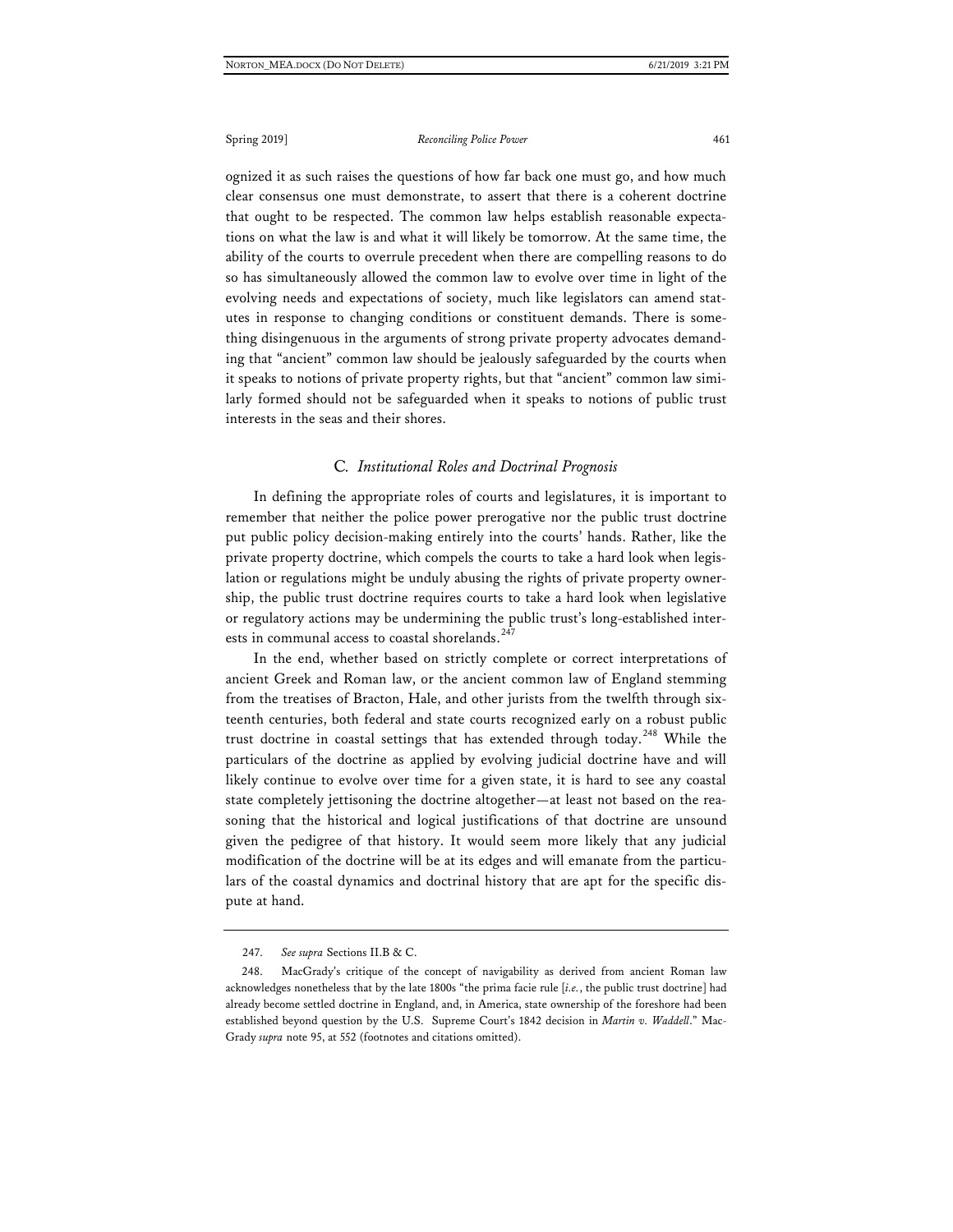#### IV. THE PUBLIC TRUST DOCTRINES OF THE GREAT LAKES STATES

### A*. Overview*

As is typical among ocean coastal states that have adopted the public trust doctrine, the Great Lakes states vary in their adoption and adaptation of its princi-ple features.<sup>[249](#page-54-0)</sup> While all eight states observe the convention that the lakebed is held by the state in trust for the people of that state, the states diverge especially in the identification of lakeward and landward boundaries, as well as on the questions of whether those boundaries are coterminous or overlapping and what that means in terms of balancing public and private interests. We describe here, and summarize in Table 1 below, selected key elements of the public trust doctrines of the Great Lakes states today. More detailed explication of those doctrines is provided in Appendix A. It is important to note that, for several of the states, these key attributes are based on old cases that address questions not quite on point in terms of modern framing, making definitive statements on current law in those states imprudent.

In terms of boundaries, Minnesota and Pennsylvania observe the lakeward boundary of the *jus privatum* to be the low water mark,<sup>[250](#page-54-1)</sup> while Michigan and Ohio observe it to be essentially at the water's edge or natural shoreline<sup>[251](#page-54-2)</sup> and Illinois appears to place it at the water's edge as well.<sup>[252](#page-54-3)</sup> Indiana is the only Great Lakes state to clearly establish the high water mark (or ordinary high water mark) as the lakeward boundary of the *jus privatum*; [253](#page-54-4) New York and Wisconsin appear to do so by case law as well, but those cases are not precise on that question.<sup>[254](#page-54-5)</sup> In addition, the Wisconsin Department of Natural Resources has published guidance indicating that it interprets the state's public trust doctrine such that riparian owners have

<span id="page-54-0"></span><sup>249.</sup> The Great Lakes states have generally relied on the same recitations of ancient Roman law, English common law, and American federal and state common law discussed above, *supra* Section 11.B.1, as the sources of authority for their particular public trust doctrines. *See, e.g.*, Glass v. Goeckel, 703 N.W.2d 58, 62 (Mich. 2005). In addition, the Great Lakes that joined the union after its founding (*i.e.*, all but New York and Pennsylvania) enjoy additional authority historically through the Northwest Ordinance of 1787. See MODERN WATER LAW, *supra* note 86, at 343-44.

<span id="page-54-1"></span><sup>250.</sup> State *ex rel*. Head v. Slotness, 185 N.W.2d 530, 532 (Minn. 1971); Wood v. Appal, 63 Pa. 210, 221 (1869).

<span id="page-54-2"></span><sup>251.</sup> *Glass*, 703 N.W.2d at 69; State *ex rel*. Squire v. City of Cleveland, 82 N.E.2d 709, 725 (Ohio 1948).

<sup>252.</sup> Seaman v. Smith, 24 Ill. 521, 525 (1860).

<span id="page-54-4"></span><span id="page-54-3"></span><sup>253.</sup> Gunderson v. State, 90 N.E.3d 1171, 1187 (Ind. 2018). Gunderson filed with the U.S. Supreme Court a petition for a writ of certiorari to the Supreme Court of Indiana on October 5, 2018; *see also* IND. CODE ANN. §§ 14-26-2 (West 1998).

<span id="page-54-5"></span><sup>254.</sup> *See* People *ex rel.* Burnham v. Jones, 112 N.Y. 597, 605 (1889); *see* Diana Shooting Club v. Husting, 145 N.W. 816, 820 (Wis. 1914).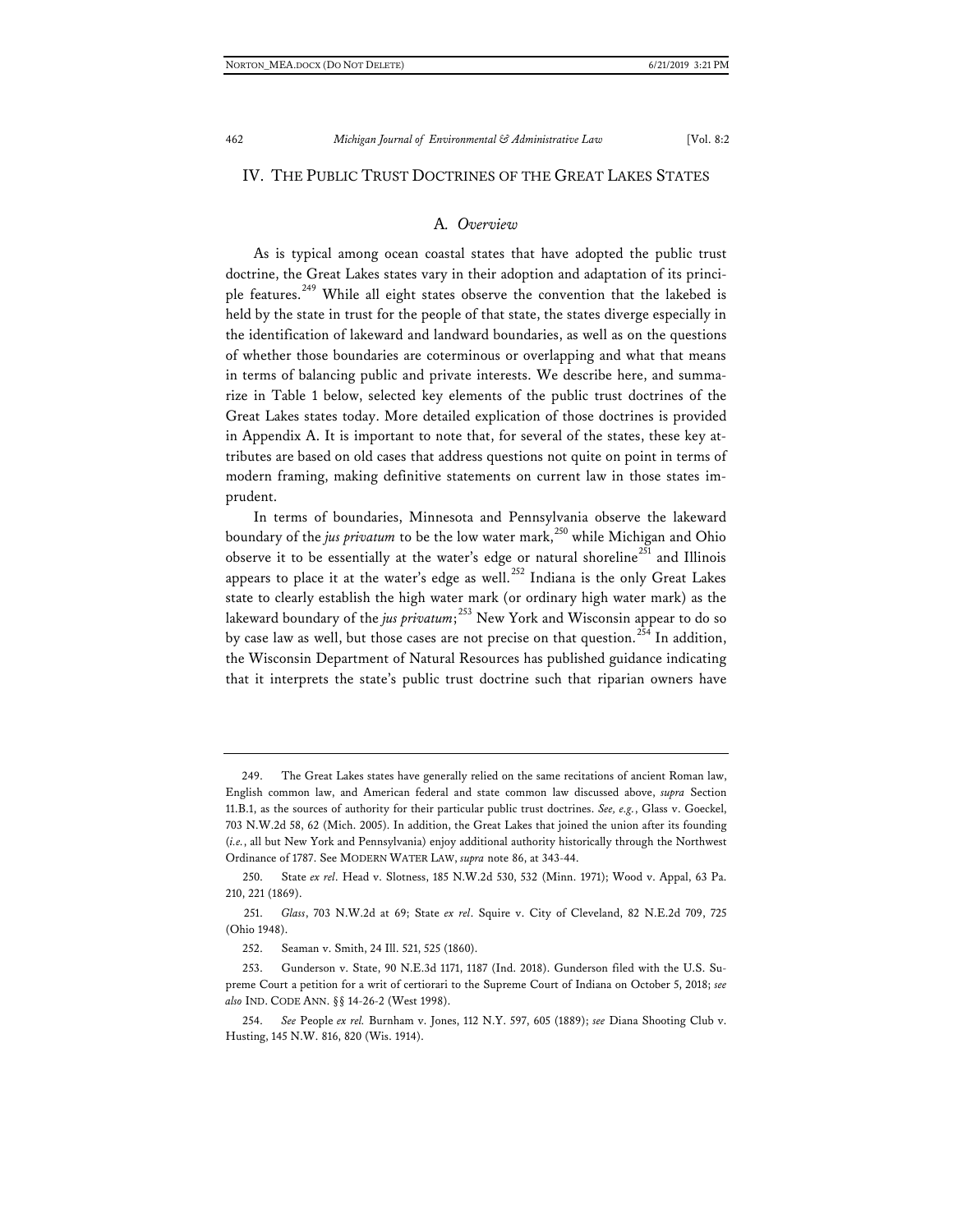exclusive control over shorelands below the ordinary high water mark (*i.e.*, even if case law suggests that the *jus privatum* ends at that mark).<sup>[255](#page-55-0)</sup>

From the other direction, the landward boundary of the *jus publicum* appears to be similarly varied among the states, although in practical application most are substantially the same. Minnesota, Wisconsin, and Pennsylvania appear to observe the landward boundary of the *jus publicum* to be the high water mark,<sup>[256](#page-55-1)</sup> New York appears to situate it at the mean high water mark,<sup>[257](#page-55-2)</sup> Indiana and Michigan both clearly place it at the *ordinary* high water mark,<sup>[258](#page-55-3)</sup> and Illinois appears to place it at the ordinary high water mark.<sup>[259](#page-55-4)</sup> In other words, despite variation in the use of specific terms and marks, all seven of these states place the landward reach of the public interest at some point up the shore touched by high water. Only Ohio uses the water's edge as the boundary.<sup>[260](#page-55-5)</sup>

All of the states using high water or ordinary high water as a boundary for the *jus publicum* appear to employ a natural ordinary high water mark, defined in one way or another as the point along the shore showing evidence of the presence of water in the past sufficient to scour away long-lived vegetation.<sup>[261](#page-55-6)</sup> Both Michigan and Indiana have adopted elevation-based standards as well (*i.e.*, defined as the point along the shore corresponding to a specified elevation above sea level), but both limit the applicability of that standard to use by administrative agencies for establishing the reach of regulatory authority, not for marking the reach of tradi-tional public uses like navigation, traversing, or fishing by the general public.<sup>[262](#page-55-7)</sup>

Equally important to establishing boundaries *per se* is clarifying the relationships and interaction between the *jus privatum* and *jus publicum* interests given those boundaries. Based on the analysis noted above, Wisconsin, Indiana, Ohio, and New York appear to avoid overlapping private and public rights by selecting a single boundary line, with Ohio placing it essentially at the standing water's edge and the rest at a high water mark. Ohio state caselaw thus suggests that the public has no public trust right to access the beach above the water's edge on Ohio's Lake

<span id="page-55-3"></span><span id="page-55-2"></span>258. IND. CODE ANN. §§ 14-26-2 (West 1998); *Gunderson*, 90 N.E.3d at 1173; Glass v. Goeckel, 703 N.W.2d 58, 62 (Mich. 2005).

<span id="page-55-4"></span>259. 615 ILL. COMP. STAT. 5/24 (2004); Cobb v. Comm'rs of Lincoln Park, 67 N.E. 5, 6 (Ill. 1903).

<span id="page-55-6"></span><span id="page-55-5"></span>260. State *ex rel.* Squire v. City of Cleveland, 82 N.E.2d 709, 725 (Ohio 1948); State *ex rel.* Merrill v. Ohio Dep't of Nat. Res., 130 Ohio St. 3d 30, 35 (2011). More precisely, *Merrill* set the boundary of the *jus publicum* on Lake Erie at the line at which the water usually stands when free from disturbing causes, although the court did not provide any additional guidance on what that standard means or how it might be discerned in application on the shore. *Id.* at 40.

261. *See, e.g.*, *Glass*, 703 N.W.2d at 73.

<span id="page-55-7"></span>262. *See, e.g.*, Burleson v. Dep't of Envtl. Quality, 292 Mich. App. 544, 547-52 (2011).

<sup>255.</sup> *See* WIS. DEP'T OF NAT. RES., PUBL-WZ004 08REV, ORDINARY HIGH WATER.

<span id="page-55-1"></span><span id="page-55-0"></span><sup>256.</sup> State v. Korrer, 148 N.W. 617, 623 (Minn. 1914); *Diana Shooting Club*, 145 N.W. at 820; Wood v. Appal, 63 Pa. 210, 221 (1869).

<sup>257.</sup> *Burnham*, 112 N.Y. at 606.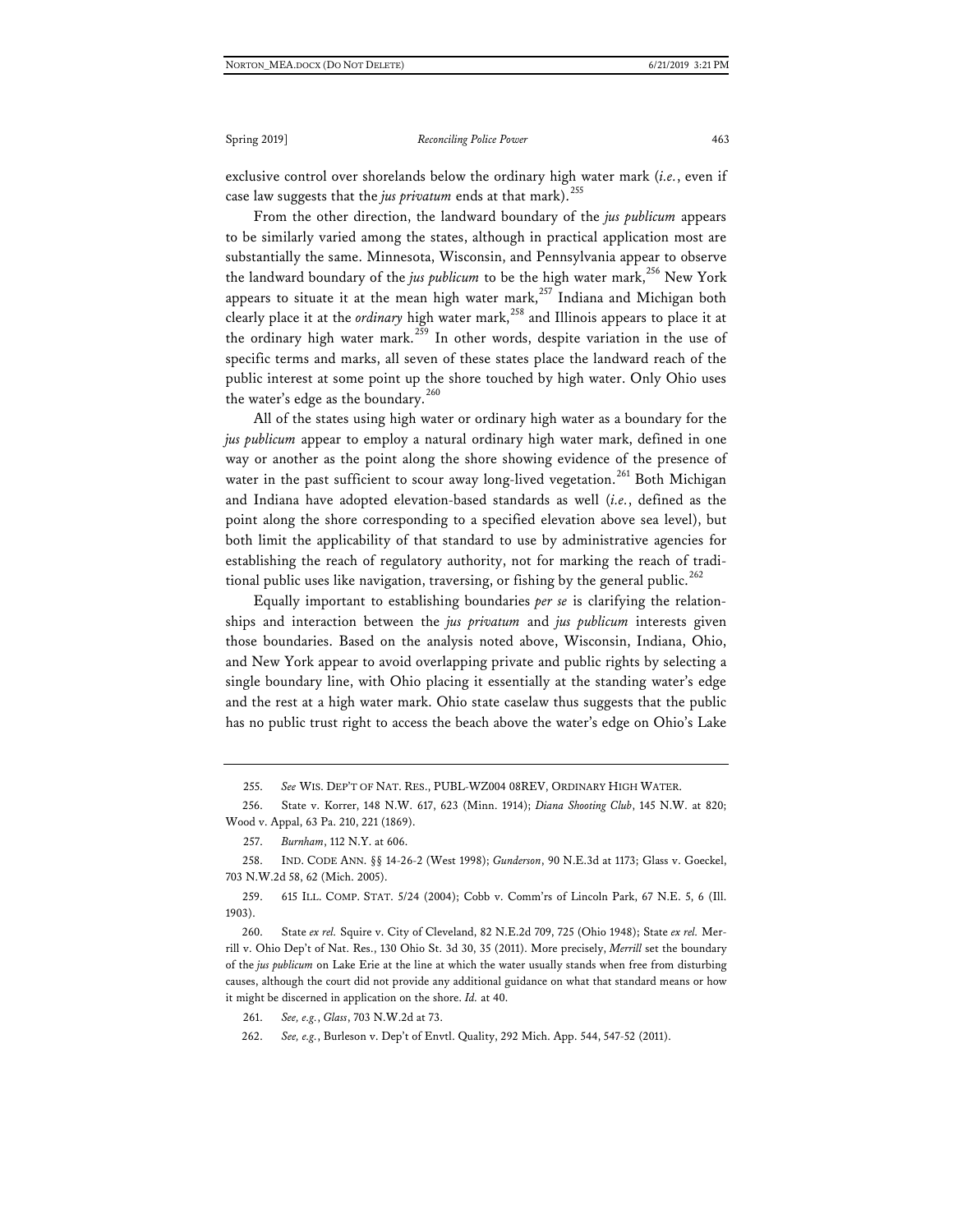Erie shoreline. In contrast, the Indiana Supreme Court recently held that the single boundary separating public from private ownership is at the natural ordinary high water mark, and that the state owns its Great Lakes public trust beaches in fee—making its public trust doctrine the most expansive doctrine of the Great Lakes states in terms of public ownership.<sup>[263](#page-56-0)</sup>

In contrast, Minnesota, Illinois, Michigan and Pennsylvania appear to have overlapping rights, observing the rights of a riparian owner to low water or the water's edge but enforcing the *jus publicum* to the ordinary high water mark. For example, Michigan case law expressly states that even if a private owner's title extends into the water, the public's rights of navigation on the Great Lakes include the right to walk on the lakeside of the ordinary high-water mark.<sup>[264](#page-56-1)</sup> For Minnesota, in comparison, the relationship is not so clear. Riparian owners hold title to the low water mark; however, that title is absolute only to the high water mark.<sup>[265](#page-56-2)</sup> Even so, owners may deny access to and from the water adjacent to their property interest, and have the right to wharf out to the point of navigability.<sup>[266](#page-56-3)</sup> At the same time, owners take title to the land subject to an easement to the state to fulfill its duty to protect public use (*e.g.*, for commercial navigation and recreational activity).[267](#page-56-4)

Finally, note again that Wisconsin state case law indicates that the *jus publicum* reaches landward to the ordinary high water mark and that the jus privatum and jus publicum boundaries do not overlap, suggesting that at the very least the public should have access to exposed shorelands below the ordinary high water mark.<sup>[268](#page-56-5)</sup> The Wisconsin DNR, however, appears to interpret the Wisconsin public trust doctrine to give exclusive control of exposed shoreland below the ordinary high water mark to the riparian owner (*i.e.*, no public access allowed on privately owned shoreland, as in Ohio).<sup>[269](#page-56-6)</sup>

Regarding the ability of a state to alienate public trust shoreland, all of the Great Lakes states' public trust doctrines provide for the filling or construction in-to navigable waters by permit,<sup>[270](#page-56-7)</sup> consistent with Deveney's argument that the Romans tolerated private ownership of submerged lands and foreshores.<sup>[271](#page-56-8)</sup> Even

271. *See supra* Section II.B.4.

<span id="page-56-2"></span><span id="page-56-1"></span><span id="page-56-0"></span><sup>263.</sup> Gunderson v. State, 90 N.E.3d 1171 (Ind. 2018). The plaintiff in this case recently filed a petition for certiorari with the U.S. Supreme Court, which is under review at the time of this writing. *See supra* note 253.

<sup>264.</sup> Glass v. Goeckel, 703 N.W.2d 58, 72 (Mich. 2005).

<sup>265.</sup> State *ex rel.* Head v. Slotness, 185 N.W.2d 530, 532 (Minn. 1971).

<sup>266.</sup> *Id.*

<sup>267.</sup> *Id.*

<sup>268.</sup> *See supra* notes 254 & 256.

<sup>269.</sup> *See* WIS. DEP'T NAT. RES., *supra* note 255.

<span id="page-56-8"></span><span id="page-56-7"></span><span id="page-56-6"></span><span id="page-56-5"></span><span id="page-56-4"></span><span id="page-56-3"></span><sup>270.</sup> *See, e.g.*, 615 ILL. COMP. STAT. 5/18 (2004); MICH. COMP. LAWS ANN. §§ 324.32502 (West 2018); OHIO REV. CODE ANN. § 1506.10 (LexisNexis 2001); Muench v. Pub. Serv. Comm'n, 261 Wis. 492 (1952); Movrich v. Lobermeier, 372 Wis. 2d 734, 734-35 (2016).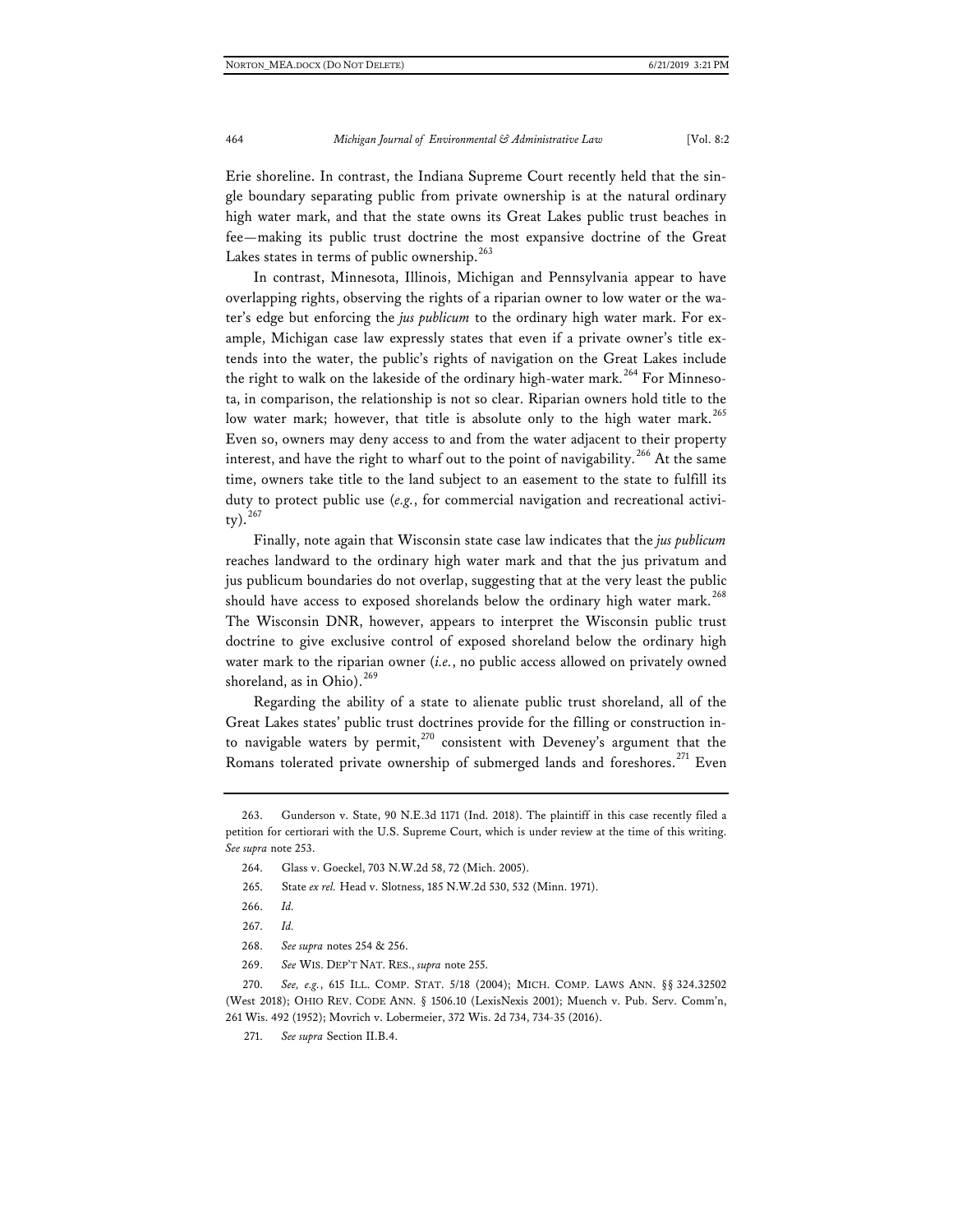so, all appear to qualify the conditions under which that may be done. For example, permits may be subject to demonstration by the proponent that the actions "will not substantially affect public use of the lands for hunting, fishing, swimming, pleasure boating, or navigation or that the public trust in the state will not be impaired by those agreements for use, sales, lease, or other disposition."<sup>[272](#page-57-0)</sup> This allowance may include the opportunity to acquire title by filling. Alternatively, in Indiana a riparian owner may not fill in real property or construct a dock or wharf beyond the dock or harbor line, defined by the United States.<sup>[273](#page-57-1)</sup> However, a riparian landowner may acquire title to submerged land between the shore and dock or harbor line, and thereafter fill and patent that land, under state permit.<sup>[274](#page-57-2)</sup> In Michigan, state statute allows for the sale, lease, or other disposition of unpatented bottomlands, including filling submerged lands, but in all instances the proponent must demonstrate that these actions "will not substantially affect public use of the lands for hunting, fishing, swimming, pleasure boating, or navigation or that the public trust in the state will not be impaired by those agreements for use, sales, lease, or other disposition."<sup>[275](#page-57-3)</sup>

Finally, beyond the questions of ownership interests and public access, Wisconsin appears to be the most ambitious of the eight Great Lakes states in terms of establishing a state duty to protect public trust shorelands. It has an expansively defined duty to preserve public trust lands and waters, not limited to its duty to ensure navigability; to protect natural resources and the environment; and to pre-serve scenic beauty.<sup>[276](#page-57-4)</sup> Case law has further held the state's public trust duties to include eradication and prevention of pollution.<sup>[277](#page-57-5)</sup>

| THE GREAT LAKES STATES. |                            |                              |                                    |                                          |                                              |                                              |                   |
|-------------------------|----------------------------|------------------------------|------------------------------------|------------------------------------------|----------------------------------------------|----------------------------------------------|-------------------|
| State                   | First<br>cited<br>(source) | Codified<br>by stat-<br>ute? | Lakebed<br>title held<br>by state? | Lakebed<br>alienable<br>by the<br>state? | Lakeward<br>boundary<br>$of ius$<br>privatum | Landward<br>boundary<br>of jus publi-<br>cum | Over-<br>lapping? |
| MΝ                      | 1914<br>(case)             | Yes                          | Yes                                | Yes                                      | <b>LWM</b>                                   | <b>HWM</b>                                   | Yes               |
| WI                      | 1914<br>(case)             | Yes                          | Yes                                | Yes                                      | <b>HWM</b>                                   | HWM                                          | No                |
| H.                      | 1860                       | Yes                          | Yes                                | Yes                                      | Water's                                      | OHWM                                         | Yes               |

edge

TABLE 1. SELECTED ATTRIBUTES OF THE PUBLIC TRUST DOCTRINES OF THE GREAT LAKES STATES.

272. MICH. COMP. LAWS ANN. § 324.32502 (West 2018).

273. IND. CODE ANN. § 14-18-6-3 (West 1998).

(case)

274. IND. CODE ANN. §§ 14-18-6-4 to -6 (West 1998).

275. MICH. COMP. LAWS ANN. § 324.32502 (West 2018).

<span id="page-57-4"></span><span id="page-57-3"></span><span id="page-57-2"></span><span id="page-57-1"></span><span id="page-57-0"></span>276. Just v. Marinette Cty., 201 N.W.2d 761, 768 (Wis. 1972); *see* Muench v. Pub. Serv. Comm'n, 261 Wis. 492 (1952).

<span id="page-57-5"></span>277. *See* Wisconsin's Envtl. Decade, Inc. v. Dep't of Nat. Res., 271 N.W.2d 69, 72-73 (Wis. 1978).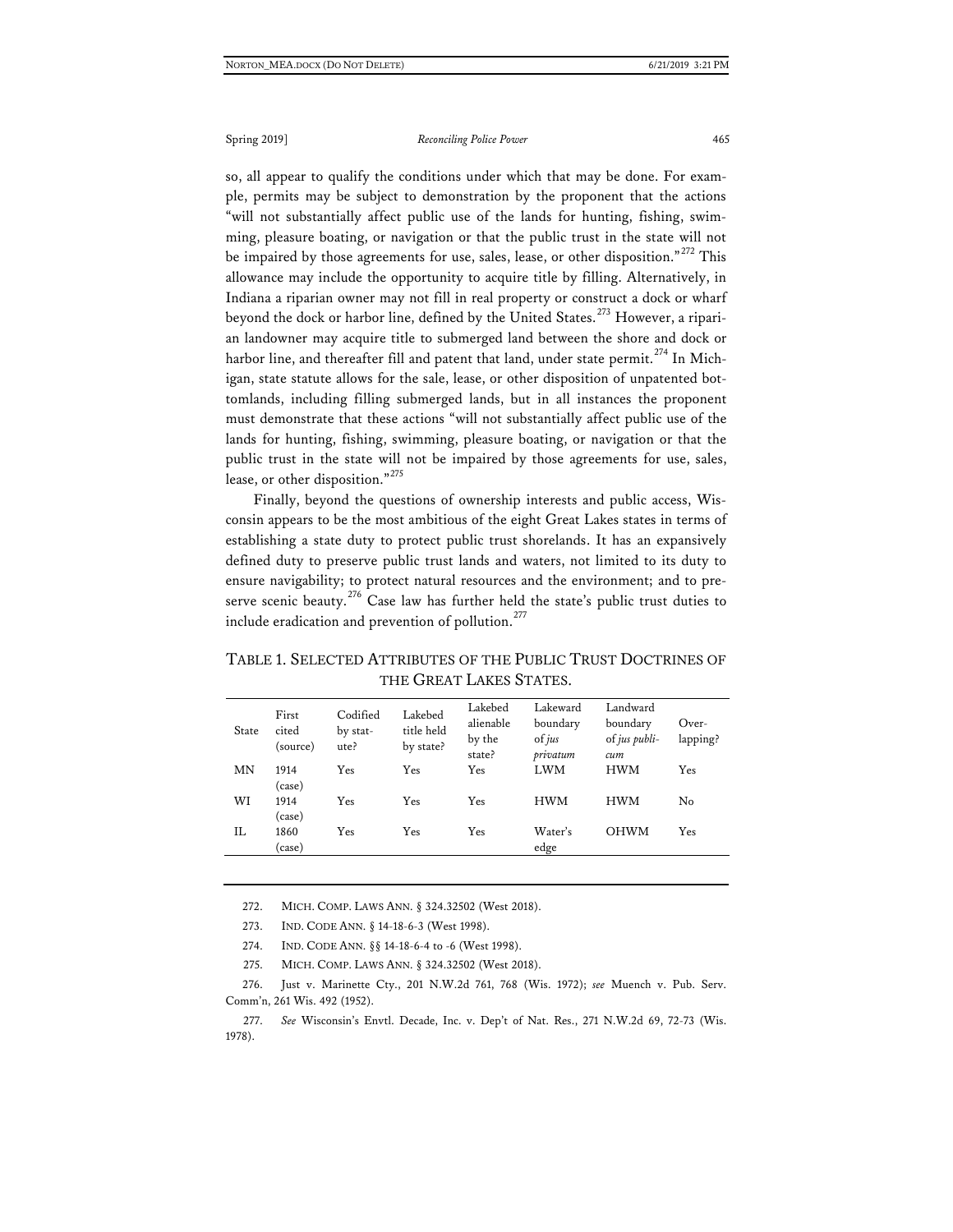| IN | 1918   | Yes | Yes | Yes    | <b>OHWM</b> | OHWM        | No  |
|----|--------|-----|-----|--------|-------------|-------------|-----|
|    | (case) |     |     |        |             |             |     |
| MI | 1843   | Yes | Yes | Yes    | Water's     | <b>OHWM</b> | Yes |
|    | (case) |     |     |        | edge        |             |     |
| OН | 1878   | Yes | Yes | Yes    | Water's     | Water's     | No  |
|    | (case) |     |     |        | edge        | edge        |     |
| PA | 1885   | No  | Yes | $Yes*$ | <b>LWM</b>  | <b>HWM</b>  | Yes |
|    | (case) |     |     |        |             |             |     |
| NY | 1894   | Yes | Yes | Yes    | Mean        | Mean        | No  |
|    | case)  |     |     |        | <b>HWM</b>  | <b>HWM</b>  |     |

OHWM = ordinary high water mark; HWM = high water mark; LWM = low water mark.

\* A Pennsylvania court has held that the Commonwealth does not lose title to filled land (Delaware Ave., LLC v. Dept. of Cons., 997 A.2d 1231 (2010)).

#### B*. Conclusions and Questions Remaining*

This Article has examined the historical pedigree, logic, and evolution of each of three common law doctrines as they have come together and interacted along the shores of the Laurentian Great Lakes—the police power, public trust, and private property rights doctrines. A principal motivation for this work is that proponents of the public trust doctrine in particular often cite back to ancient Roman and English common law as its source. Detractors, in turn, increasingly question the historical pedigree and logic of that doctrine more generally and, to a lesser extent, the applicability of it to Great Lakes shores. Few of those same detractors, however, similarly question the pedigree, logic, or evolution of either the police power or private property rights doctrines. Review of all three separately in terms of each doctrine's origins and evolution, and juxtaposition in terms of interactions with and implications for the others, provides some insights into the challenges of discerning the original understandings and the evolving application of common law doctrines in real-world settings generally, as well as the difficulties that courts and legislatures have encountered in reconciling those doctrines along Great Lakes shorelines more particularly.

In broad terms, review of the judicial and scholarly treatment of each of these doctrines underscores our initial observation that contemporary conclusions about the original meanings and historical pedigree of a common law doctrine especially doctrinaire statements—should be asserted with some care. Hard and fast assertions run the risk of being over-simplified, taken out of context, or otherwise misconstrued. Our review also underscores the risk of selectively critiquing a doctrine that can only be understood fully in the context of competing doctrines without similarly critiquing those other doctrines as well; that is, for risk of raising purportedly fatal flaws of the one doctrine that could equally be leveled at the others.

Critics of the public trust doctrine as it has been applied in the American context have ably demonstrated that strong assertions about the meaning of that doc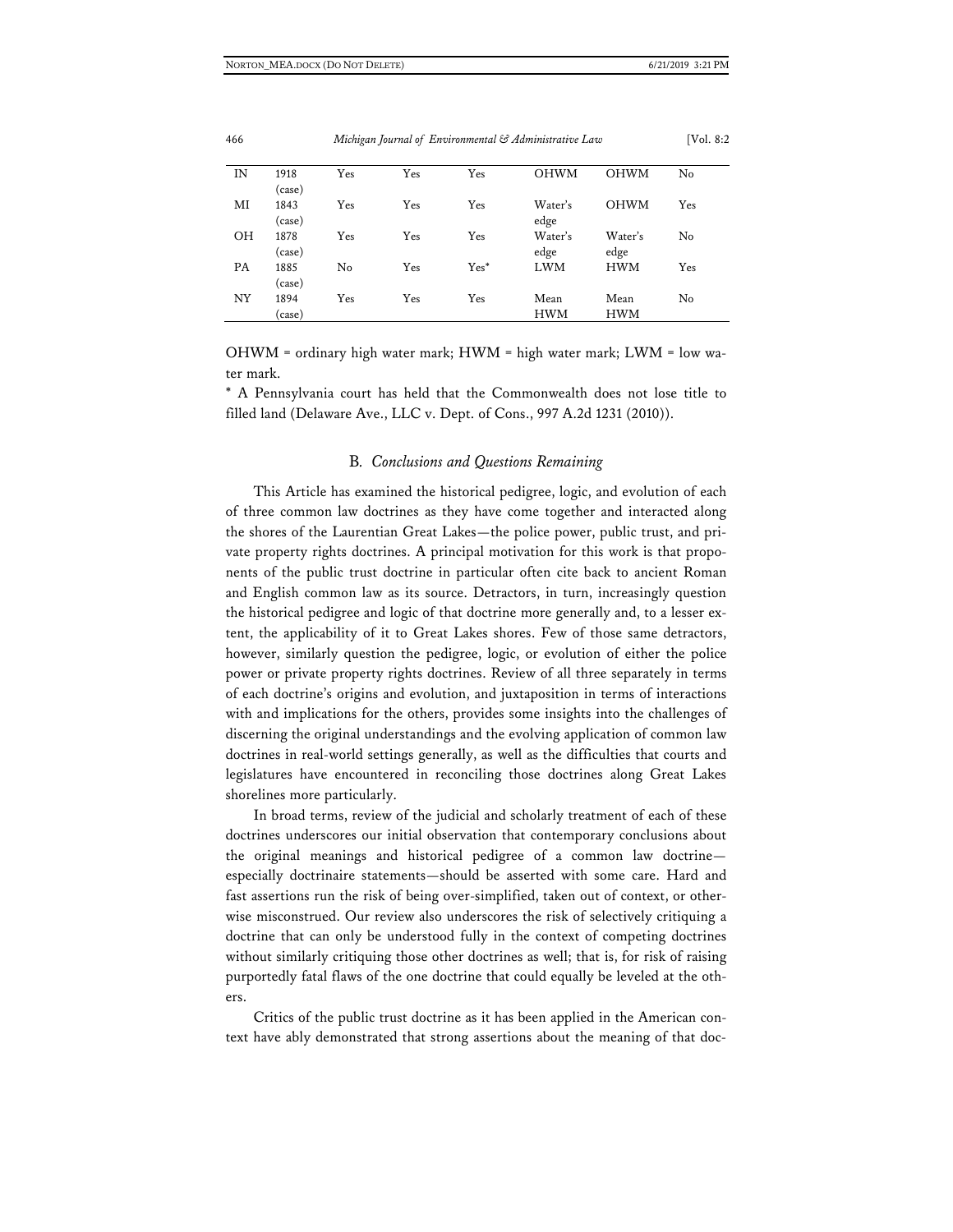trine based specifically on its historical pedigree and logic—that it places title ownership of submerged lands and foreshores in the state and that that ownership is inalienable—clearly go too far.<sup>[278](#page-59-0)</sup> At the same time, that same scholarship also clearly demonstrates that there has always been something special about the shore, that the waters, submerged lands, and foreshores of the oceans and inland seas are commons resources that always have been available for some limited public use, even if some underlying title interests of those resources are privatized.<sup>[279](#page-59-1)</sup> Similarly, selective critique of the public trust doctrine alone, especially on historical grounds, without consideration of the historical origins of police power authorities or private property rights in parallel, leads to conclusions that undermine the soundness of the latter—especially private property rights—upon fuller analysis.<sup>[280](#page-59-2)</sup> That is, while reference to public interests along coastal shorelines clearly do exist back to sixth century Roman times, notions of private property interests—at least as understood in the American context today— are indeed more recent, reaching back primarily to the seventeenth century writings of John Locke.<sup>[281](#page-59-3)</sup>

Careful review suggests that all three doctrines trace their roots to English common law and even ancient Roman law, but are all in fact distinctly American doctrines, first fully articulated and then developed over time in the context of unique American institutions, values, and conflicts. Each is equally robust, and each is as aptly applied to American coasts as the other. Conversely, if indeed the public trust doctrine is susceptible to critique for its historical pedigree, then doctrinal notions of the police power and private property rights as juxtaposed to it are equally so. Moreover, despite case law and commentary rhetoric that can be dogmatically extreme, efforts to understand and reconcile these doctrines in practice generally strike a pragmatic balance, recognizing simultaneously the private rights inherent in shoreland property ownership along with the public interest in common access to and use of submerged lands and the foreshore, within reason.

In addition, careful review demonstrates that the public trust doctrine has been long applied by all of the Great Lakes states to their Great Lakes shorelands through common law doctrine, and all but one (Pennsylvania) have codified at least portions of that doctrine through statute, for at least a century if not long-er.<sup>[282](#page-59-4)</sup> Application of that doctrine makes sense because, while the lakes are not tidal as are the oceans, the standing water levels of the lakes fluctuate substantially over time nonetheless.<sup>[283](#page-59-5)</sup> Because of those fluctuations, there are periods of low water and especially periods of high water along those shores, such that some portion of

- 280. *Supra* Sections II.B & C.
- 281. *Supra* Section II.C.
- 282. *See supra* Section IV.A.

<span id="page-59-5"></span><span id="page-59-4"></span><span id="page-59-3"></span><span id="page-59-2"></span><span id="page-59-1"></span>283. *See* Norton et al., *supra* note 19, for more detailed explication of Great Lakes shoreline dynamics and application of the concept of an 'ordinary high water mark' in that context.

<span id="page-59-0"></span><sup>278.</sup> *Supra* Section II.B.

<sup>279.</sup> *Supra* Section II.B.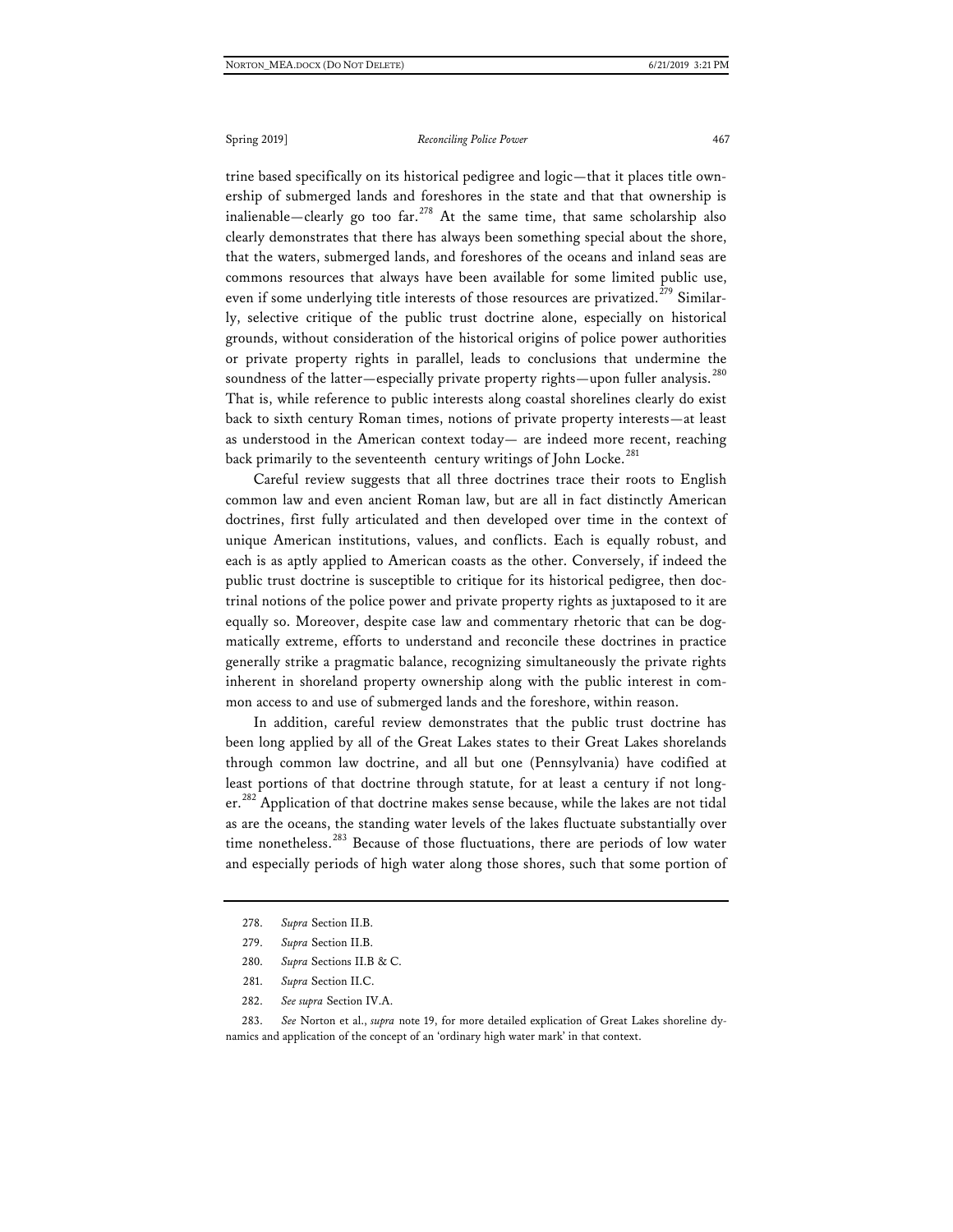Great Lakes shoreland is regularly scoured by the forces of water in a way that makes use of it for cultivation or building imprudent—a sometimes inconvenient brute fact of Nature that cannot be simply dismissed through application of legal fiction. Even so, because periods between low and high water can be drawn out across decades, application of the doctrine to the Great Lakes has proven to be less than straightforward. This has been especially complicated in terms of discerning where and what an ordinary high water mark means on a Great Lakes shore and what the relationship between public trust interests and private property rights should be lakeward of it. That fact of Nature has also led to some variation in doctrinal application across the states.

As detailed above, all eight Great Lakes states assert fee title ownership of their submerged Great Lakes bottomlands.<sup>[284](#page-60-0)</sup> All recognize expressly or impliedly the concept of a 'moveable freehold' (whether using that term or some other), such that transitions of public to private shoreland or vice-versa occur through the natu-ral dynamics of Great Lakes coastal processes.<sup>[285](#page-60-1)</sup> All similarly recognize a public trust interest in their submerged lands, while all but one (Ohio) appear to recognize if not expressly declare that that public trust interest extends landward up onto the foreshore to some mark of high water, and indeed that fee title ownership may extend that far as well (as recently held by the Supreme Court of Indiana).<sup>[286](#page-60-2)</sup> All recognize that the scope of those public trust interests includes traditional uses such as navigation and fishing,  $287$  although the precise contours of those uses appear to vary across the states, or have at least not been fully circumscribed. Finally, all also allow for the alienation of public trust submerged lands and foreshore into private ownership, but all appear to continue to impress a duty to safeguard public trust interests on that transaction itself, if not one that survives after.<sup>[288](#page-60-4)</sup>

Given all those similarities, there are still uncertainties that warrant further analysis. These uncertainties include a number of questions left unresolved by law, such as what use rights exactly are retained under the public trust doctrine and to what extent private shoreland owners might act to ameliorate conflicts. Similarly, what ability does local government have to exercise public trust duties to protect public trust interests or reconcile public and private conflicts? Or, what exactly is the relationship between legislative and judicial authorities in amending a state's public trust doctrine over time? There are also a number of questions that arise from the interaction between law and Nature—especially relevant in Great Lakes coastal settings. Most compellingly, what public trust duties and private property rights are implicated as shorelands change artificially because of the construction of shoreline armoring or other structures? Similarly, do traditional notions of accre-

<span id="page-60-4"></span>288. *Supra* Section IV.A.

<span id="page-60-1"></span><span id="page-60-0"></span><sup>284.</sup> *See* SLADE ET AL., *supra* note 86; *supra* Section IV.A.

<sup>285.</sup> *Supra* Section IV.A.

<span id="page-60-3"></span><span id="page-60-2"></span><sup>286.</sup> *Supra* Section IV.A.

<sup>287.</sup> *Supra* Section IV.A.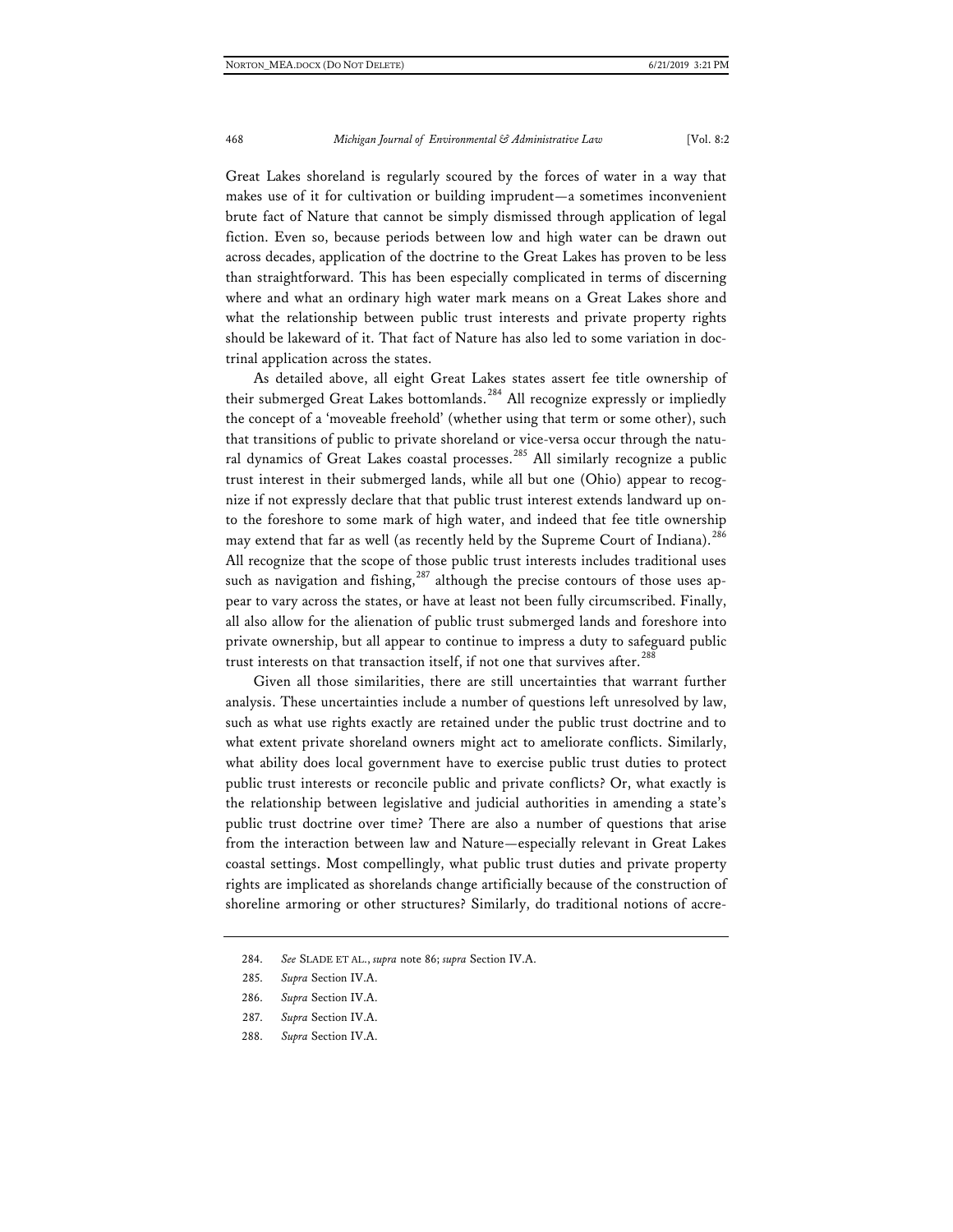tion, reliction, erosion, and avulsion continue to be viable on a Great Lakes shore? And, what is the potential for a state and/or local government to be held liable when it permits imprudent shoreland development, given increased knowledge of how imprudent such development can be? All of these questions are best addressed in the context of a single state's particular doctrine, and all represent questions for further study.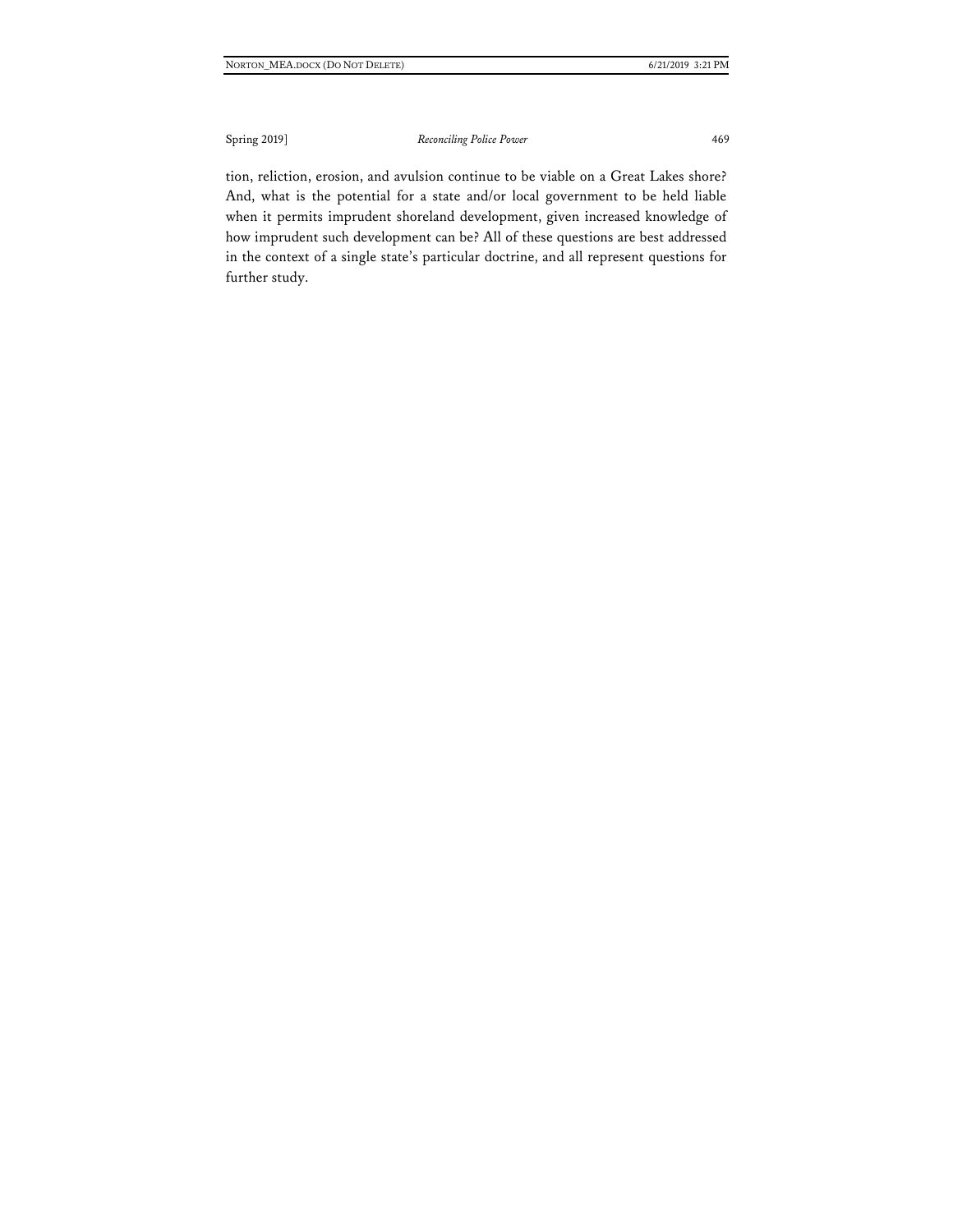## APPENDIX A: OVERVIEW OF THE PUBLIC TRUST DOCTRINES OF THE GREAT LAKES STATES

| State    | Summary of Law                                                                                                                                                                                                                                                                                                                                                                                                                                                                                                                                                                                                                                                                                                                                                                                                                                                                                                                                                                                                                                                                                                                                                                                                                                                                                                                                                                                                                                                                                                                                                                                                                                                                                                                                                                                                                                                                                                                                                                                                                                                                                                                                                                                                                                                                                                                                                                                                                                                                                                                                                                                                                                                                                                                                                                                                                                                                                                                                                                                                                                                                                                                                                                                                                                                                                                                                                                                                                                                                                                                                                                                                                                           |
|----------|----------------------------------------------------------------------------------------------------------------------------------------------------------------------------------------------------------------------------------------------------------------------------------------------------------------------------------------------------------------------------------------------------------------------------------------------------------------------------------------------------------------------------------------------------------------------------------------------------------------------------------------------------------------------------------------------------------------------------------------------------------------------------------------------------------------------------------------------------------------------------------------------------------------------------------------------------------------------------------------------------------------------------------------------------------------------------------------------------------------------------------------------------------------------------------------------------------------------------------------------------------------------------------------------------------------------------------------------------------------------------------------------------------------------------------------------------------------------------------------------------------------------------------------------------------------------------------------------------------------------------------------------------------------------------------------------------------------------------------------------------------------------------------------------------------------------------------------------------------------------------------------------------------------------------------------------------------------------------------------------------------------------------------------------------------------------------------------------------------------------------------------------------------------------------------------------------------------------------------------------------------------------------------------------------------------------------------------------------------------------------------------------------------------------------------------------------------------------------------------------------------------------------------------------------------------------------------------------------------------------------------------------------------------------------------------------------------------------------------------------------------------------------------------------------------------------------------------------------------------------------------------------------------------------------------------------------------------------------------------------------------------------------------------------------------------------------------------------------------------------------------------------------------------------------------------------------------------------------------------------------------------------------------------------------------------------------------------------------------------------------------------------------------------------------------------------------------------------------------------------------------------------------------------------------------------------------------------------------------------------------------------------------------|
| Illinois | In Illinois, title to the bed of Lake Michigan is held in trust for the people of that<br>State. 615 Ill. Comp. Stat. 5/24 (2004). The boundary line of land adjoining Lake<br>Michigan is defined as "the line at which the water usually stands when free from<br>disturbing causes." Seaman v. Smith, 24 Ill. 521, 525 (1860). However, the Illinois<br>Supreme Court has also held that:<br>In England it has been treated as settled that the title in the soil of the sea<br>or arms of the sea, below ordinary high-water mark, is in the sovereign, ex-<br>cept so far as an individual or a corporation has acquired rights in it by ex-<br>press grant or by prescription or usage, and that this title, jus privatum,<br>whether in the sovereign or in the subject, is held subject to the public right,<br>jus publicum, of navigation and fishing  This is the doctrine of this State<br>as applied to lands under the navigable waters of Lake Michigan<br>Cobb v. Comm'rs of Lincoln Park, 67 N.E. 5 (Ill. 1903) (citations omitted). These<br>cases suggest that private title extends to the water and that public trust interests in<br>navigation and fishing extend to the ordinary high water mark such that they can<br>overlap, but this question appears to not have been litigated directly on point.<br>Under the common law doctrine of public trust, a riparian landowner may gain title<br>to land added by "gradual and imperceptible" accretion. See, e.g., Schulte v. War-<br>ren, 75 N.E. 783, 784-85 (Ill. 1905). Similarly, if the water were to gradually and<br>imperceptibly encroach upon riparian land, the owner would lose title to that land.<br>Id. However, "where there is a sudden or marked change in the shore line and the<br>lands of the adjoining owner are flooded or the course of a stream changed, the<br>adjoining owner is not thereby divested of his title." Id. While the general rule is<br>that a landowner may not gain title to naturally accreted land by virtue of artificial<br>structures, if he receives that benefit from actions undertaken by others, he gains<br>title. Brundage v. Knox, 117 N.E. 123 (Ill. 1917).<br>It is unlawful to erect any structure or fill, deposit any matter, or build wharves or<br>piers in the navigable waters of Lake Michigan without acquiring a State permit.<br>615 Ill. Comp. Stat. 5/18 (2004). In Du Pont v. Miller, 141 N.E. 423 (1923), the<br>Court announced that, "It is made the duty of the state to secure the public ease-<br>ments against encroachment." Id. at 427.<br>Navigable waters in Illinois are defined as "any public waters which are or can be<br>made usable for water commerce." 70 Ill. Comp. Stat. 1810/2 (West 2005). In navi-<br>gable waters, including Lake Michigan, private riparian ownership is subject to<br>public easement of navigation. Du Pont v. Miller, 141 N.E. 423 (1923).<br><b>Key Statutes</b><br>Submerged Lands Act, 5 Ill. Comp. Stat. 605/ (2004).<br>$\bullet$<br>Illinois Port District Act, 70 Ill. Comp. Stat. 1810/ (2005).<br>٠<br>Rivers, Lakes, and Streams Act, 615 Ill. Comp. Stat. 5/ (2004).<br>$\bullet$<br>Key Cases<br>Seaman v. Smith, 24 Ill. 521 (1860).<br>Revell v. People, 52 N.E. 1052 (Ill. 1898).<br>٠<br>Cobb v. Comm'rs of Lincoln Park, 67 N.E. 5 (Ill. 1903).<br>٠<br>Schulte v. Warren, 75 N.E. 783 (Ill. 1905).<br>$\bullet$<br>Brundage v. Knox, 117 N.E. 123 (Ill. 1917).<br>State v. New, 117 N.E. 597 (Ill. 1917).<br>Du Pont v. Miller, 310 Ill. 140, 141 N.E. 423 (1923).<br>Senko v. LaCrosse Dredging Corp., 147 N.E.2d 708 (Ill. App. Ct. |
|          | 1957).                                                                                                                                                                                                                                                                                                                                                                                                                                                                                                                                                                                                                                                                                                                                                                                                                                                                                                                                                                                                                                                                                                                                                                                                                                                                                                                                                                                                                                                                                                                                                                                                                                                                                                                                                                                                                                                                                                                                                                                                                                                                                                                                                                                                                                                                                                                                                                                                                                                                                                                                                                                                                                                                                                                                                                                                                                                                                                                                                                                                                                                                                                                                                                                                                                                                                                                                                                                                                                                                                                                                                                                                                                                   |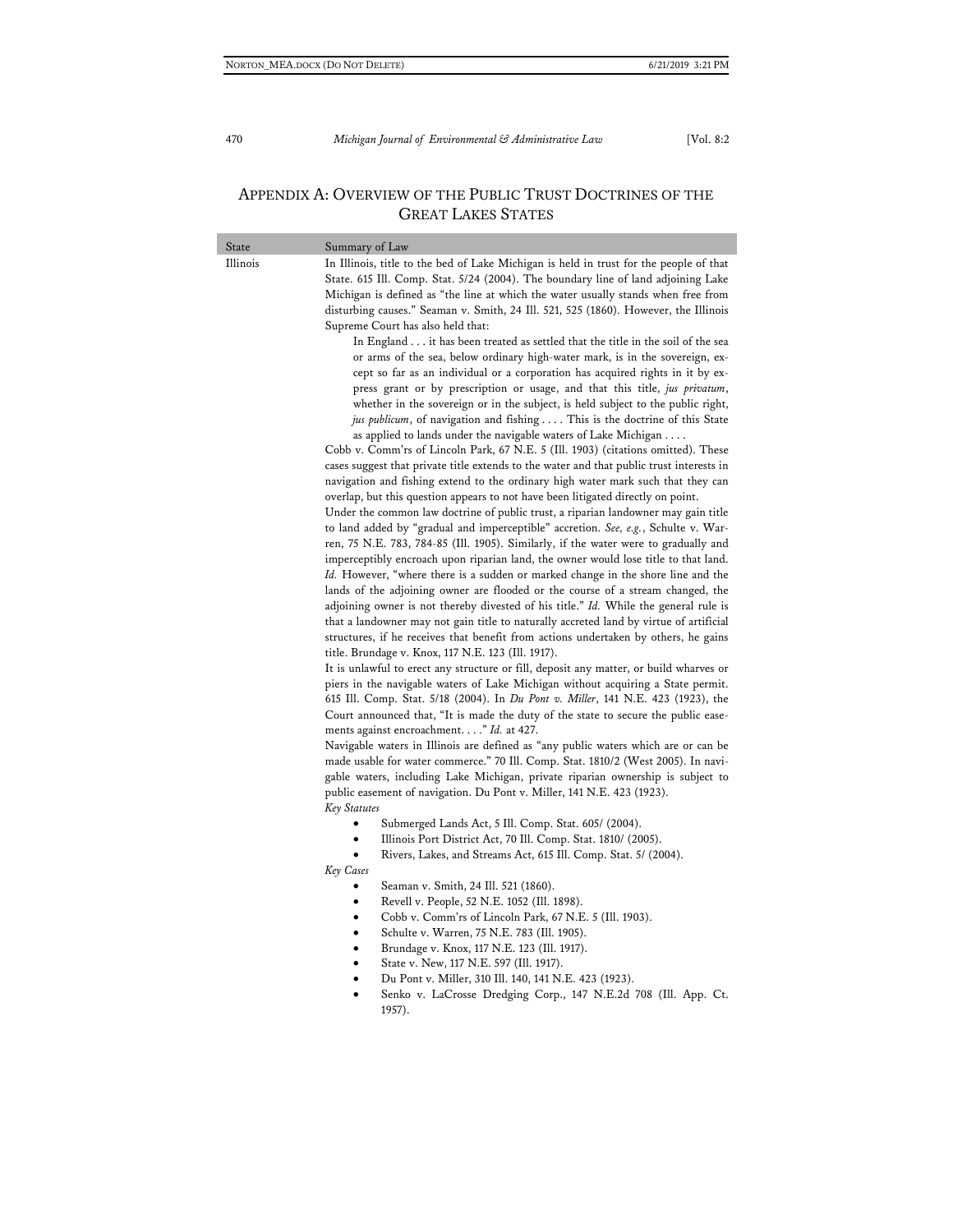| State    | Summary of Law                                                                                                                                                                                                                                                                                                                                                                                                                                                                                                                                                                                                                                                                                                                                                                                                                                                                                                                                                                                                                                                                                                                                                                                                                                                                                                                                                                                                                                                                                                                                                                                                                                                                                                                                                                                                                                                                                                                                                                                                                                                                                                                   |
|----------|----------------------------------------------------------------------------------------------------------------------------------------------------------------------------------------------------------------------------------------------------------------------------------------------------------------------------------------------------------------------------------------------------------------------------------------------------------------------------------------------------------------------------------------------------------------------------------------------------------------------------------------------------------------------------------------------------------------------------------------------------------------------------------------------------------------------------------------------------------------------------------------------------------------------------------------------------------------------------------------------------------------------------------------------------------------------------------------------------------------------------------------------------------------------------------------------------------------------------------------------------------------------------------------------------------------------------------------------------------------------------------------------------------------------------------------------------------------------------------------------------------------------------------------------------------------------------------------------------------------------------------------------------------------------------------------------------------------------------------------------------------------------------------------------------------------------------------------------------------------------------------------------------------------------------------------------------------------------------------------------------------------------------------------------------------------------------------------------------------------------------------|
|          | Beacham v. Lake Zurich Prop. Owners Ass'n, 526 N.E.2d 154 (Ill.<br>1988).                                                                                                                                                                                                                                                                                                                                                                                                                                                                                                                                                                                                                                                                                                                                                                                                                                                                                                                                                                                                                                                                                                                                                                                                                                                                                                                                                                                                                                                                                                                                                                                                                                                                                                                                                                                                                                                                                                                                                                                                                                                        |
| Indiana  | The State of Indiana holds title to the bed of Lake Michigan in trust for the public.<br>Lake Sand Co. v. State ex rel. Att'y Gen., 120 N.E. 714, 715 (Ind. App. 1918). A<br>riparian owner may not fill in real property or construct a dock or wharf beyond the<br>dock or harbor line, defined by the United States. Ind. Code Ann. § 14-18-6-3<br>(West 1998). However, a riparian landowner may acquire title to submerged land<br>between the shore and dock or harbor line, and thereafter fill and patent that land,<br>under state permit. Ind. Code Ann. § 14-18-6-4 (West 1998).<br>Rights to the shore of Lake Michigan are controlled by the common law public<br>trust doctrine, under which the state holds title to the beds of navigable lakes and<br>streams below the natural high-water mark for the use and benefit of the whole<br>people. Ind. Code Ann. § 14-26-2 (West 1998). The Indiana Supreme Court, re-<br>versing in part a Court of Appeals decision, recently held that:<br>the boundary separating public trust land from privately-owned riparian land<br>along the shores of Lake Michigan is the common-law ordinary high water<br>mark and that, absent an authorized legislative conveyance, the State retains<br>exclusive title up to that boundary. We therefore  reverse the [Court of<br>Appeal's] decision that private property interests here overlap with those of<br>the State.<br>Gunderson v. State, 90 N.E.3d 1171, 1173 (Ind. Sup Ct. 2018). The Court further<br>held that the common-law "natural OHWM is the legal boundary separating State-<br>owned public trust land from privately-owned riparian land" rather than the eleva-<br>tion-based administrative ordinary high water mark. Id. at 1187 (footnotes omitted).<br>As is typical under the public interest doctrine, riparian owners in Indiana possess<br>the right to accretion due to natural causes. Ind. Code Ann. § 14-26-2 (West 1998).<br>Riparian owners may apply for state permit to alter the shoreline or bed of a public<br>lake. Id.<br>Key Statutes<br>Ind. Code Ann. § 14-26-2 (West 1998). |
|          | Ind. Code Ann. § 14-29-1-1 (West 1998).<br>Ind. Code Ann. § 14-18-6 (West 1998).<br>Key Cases<br>Lake Sand Co. v. State ex rel. Att'y Gen., 120 N.E. 714 (Ind. App.<br>٠                                                                                                                                                                                                                                                                                                                                                                                                                                                                                                                                                                                                                                                                                                                                                                                                                                                                                                                                                                                                                                                                                                                                                                                                                                                                                                                                                                                                                                                                                                                                                                                                                                                                                                                                                                                                                                                                                                                                                         |
|          | 1918).<br>State ex rel. Ind. Dep't of Conservation v. Kivett, 95 N.E.2d 145 (Ind.<br>1950).                                                                                                                                                                                                                                                                                                                                                                                                                                                                                                                                                                                                                                                                                                                                                                                                                                                                                                                                                                                                                                                                                                                                                                                                                                                                                                                                                                                                                                                                                                                                                                                                                                                                                                                                                                                                                                                                                                                                                                                                                                      |
|          | Bath v. Courts, 459 N.E.2d 72 (Ind. Ct. App. 1984).<br>Gunderson v. State, 90 N.E.3d 1171 (Ind. Sup. Ct. 2018).                                                                                                                                                                                                                                                                                                                                                                                                                                                                                                                                                                                                                                                                                                                                                                                                                                                                                                                                                                                                                                                                                                                                                                                                                                                                                                                                                                                                                                                                                                                                                                                                                                                                                                                                                                                                                                                                                                                                                                                                                  |
| Michigan | In Michigan, the Great Lakes Submerged Lands Act governs ownership of the<br>Great Lakes' submerged lands. The Great Lakes Submerged Lands Act, Mich.<br>Comp. Laws Ann. §§ 324.32501-.32516 (West Supp. 2006). The State's public<br>trust doctrine is defined as "the perpetual duty of the [S] tate to secure to its people<br>the prevention of pollution, impairment or destruction of its natural resources, and<br>the rights of navigation, fishing, hunting and use of its lands and waters for other<br>public purposes." Mich. Admin. Code r. 322.1001(m) (1999).<br>GLSLA covers all unpatented bottomlands and made lands in the Great Lakes that<br>belong to the State or are held in trust by the State. Mich. Comp. Laws Ann.<br>§ 324.32502. It does not cover lands patented to a shoreland owner by the U.S.<br>Government prior to when Michigan became a state, where the patent demonstrat-<br>ed a clear intent that the lakeward boundary of the property was fixed and not sub-<br>ject to natural movement. Klais v. Danowski, 129 N.W.2d 414 (1964). For lands<br>not thus patented, the GLSLA allows for the sale, lease, or other disposition of the                                                                                                                                                                                                                                                                                                                                                                                                                                                                                                                                                                                                                                                                                                                                                                                                                                                                                                                                               |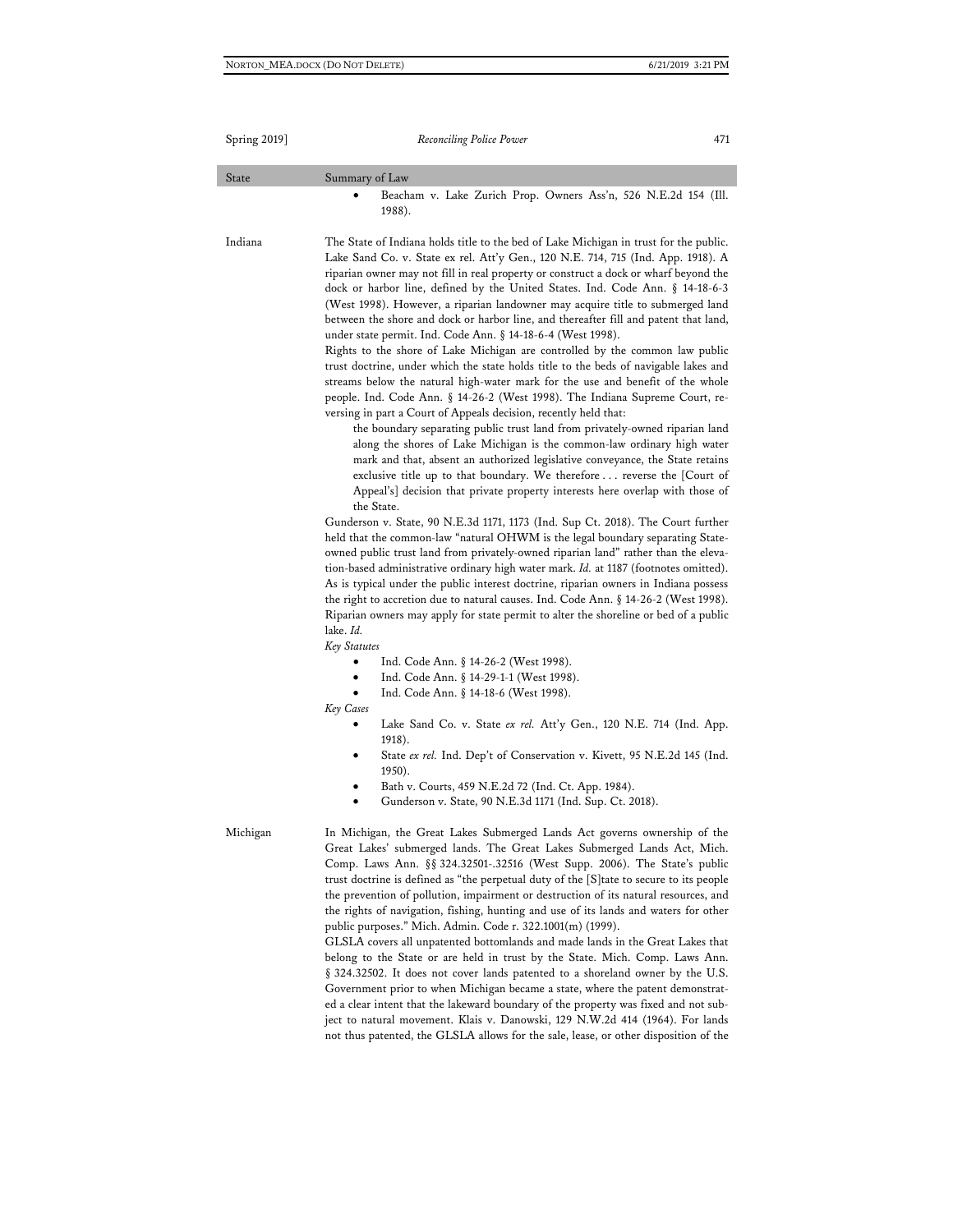#### State Summary of Law

unpatented bottomlands, including filling submerged lands. Mich. Comp. Laws Ann. §§ 324.32502. However, in all instances, the proponent must demonstrate that these actions "will not substantially affect public use of the lands for hunting, fishing, swimming, pleasure boating, or navigation or that the public trust in the state will not be impaired by those agreements for use, sales, lease, or other disposition." *Id.* If a riparian owner wishes to dredge or place any materials on the bed of the Great Lakes, she must obtain a State permit. *Id.* GLSLA does not affect property rights secured by a swamp land grant or acquired by naturally occurring accretions. *Id.*

Michigan case law states that even if a private owner's title extends into the water, the public's rights of navigation on the Great Lakes include the right to walk on the lakeside of the ordinary high-water mark. Glass v. Goeckel, 703 N.W.2d 58 (Mich. 2005). In this case, the Michigan Supreme Court set aside GLSLA's administrative ordinary high water mark for purposes other than regulatory administration, defining the ordinary high water mark as "the point on the bank or shore up to which the presence and action of the water is so continuous as to leave a distinct mark either by erosion, destruction of terrestrial vegetation, or other easily recognized characteristic." Mich. Comp. Laws Ann. §§ 324.32502; Glass v. Goeckel, 703 N.W.2d 58,72 (Mich. 2005). A few years later, the Court of Appeals further bifurcated *Glass*'s dual limits (GLSLA's elevation-based administrative high water mark and the "natural" ordinary high water mark as defined in *Glass*). Burleson v. Dep't of Envtl. Quality, 292 Mich. App. 544 (Mich. Ct. App. 2011). Under *Burleson*, the Michigan Department of Environmental Quality may only regulate to the administrative boundary. *Id.* at 554.

#### *Key Statutes*

The Great Lakes Submerged Lands Act, Mich. Comp. Laws Ann. § 324.32501-32516 (West Supp. 2006).

#### *Key Cases*

- Lincoln v. Davis, 19 N.W. 103 (Mich. 1884).
- People v. Silberwood, 67 N.W. 1087 (Mich. 1896).
- Nedtweg v. Wallace, 208 N.W. 51 (Mich. 1926).
- Hilt v. Weber, 233 N.W. 159 (Mich. 1930).
- Klais v. Danowski, 129 N.W.2d 414 (Mich. 1964).
- Glass v. Goeckel, 703 N.W.2d 58 (Mich. 2005).
- Burleson v. Dep't of Envtl. Quality, 292 Mich. App. 544 (2011).

#### Minnesota Minnesota caselaw applying the public trust doctrine is relatively sparse. Save Mille Lacs Sportsfishing, Inc. 859 N.W. 2d 845, 851 (2015). The State holds in public trust the title to the subsurface soils up to the low-water mark of all navigable lakes, including Lake Superior. State v. Korrer, 148 N.W. 617, 621 (Minn. 1914). This title imposes upon the State a duty to maintain those waters for navigation and other public use. State v. Longyear Holding Co., 224 Minn. 451, 472–73 (1947).

Riparian owners hold the title to the low-water mark; however, their title is absolute only to the high-water mark. State *ex rel.* Head v. Slotness, 185 N.W.2d 530, 532 (Minn. 1971). They may deny access to and from the water adjacent to their property interest, and they have the right to wharf out to the point of navigability. *Id.*

As in other Great Lake states, the area between low-water mark and the high-water mark is subject to both the *jus publicum* and the *jus privatum*. State v. Korrer, 148 N.W. 617, 621 (Minn. 1914). Riparian owners take title to the land subject to an easement to the State to fulfill their duty to protect public use (e.g., for commercial navigation and recreational activity). State *ex rel.* Head v. Slotness, 185 N.W.2d 530, 532 (Minn. 1971). However, where a riparian owner had filled and reclaimed land, the Court ruled that the State had to pay just compensation for the land when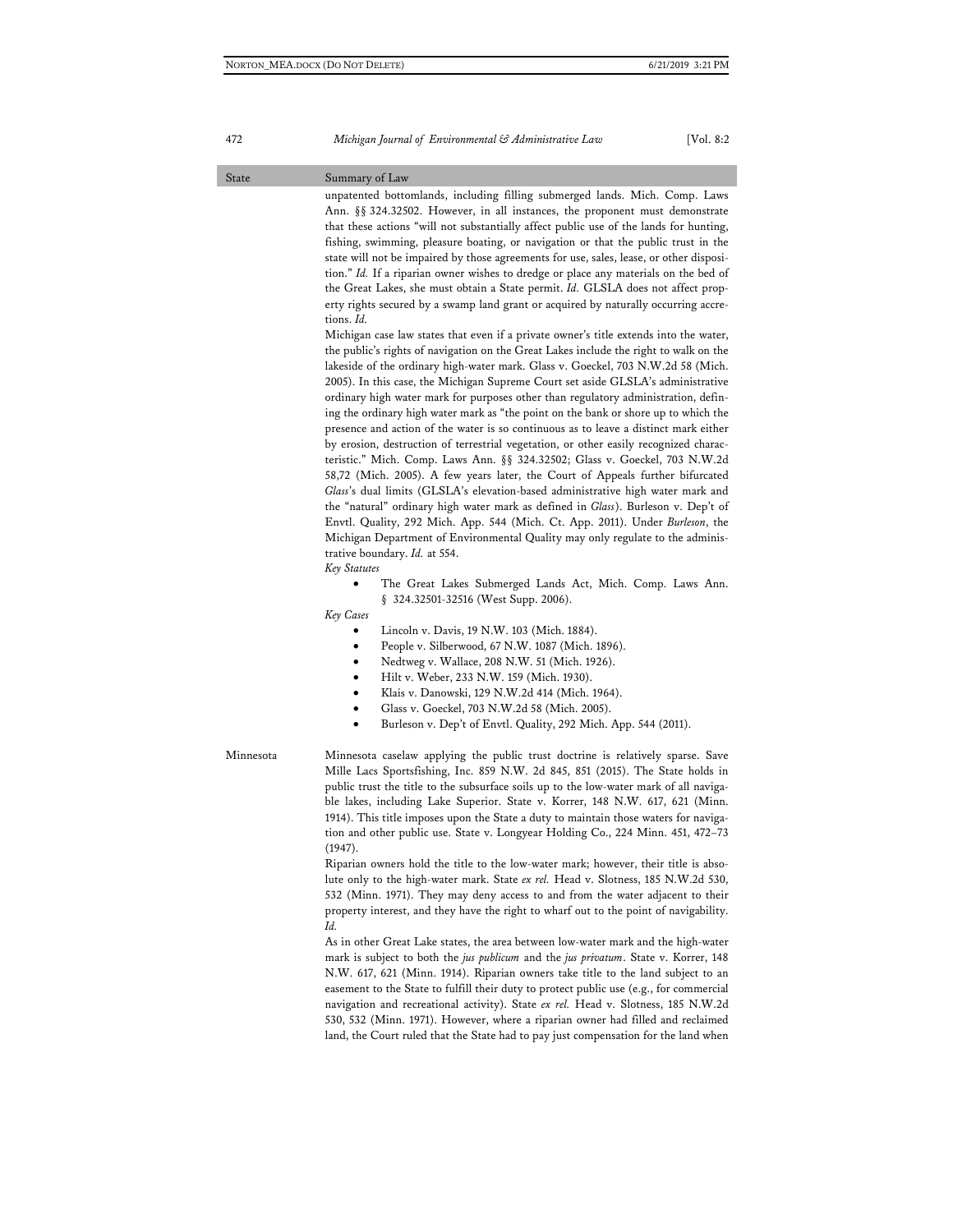| State    | Summary of Law                                                                                                                                                                                                                                                                                                                                                                                                                                                                                                                                                                                                                                                                                                                                                                                                                                                                                                                                                                                                                                                                                                                                                                                                                                                     |
|----------|--------------------------------------------------------------------------------------------------------------------------------------------------------------------------------------------------------------------------------------------------------------------------------------------------------------------------------------------------------------------------------------------------------------------------------------------------------------------------------------------------------------------------------------------------------------------------------------------------------------------------------------------------------------------------------------------------------------------------------------------------------------------------------------------------------------------------------------------------------------------------------------------------------------------------------------------------------------------------------------------------------------------------------------------------------------------------------------------------------------------------------------------------------------------------------------------------------------------------------------------------------------------|
|          | it wished to build a highway. State ex rel. Head v. Slotness, 185 N.W.2d 530<br>(Minn. 1971).                                                                                                                                                                                                                                                                                                                                                                                                                                                                                                                                                                                                                                                                                                                                                                                                                                                                                                                                                                                                                                                                                                                                                                      |
|          | The State defines the ordinary high-water mark of lakes by statute as "an elevation<br>delineating the highest water level that has been maintained for a sufficient period<br>of time to leave evidence upon the landscape, commonly the point where the natu-                                                                                                                                                                                                                                                                                                                                                                                                                                                                                                                                                                                                                                                                                                                                                                                                                                                                                                                                                                                                    |
|          | ral vegetation changes from predominantly aquatic to predominantly terrestrial."<br>Minn. Stat. Ann. § 103G.005, Subd. 14 (West 2005).<br>Key Statutes                                                                                                                                                                                                                                                                                                                                                                                                                                                                                                                                                                                                                                                                                                                                                                                                                                                                                                                                                                                                                                                                                                             |
|          | Minn. Stat. Ann. § 103G.005, Subd. 14 (West 2005).<br>Key Cases                                                                                                                                                                                                                                                                                                                                                                                                                                                                                                                                                                                                                                                                                                                                                                                                                                                                                                                                                                                                                                                                                                                                                                                                    |
|          | State v. Korrer, 148 N.W. 617 (Minn. 1914).<br>State v. Longyear Holding Co., 224 Minn. 451 (1947).<br>٠<br>State ex rel. Head v. Slotness, 185 N.W.2d 530 (Minn. 1971).<br>Save Mille Lacs Sportsfishing, Inc. 859 N.W. 2d 845 (Minn. 2015).                                                                                                                                                                                                                                                                                                                                                                                                                                                                                                                                                                                                                                                                                                                                                                                                                                                                                                                                                                                                                      |
| New York | Of the Great Lakes states, New York most closely follows the English common law<br>tidal test. Bertram C. Frey & Andrew Mutz, <i>The Public Trust in Surface Waterways</i><br>and Submerged Lands of the Great Lakes States, 40 U. Mich. J.L. Reform 907, 936<br>(2007). Although Lake Erie and Lake Ontario are not tidal bodies of water, title is<br>vested in the State for the public trust. Saunders v. N.Y. Cent. & Hudson River<br>R.R., 38 N.E. 992, 994 (N.Y. 1894). Whether public and private boundaries are<br>coterminous or overlapping is not clear, although the state appears to own exclu-<br>sively to the ordinary high water mark. See People ex rel. Burnhamv. Jones, 112<br>N.Y. 597, 606 (1889):<br>No question arises in this case over the line of riparian proprietorship along<br>the lake, as it is conceded by both parties that it extends only to high-water<br>mark on inland seas, or large navigable bodies of water like those of Lake On-<br>tario, and that the title to all lands beyond high-water mark, or under water,<br>is in the state.<br>(citations omitted). A trial court ruled in 1934 that a littoral shoreland owner on<br>Lake Ontario took title to the low-water mark, Ransom v. Shaeffer, 274 N.Y.S. 570, |
|          | 573 (1934), citing to a 1923 court of appeals decision that had noted in dicta that<br>littoral shoreland owners on inland lakes (not specifically a Great Lake) took title to<br>the low-water mark, Stewart v. Turney, 237 N.Y. 117 (1923). See also Chism v.<br>Smith, 123 N.Y.S. 691 (App. Div. 1910) (noting in dicta that littoral landowners<br>along large lakes own to the mean low water mark); Robin Kundis Craig, A Com-<br>parative Guide to the Eastern Public Trust Doctrines, 16 Pa. St. Envtl L. Rev. 1, 87<br>(2007) (finding that the line between public and private ownership in New York is                                                                                                                                                                                                                                                                                                                                                                                                                                                                                                                                                                                                                                                  |
|          | the ordinary high water mark but acknowledging that "New York case law has not<br>been crystal clear regarding this point"). See also N.Y. Pub. Lands Law § 75<br>(McKinney 2018); Charles G. Stevenson, Title of Land Under Water in New York, 23<br>Yale L.J. 397, 404 (1914) (arguing that lands submerged beneath navigable waters<br>should be held in fee by the U.S. Government, not the states, and providing an<br>historical survey of state legislation showing the State of New York claimed fee<br>title to lands under navigable lakes as early as 1830).                                                                                                                                                                                                                                                                                                                                                                                                                                                                                                                                                                                                                                                                                            |
|          | Regardless of the "public trust" limitation of its title, the State may convey away<br>those lands to private persons or entities for "public, or such other purposes as it<br>may determine to be for the best interests of the state." People v. Steeplechase Park<br>Co., 113 N.E. 521, 526-27 (N.Y. 1916); Saunders v. N.Y. Cent. & Hudson River<br>R.R., 38 N.E. 992, 994 (N.Y. 1894).<br>Key Statutes                                                                                                                                                                                                                                                                                                                                                                                                                                                                                                                                                                                                                                                                                                                                                                                                                                                        |
|          | N.Y. Pub. Lands Law § 75 (McKinney 2018)                                                                                                                                                                                                                                                                                                                                                                                                                                                                                                                                                                                                                                                                                                                                                                                                                                                                                                                                                                                                                                                                                                                                                                                                                           |
|          | Key Cases<br>People ex rel. Burnham v. Jones, 112 N.Y. 597 (1889).<br>Saunders v. N.Y. Cent. & Hudson River R.R., 38 N.E. 992 (N.Y.                                                                                                                                                                                                                                                                                                                                                                                                                                                                                                                                                                                                                                                                                                                                                                                                                                                                                                                                                                                                                                                                                                                                |
|          |                                                                                                                                                                                                                                                                                                                                                                                                                                                                                                                                                                                                                                                                                                                                                                                                                                                                                                                                                                                                                                                                                                                                                                                                                                                                    |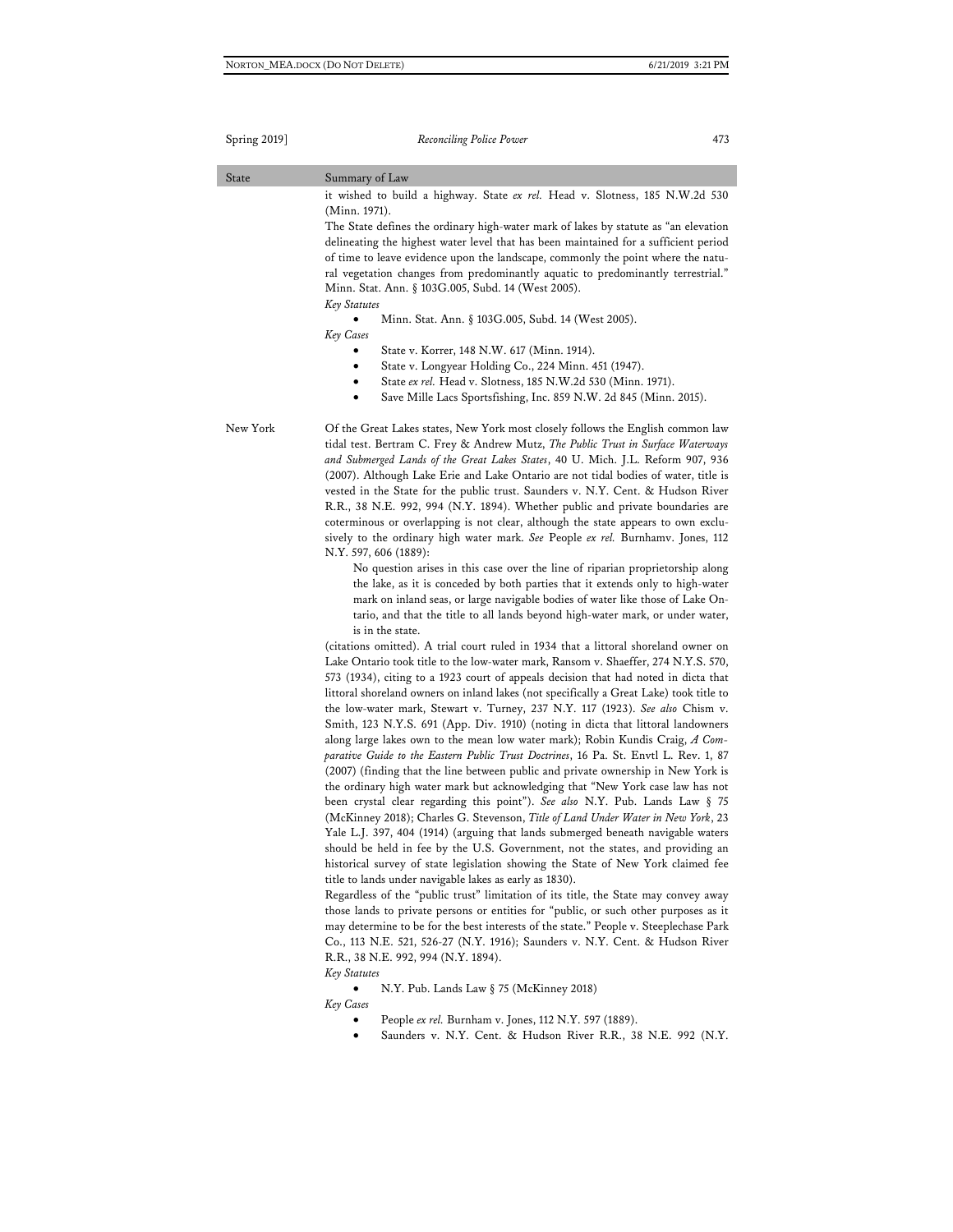| State        | Summary of Law                                                                                                                                                                                                                                                                                                                                                                                                                                                                                                                                                                                                                                                                                                                                                                                                                                                                                                                                                                                                                                                                                                                                                                                                                                                                                                                                                                                                                                                                                                                                                                                                                                                                                                                                                                                                                                                                                                                                                                                                                                                                                                                                                                                                                                                                                                                                                                                                                                                                                                                                                                                                                                                                                                                                                                                                                                                                                                                                                                                                                                                                                             |
|--------------|------------------------------------------------------------------------------------------------------------------------------------------------------------------------------------------------------------------------------------------------------------------------------------------------------------------------------------------------------------------------------------------------------------------------------------------------------------------------------------------------------------------------------------------------------------------------------------------------------------------------------------------------------------------------------------------------------------------------------------------------------------------------------------------------------------------------------------------------------------------------------------------------------------------------------------------------------------------------------------------------------------------------------------------------------------------------------------------------------------------------------------------------------------------------------------------------------------------------------------------------------------------------------------------------------------------------------------------------------------------------------------------------------------------------------------------------------------------------------------------------------------------------------------------------------------------------------------------------------------------------------------------------------------------------------------------------------------------------------------------------------------------------------------------------------------------------------------------------------------------------------------------------------------------------------------------------------------------------------------------------------------------------------------------------------------------------------------------------------------------------------------------------------------------------------------------------------------------------------------------------------------------------------------------------------------------------------------------------------------------------------------------------------------------------------------------------------------------------------------------------------------------------------------------------------------------------------------------------------------------------------------------------------------------------------------------------------------------------------------------------------------------------------------------------------------------------------------------------------------------------------------------------------------------------------------------------------------------------------------------------------------------------------------------------------------------------------------------------------------|
|              | 1894).<br>Fulton Light, Heat & Power Co. v. State, 94 N.E. 199 (N.Y. 1911).<br>٠<br>People v. Steeplechase Park Co., 113 N.E. 521 (N.Y. 1916).<br>Douglaston Manor v. Bahrakis, 678 N.E.2d 201 (N.Y. 1997).<br>٠                                                                                                                                                                                                                                                                                                                                                                                                                                                                                                                                                                                                                                                                                                                                                                                                                                                                                                                                                                                                                                                                                                                                                                                                                                                                                                                                                                                                                                                                                                                                                                                                                                                                                                                                                                                                                                                                                                                                                                                                                                                                                                                                                                                                                                                                                                                                                                                                                                                                                                                                                                                                                                                                                                                                                                                                                                                                                           |
| Ohio         | Ohio statute declares ownership of the:<br>waters of Lake Erie consisting of the territory within the boundaries of the<br>state together with the soil beneath and their contents in trust for the<br>people of the state, for the public uses to which they may be adapted, subject<br>to the powers of the United States government, to the public rights of naviga-<br>tion, water commerce, and fishery, and to the property rights of littoral own-<br>ers, including the right to make reasonable use of the waters in front of or<br>flowing past their lands.<br>Ohio Rev. Code Ann. § 1506.10 (LexisNexis 2001). The State's department of nat-<br>ural resources is charged with enforcing State rights declared under the Fleming<br>Act. Id. Also under this legislative authority, the State may permit private devel-<br>opment, use, and/or lease of Lake Erie if doing so does not impair public rights. Id.<br>Littoral owners on Lake Erie have title to the natural shoreline. State ex rel. Squire<br>v. City of Cleveland, 82 N.E.2d 709, 725 (Ohio 1948). Case law defines the "natu-<br>ral shoreline" as the line where water usually stands undisturbed. Sloan v. Biemil-<br>ler, 34 Ohio St. 492, 512 (1878). As recently as 2011, the Ohio Supreme Court de-<br>clined to adopt the ordinary high water mark and low water mark standards of<br>other states. State ex rel. Merrill v. Ohio Dept. of Natural Resources, 130 Ohio St.<br>3d 30 (2011).<br>Ohio goes further than other Great Lakes states in defining the State's duties to<br>protect the quality of public waters and related wildlife. State v. City of Bowling<br>Green, 313 N.E.2d 409 (Ohio 1974). For example, in State v. City of Bowling Green,<br>the City was held liable for negligent discharge of pollutants resulting in the death<br>of wildlife. Id. The Court held that "an essential part of trust doctrine" is the<br>State's affirmative duty to act against negligence impacting property held in public<br>trust. Id. at 411. However, plaintiffs seeking to enjoin projects alleging private nui-<br>sance must present "clear and convincing evidence of immediate and irreparable<br>harm that would result from project." Hack v. Sand Beach Conservancy Dist., 176<br>Ohio App. 3d 309 (2008).<br>Key Statutes<br>Ohio Rev. Code Ann. § 1506.10 (LexisNexis 2001).<br>Ohio Rev. Code Ann. § 1506.11 (LexisNexis 2001).<br>٠<br>Key Cases<br>Sloan v. Biemiller, 34 Ohio St. 492 (1878).<br>State ex rel. Squire v. City of Cleveland, 82 N.E.2d 709 (Ohio 1948).<br>٠<br>State v. City of Bowling Green, 313 N.E.2d 409 (Ohio 1974).<br>٠<br>Thomas v. Sanders, 65 Ohio App. 2d 5 (1979).<br>٠<br>Mitchell v. Cleveland Elec. Illuminating Co., 507 N.E.2d 352 (Ohio<br>$\bullet$<br>1987).<br>Frances S. Buchholzer, 1993 Ohio Op. Atty. Gen. 2-128 (1993).<br>Lemley v. Stevenson, 104 Ohio App.3d 126 (1995).<br>٠<br>Hack v. Sand Beach Conservancy Dist., 176 Ohio App. 3d 309 (2008).<br>٠<br>State ex rel. Merrill v. Ohio Dep't of Nat. Res., 130 Ohio St. 3d 30<br>(2011). |
| Pennsylvania | Pennsylvanian law regarding application of the public trust doctrine to the Great<br>Lakes is limited. It is accepted that the Commonwealth holds title to the beds of<br>the Great Lakes within its territories in trust for the public. Dunlap v. Common-<br>wealth, 108 Pa. 607 (1885); Ill. Cent. R.R. v. Illinois, 146 U.S. 387 (1892). More<br>generally, if a lake is considered navigable, riparian owners take title to the low-                                                                                                                                                                                                                                                                                                                                                                                                                                                                                                                                                                                                                                                                                                                                                                                                                                                                                                                                                                                                                                                                                                                                                                                                                                                                                                                                                                                                                                                                                                                                                                                                                                                                                                                                                                                                                                                                                                                                                                                                                                                                                                                                                                                                                                                                                                                                                                                                                                                                                                                                                                                                                                                                  |

I